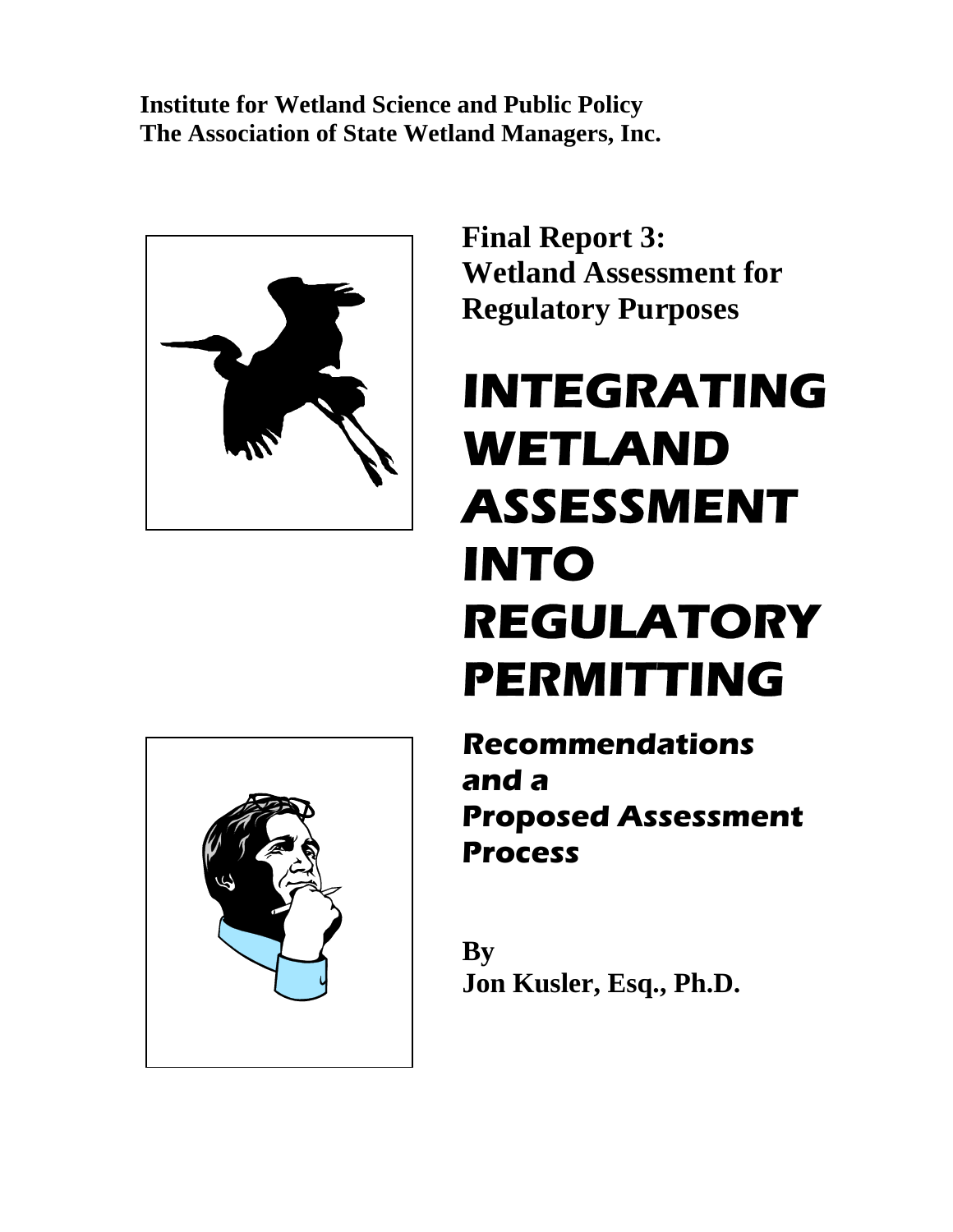**January 1, 2004** 

## **FINAL REPORT 3: WETLAND ASSESSMENT FOR REGULATORY PURPOSES**

## **INTEGRATING WETLAND ASSESSMENT INTO REGULATORY PERMITTING**

## **RECOMMENDATIONS AND A PROPOSED ASSESSMENT PROCESS**

*By:* 

**Jon Kusler, Esq., Ph.D.** 



*Available from the:* 

**Association of State Wetland Managers 1434 Helderberg Trail Berne, NY 12023 518-872-1804; Fax: 518-872-2171; aswm@aswm.org** 

> *Limited hard copies: \$20. Limited copies on CD: \$5.00*

**Please visit our website to access this and other reports at [http://www.aswm.org](http://www.aswm.org/) Direct site: <http://www.aswm.org/propub/integrating.pdf>**

> **Final Report 1: Assessing Functions and Values: <http://www.aswm.org/propub/functionsvalues.pdf>**

**Final Report 2: Wetland Assessment in the Courts: <http://www.aswm.org/propub/courts.pdf>**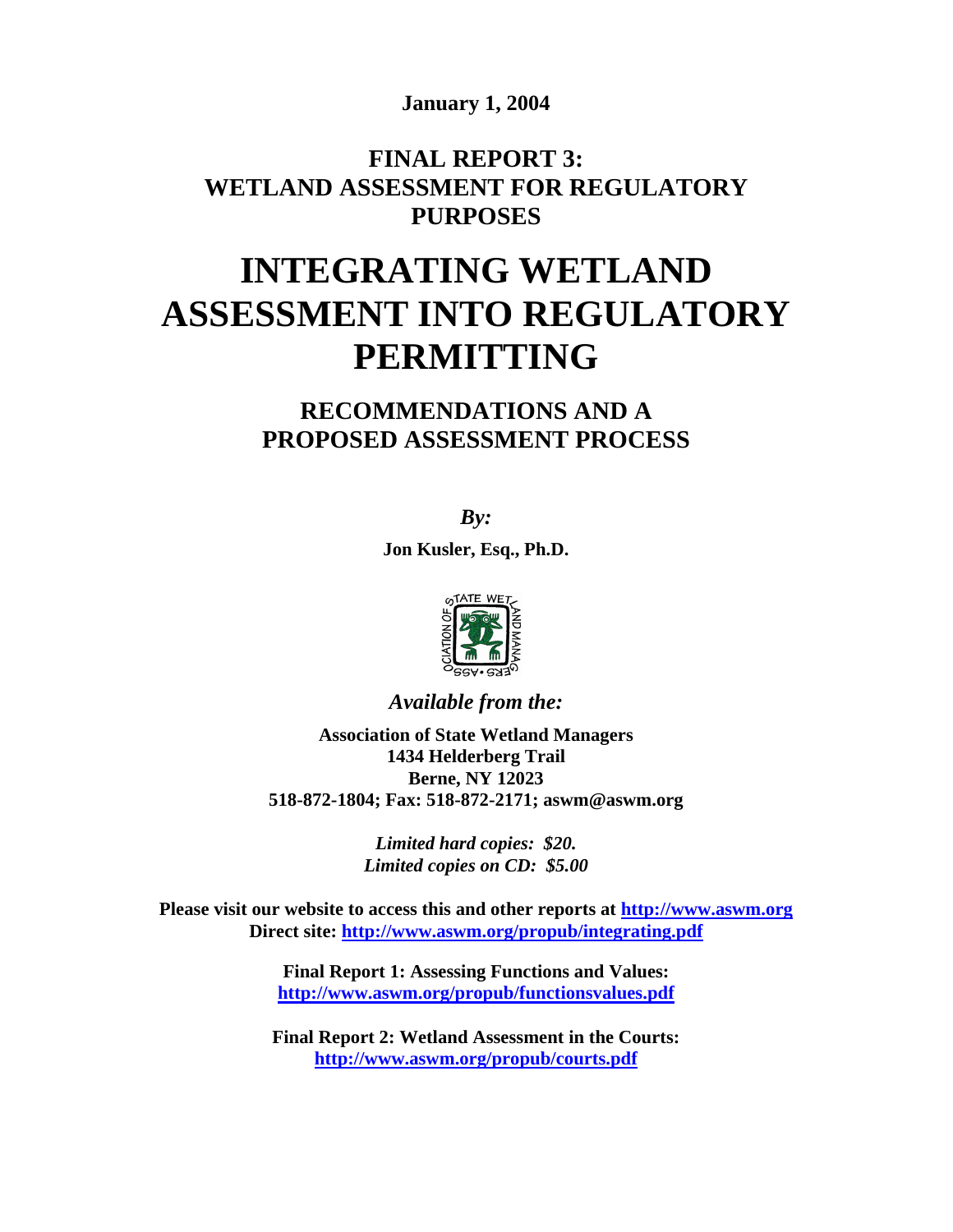#### **DISCLAIMER**

The views expressed in this report are those of the author and the Association of State Wetland Managers, and do not necessarily represent those of the sponsoring agencies and organizations.

#### **ACKNOWLEDGMENTS**

Principal financial support for this report was provided by the U.S. Environmental Protection Agency Wetlands Division and the USDA Natural Resources Conservation Service. Additional funding was provided by the U.S. Environmental Protection Agency, Region II, the Federal Emergency Management Agency, the Federal Highway Administration and The McKnight Foundation. This support is gratefully acknowledged.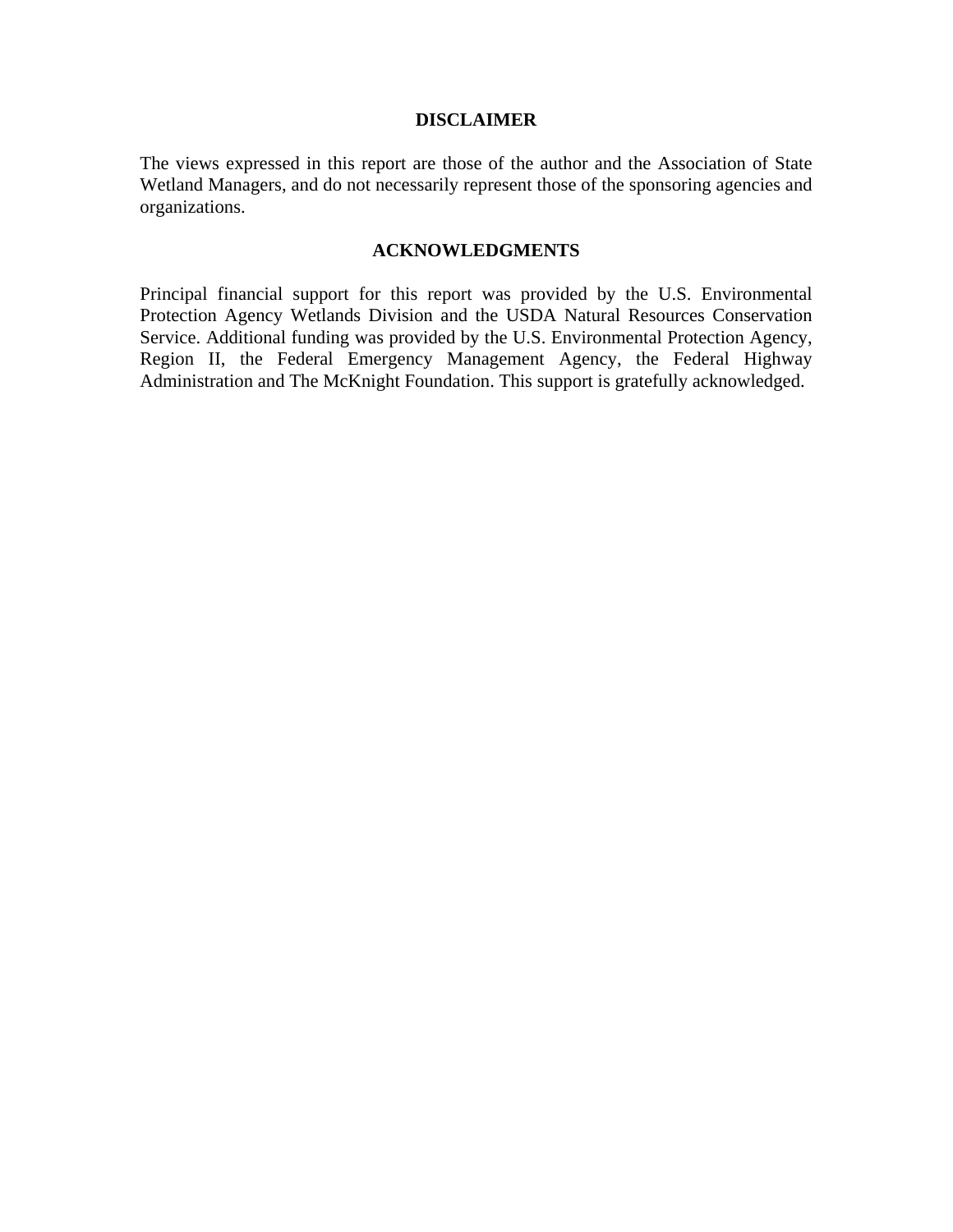#### **FOREWORD**

In 1996, the Association of State Wetland Managers began a four-year project to improve understanding of wetland assessment for regulatory purposes. This project involved a literature review, three workshops and a national symposium on wetland assessment, a legal study of assessment needs, and hundreds of interviews and discussions with wetland regulators and scientists who work with assessment.

Draft reports from this project were published in 2000 updated in 2003 and early 2004 through additional legal research, interviews, bibliographical and web searches.

This report is one of three final reports from the project. It draws on all aspects of the project and contains tables and boxes developed for the earlier reports. The first report, Assessment of Functions and Values, discusses in greater depth the assessment of wetland functions and values for regulatory purposes. The second, Wetland Assessment in the Courts, includes a review of federal and state court cases that address wetland and related resource assessment.

The recommendations and suggested process reflect the insights of many wetland regulators and scientists. We thank you for your recommendations and for making this report possible.

We hope these reports will stimulate thinking.

Sincerely,

Jon Kusler, Ph.D., Esq.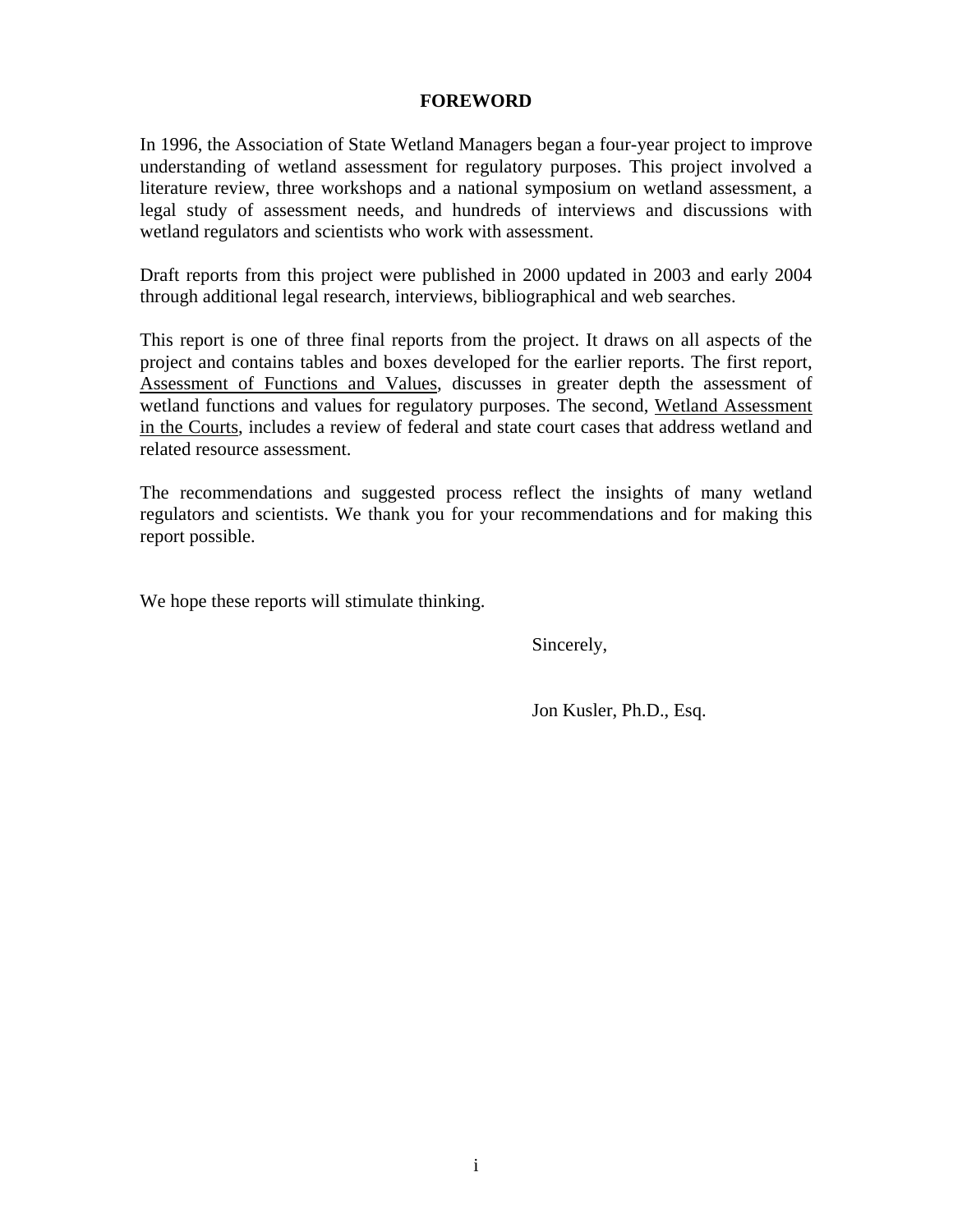#### **PREFACE**

In 1999 Bartoldus published a report describing 40 "rapid" wetland assessment techniques that dealt with wetland functions and values (Bartoldus, 1999). This list was not inclusive. At the time, many assessment techniques not specifically designed for wetlands but useful for assessing some wetland features, such as hydrologic models, were also available. Since then, dozens of additional IBI and HGM models have been developed. A variety of GIS models have been used to evaluate wetlands or identify restoration sites and other models have been developed to address such issues as stream stability. The total number of assessment techniques in use or under development may now exceed 90.

How is the regulator, who must analyze a permit application, to decide what technique to use to gather and analyze information? What steps should be followed? How is the information gathering and analysis process related to the typical steps in regulatory permitting?

Many rapid assessment techniques, such as HGM, HEP and WETHINGS, may be applied in particular instances to assess wetland functions and values. But, no single technique meets all regulatory assessment needs, and there is little guidance available to suggest how a regulator should decide what technique, or techniques, should be applied in particular circumstances.

This report helps regulators answer these questions and better integrate wetland assessment into regulatory permitting. We suggest in the report a Collaborative Assessment Process, which can be used as part of regulatory permitting. This process can be used for developing the types of information that regulators typically need on permits.

The broad, five-step research and analysis process can help regulatory agencies choose an assessment approach and gather the information needed for decision-making on a particular permit. This process follows the typical steps in regulatory permitting applied at all levels of governance, including preparation of Environmental Assessment and Environmental Impact Statement Requirements. It can be implemented with limited money, staff and time. The process may used to assess wetlands, adjacent aquatic ecosystems, riparian buffers, floodplains and even uplands. It allows rapid, common sense sorting of information at early stages of project analysis. In many instances, the process involves collaborative research with the project applicant and other regulatory review agencies. The process suggested in this report must be tailored to the specific features of regulatory programs. It may need to be supplemented with staff guidance on the assessment of specific types of wetlands within an area.

The recommendations proposed here differ from typical wetland assessment methods in several respects. First, we address not only wetland functions and values (the focus of most assessment methods), but also other important needs for regulatory decisionmaking, such as wetland delineation, evaluation of natural hazards and determination of whether alternatives exist for a proposed activity. Second, we emphasize staged information gathering, with preliminary qualitative analyses followed by more quantitative analyses (only if needed) so that a regulatory agency need not gather more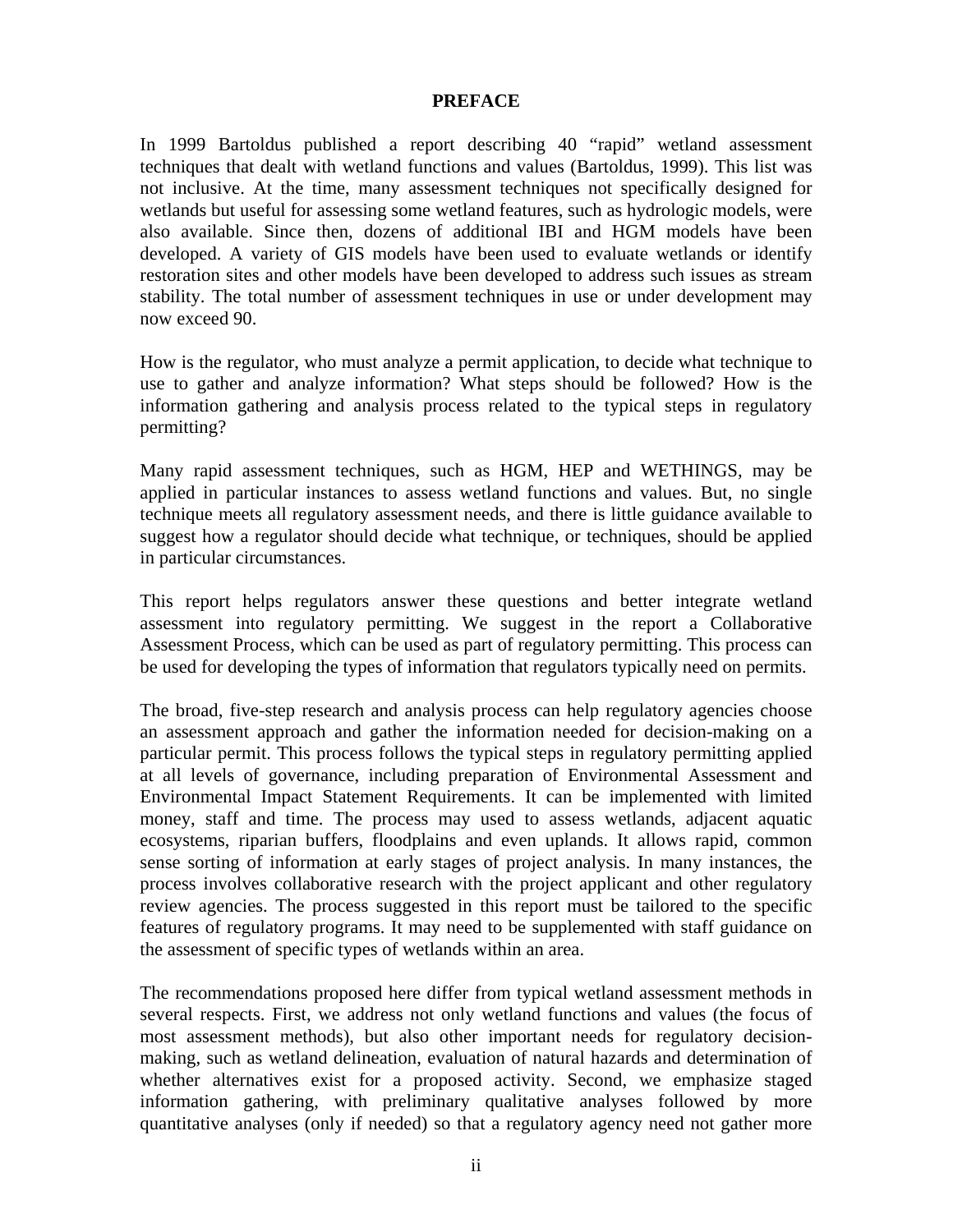information than required. This is essential if regulatory agencies are to process permit applications with limited staff, finances and time. Third, we recommend collaborative information gathering and analysis, particularly for larger projects. Collaborative information gathering is needed not only to efficiently tap available expertise and information, but also to build consensus on wetland-related impacts and the adequacy of impact reduction and compensation measures. Fourth, as suggested above, this process can be used for not only wetlands but adjacent rivers, streams, riparian areas and floodplains.

The process we recommend incorporates much of what is already being done in regulatory permitting, but has not been written down**.** We would like to make information gathering more systematic and equitable, and we hope this report and the companion reports will help achieve these goals.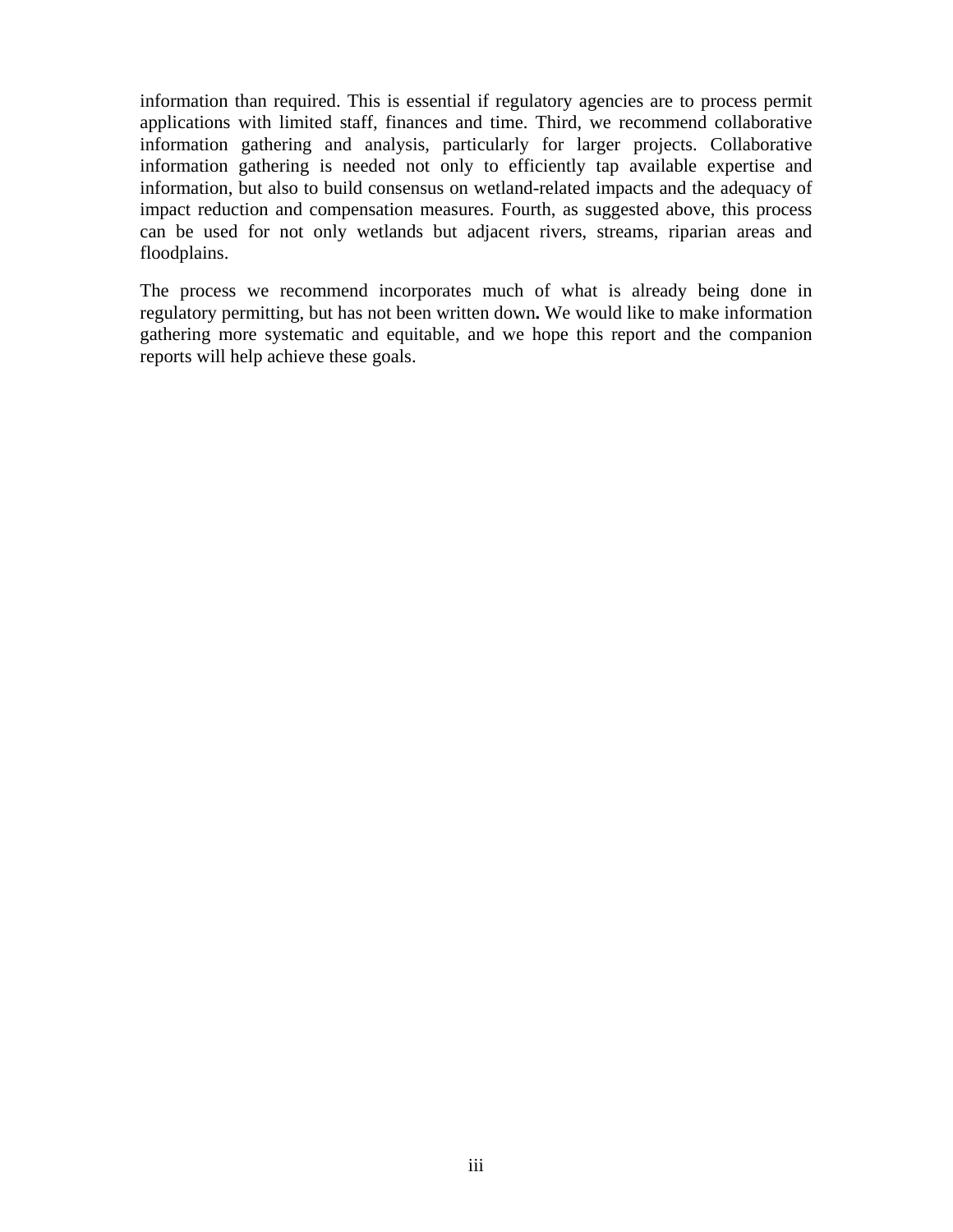### **TABLE OF CONTENTS**

| <b>CHAPTER 3: PRELIMINARY ENVIRONMENTAL ASSESSMENT: RED AND</b>                       |
|---------------------------------------------------------------------------------------|
|                                                                                       |
|                                                                                       |
|                                                                                       |
|                                                                                       |
|                                                                                       |
|                                                                                       |
|                                                                                       |
| The Project Site Has Apparent and Important Functions/Values Which Will Be            |
|                                                                                       |
| The Project Site Has Other Important Environmental Characteristics that May be        |
|                                                                                       |
|                                                                                       |
| <b>CHAPTER 4: RAPID LANDSCAPE LEVEL AND SITE-SPECIFIC</b>                             |
|                                                                                       |
|                                                                                       |
|                                                                                       |
| (1) Qualitatively Identify Possible Types of Functions/Values That May be Impacted 33 |
| (2) Qualitatively Estimate the Magnitude of Functions/values at the Site 34           |
| (3) Qualitatively Evaluate Possible Impacts on Specific Functions/Values, Including   |
|                                                                                       |
| (4) Qualitatively Evaluate the Societal Importance of Projected Impacts41             |
| <b>CHAPTER 5: CARRY OUT MORE DETAILED ASSESSMENTS</b>                                 |
|                                                                                       |
|                                                                                       |
|                                                                                       |
| Rapid Wetland Assessment Methods for Functions and Functions/Values 48                |
| More Detailed Analysis of Functions/Values or Other Issues/Problems 50                |
| Evaluating Opportunity and Social Significance in Greater Depth56                     |
|                                                                                       |
|                                                                                       |
|                                                                                       |
| CHAPTER 6: DENYING, APPROVING, OR CONDITIONALLY APPROVING                             |
|                                                                                       |
|                                                                                       |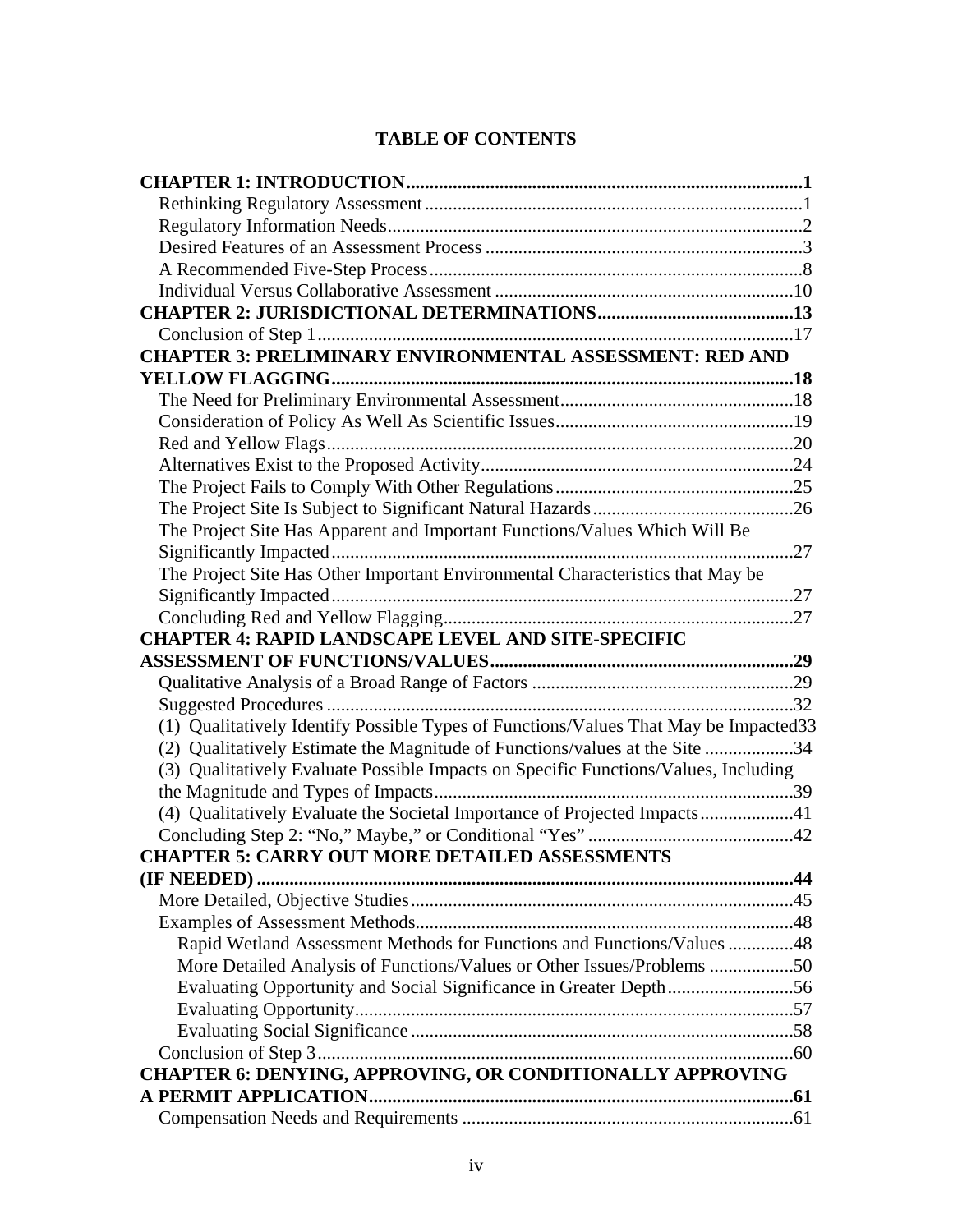| <b>CHAPTER 8: SUPPLEMENTING CASE-BY-CASE INFORMATION</b>                         |     |
|----------------------------------------------------------------------------------|-----|
|                                                                                  |     |
| Combining Case-by-Case Information Gathering With Up Front Information Gathering |     |
|                                                                                  |     |
|                                                                                  |     |
|                                                                                  |     |
|                                                                                  |     |
|                                                                                  |     |
|                                                                                  |     |
|                                                                                  |     |
| APPENDIX A: DEFINITION OF "FUNCTIONS," "VALUES,"                                 |     |
|                                                                                  |     |
| PPENDIX B: EXAMPLES OF RED AND YELLOW FLAGS IN OTHER                             |     |
|                                                                                  |     |
| APPENDIX C: PRESUMPTIONS BASED UPON OVERALL HGM CLASSES88                        |     |
|                                                                                  |     |
|                                                                                  | -90 |
| APPENDIX D: CHARACTERISTICS OF WETLANDS AND THEIR ABILITY                        |     |
| TO PRODUCE GOODS AND SERVICES (FUNCTIONS/VALUES) 98                              |     |
|                                                                                  |     |
|                                                                                  |     |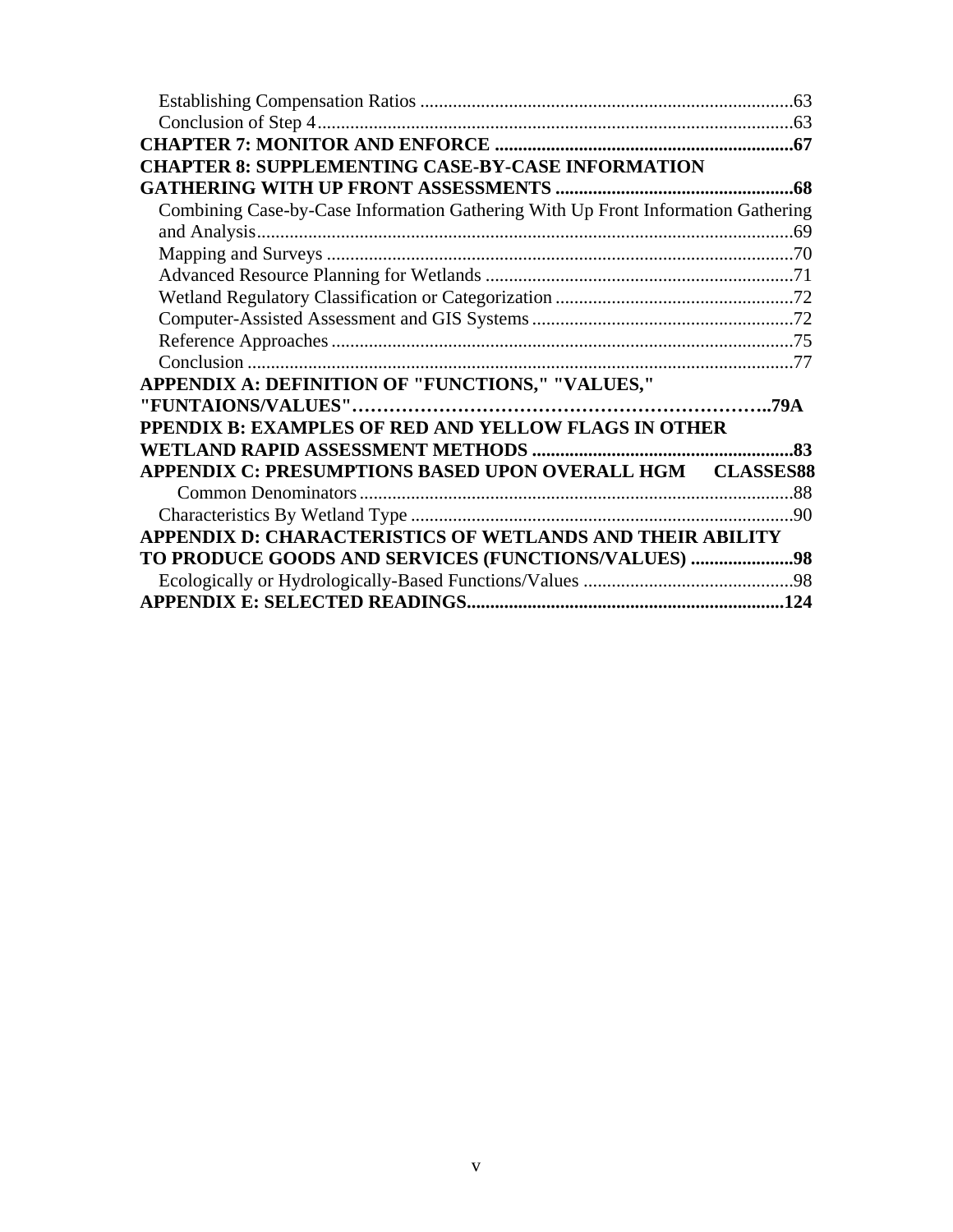#### **LIST OF BOXES**

| BOX 2 WHY A COLLABORATIVE INFORMATION GATHERING AND ANALYSIS PROCESS            |  |
|---------------------------------------------------------------------------------|--|
|                                                                                 |  |
|                                                                                 |  |
|                                                                                 |  |
|                                                                                 |  |
|                                                                                 |  |
| <b>BOX 7 STRATEGIES FOR COPING WITH LIMITED BUDGETS AND TIME FRAMES 18</b>      |  |
|                                                                                 |  |
|                                                                                 |  |
|                                                                                 |  |
|                                                                                 |  |
| <b>BOX 11 SOURCES OF INFORMATION FOR RED AND YELLOW FLAGGING 24</b>             |  |
| <b>BOX 12 SOME PUBLIC INTEREST FACTORS RELEVANT TO THE SUITABILITY</b>          |  |
|                                                                                 |  |
| <b>BOX 13 EXAMPLES OF WETLAND AND RELATED ECOSYSTEM</b>                         |  |
|                                                                                 |  |
| BOX 14 FACTORS CONSIDERED IN THE SECTION 404 PUBLIC INTEREST REVIEW 31          |  |
|                                                                                 |  |
| BOX 16 WETLAND/RELATED RESOURCE CHARACTERISTICS IMPORTANT TO                    |  |
| CAPACITY OF A WETLAND TO PRODUCE GOODS AND SERVICES32                           |  |
|                                                                                 |  |
|                                                                                 |  |
|                                                                                 |  |
| BOX 20 IMPORTANCE OF LANDSCAPE CONTEXT TO SPECIFIC FUNCTIONS/VALUES37           |  |
|                                                                                 |  |
| <b>BOX 21 PROJECT (ACTIVITY) CHARACTERISTICS RELEVANT TO IMPACT  40</b>         |  |
| <b>BOX 22 POSSIBLE IMPACTS AS RELATED TO TYPE AND DESIGN OF PROJECT 40</b>      |  |
| <b>BOX 23 PROJECT IMPACTS AS RELATED TO THE LOCATION OF A PROPOSED</b>          |  |
|                                                                                 |  |
| BOX 24 TYPICAL SITUATION WHEN PERMIT APPLICATION IS APPROVED                    |  |
|                                                                                 |  |
| BOX 25 EXAMPLES OF GENERIC AND SPECIAL IMPACT REDUCTION MEASURES 43             |  |
|                                                                                 |  |
| BOX 27 OBSERVING VERSUS "DEDUCING" HYDROLOGY, WILDLIFE, OTHER                   |  |
|                                                                                 |  |
|                                                                                 |  |
|                                                                                 |  |
|                                                                                 |  |
|                                                                                 |  |
|                                                                                 |  |
| <b>BOX 33 FACTORS RELEVANT TO ESTABLISHMENT OF MITIGATION (COMPENSATION)</b>    |  |
|                                                                                 |  |
| <b>BOX 34 WHY ASSESSMENT OF CAPACITY ALONE IS INSUFFICIENT FOR ESTABLISHING</b> |  |
|                                                                                 |  |
|                                                                                 |  |
|                                                                                 |  |
|                                                                                 |  |
|                                                                                 |  |
|                                                                                 |  |
|                                                                                 |  |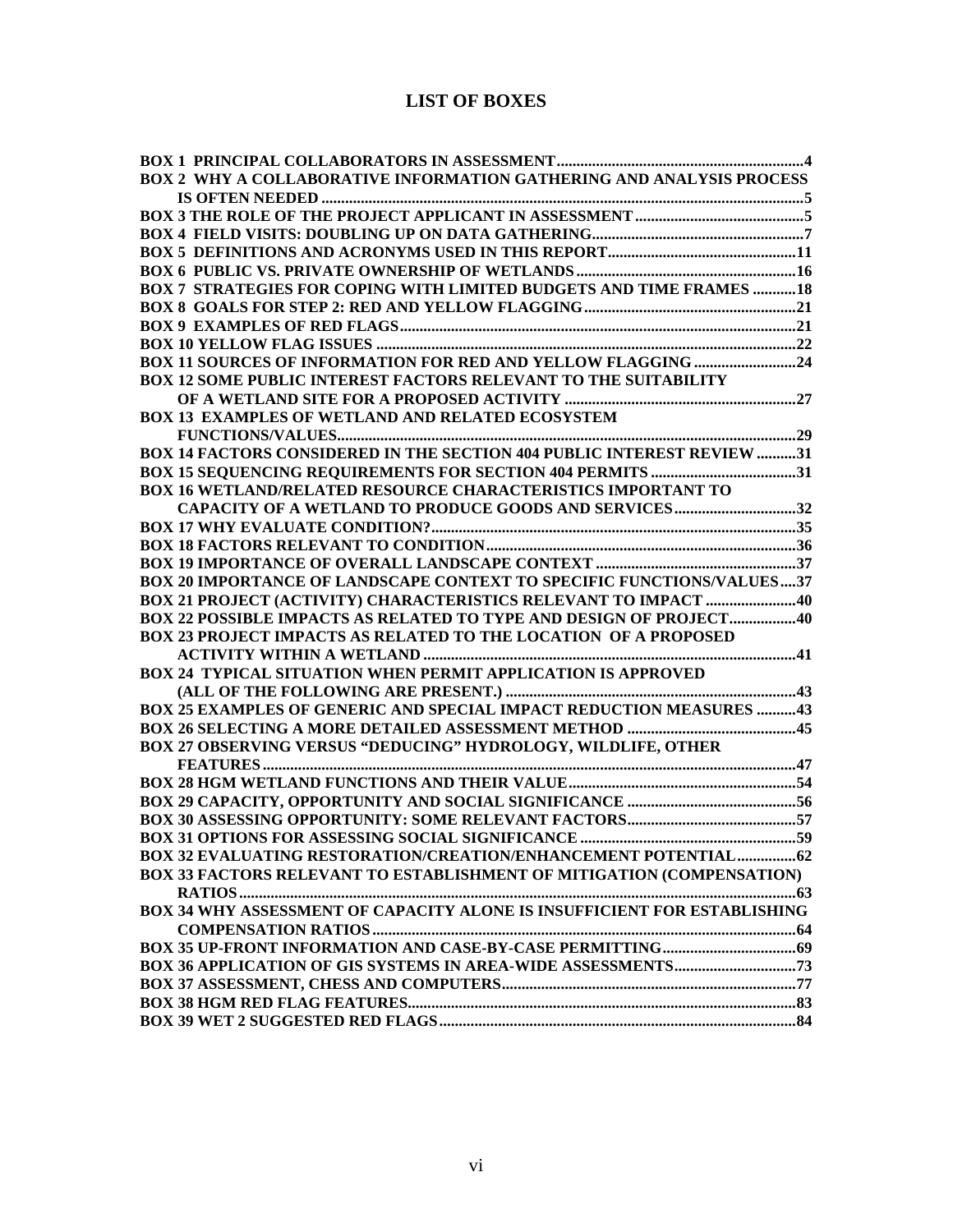## **CHAPTER 1: INTRODUCTION**

## *Rethinking Regulatory Assessment*

<span id="page-9-0"></span>The initial goal of the wetland assessment project, which the Association of State Wetland Managers (ASWM) began in 1996, was to help regulators better use the Hydrogeomorphic Assessment Method (HGM). After conducting a small workshop on the HGM method in Washington D.C. in April 1996, ASWM held a national wetland assessment symposium in 1997 in Annapolis, Maryland, also focusing on HGM. This was followed in 1998 by a national workshop in Crystal City, Virginia on landscape-level wetland assessment and a workshop in Millbrook, New York on the use of reference in wetland assessment. A legal study of federal and state court cases pertaining to wetland assessment was carried out in 1998-1999 and updated in 2003 and early 2004. ASWM also interviewed hundreds of regulators and scientists about their experiences using various assessment techniques in the field. Four draft reports about wetland assessment for regulatory purposes were prepared and subjected to broad peer review in 1999 and 2000 (about 200 copies were distributed for review). Additional legal research, bibliographic and web research, and interviews were conducted in late 2002 and early 2003 including the conduct of workshop in Washington, D.C. in March 2003 concerning the reconciliation of various assessment approaches. A national symposium was held in October 2003 concerning landscape level approaches for wetland assessment.

In this extended, six-year effort, we found little use of formal wetland assessment techniques by regulators at any level of government. Regulators expressed great misgivings about existing techniques. Common complaints included: assessment techniques fail to address more than a small number of regulatory legal and administrative needs; techniques are based on invalid simplifying assumptions; they do not track with regulatory permitting procedures; they are too expensive, time consuming and require too much expertise; and they are too inaccurate. Regulators were interested in improved functional assessments, including new ways to determine the impact of proposed projects on wildlife, and the adequacy of impact reduction and compensation measures. However, most regulators thought the silver bullet assessment approach that could meet all their needs had not yet been found.

The search for a silver bullet has been going on for some time. There was great interest in the late 1980s in the WET methodology. This was followed by great interest in HGM in the mid-1990's. Federal agencies proposed in 1996 that in two years HGM be used on 90 percent of federal Section 404 permits. However by 1998 (two years later), almost no use was made of HGM on regulatory permits and little use has been made since then although a variety of HGM guidebooks have been developed. Interest shifted in the past 4-5 years from HGM to IBI models, which have also proven difficult and time consuming to develop and implement, although many show long-term promise.

As a result of hearing what works and does not work for regulators, and the confusion about use of assessment methods, ASWM decided to propose an information gathering and assessment process that could be integrated with the five typical steps in case-by-case regulatory permitting. It is called the Collaborative Assessment Process because most regulatory assessments need to be carried out with information supplied by the landowner or consultant. Help from other regulatory and resource agencies is also often needed.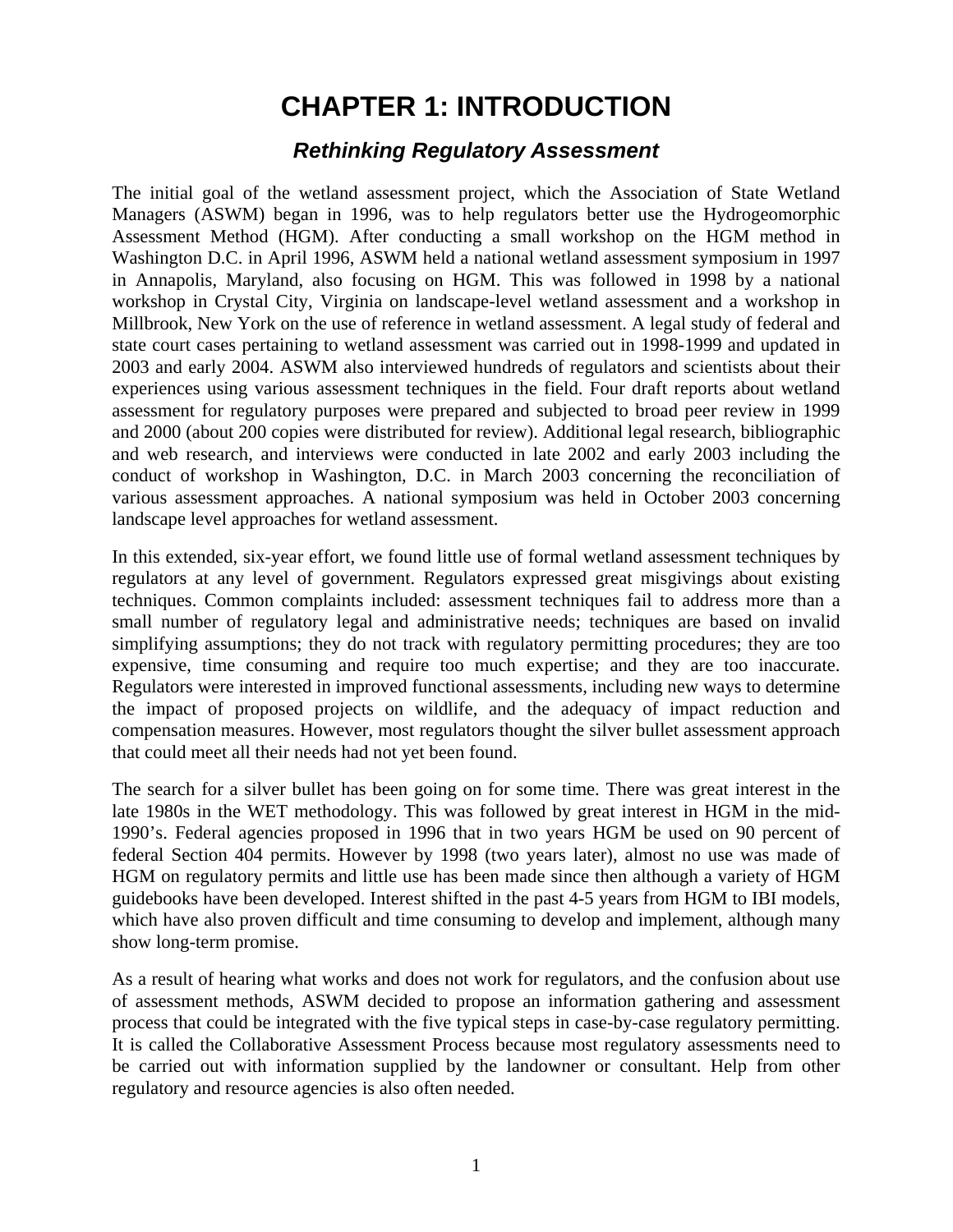## *Regulatory Information Needs*

<span id="page-10-0"></span>The wetland assessment needs of regulators differ from the assessment needs of public land managers, land use planners, water planners, consultants and other wetland managers.

For example, consider the information needs in a typical regulatory permitting situation. Assume that a landowner wishes to partially fill a riverine wetland and is seeking necessary permits. If it is a small fill, the landowner may need only a local or state wetland permit. More often the landowner will need a federal Section 404 permit, a state wetland or waters permit, and both local wetland and floodplain regulatory permits. This is particularly true for larger projects that involve public waters, as well as wetlands. In many states, the landowner can file a joint permit application with the Corps of Engineers (Section 404) and the state. This permit application may be evaluated by the Corps, the state and any number of other federal and state reviewing and commenting agencies. Additional local zoning permits will often be needed.

Whether a permit is analyzed by a single regulatory agency or multiple agencies, a number of regulatory questions, which have information gathering and analysis requirements, must be answered. For example: Is the proposed activity a regulated activity? Is the proposed activity within a regulated wetland? Is the proposed activity on public or private land (affects what statutes apply, landowner rights)? Are there reasonable alternatives to the proposed activity? What other permits are required? Have these been obtained? Will the proposed activity increase flooding or erosion on other lands? Will it be subject to severe flood hazards? Will it have adequate onsite waste disposal (e.g., septic tank and soil absorption field)? Is proposed activity otherwise likely to damage adjacent private or public lands? What will be impacts on wetland functions? How may this affect the public? Will the public interest be served by issuing or denying this permit, considering a broad range of factors?

To answer these questions a regulatory agency must gather and analyze many of types of data with limited time, funds and in most instances, expertise. The agency must be able to evaluate wetland functions and values, as well as changes in these functions and values, and how these changes may impact society. (See Appendix A for use of the terms "functions" and "values" in this report.) In making these determinations an agency must determine: What functions and values are to be examined in a particular context? How? At what scale and to what degree of accuracy? In many instances, particularly for larger projects, the regulatory agency must evaluate the adequacy of compensation measures, including proposed wetland restoration, creation or enhancement.

In deciding whether the public interest will be served by issuing or denying the permit, the regulatory agency must also decide: Who will be hurt or benefited? How many will be hurt or benefited? In what way? How will they respond to these changes (e.g. acceptance, support, anger, etc.).

The regulatory agency often faces legal issues as well. Some include: Will the analysis meet minimum National Environmental Policy Act (NEPA) or state environmental impact act requirements? Will it comply with statutory and administrative regulation procedures and criteria set forth in the agency enabling statute and regulations? Will denial of the proposed activity raise possible taking issues or other legal complaints? If a permit is to be denied or conditioned, will the grounds for denial or the conditions be defensible in court? If denial or tight conditioning of a permit poses a "taking" challenge, what types of information should be gathered to help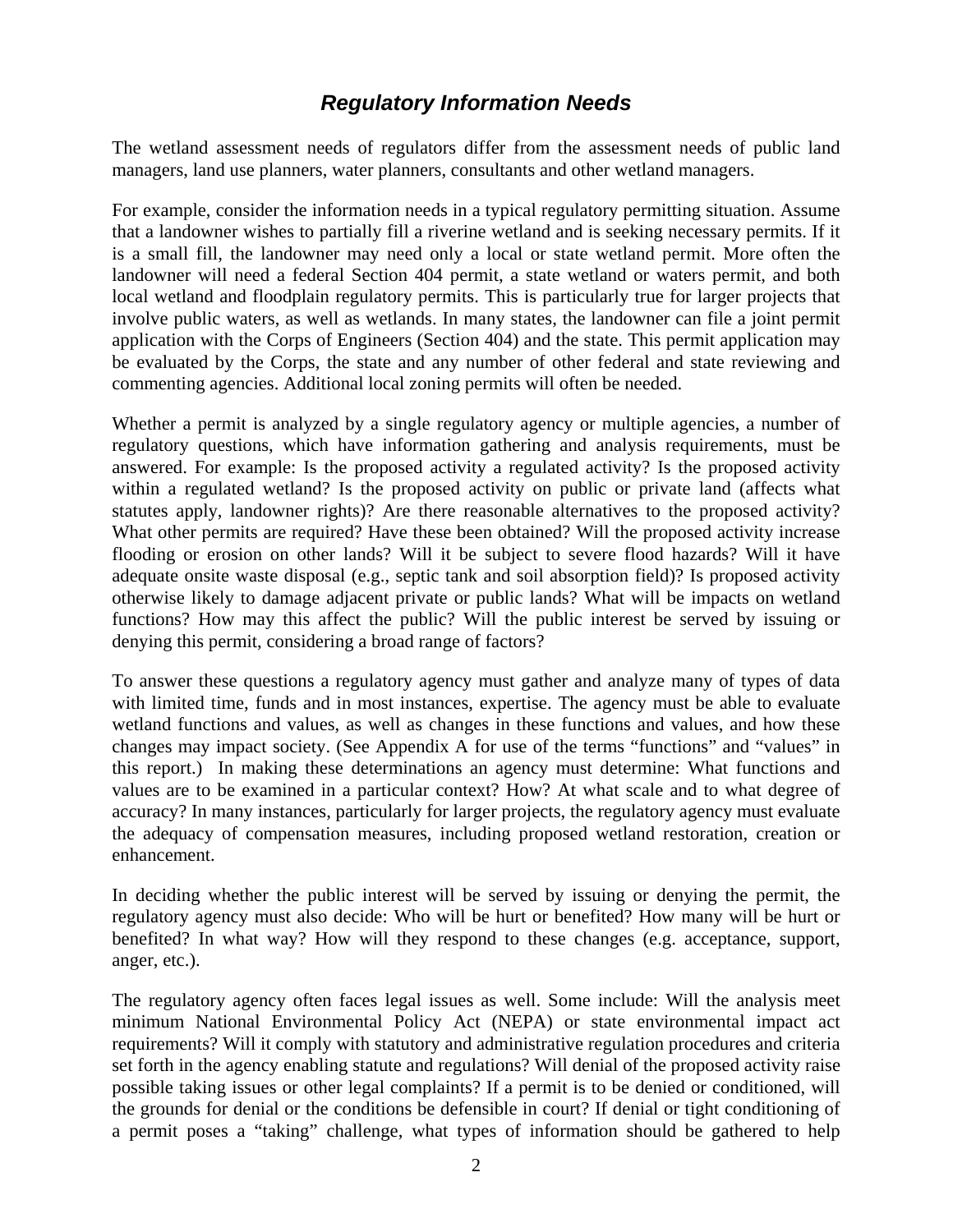<span id="page-11-0"></span>address such a challenge?

The regulatory agency must gather all the information needed to address these issues within a short statutory or regulatory period of time and with limited budget and expertise.

It is little wonder that regulatory agencies have not used time-consuming and expensive wetland assessment methods that address only a few of these questions and require the same level of detailed analysis on **each** permit application. Agencies must address a broad range of information gathering needs on each permit, although not all permit applications require detailed research and analysis for all issues.

## *Desired Features of an Assessment Process*

Given the many types of information that a regulatory agency must gather and the budgetary and time restraints on decision-making, what are the desired features of an assessment process?

1. It must help a regulatory agency meet the **full range** of information needs for decision-making on a specific permit. Doubling up on field studies, such as information gathered from a single field visit to a site, is needed.

2. It should recognize that landowners/consultants, local governments, state and federal agencies, and the public must often play **collaborative roles** in research and analysis, particularly for larger projects. Collaborative information gathering can tap available information and expertise, distribute the cost of research and build consensus among regulatory and commenting agencies on relevant facts (e.g., Is a site subject to severe flooding? Is an endangered species present?).

3. It should include a variety of **sorting procedures** (e.g., red and yellow flags) with feedback loops to determine early the issues and problems at the site, whether more detailed studies are needed, and to apply these techniques, if needed. This coincides with the NEPA environmental evaluation requirements, which mandate that an agency must first take a hard look at potential impacts to evaluate their significance before the agency prepares an environmental impact statement.

4. It should **sequence** information gathering to get the easy information first. For example, a simple "no" may be rational and legally defensible if a proposed fill is in a floodway and would violate floodway regulations; if a septic tank system is proposed for a saturated area where such a system will not work; or if the site is rare and endangered species habitat.

5. It should help make a preliminary and qualitative determination as to whether **significant wetland functions and values** may be impacted at a site. (See Appendix A and Box 1.) If so, data gathering and analysis can be better focused. A workable process should also help the regulatory agency **select and apply the most appropriate assessment technique** to address impacted function, values or other features.

6. It should help the regulatory agency **evaluate the adequacy of proposed impact and reduction and compensation measures**—restoration, creation, and enhancement—including the adequacy of proposed monitoring procedures.

7. It should involve at least an early, superficial evaluation of the impact of permit denial or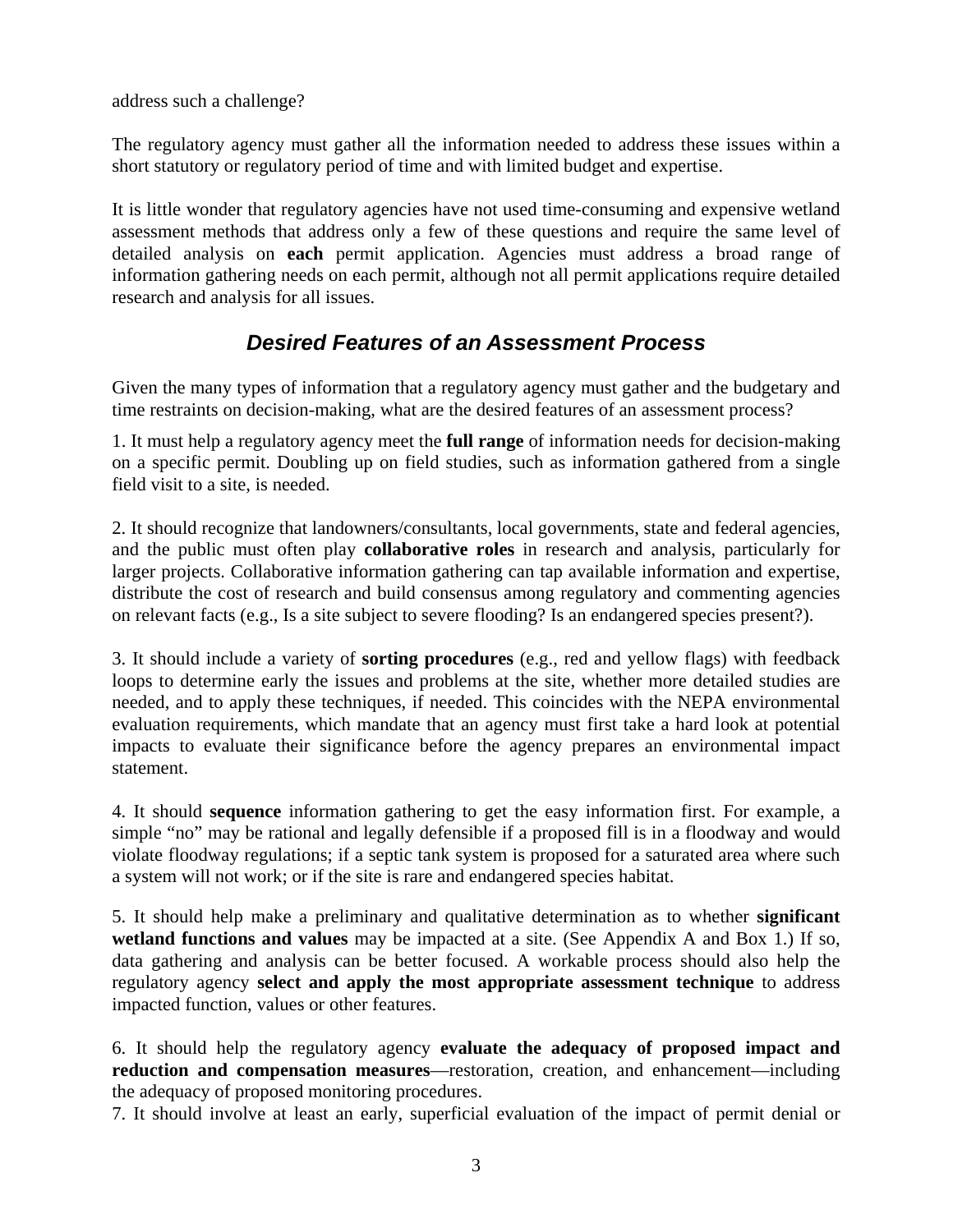conditioning **on the landowner** to determine whether possible "takings" challenges or other legal problems may result. If so, more detailed information gathering may be needed for the permit application.

8. It should be compatible with and encourage, over time, **mapping and other data gathering** at the local and state levels, including prior planning, such as wetland and flood maps, endangered species maps, identification of wetland reference sites, wetland management and watershed planning, and other ways to provide more up-front information and certainty to regulators and landowners.

9. It should be designed to **help build consensus** between landowners and regulatory agencies on critical facts (e.g., impact of a proposed activity of wetland processes, adequacy of proposed restoration) and the need for impact reduction and compensation measures. This is particularly important when several levels of government and several agencies at a single level are involved in evaluating a proposed activity, and agreement must be reached among the entities.

A lot of requirements! It is not easy to develop an information gathering process that satisfies all.

A few caveats before continuing to the proposed process that embodies these recommendations. It should be noted that our recommendations are designed for **case-by-case regulatory permitting** to generate the information needed to apply the broad, public interest review criteria of the Section 404 program or comparable state or local regulatory programs. Our recommendations can also be used to process "special exceptions" and variances in accordance with local and state conservancy zoning and wetland order procedures.

In the best of all possible worlds, detailed and accurate information about wetland functions and values, land ownership and hydrology, among other features, would be available up front for regulatory permits. In reality, the most that can be hoped for in most contexts in the near future is some combination of limited up-front information (e.g., maps of wetlands, floodplains, soils, endangered species, etc.) combined with more detailed, site-specific analysis of the sort provided in our process.

It should be emphasized, again, that the process we suggest is not intended as a substitute for more detailed wetland, floodplain, waters and riparian assessment methods, such as IBI, HGM, WETHINGS and HEC, in appropriate circumstances. Rather, the process establishes a framework for determining whether detailed assessments are needed and selecting and applying the most appropriate technique for the circumstances. (See Chapter 4.)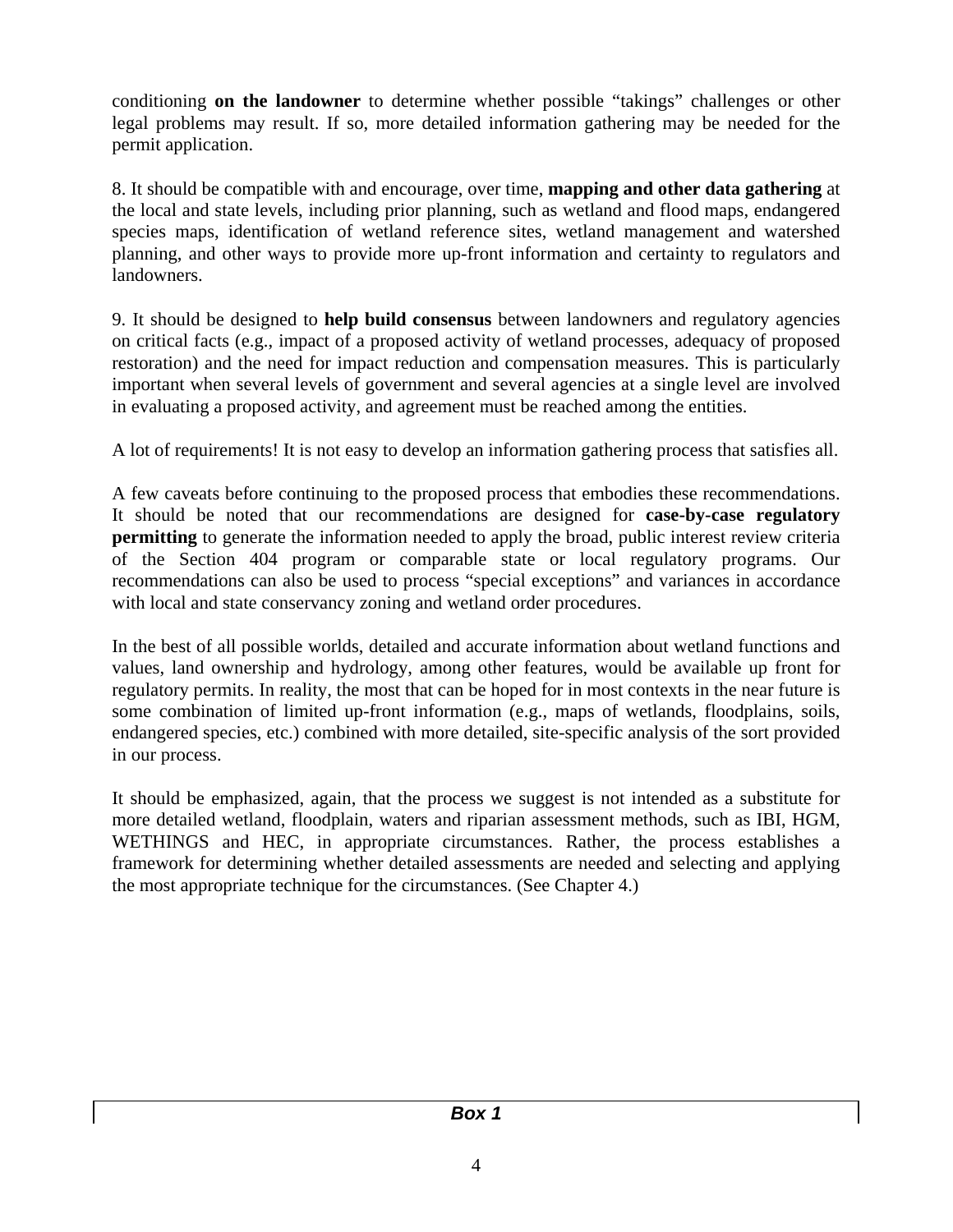<span id="page-13-0"></span>In regulatory permitting, five principal collaborators may be involved in wetland information gathering and analyses, particularly for larger projects:

**1. The regulatory agency.** Agency staff plays the central research and analysis role in most regulatory programs. However, some wetland regulatory programs shift much of the information gathering burden (e.g., delineations, evaluation of functions and values) to permit applicants and their consultants.

**2. The landowner and consultant.** Much of the information gathering will often be carried out by landowners and their consultants for mid-size and large projects. The landowner and consultant also have an important role in research, even for routine permits, by providing a description of the proposed project, wetland boundaries, aerial photos, site photos and other information.

**3. Other regulatory agencies.** Floodplain management, pollution control, and planning and zoning may also have significant roles, depending on the project specifications, the facts and the regulations in effect in a particular jurisdiction.

**4. Other commenting, resource management agencies and governments.** Governments (e.g., towns, cities) without direct regulatory powers may also play a role in information gathering, depending on the project and site characteristics, agency expertise and other factors.

**5. The public.** The public may play a role in providing information in response to public notices and hearings. The public includes adjacent landowners, local land trusts and nonprofit organizations, academic institutions and other interested individuals.

#### *Box 2 Why a Collaborative Information Gathering and Analysis Process Is Often Needed*

An information gathering and analysis process that simultaneously involves the regulatory agency, the permit applicant, other agencies and the public in research and analysis is often desirable for several reasons:

- Proposed wetland activities often require federal, state, and local permits from more than one regulatory agency. Other agencies may be required to comment on permits even if they lack regulatory powers. Often many of these agencies require the same information.
- Many types of information and analyses are needed for regulatory decision-making and no single agency has the time and funds to gather all of this information.
- Existing information and hydrologic, botanical, biological and other expertise is often found in a number of agencies and places.
- Costs of information gathering are high and can often be shared among agencies and the landowners/consultants.
- Regulatory agencies often have limited time to generate and analyze information. Sharing information gathering can help meet these deadlines.
- There is often a need to build consensus among agencies concerning project impacts and the adequacy of impact reduction and compensation measures. Cooperative information gathering and analysis can help build consensus.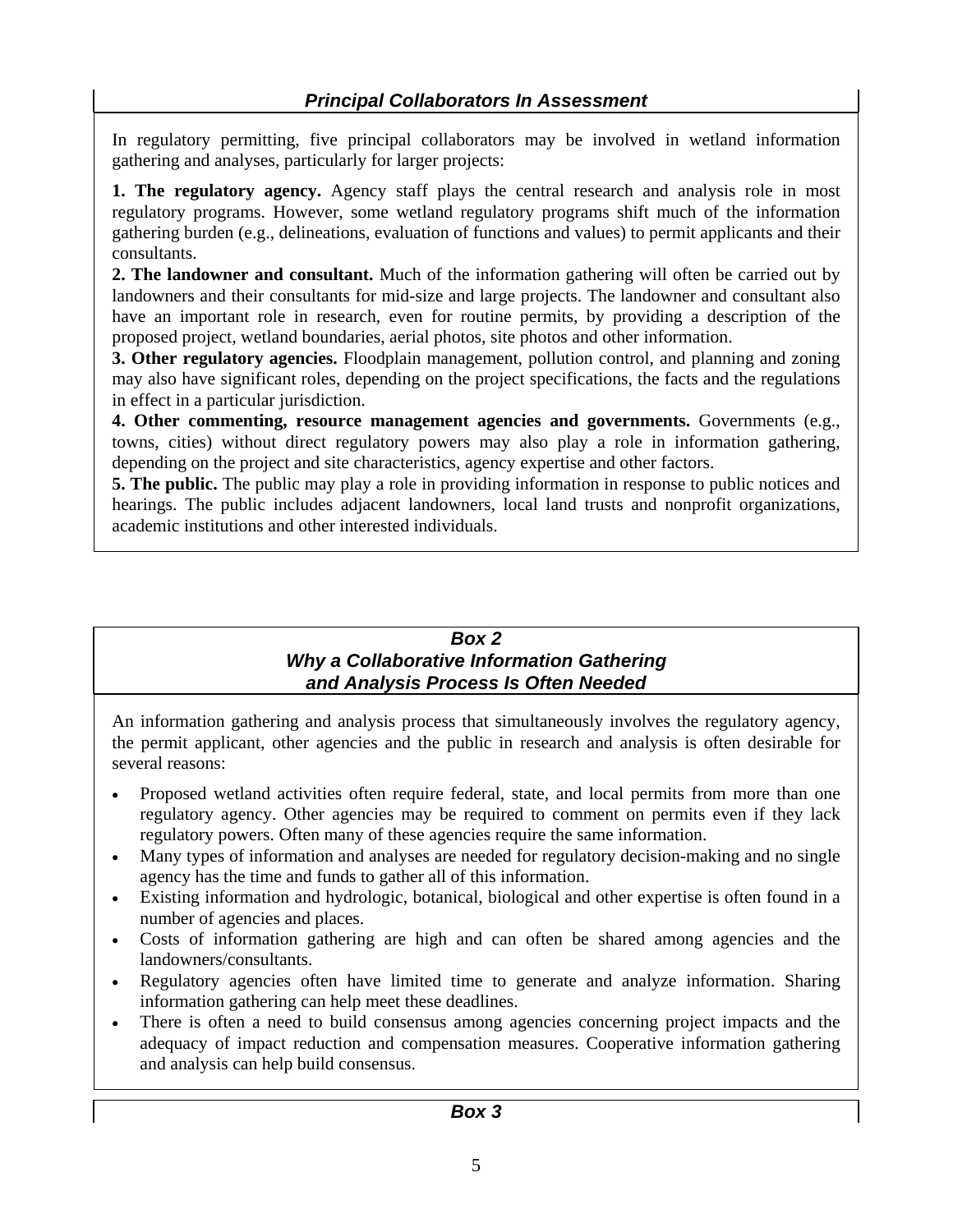#### *The Role of the Project Applicant In Assessment*

<span id="page-14-0"></span>Typically, much of the information needed to evaluate a wetland permit must be provided by the project applicant because regulatory agencies lack the funds and time to gather this information. This includes much of the information needed for jurisdictional determinations, red and yellow flagging, and preliminary and more detailed analysis of functions and values. Applicants are also required to provide more detailed studies if initial analysis reveals the need for them or if an applicant wishes to carry out offsite compensation or use a mitigation bank.

It is important for the regulatory agency to reach some agreement with the permit applicant and the consultant (larger projects) early on regarding the information needed and the scales, accuracy and format of the presentation. Graphic, visual presentation of material has often proven particularly useful in helping a regulatory agencies form a clear picture of the proposed activity in its wetland context.

The U.S. Army Corps of Engineers, New England District Highway Supplemental Assessment Method, The Highway Methodology Workbook Supplement, Wetland Functions and Values, A Descriptive Approach recommends the following for applicant submissions: "The objective is to graphically display complex wetland information in a format that facilitates assimilation by reviewers and expedites regulatory decisions." The guidebook provides illustrations of graphic presentations, including a wetland evaluation form with corresponding backup information and a study area graphic. The guide calls for display of other resources, in addition to wetlands, "in order to give the decision-maker a complete picture when evaluating alternatives."

A permit applicant may be required to submit information at three stages of permitting.

- 1. **The permit application.** Regulatory agencies typically require that a project applicant supply the following information as part of a permit application (this list is not meant to be inclusive):
	- an overall description of the proposed project
	- a description of the area of wetland affected by the project, including wetland boundaries, size of fill, shape of fill, etc.
	- a map or description of the parcel as a whole (including, in some instances, adjacent parcels owned by the landowner)
	- existing use of the parcel
	- existing zoning
	- a description of why the proposed activity requires a wetland location and cannot be located on an upland site
	- a description of measures (if any) that will be taken to reduce project impacts
	- a description of measures (if any) to compensate for project impacts

Some agencies require additional information (particularly for larger projects), such as a preliminary assessment of wetland functions/values that may be impacted by the proposed activity. If a preapplication meeting has taken place, the permit applicant may also be asked to supply additional information concerning any issues or potential problems identified in this meeting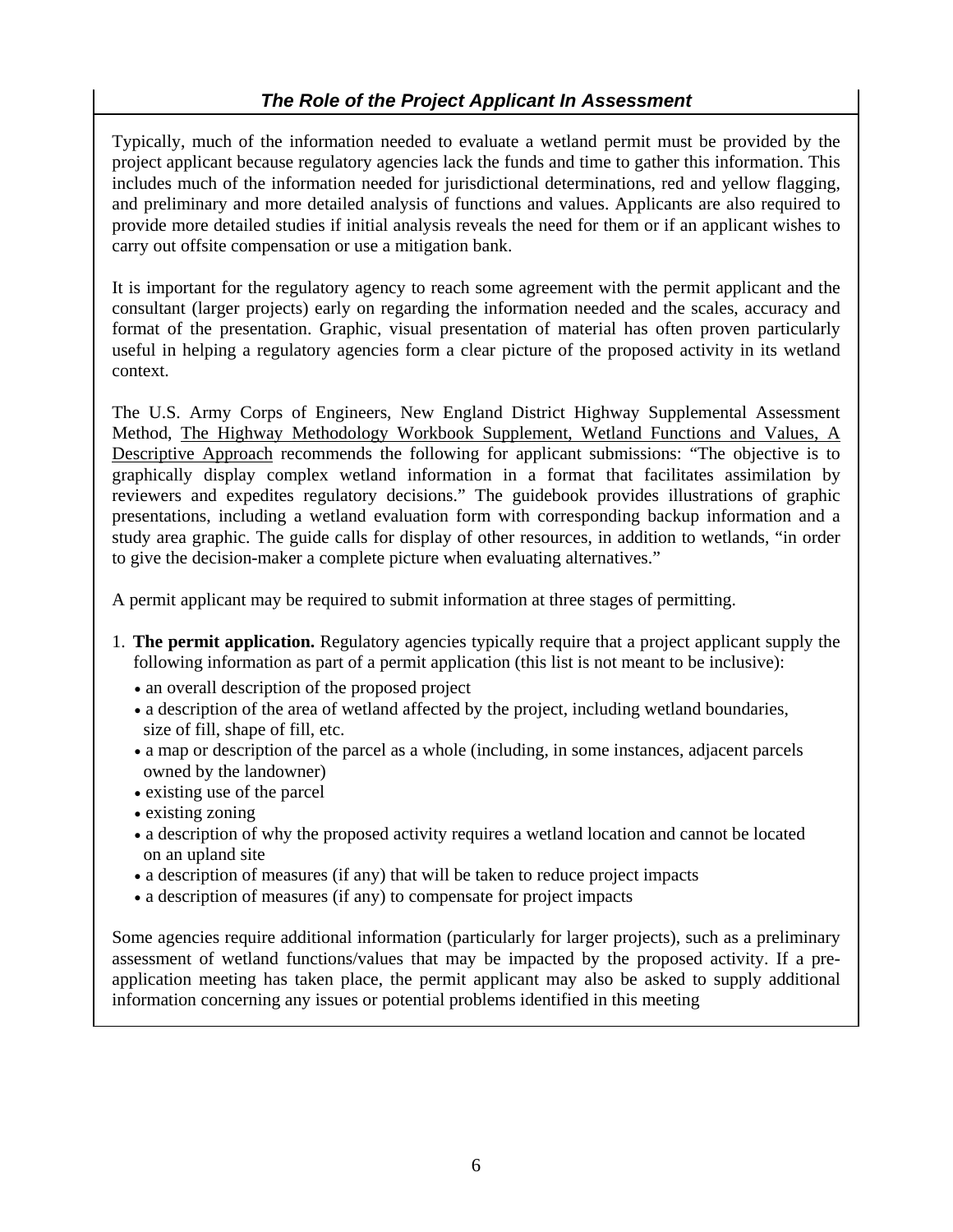<span id="page-15-0"></span>2. **More detailed studies.** Regulatory agencies may require applicants to submit information on a broad range of subjects--hazards, functions/values, design and implementation of restoration projects-- if preliminary analysis reveals the need. More detailed studies may pertain to red and yellow flag issues, such as:

- Uncertainties of wetland boundaries
- Uncertainties of public/private ownership
- Possible natural hazards, impact of proposed activities on hazards
- Possible endangered species
- Other functions/values
- Other problems or impacts (e.g., toxics, lack of consistency with plans)
- Proposed impact reduction measures
- Proposed restoration, compensation and enhancement

3. **Monitoring.** Project applicants on larger projects or projects involving wetland restoration, creation, and enhancement are required to submit reports on project implementation and operation. Reporting requirements are likely when wetland restoration/creation has been proposed to compensate for adverse impacts or where water pollution or other discharges require periodic reevaluation and updating of permits.

#### *Box 4 Field Visits: Doubling Up On Data Gathering*

Regulatory agencies typically need to double up on information gathering during field visits because of limited budgets, staffs and time. For example, in a single site visit, a regulatory agency may:

- Check the type and size of wetland to determine if it is regulated (e.g., some states and local governments only regulate wetlands larger than a specified size)
- Check or identify the wetland water and/or riparian/floodplain zone boundary at the site of the proposed activity
- Determine whether a wetland is adjacent to other waters and connected to such waters (important to Section 404 jurisdiction)
- Determine (or approximate) the high water mark, if the wetland is adjacent to a navigable water, to determine the public/private ownership boundary in relationship to the proposed activity of the site
- Determine whether the regulated wetland water, and/or floodplain/riparian area is adjacent to other protected areas (parks) or is part of a larger corridor or drainage way
- Check out overall land ownership boundaries to make sure that the proposed activity will not encroach on other adjacent private or public lands (e.g., below high water mark)
- Determine whether the proposed activity might create a nuisance to adjacent lands (e.g., back up flood flows) based on location of the proposed activity and its characteristics and resource information
- Examine the overall topography, size and shape of the parcel and existing uses to determine whether practical alternatives exist to the proposed activity
- Look for signs of flooding and/or erosion to indicate possible natural hazards at the site, including flood marks on trees, debris, large rocks and trees moved by rapid flowing water
- Check the soils and elevation to determine whether onsite waste disposal may be possible (if the landowner is proposing an activity that requires a septic tanks/soil absorption field waste disposal)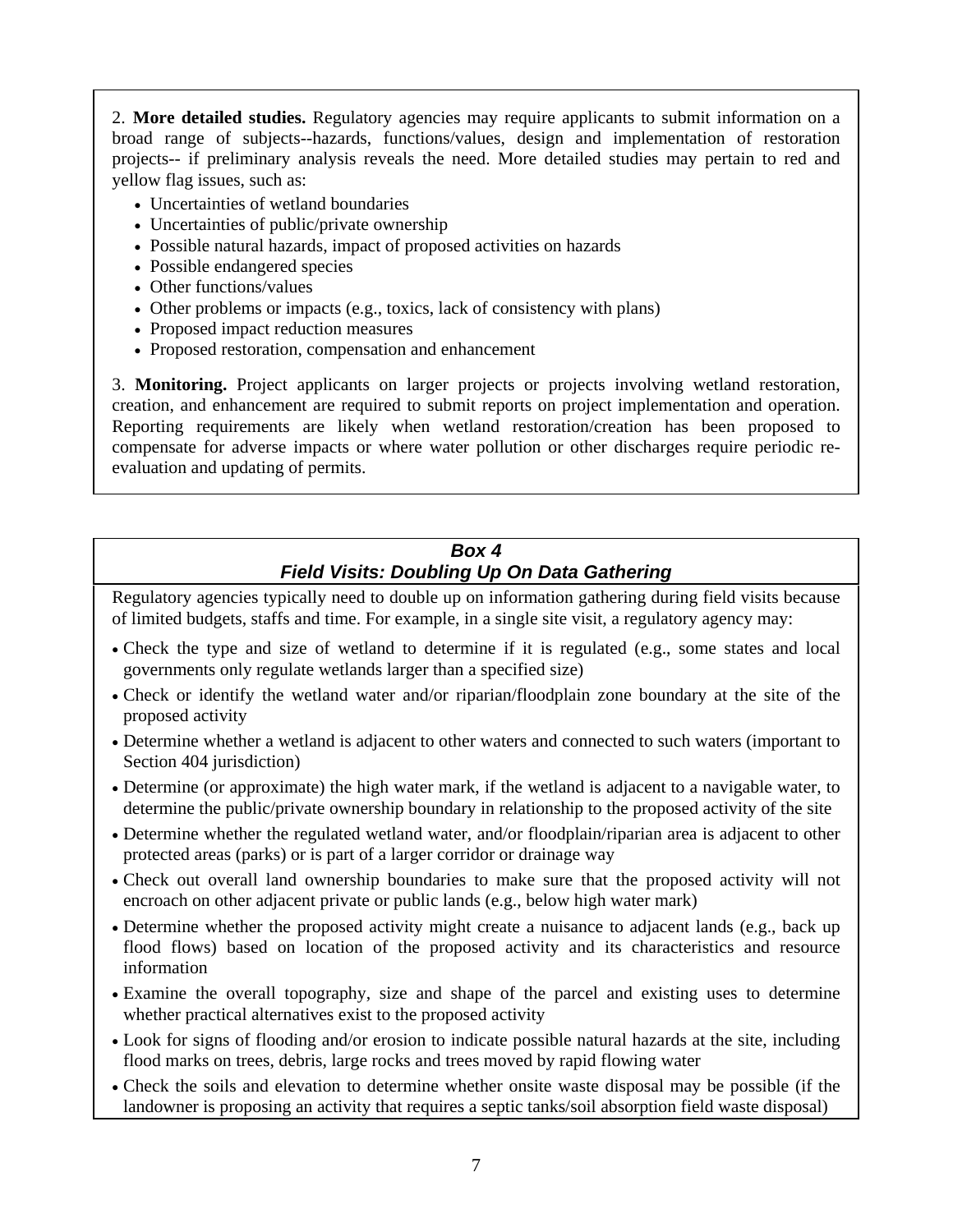- <span id="page-16-0"></span>• Look for signs of wildlife to indicate habitat value and the possible presence of rare or endangered species
- Examine the condition of the regulated area in terms of existing alterations, such as drainage, fills, litter, debris, exotics to help determine the condition of the wetland, its functions and relative permanence (relevant to assessment of functions/values, restoration potential)
- Determine whether there are possible restoration/creation sites on the parcel or nearby, if the landowner is proposing compensation measures

## *A Recommended Five-Step Process*

To integrate wetland assessment into regulatory permitting, we recommend a five-step process. Later steps in this process may be partially omitted, depending on the conclusions drawn from earlier steps. The process is briefly described below and discussed in greater detail in the following chapters. The steps approximate the way information gathering often takes place in regulatory programs at all levels of governance.

**Step 1. Determine whether the proposed activity is subject to the regulations (jurisdictional**  determinations). This step is unique to assessment for regulatory purposes. A regulatory agency cannot legally exercise authority over a proposed activity without determining that: (1) the wetland is a regulated type of area; (2) the proposed activity is a regulated activity; (3) the proposed activity is within the boundaries of the regulated wetland or adjacent regulated area; and (4) whether the site is publicly or privately owned (not needed in all instances but often affects state/local regulatory jurisdiction).

Such jurisdictional determinations are often based on information from a permit applicant, supplemented by office analysis and a field visit. Project applicants are often required to carry out a wetland delineation for larger projects. They also need to supply detailed information about the proposed activity – location, type, size, amount of wetland affected, proposed construction procedures, etc.

**Step 2. Carry out a preliminary environmental assessment.** The agency must decide whether the proposed activity may have significant impact on the environment and will comply with regulatory goals and standards. This step coincides with NEPA environmental evaluations as well as preliminary evaluation under state environmental review and wetland permitting acts. This preliminary environmental evaluation can be divided into two parts:

#### **Part 1: Identify if any red or yellow flags exist.**

**Part 2: Determine, qualitatively, whether the proposed project may have significant impact on wetland functions and values. Impacts on other aspects of the environment should also be considered.** 

The regulatory agency needs to collaborate on this step with the project applicant, other regulatory and commenting agencies and often the public.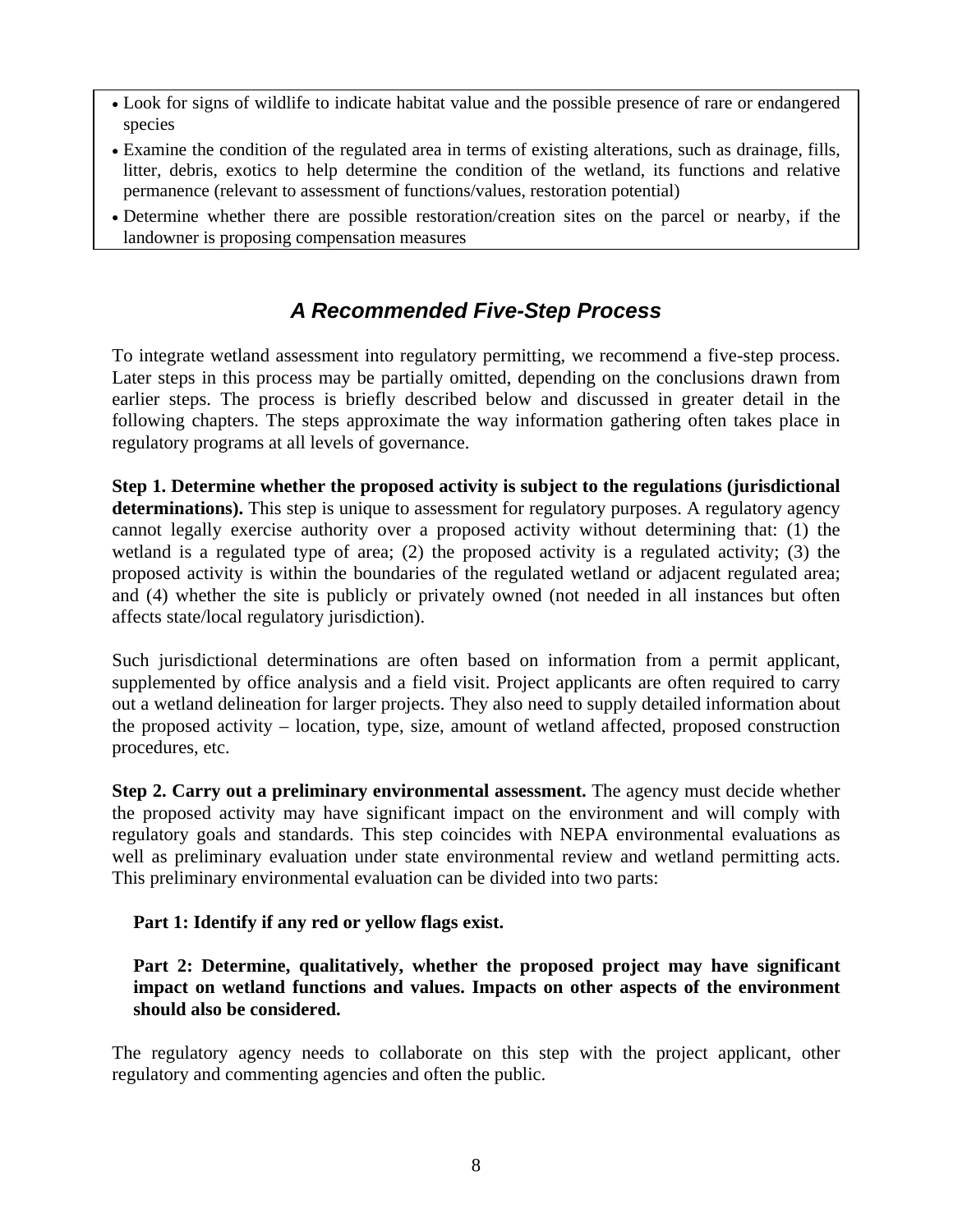This preliminary examination must simultaneously consider whether there are alternatives to the proposed activity, whether the activity complies with other regulations, and the impact of the proposed project on wetland and related resources, including the magnitude of this impact and its significance to the public. The goals of the preliminary environmental evaluation which considers both site specific characteristics and landscape context are to determine:

- (a) Whether there are any red flags that require an early "no" to a permit application, or yellow flags that require the agency conduct more detailed information gathering.
- (b) Whether the proposed activity may have significant impacts on wetland and related ecosystem functions and values.
- (c) What impact reduction and/or compensation measure may be appropriate, if a permit is to be issued (skip to Step 4)?

**Step 3. If needed, carry out a detailed evaluation of project impact on functions/values, natural hazards, or other features, and determine the adequacy of impact reduction and compensation measures.** This step is needed only if a preliminary evaluation reveals potential impact, issues or problems that require more information and analysis. Step 3 is required for almost all mid- and large-sized projects. It is also required if a project applicant wants to establish functions and values in greater detail for offsite mitigation, mitigation banking or other purposes.

In general, the project applicant is required to carry out more detailed studies, if they are needed. However, some studies may be carried out by the regulatory or commenting agencies.

The potential issues or problems investigated in Step 3 may pertain to delineation, alternatives, natural hazards, impact of activities on natural hazards, land ownership inconsistency with other regulations, possible impact on endangered species, possible impact on historical or archaeological sites, or other topics. Data gathering may involve the preparation of a full-scale environmental impact statement. Public hearings may accompany this stage of analysis.

**Step 4. Apply fact-finding to regulatory criteria; prepare findings and decision on the permit, subject to various conditions, such as impact reduction and restoration, or creation.** Negotiation with the landowner often takes place in this step, addressing specific project design and compensation, particularly if an effort is made to examine functions/values in depth and to negotiate compensation. Meetings between regulatory and commenting agencies may also take place. Various conditions may be attached to the permit.

**Step 5. Monitor to determine compliance with permit conditions and success of compensation measures; enforce regulations.** This may be undertaken by the permit applicant or it may be a cooperative effort of the applicant, regulatory and other agencies and organizations. Step 5 also involves data gathering for enforcement actions, and research and analysis to defend regulations against constitutional challenges. It may take place over a long time frame (e.g., 3-5 years or more, if restoration, creation or enhancement are involved). This step is extremely important in regulation, but one that typically receives limited funding and attention.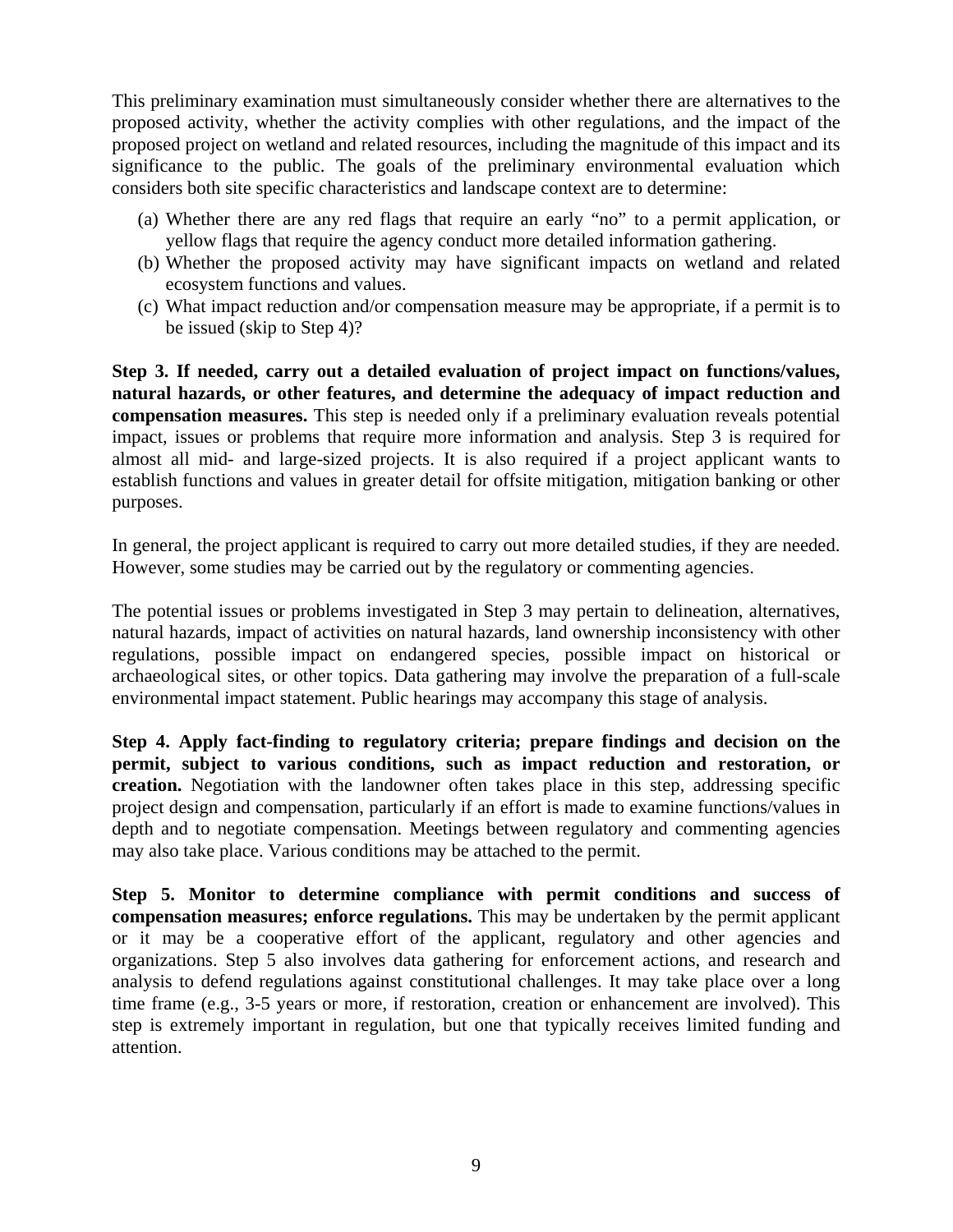### *Individual Versus Collaborative Assessment*

<span id="page-18-0"></span>These five steps may be carried out by a single regulatory agency, but agencies have found that a collaborative approach is desirable, even for many modest and small projects. Assessment can best be collaboratively undertaken for large projects through the use of multidisciplinary teams and/or through a joint permit review process (e.g., multiple federal agency, state). Such a team approach is recommended by the New England Corps of Engineers Highway Supplemental Assessment Method, The Highway Methodology Workbook Supplement, Wetland Functions and Values, A Descriptive Approach.

An assessment team can consist of experts within an agency or experts from several agencies that have regulatory permitting or commenting powers. A team can operate on a continuous basis for all projects or for certain types of projects. It can also be assembled for a specific, large-scale project.

A team assessment approach has a variety of benefits. It can tap expertise and information not typically available in one agency or department. It can reduce duplication in assessment and improve coordination between agencies. It can help flag not only resource issues, but also social concerns by allowing feedback from various groups. Team assessment can help build consensus on important functions/values, issues and problems (if any) that need more analysis. This can provide greater certainty for landowners and reduce unwelcome surprises that may arise later.

Formation of a collaborative team may involve the following process:

(1) Any regulatory agency with wetland permitting power for a proposed project may initiate the formation of a collaborative assessment team. This lead agency should contact other bureaus or agencies with regulatory or commenting powers over wetland permits. The goal is to bring to the table regulators with the multidisciplinary expertise needed to evaluate the proposed activity.

(2) Goals for the team need to be established, as well as a framework for collaboration. An information network should also be set up (e-mail, fax, phone, periodic meetings).

(3) The lead agency provides copies of the application(s) to other team members. Copies may be accompanied by specific requests for review and analysis from individual agencies (e.g., flood analysis from a floodplain management agency). The team may often meet with the project applicant to discuss the plans and information needs. A team site visit may be held. One or more additional public hearings may be held for controversial projects.

To facilitate team analysis, it is important that the lead regulatory agency gather visual, graphic and other information easily understood by all of the team agencies, such as a sketch map of the project or wetland and photos of the wetland site. See New England Corps of Engineers Highway Supplemental Assessment Method, The Highway Methodology Workbook Supplement, Wetland Functions and Values, A Descriptive Approach.

(4) Once studies and evaluation are completed, the lead agency and the team can negotiate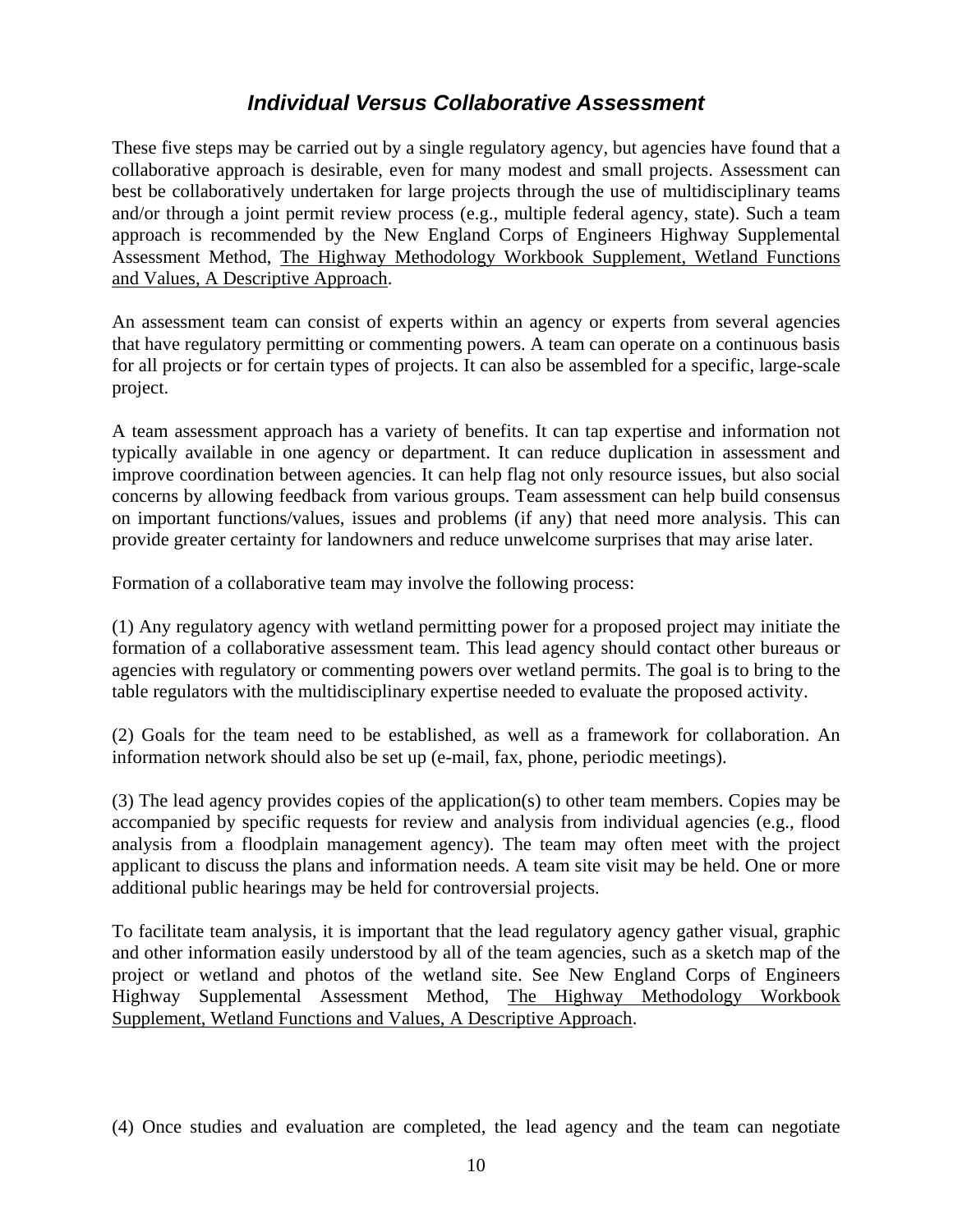<span id="page-19-0"></span>impact reduction and compensation measures with the landowner, prepare formal findings and issue or deny the permit. Other agencies with regulatory authority may also make their decisions and findings (e.g., floodplain permits as well as wetland permits).

Monitoring and enforcement becomes the responsibility of the lead agency and/or one or more of the team members, often with periodic reporting by the landowner (e.g., restoration projects).

#### *Box 5 Definitions and Acronyms Used In This Report*

**Definitions:** In this report, terms are used in the following ways:

- *Assessment:* includes wetland-related data gathering and analysis, and the presentation of resulting information to regulatory decision-makers. It includes, but is not limited to, mapping, delineation, determination of ownership, natural hazards analysis, project impact analysis, analysis of functions and values, alternatives analysis, determination of mitigation needs, the design of mitigation measures, the determination of compensation needs, including compensation ratios, and monitoring and enforcement of regulations.
- *Capacity:* the ability of a wetland and related water and floodplain/riparian resources to produce goods and services of use to society. Capacity primarily depends on natural hydrologic, biological and chemical processes, as well as on other characteristics, such as soils, topography and size.
- *Data:* raw information, such as aerial photos, vegetation and soils information, topography, etc. not yet analyzed for a specific purpose.
- *Function:* natural processes that contribute to the capacity of a wetland and related ecosystems to provide goods and services.
- *Functions/values:* refers to the goods and services that wetlands provide and their value to society. Functions/values are sometimes referred to in other contexts as functional values.
- *Information:* data analyzed for a specific purpose; the results of such analysis.
- *Natural:* in an unaltered or relatively unaltered condition.
- *Opportunity:* the present or potential ability of a wetland with certain capacities to actually deliver goods or services to society. Opportunity depends on overall context. For example, a wetland may have the capacity to intercept pollution, but may not do so because there is no pollution. The presence of existing or anticipated pollution sources provides the opportunity for intercepting it.
- *Red flag*: an issue or problem sufficiently serious to warrant denial of a regulatory permit. (Also see yellow flag.)
- *Social significance:* the existing and reasonably foreseen benefits and costs to people and their attitudes toward those costs. Social significance in a wetland function/value context depends not only on capacity and opportunity, but also on who benefits and suffers adverse impacts, how many benefit and suffer adverse impacts, how they benefit or suffer costs, to what extent they benefit and suffer costs, and how strongly segments of society feel about the benefits and costs.
- *Value:* the attitudes of society toward wetland goods and services.
- *Yellow flag*: an issue or problem that requires more detailed investigation. A yellow flag issue may become a red flag after additional research (e.g., confirmation of an endangered species).

**Acronyms**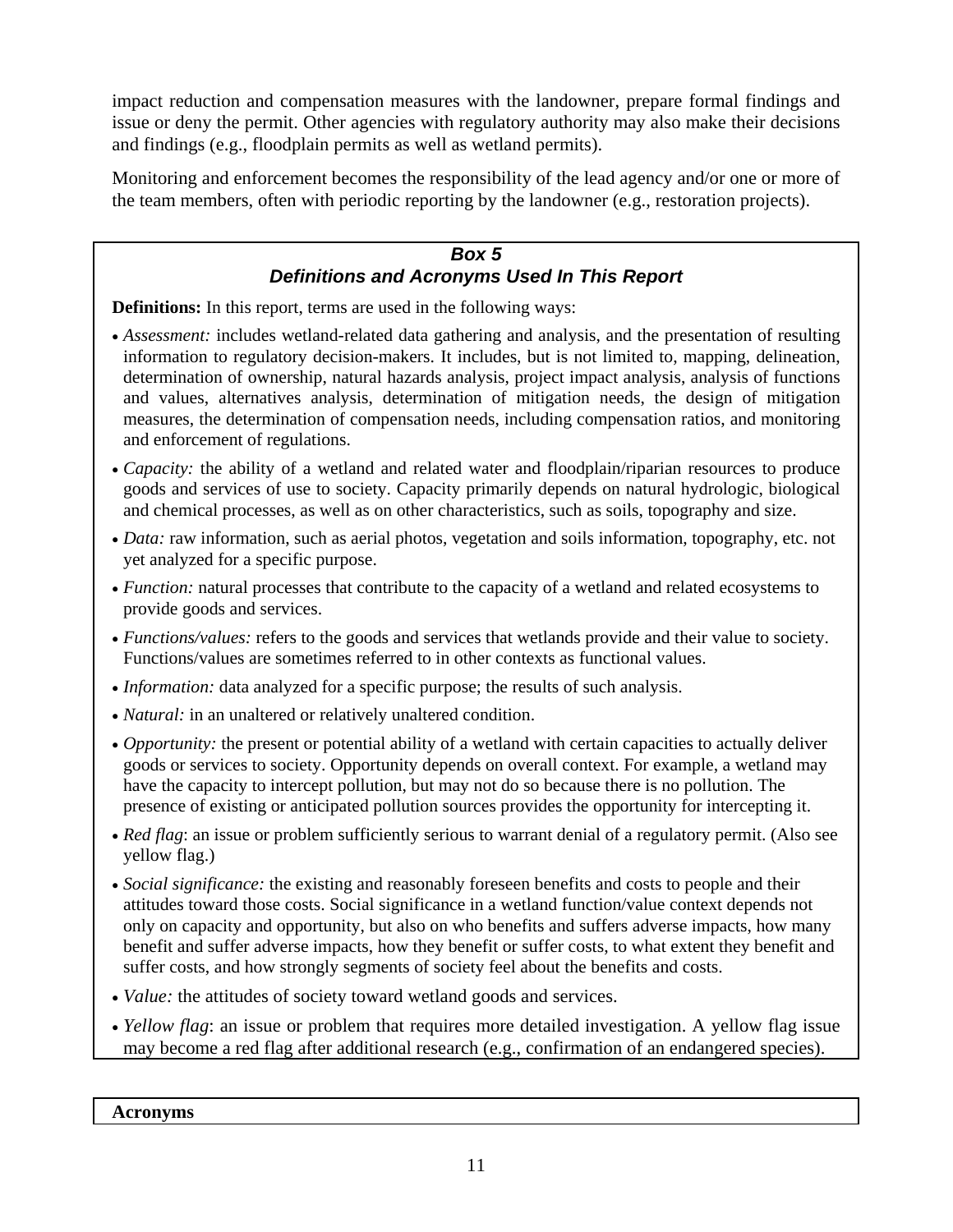*EPA:* The U.S. Environmental Protection Agency.

*GIS:* Geoinformation System. A geo-referenced information storage and analytical system, usually computerized.

*HGM:* Hydrogeomorphic Assessment Method being developed by the U.S. Army Corps of Engineers in cooperation with other agencies.

*IBI:* Index of Biological Integrity; a biological reference standard of biological health and condition developed in accordance with biological indicator assessment approaches.

*NRCS:* The Natural Resources Conservation Service, United States Department of Agriculture.

*HEP*: Habitat Evaluation Procedure; a wildlife assessment procedure developed by the U.S. Fish and Wildlife Service.

*HEC:* Hydrologic Engineering Center; a series of hydrologic and hydraulic assessment techniques developed by the Hydrologic Engineering Center, U.S. Army Corps of Engineers.

**WET:** Wetland Evaluation Technique; a rapid assessment approach developed by the Federal Highway Administration, in cooperation with the U.S. Army Corps of Engineers and other agencies.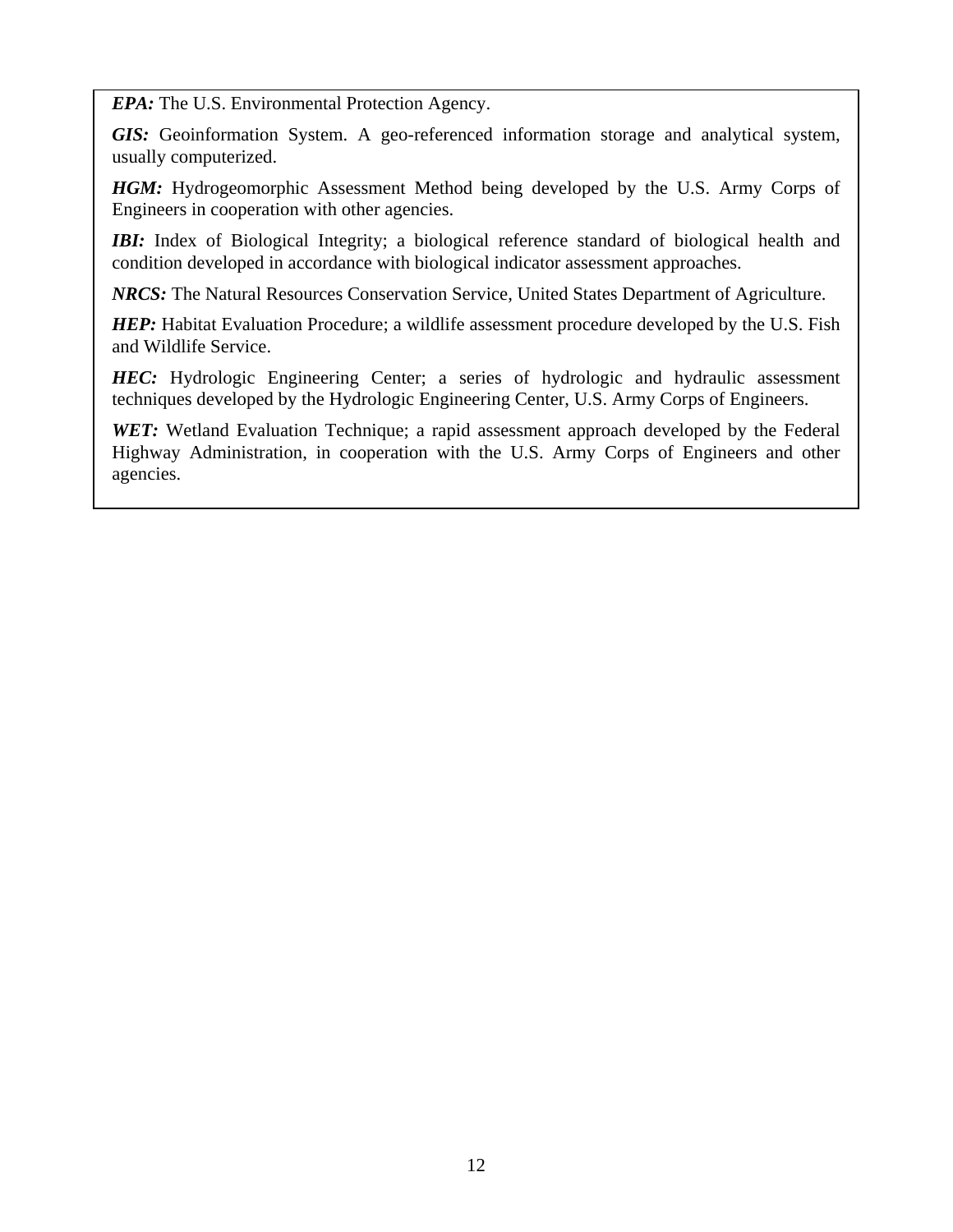## <span id="page-21-0"></span>**CHAPTER 2: JURISDICTIONAL DETERMINATIONS**

Step 1 in the Collaborative Assessment Process is making jurisdictional determinations. An agency must first determine whether it has jurisdiction over a wetland and the, associated ecosystem (riparian area, floodplain, aquatic ecosystem) before it can exercise regulatory authority. It must also determine whether it has jurisdiction over the specific activity

Jurisdiction determinations are legally required for regulatory agencies at all levels of government. These determinations are unique to regulations because managers for other types of activities (e.g., planning and management of public lands by a land management agency) have authority over their lands and waters and do not need to establish this authority.

In many instances, jurisdictional determinations are quick and easy for the regulatory agency. In others (e.g., agricultural activities for headwater wetlands) there may be a variety of issues that need a field visit to resolve, for example, boundary delineation. It is not uncommon in such situations for regulatory agency staff to spend a considerable portion of their funds and time on jurisdictional determinations, such as disputed wetland boundaries.

Jurisdiction determinations often do not involve formal findings. Formal findings are required only if there is a problem, such as questions about the boundary or ownership, or the landowner challenges the jurisdiction of the regulatory agency.

An agency should take notes and keep records on the methods and procedures (if any) used and any fact-finding, such as determination of wetland boundary. Such records are needed to provide the basis for formal findings (if needed) and possible later defense of determinations in court. Photos of sites, including vegetation, are particularly useful for jurisdictional determination and to document base line conditions for later monitoring and enforcement, as well as to provide a basis for discussion, evaluation and negotiation.

To determine jurisdiction, a regulatory agency must typically answer the following questions:

1. **Is it a regulated wetland/related ecosystem in accordance with criteria set forth in a particular statute or regulation?** A wetland regulatory agency can only require a permit and impose restrictions if it has regulatory jurisdiction over the type, size and location of the wetland. Virtually all wetland programs, including the Section 404 program, regulate particular types or sizes of wetlands, or wetlands in particular areas. They do not regulate all wetlands. Most regulatory statutes clearly control wetlands that are adjacent to a lake, river or the ocean and such wetlands are easy to identify. It is often more difficult to determine jurisdiction of headwater, isolated or partially isolated wetlands because of statutory or administrative limitations on size or location. It is also more difficult to determine jurisdiction for partially drained or otherwise altered wetlands, such as prior converted wetlands.

Often regulatory agencies require that project applicants on mid-size and large projects delineate wetland/ecosystem boundaries. Wetland maps from other agencies, such as National Wetland Inventory maps and state wetland maps, may also be used. The regulatory agency still often needs to check the boundary in the field, particularly where substantial projects are proposed.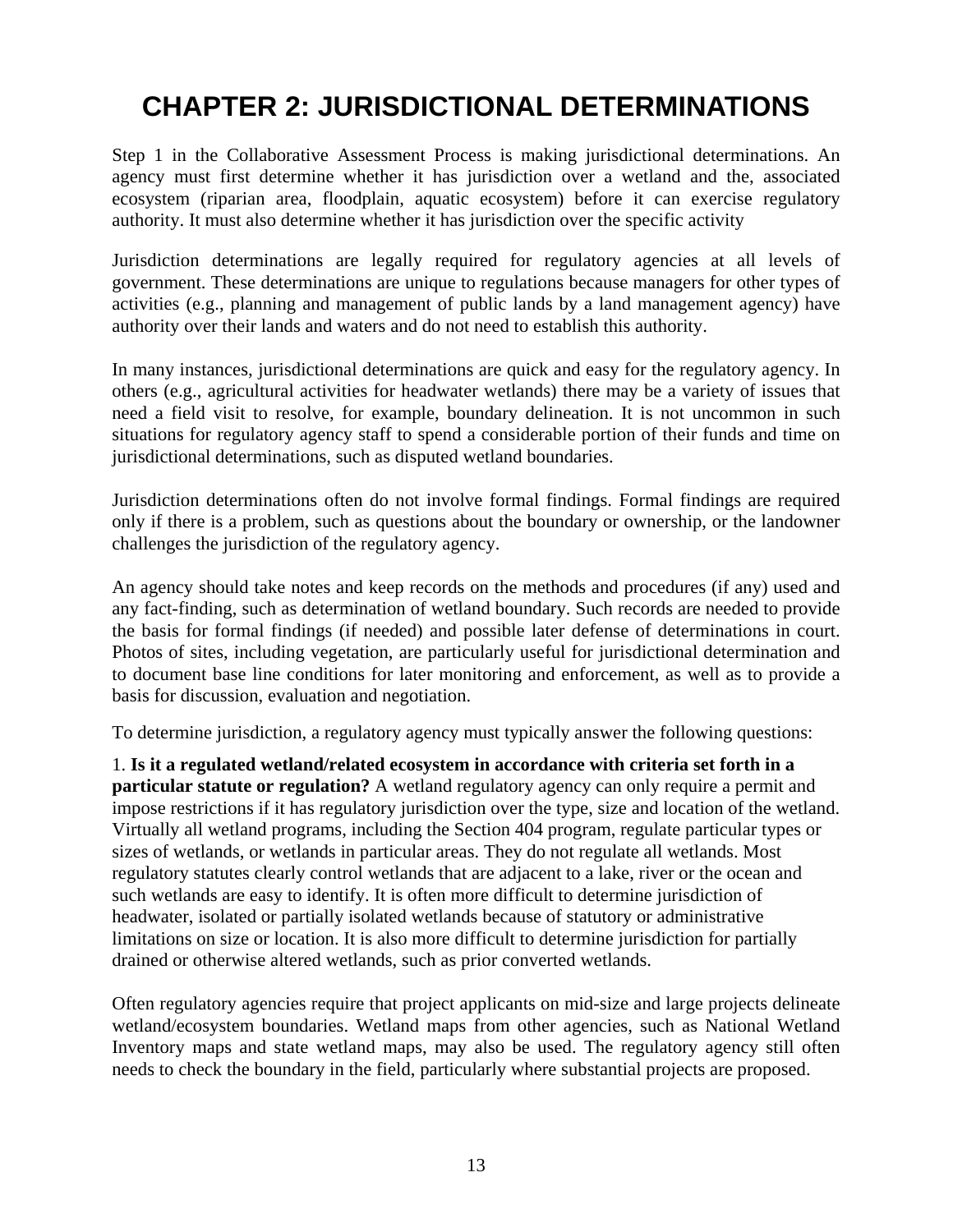2. **Is the proposed activity a regulated or exempted activity?** Regulators must also determine whether or not a proposed activity is subject to regulatory jurisdiction. The Section 404 program, and state and local wetland programs exempt many activities from individual permits, such as repair of existing structures (constructed at the time regulations are adopted), normal farming and emergency repairs after a disaster.

Determining whether a proposed activity is regulated often does not require an assessment of the wetland itself. But, it can. For example, normal agricultural or forestry activities may be exempted, but not those involving substantial hydrologic modification. A field visit may be needed to determine whether an access road, maintenance of a drainage system, or other activity will involve a substantial hydrologic modification. Similarly, a field visit may be needed to determine whether a wetland is a prior converted wetland in accordance with Swampbuster, or whether a wetland has been abandoned.

3. **Is an individual permit required?** A determination of the need for an individual versus a general permit is required for the Section 404 and some state programs (e.g., New Jersey), not for all regulatory programs.

This is a federal (and to a lesser extent a state) issue for activities authorized by nationwide permits under the Section 404 program, for activities subject to Section 404 programmatic permits and state assumption, and for activities subject to certain state general permits. Notices for many types of activities subject to Corps nationwide or programmatic permits must be provided by project applicants to Corps' District offices for a preliminary determination to decide whether an individual permit will be required.

If the regulatory agency determines, based on a notice, that no individual permit is required, the landowner may go forward with the proposed activities subject to any BMP's (Best Management Practices) or other conditions. If the agency determines that an individual permit is required, both the agency and the permit applicant must often go through a more detailed assessment processes.

Whether or not an individual permit is required depends on the type and size of the project and its location. The determination may also reflect wetland characteristics, such as possible endangered species, recreational use or natural hazards. It may also be tied to a preliminary environmental evaluation.

Activities subject to the Corp's state or local programmatic permits or activities subject to a state assumed Section 404 program face similar issues. The state regulatory agency must submit notices of some types of proposed permits to the Corps and other federal agencies for certain activities. If the Corps or the EPA determines that the proposed permits raise no red or yellow flags, the state can continue to process the permit without further federal involvement. If the permit raises a red flag, an individual permit may then be required from the Corps. The type and size of a project are important in determining whether direct federal review is needed. Wetland characteristics may also be relevant to the decision.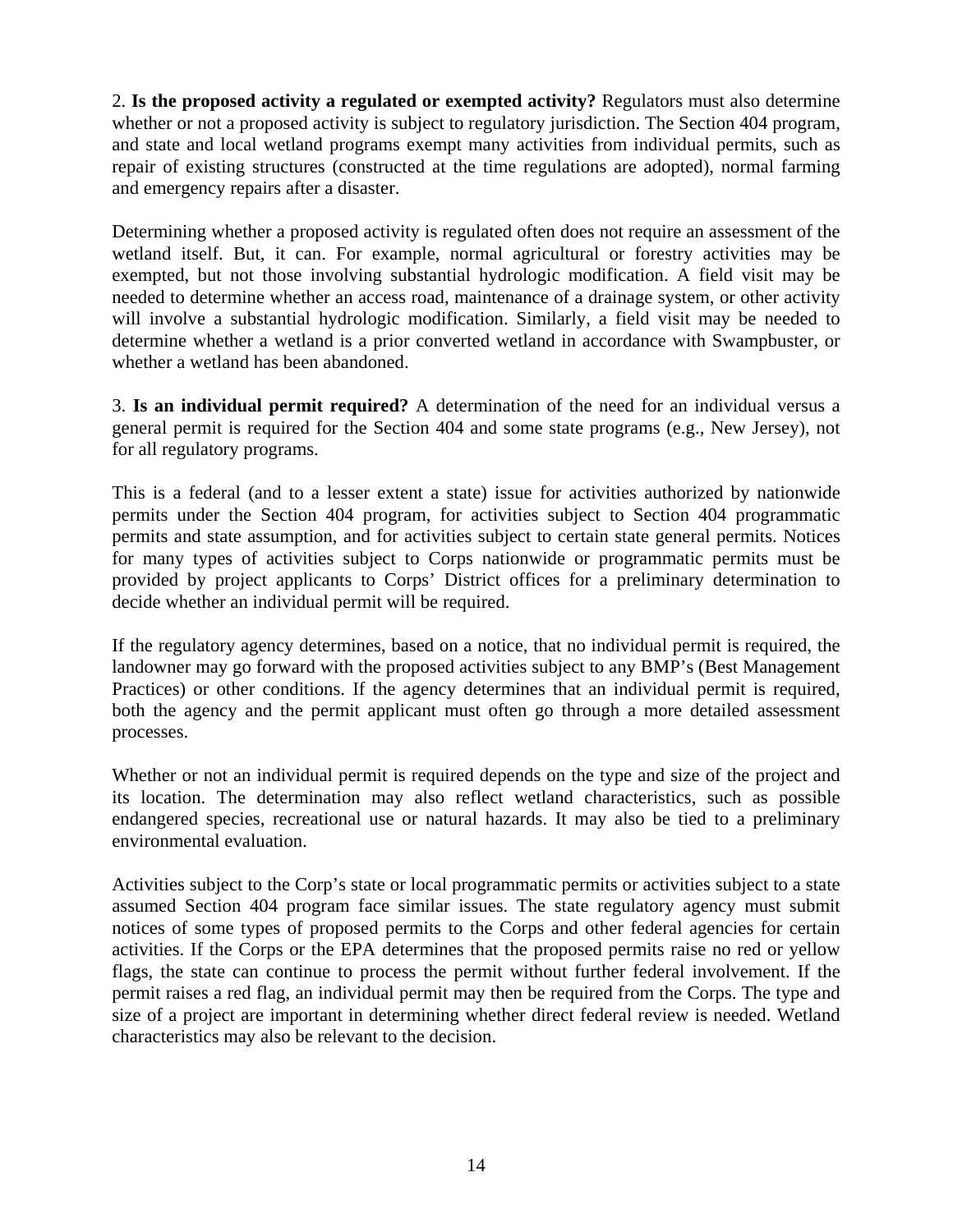4. **Where are the wetland/related area boundaries in relationship to the proposed activity?**  If a proposed project or section of a project does not lie within the boundaries of a regulated wetland or a regulated buffer, the regulatory agency usually has no jurisdiction over that activity. Increasingly, however, states and local governments regulate wetland buffers, giving governments broader powers.

The regulatory agency may rely on the landowners or consultant to determine the boundary; may field check the determination; or may undertake the initial delineation itself. The Corps of Engineers in many districts requires landowners to undertake initial delineations. In some districts that is the only way a landowner can get timely consideration of a permit application. State and local wetland agencies more often undertake initial delineations themselves.

Usually, precise boundary delineation (within 10 feet) is not required for a wetland as a whole, only for the portion of the wetland that may be impacted by the proposed project. Delineation focuses on this area.

Delineation of boundaries is needed at different times for different regulations. For the Section 404 program, delineation is needed at the time of a permit since there is no advance regulatory mapping of wetlands. For state and local regulations, where wetland regulatory maps are required, preliminary boundaries must be shown on maps. Maps typically establish a presumption about the exact location of boundaries on the ground. However, maps are often at too small a scale to determine precise boundaries and contain inaccuracies. If there are disputes, regulators must identify more precise boundaries though field investigations.

Section 404 delineations typically involve field examination of vegetation, soils and hydrology in order to apply the wetland definition in the Section 404(b)(1) regulations. The 1987 Federal Manual for the Delineation of Jurisdictional Wetlands is usually used, although NRCS uses its own slightly different procedures.

Delineations must coincide with statutory wetland definition criteria. State and local wetland regulators must use state statutory wetland definition criteria in delineation, which are often, but not always, comparable to the federal criteria. Several states, such as New York, Michigan and Florida, have developed their own wetland delineation manuals.

5. **Who owns the site of the proposed wetland/related area activity?** Ownership affects the types of permits required. This information is more important for some regulatory programs than others.

At state and local levels, the regulatory jurisdiction of the agency often depends, to some extent, on land ownership. (See Box 6.) State statutes typically make a distinction between private and public lands in terms of regulatory permitting requirements. State public water statutes apply to publicly owned rivers, lakes and coastal waters, and a permit must be sought from one agency for alternation of public waters. State wetland statutes may apply to other wetlands, and another agency or bureau may issue this permit. Ownership is also significant to local wetland regulations. Local governments do not typically regulate public waters, but may regulate other waters and wetlands. Ownership determines who has regulatory authority and what statute applies.

Ownership is also important for deciding the appropriateness and legality of proposed activities.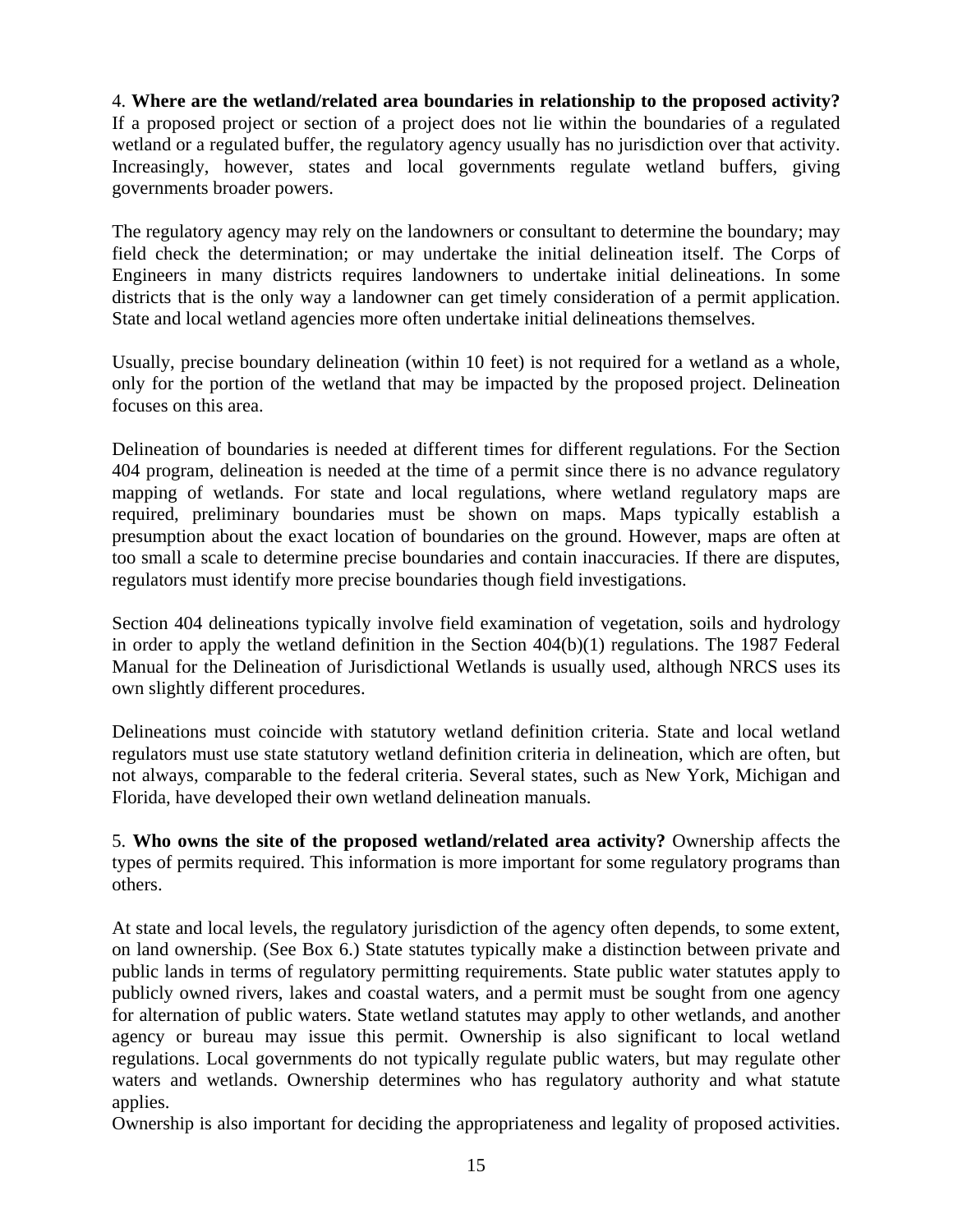<span id="page-24-0"></span>Courts have held, under public trust doctrines and the doctrine of navigable servitude, that landowners have no right to fill, drain or otherwise modify publicly owned wetlands or to impair public rights in such waters. However, landowners may have riparian and water appropriate rights for certain uses and activities in such waters. Courts have held that landowners cannot generally claim any taking of their property when landowners propose to undertake activities that interfere with public trust or navigable servitude. Property ownership and rights become particularly important when a landowner challenges a permit denial in court as a "taking."

Finally, ownership helps determine whether a landowner may be encroaching on the rights of other landowners when carrying out a proposed wetland activity. Often landowners do not know where their precise underwater (or under wetland) property lines are located. Placing a fill in a wetland at such a site may trespass on adjacent property.

If there is any question about ownership, the regulatory agency may require the permit applicant to submit more detailed information showing boundaries, or the agency may undertake a field investigation (e.g., determine high water mark). Determination of property ownership is a particular problem for lake fringe, estuarine and coastal fringe, and riverine wetlands, where all or a portion of the beds of the water bodies are publicly owned, water levels fluctuate or accretion and reliction may further complicate boundary definition.

### *Box 6 Public vs. Private Ownership of Wetlands*

Most lake, estuarine, and coastal wetlands and some riverine wetlands are wholly or partially in public ownership up to the high water mark, even where the upland is privately owned. Ownership of lands below the high water mark generally passed from the federal government to the states at the time of statehood. In general, states retained title to these lands as uplands, unless they were sold or otherwise transferred to private individuals. The beds of virtually all navigable lakes and coastal and estuarine waters are owned by the states to the high water mark. The beds of some navigable rivers are owned by the states. For an excellent discussion of ownership issues including public trust doctrine and thousands of case law citations see Slade, D. et al., 1990. Putting the Public Trust Doctrine to Work. Coastal States Organization; Washington, D.C.

Even if beds of navigable waters have been transferred to private ownership, beds and waters are typically subject to state public trust and, in some instances, federal navigable servitude. The beds of navigable rivers and streams are, in the majority of the states, owned by adjacent private landowners to the "thread" of the stream, but such ownership is also subject to state public trust and federal navigable servitude.

Many coastal, estuarine, lake and river fringe wetlands lay wholly or partially below the high water mark and are, therefore, subject to public ownership, state public trust or federal navigable servitude. In general, the beds of depressional, slope and flat wetlands are not owned by the public or subject to public trust or navigable servitude.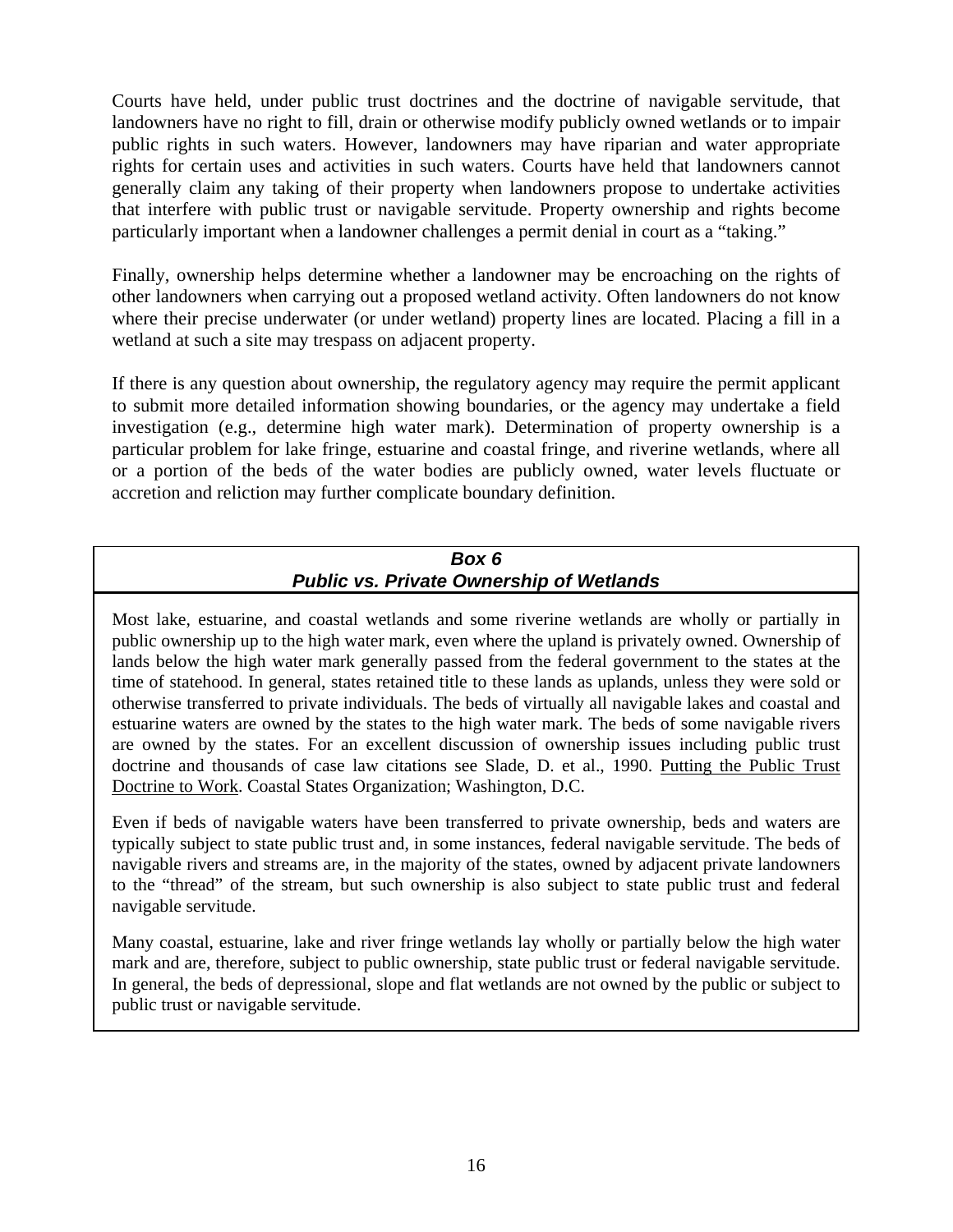<span id="page-25-0"></span>"Navigability" to determine whether the beds of lakes or tidal waters are owned by the state or if state public trust applies to these beds, as well as privately owned lake, tidal or riverine beds and waters, and is an issue of state law. "Navigability" to determine navigable servitude is an issue for federal law, and a federal test for navigability applies.

Unfortunately, determination of ownership is often complicated by the need to determine navigability and the high water mark. The common practice of describing private parcels in deeds not by metes and bounds or angles (degrees) and distances for upland boundaries, but to simply designate "to the waters edge" or to the "thread" of a stream for the remaining boundary also complicates determination of boundaries.

Boundaries may change over time as erosion and deposition occurs. In general, property boundaries do not change legally as a result of severe flood and erosion events, such as coastal storms. But, they do change where erosion or deposition are more gradual processes, as they are along the shores of many lakes and streams. In such circumstances, the owners gain title to the new upland and lose title to a new lake, estuary or stream bed.

## *Conclusion of Step 1*

A regulatory agency can conclude Step 1 informally (without a written statement) or it can document findings (e.g., wetland boundary delineation shown on air photo) for the project file. More detailed documentation is usually only necessary when special issues or problems exist.

If a regulatory agency cannot conclusively determine jurisdiction based upon a rapid, preliminary examination, the agency may nonetheless continue the preliminary environmental analysis in Step 2. Jurisdictional issues, along with other issues, may then be resolved through field investigations.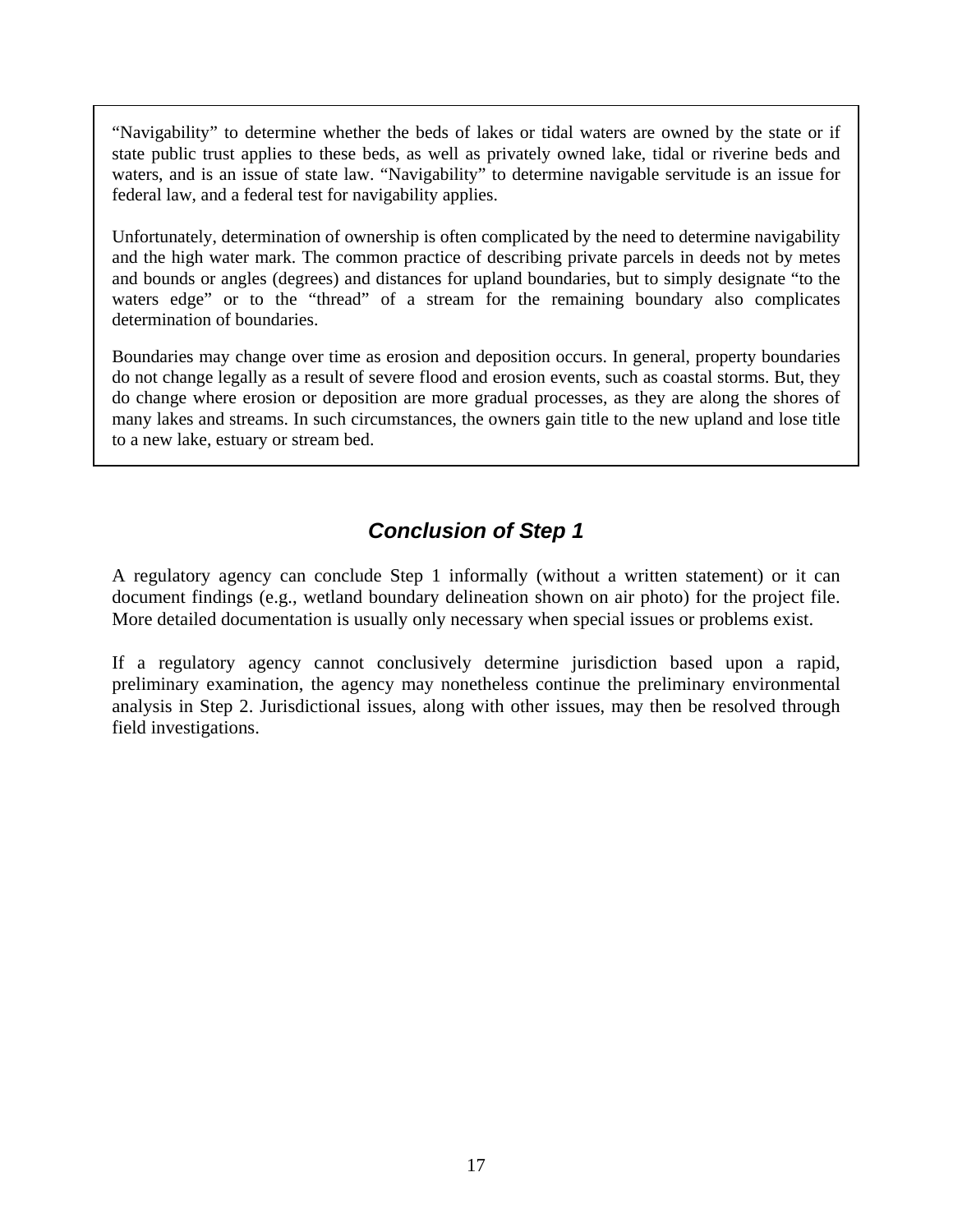## <span id="page-26-0"></span>**CHAPTER 3: PRELIMINARY ENVIRONMENTAL ASSESSMENT: RED AND YELLOW FLAGGING**

Step 2 in the Collaborative Assessment Process involves a preliminary environmental assessment for the proposed activity. There are substeps in preliminary environmental assessment:

- (1) red and yellow flagging (the subject of Chapter 3)
- (2) rapid assessment of wetland functions and values taking into account both landscape context and site characteristics, (the subject of Chapter 4), and
- (3) assessment of broader environmental impacts if no obvious red flags or impacts on functions/values exist for the proposed project (also address in Chapter 4).

Red and yellow flagging and preliminary assessment of wetland functions and values are often undertaken simultaneously and have only been separated here for the purpose of discussion.

## *The Need for Preliminary Environmental Assessment*

A Step 2 preliminary analysis involves a quick, hard look at environmental impact and the adequacy of impact reduction and compensation measures. It is intended to answer the questions: Will this project have significant environmental impact? If so, is immediate denial of the permit justified? Is a "yes" justified? If so, the permit may be issued subject to conditions. If the answer is "maybe," what additional studies are needed to mitigate these impacts?

A preliminary environmental assessment is consistent with National Environmental Policy Act (NEPA) requirements, as well as many state environmental policy acts and the need for preliminary assessment. NEPA requires that a federal agency prepare an Environmental Impact Statement if it finds, during the conduct of an environmental assessment, that an action may significantly impact the environment.

If the preliminary assessment indicates clear reasons for permit denial (red flags), then additional information gathering may be unnecessary. A project may be rejected on a variety of grounds such as: there is a practical alternative to the proposed activity; the activity fails to comply with other regulations; an area has been listed as endangered species habitat; the project applicant cannot demonstrate property ownership; or the area is subject to severe natural hazards.

If the preliminary environmental assessment indicates yellow flags, then more detailed research, including determination of impact reduction and/or compensation requirements, is needed. Permits are only unconditionally granted where minor impacts result from proposed activities. Determination of minor impacts may be based on the size of project, type of wetland and a wide range of other factors discussed in Chapters 3 and 4.

The preliminary environmental analysis suggested below is intended to be qualitative and does not require filling out complicated questionnaires or forms. However, an agency should keep notes about relevant factors in order to the form the basis for a formal decision on the permit application. The suggested procedure can't be tailored to regulatory agency needs and contexts.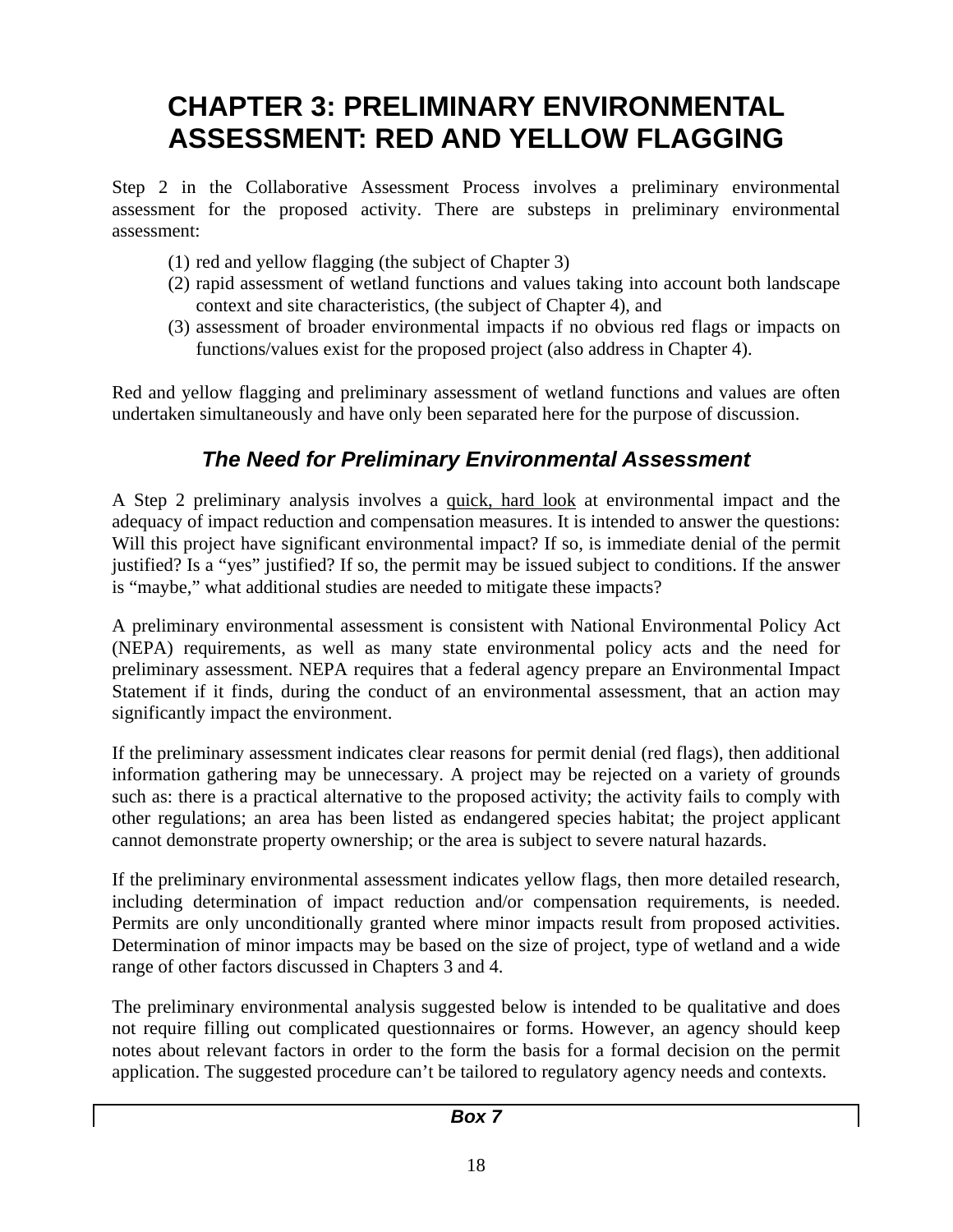### *Strategies for Coping With Limited Budgets and Time Frames*

<span id="page-27-0"></span>Regulatory agencies can often combine red and yellow flagging strategies and preliminary review of functions and values and other environmental factors to cope with limited budgets and time. Strategies for accomplishing this include:

- **1. Use a decision-making approach based on known information, which avoids the necessity of making difficult and problematic assessments and decisions based on these assessments.** For example, some permits for activities in wetlands and associated ecosystems may be rejected on alternatives analysis, natural hazards and other grounds before an expensive, time-consuming and error-prone effort is made to analyze specific functions and values.
- **2. Use assessment approaches that narrow the issues through red and yellow flagging or filtering mechanisms to determine whether particular functions, values, hazards or other problems may exist at a site, and whether there may be significant impacts on society.** Such filtering mechanisms may involve:
	- Office analysis of permit applications and use of existing maps, photos, etc.
	- Consultations with other regulatory and resource agencies
	- Limited field visits
	- Public notices and analysis of comments
	- Public hearing and analysis of comments and testimony
- **3. Tap the expertise available in regulatory and resource agencies, the academic community, interest groups and landowners through:** 
	- Widespread distribution of project notices to solicit comments
	- Joint permit processing and the use of expert teams
	- Public hearings
- **4. Apply wetland water or floodplain/riparian classifications (if appropriate), such as the NWI and the HGM classification, to suggest functions, values, restoration potential and other features.**
- **5. Require mitigation and compensation measures, even if wetland/water/floodplain characteristics are not fully known.** Modify these measures only if a landowner can show that they should not be applied in a particular circumstance.

## *Consideration of Policy As Well As Scientific Issues*

In beginning a preliminary environmental evaluation, an agency may best consider overall policy as well as scientific factors. Policy considerations can help identify red and yellow flags and determine the overall types, scale and accuracy of information that is needed at a site. An agency should consider three sets of policy factors in deciding whether a permit application deserves special attention. This will help determine the level of information gathering and analyses needed:

**(A) Will this decision undermine a general regulatory policy or goal, or be precedent setting?** More careful and extensive information gathering is needed for a permit application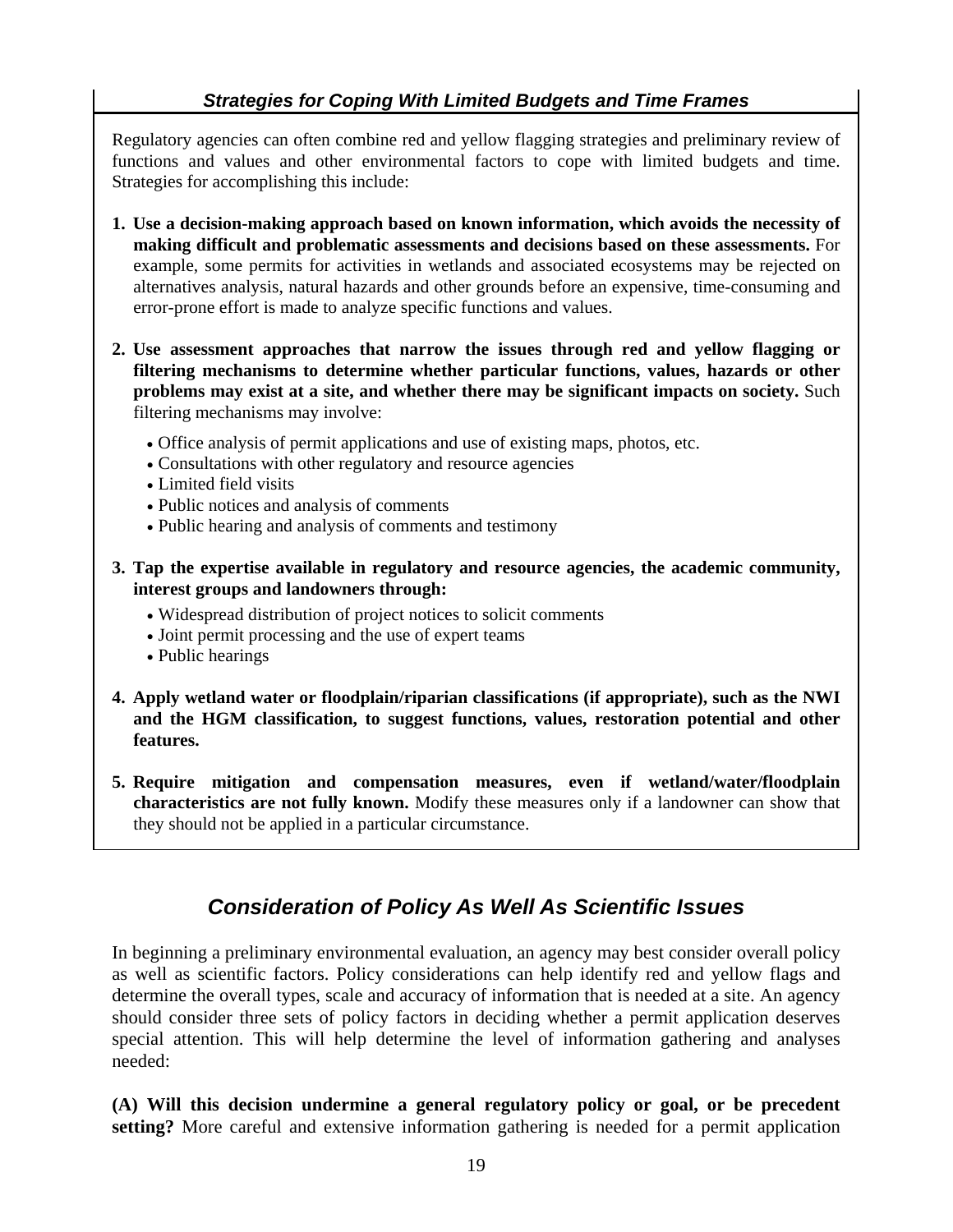<span id="page-28-0"></span>with general policy or precedent setting implications. For example, a permit application with cumulative impacts, such as the first fill proposed for a pristine wetland that may open the way for future permits, should be examined carefully. More extensive research will also be needed for a permit next to a national park or wildlife refuge, well field or estuarine sanctuary because the proposed activity may undermine a protection policy for the area.

**(B) Is there some feature of the proposed activity that immediately suggests it will have significant environmental impact, given the type and size of the proposed activity, the type of wetland and the size of the impact, among other factors?** Trying to quickly answer this question may appear to be jumping the gun on environmental analysis, but often it is not. The issue is whether some aspect of the permit application clearly deserves special attention. A regulatory agency can often determine this just by the type and size of a project and the amount of wetland that may be impacted. For example, it can easily be determined that a landfill that involves hundreds of acres of land and the loss of dozens of acres of wetland is a candidate for more comprehensive research. Similarly, detailed studies may be needed if an activity is proposed in a wetland adjacent to a water supply reservoir, where upland activities may pollute the water supply of thousands of people.

**(C) Will this permit decision be subject to possible court challenge by other agencies, environmental organizations or the landowner?** More careful and extensive information gathering, including record keeping, is needed for a permit that may be subject to court challenge. This may seem unfair from a scientific point of view, but courts demand more information to sustain regulations where there is severe impact on property owners. While it is impossible to foresee all controversies and court challenges, some may be anticipated. For example, even a superficial examination of impact of project denial on the project applicant can suggest a possible taking challenge if no economic uses remain for the entire parcel. If a landowner may have no economic use without the proposed permit, a regulatory agency should gather more detailed information to prepare for a possible court challenge and may wish to focus more on health, safety and nuisance considerations (e.g., flood hazards, water pollution).

A regulatory agency need not make a written determination if it concludes that a permit application requires special attention. However, all analyses from this point forward will need to be conducted with greater care, and perhaps with more accuracy and at larger scale.

## *Red and Yellow Flags*

Red and yellow flagging is a quick, preliminary technique for deciding whether a permit application should be denied or subject to more detailed review. A red flag is an issue which justifies denial or a permit. Further investigation may or may not be needed. A yellow flag is an issue that deserves a cautious approach. Further investigation is needed. Red and yellow flag issues differ from one regulatory program to the next because goals and criteria differ. (Such flags usually include the factors listed in Box 10 and in Appendix D.)

Red and yellow flags may be identified from information in the permit application, maps or reports (e.g., flood maps, inventories of endangered species), aerial photos, comments from other resource or regulatory agencies, adjacent landowners, nonprofit organizations, or the public in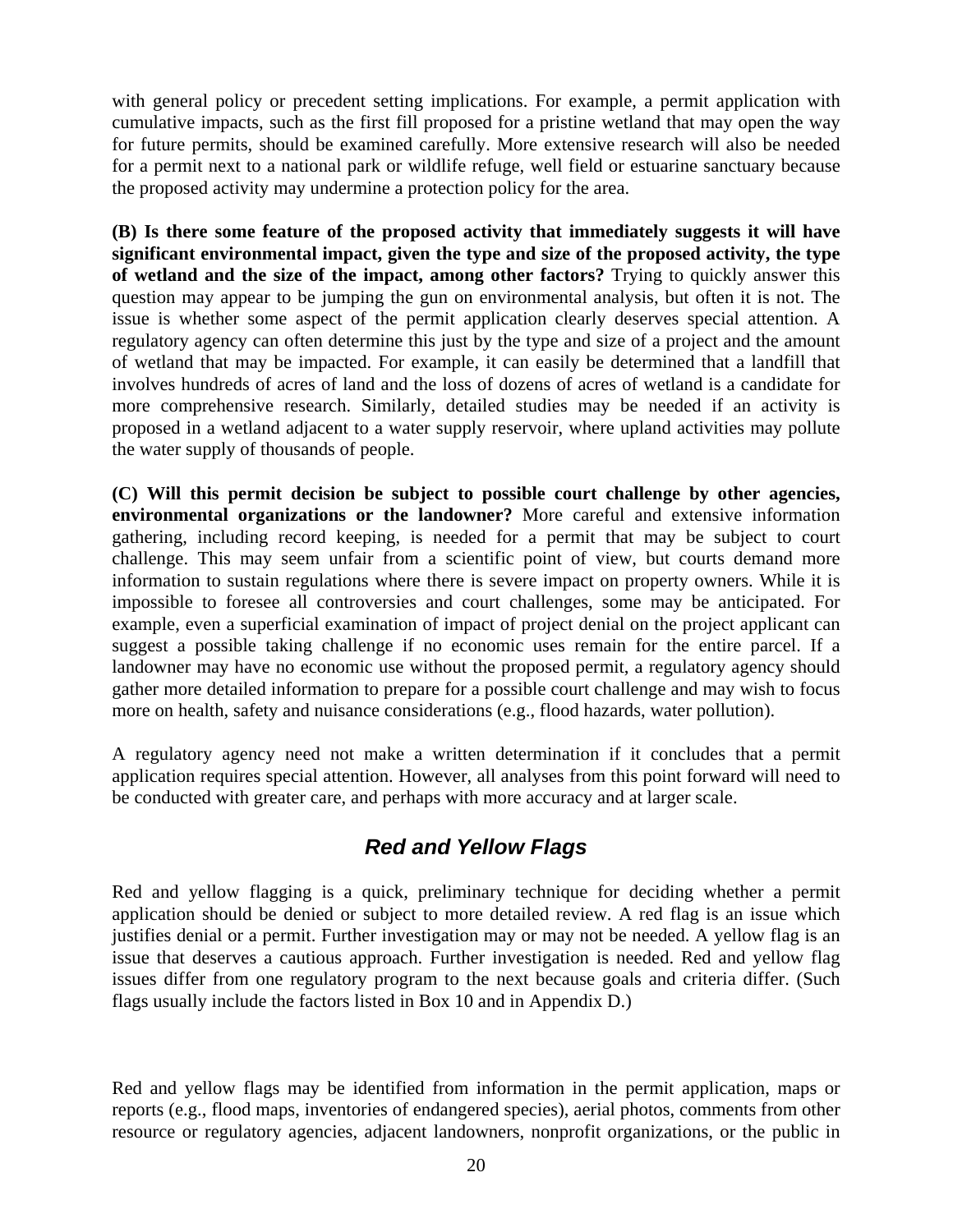<span id="page-29-0"></span>response to notice procedures or public hearings. Red and yellow flags may be identified from field investigation.

A yellow flag issue (e.g., flooding) in preliminary analysis may emerge as a basis for permit denial after further data gathering and analysis. Conversely, an issue that initially appears to be a red flag may only require, after further consideration, more investigation and a cautionary approach. In attempting to identify yellow and red flags, the regulatory agency need not clearly ascertain that a particular impact exists. Further studies may be used to clarify this. It is enough to know that such impacts are possible or probable to decide that more investigation is needed.

#### *Box 8 Goals for Step 2: Red and Yellow Flagging*

Red and yellow flagging can:

- **Identify clear grounds for "early on" permit denial.**
- **Identify potential problems (e.g., increase in flood heights or erosion on other lands) that will need to be addressed by the regulatory agency**, **other agencies, or the permit applicant through more detailed studies or analysis.**
- **Help determine the wetland functions/values that will need to be examined in greater depth at the permit application site.**
- **Help avoid taking and other legal challenges by identifying early the permit contexts that may raise such problems (e.g., denial may result in no economic use for land) and help define assessment needs in these contexts.**
- **Determine changed or changing watershed conditions and other special factors that will need to be considered in analysis.**
- **Determine whether an individual permit application will require full-scale water dependency or alternatives analysis.**
- **Determine whether proposed federal activities or federally funded activities (whether or not subject to Section 404 permits) will have a significant impact on the environment, requiring preparation of an environmental impact statement.**
- **Identify groups and individuals who may have an interest in the permit application, who may be able to supply data, or who may wish to appear at a public hearing. They may then be notified about the pending application.**
- **Determine whether other agencies have jurisdiction over the permit application, and if so, clarify their needs and desires with regard to the application, and how they wish to proceed.**

| Box 9                        |
|------------------------------|
| <b>Examples of Red Flags</b> |
|                              |

**The following red flags may be identified.** (See Appendix B for other lists of possible red and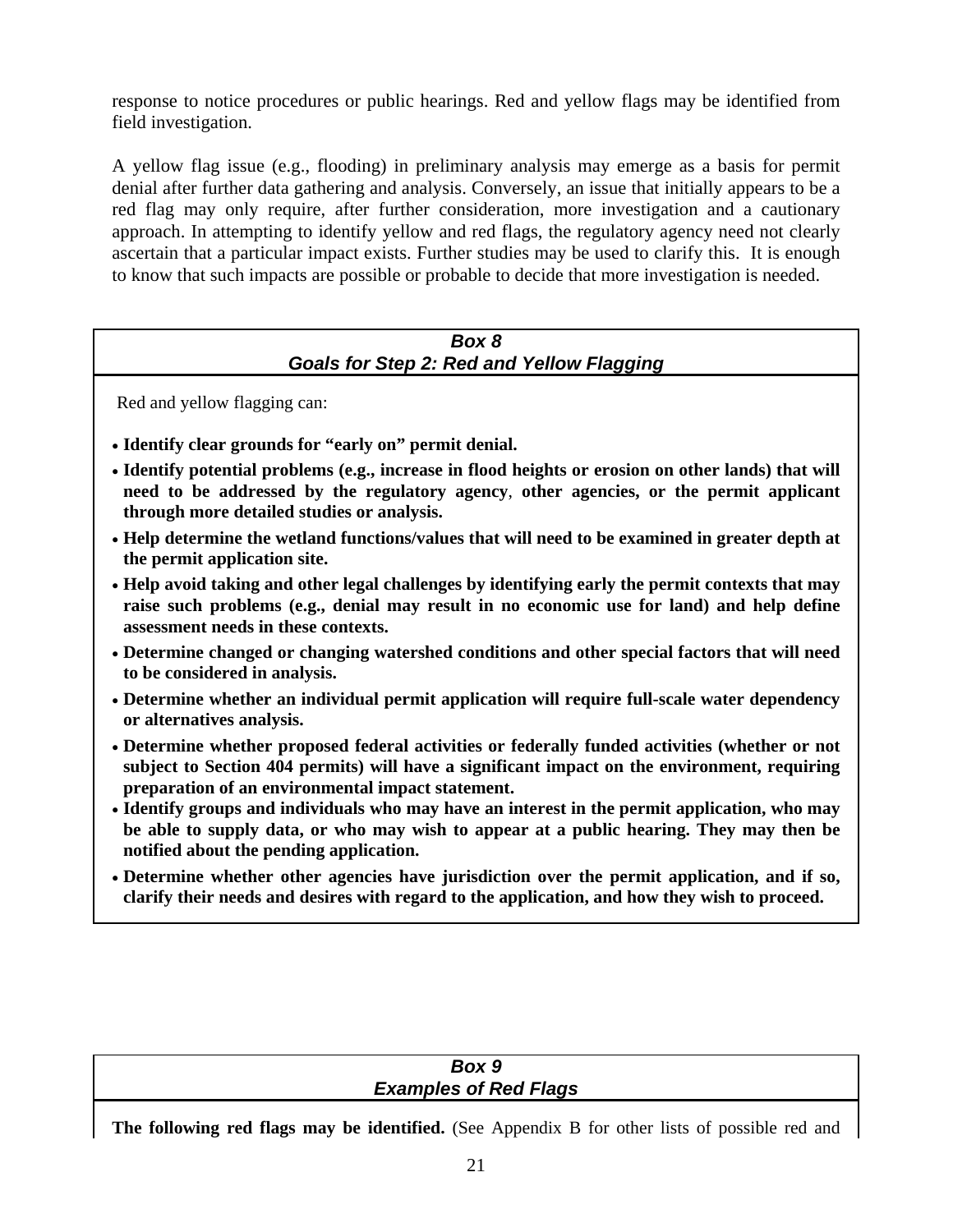<span id="page-30-0"></span>yellow flags related to functions/values used by various assessment techniques.)

• The activity does not comply with federal, state or local regulations or necessary approvals have not been obtained (e.g., 401 certification, CZM consistency review).

• The landowner has practical alternatives to the proposed activity.

• There is evidence of a severe natural hazard, such as a proposed activity in a FEMA or Corps of Engineers mapped floodway.

• There is evidence that the proposed activity will increase flood hazards, erosion or other hazards on other lands, violating adjacent landowner rights, threatening public safety, causing nuisances, etc.

• There is inadequate onsite waste disposal (septic tank/soil absorption systems do not work in high ground water contexts).

• The landowner has not demonstrated adequate ownership interest in the site of the proposed activity (e.g., the site is below the high water mark on a navigable lake, river or estuary).

• There is a documented endangered species or other protected species at a site.

• The wetland has been given special status by federal, state or local regulations, such as the Estuarine Sanctuaries Act, National Scenic and Wild Rivers Act, etc.

• The proposed activity may cause significant pollution because it is near a municipal well head (source water supply), involves an unacceptable discharge (e.g., toxic wastes) into a lake, river or stream, violates wetland water quality standards, etc.

#### *Box 10 Yellow Flag Issues*

General categories of yellow flag issues include the following:

**1. Possible ownership problems.** Knowing the type of wetland or related ecosystem may identify ownership problems. For example, the beds of lakes, estuaries and oceans are typically in public ownership. The beds of other wetlands are not. The beds of rivers may privately owned, but are often subject to navigable servitude. Ownership problems may also be suggested by the location of the activity on the lot (e.g., near a property line.)

Possible ownership problems may also be identified by: examination of a permit application, plot maps or other property ownership records; field inspection (boundary markers, nearby buildings, high water mark determinations); notification and comments from adjacent landowners; and public hearing.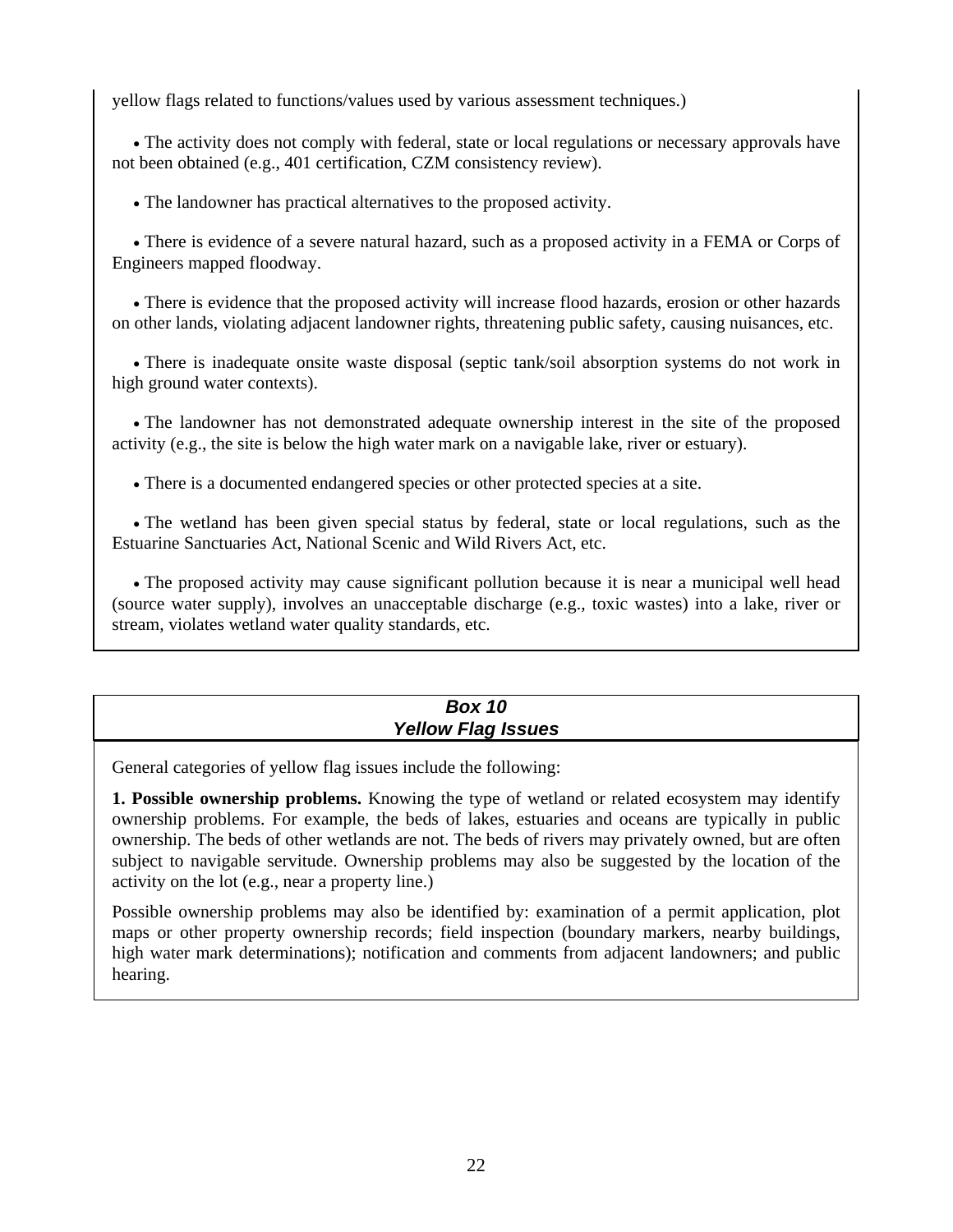**2. Possible natural hazards.** Potential natural hazards can be determined, in part, by knowing the HGM wetland type. Most wetlands immediately adjacent to the coasts, major rivers or major lakes are subject to significant flood problems during a 100-year flood and some, nearest open water, are in wave zones. Flood and erosion problems may also be identified by examining FEMA or other flood maps, USGS geologic maps (earthquake zones) or NRCS soils maps. Possible natural hazards may be established through notice and feedback from natural hazard agencies (flood plain, emergency management), examination of state or local hazard regulations, field visits, and feedback in public hearings.

**3. Possible problems with onsite waste disposal problems and pollution.** This is a potential problem wherever a residential or other building is proposed for a wetland area, there is no public sewer available, and there is no upland site for a septic tank/soil absorption field. This problem may be identified by examining the permit application, determining the availability of public sewers, and examining the plans for onsite domestic waste disposal.

**4. Possible significant functions/values.** For example, wetlands adjacent to major lakes, streams, estuaries and coastal areas are likely to have recreational, fishery and waterfowl values. Riverine wetlands along major rivers are likely to have flood conveyance functions. Specific functions/values may also be identified on endangered species maps, natural area maps and listings, maps and registries of historical sites, lake and stream inventories (available in many states), archeological site maps and listings, maps showing parks, and lists and maps of biological research areas. Soils and topographic maps may also suggest areas with potential significance. More specific functions/values may also be identified through notices to resource agencies, local governments, nonprofit organizations and through public hearings.

**5. Possible conflicts between proposed activities and other regulations (zoning, tree cutting, floodplain).** Possible conflicts are likely in coastal zones, lakeshore, scenic, wild river and other areas that are tightly regulated at state or local levels, or where industrial or commercial uses are proposed for wetlands in residential areas. Possible conflicts may also be identified by examining the permit application and copies of other regulations, providing notices to various agencies with regulatory jurisdiction, holding hearings and field inspection of properties.

**6. Possible "taking" or other legal challenge if a permit is denied.** Possible takings problems can be identified where an entire parcel is wetland; the parcel was purchased for development prior to adoption of the regulation; there are few existing or potential economic open space uses on the parcel; there is no upland development site on the parcel; there are no significant natural hazards; and where land values are high. A taking is particularly likely if a special value, such as an endangered species habitat, may prevent any alternation of the wetland. Possible taking problems can be identified by examining the permit application and making a field visit. The regulatory agency may need to undertake detailed data gathering and analysis, emphasizing documentation of natural hazards and other potential nuisance problems, if a taking is possible.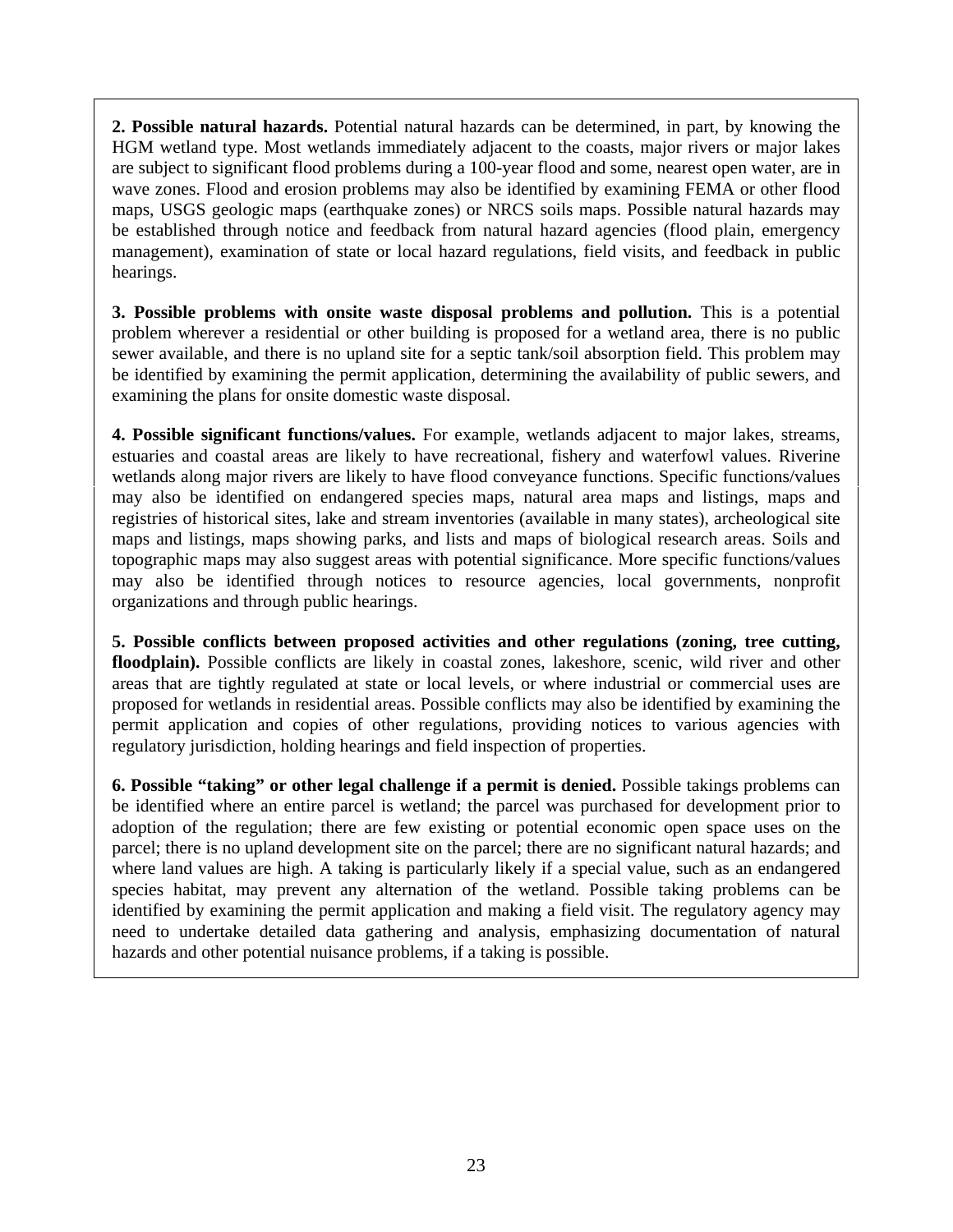#### *Box 11 Sources of Information for Red and Yellow Flagging*

<span id="page-32-0"></span>Sources of information for red and yellow flagging include:

- The landowner/consultant
- Wetland, flood, topographic, soils and endangered species maps; plans, regulations, books
- Direct observation
- Comments from regulatory agencies, nonprofit organizations, other governmental units, academic institutions and adjacent landowners
- Public hearings
- Joint permit processing procedures or multidisciplinary, interagency teams.

Five common red flags which may result in an early permit denial, include:

## *Alternatives Exist to the Proposed Activity*

Although laws differ, wetland regulations generally require that applicants demonstrate there are no reasonable alternatives to a proposed wetland alteration. If a proposed project may have severe environmental impact, or if mitigation and compensation measures appear inadequate, regulatory agencies typically require a more thorough exploration of alternatives.

Principal questions for analysis of alternatives include:

(1) **Does a landowner have another location or design that will decrease or avoid wetland and related ecosystem impacts?** In general, a regulatory agency looks at the landowner's whole parcel (size, shape, topography, soils, etc.) to see if the proposed activity can be located on an upland portion. If this is possible, the permit application is often denied.

Some regulatory programs also look offsite the parcel to decide whether an alternative location exists. This is particularly true for mid-size and large projects, where the project proponent has the financial capability and flexibility to locate a proposed project (e.g., a shopping mall) at a variety of locations. However, there is less agreement among regulatory agencies concerning offsite analysis of alternatives and how practicality should be interpreted for a private landowner with a single parcel.

Regulatory agencies typically determine parcel characteristics for alternatives analysis based on (a) information from the project applicant in the permit application, (b) aerial photos, soil maps, topographic and wetland maps, and (c) site visits, where necessary.

(2) **Is the alternative practical?** The regulatory agency must typically decide whether alternatives are practical for the landowner. Relevant information often includes: parcel size and alternatives sites on the parcel, existing use of land, land value, taxes, regulations at time of purchase and the landowner's financial position. Many regulatory agencies also consider whether there are offsite alternatives.

If the landowner can make economic use of the entire parcel of land, many regulatory agencies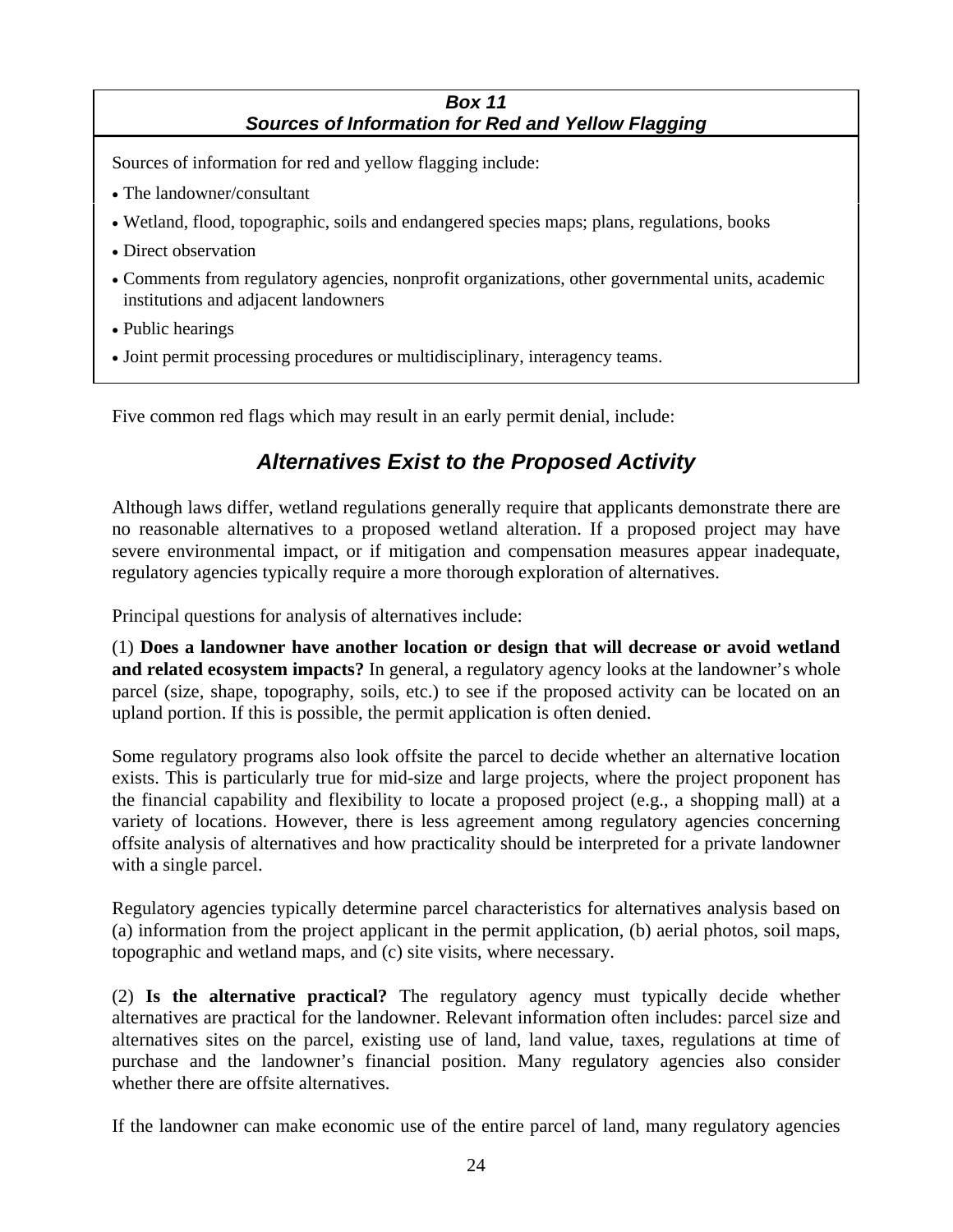<span id="page-33-0"></span>consider this to be a practical alternative. This is consistent with the position of the U.S. Supreme Court and lower courts that regulations do not take private property if they are reasonable and provide landowners a reasonable economic return on entire parcels.

Economic use is a key factor at state and local levels in determining whether a variance should be granted for the proposed activity. (Variances are not available under the Section 404 program, but are in accordance with most local wetland regulations and some state programs). It is an important factor in terms of the Section 404 balancing test, which weighs public interests and private rights.

If a landowner has few or no economic uses for an entire parcel absent the proposed activity, a regulatory agency should undertake wetland assessment with particular care (e.g., boundaries, natural hazards). Regulations may be subject to a taking challenge. The gathering of health and nuisance information, including functions related to this information, is also particularly important under these circumstances.

## *The Project Fails to Comply With Other Regulations*

A regulatory agency often will not issue a permit for a wetland/related resource activity if a proposed project does not comply with all applicable regulations, particularly if denial of such other permits is likely or approvals are required by law. For example, the U.S. Army Corps of Engineers will not issue a Section 404 permit when a state has denied water quality certification on such a permit under Section 401 of the Clean Water Act, or the state has notified the Corps that the permit will violate an approved Coastal Zone Management Program. The Corps will also not issue a permit if the permit will violate the Endangered Species Act or another federal statute.

Similarly, states and local governments often deny permits for activities in wetlands if they do not comply with wetland regulations and local zoning, floodplain and subdivision regulations, sanitary and building codes, grading codes, or other regulations. For example, an applicant that wants to place fill in a wetland for an industrial use will be denied if the wetland is part of a broader residential zone.

One of the most common grounds for denying a state or local application for a proposed fill and residential use of a wetland is failure to comply with sanitary codes that pertain to the use of septic tank and soil absorption systems for disposal of domestic, liquid wastes. If the landowner cannot first show adequate onsite water supply and waste disposal, local governments often refuse to issue permits for fills in wetlands when the fills will be used for residential purposes. Sanitary regulations typically require septic tank/soil absorption systems be provided for residences and other structures in areas without sewers. Sanitary regulations typically prohibit septic tank/soil absorption systems within a certain distance of lakes, streams and coastal waters, and high groundwater areas and areas with tight soils.

Denial of permits based on noncompliance with other permits, in some instances, raises "chicken or egg" problems because it may not be possible to determine whether a proposed permit will comply with other regulations until the application is submitted, in accordance with such regulations, and a decision is made.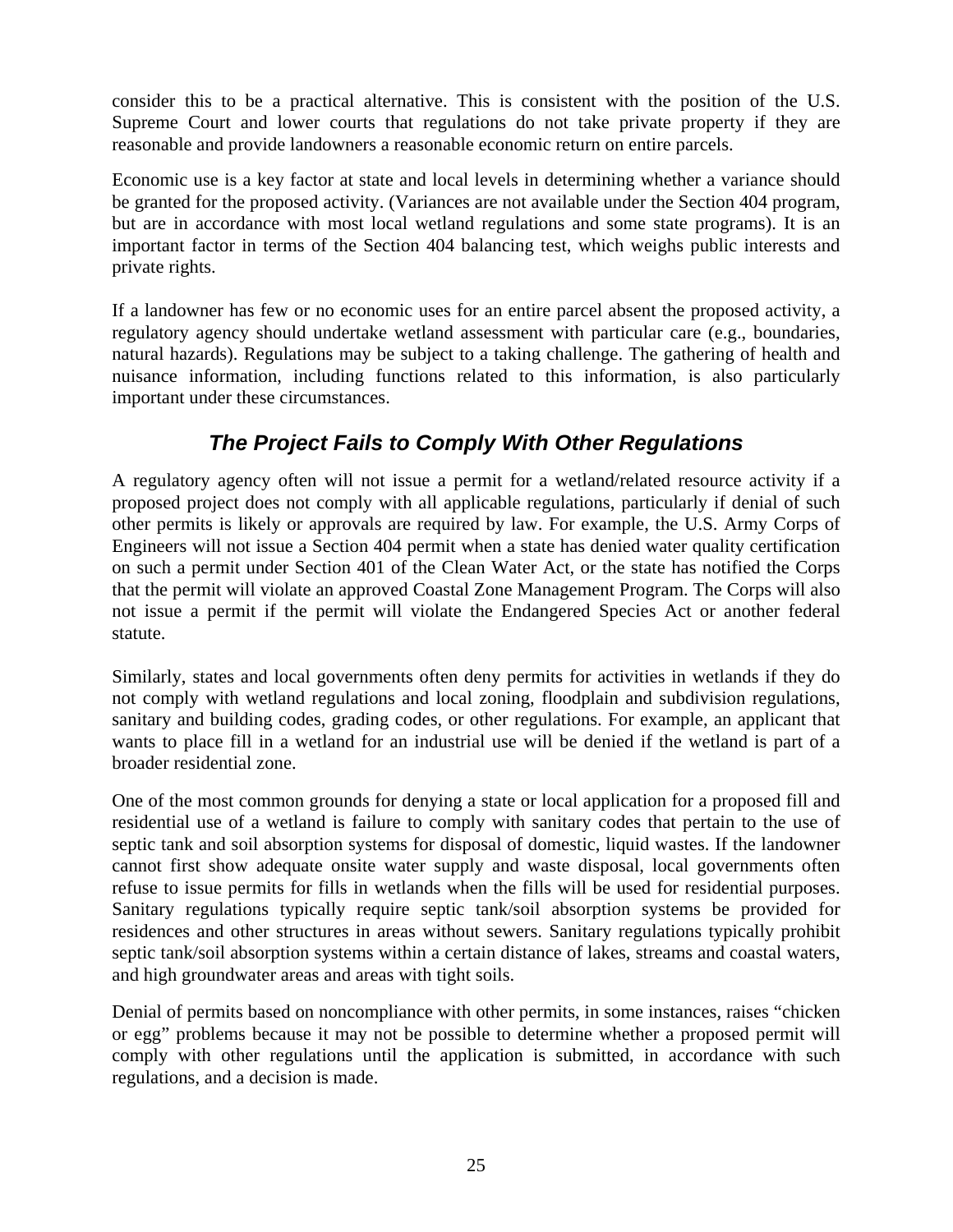<span id="page-34-0"></span>In these circumstances, regulatory agencies may grant a wetland permit subject to obtaining other permits. Regulatory agencies may not require that other permits be obtained when evaluation of a wetland permit in other contexts may involve substantial and detailed factfinding, with great costs to the agency or landowner and the issue of wetland impacts may be easily resolved. Regulatory agencies determine compliance with other regulations by examining the regulations themselves (e.g., local zoning) or, more commonly, by providing notices of permit applications to other regulatory agencies, with a request that these agencies determine compliance.

## *The Project Site Is Subject to Significant Natural Hazards*

For a permit application in a wetland along a major river or stream, major lake or coasts, a regulatory agency often considers natural hazards early on. Natural hazards greatly influence the suitability of a site for development, and denial of a permit based on severe natural hazards is often politically and legally defensible. Reduction in natural hazard losses is a well-accepted regulatory objective by courts at all levels of government.

Flooding, including in some instances high velocity water and wave action, is the natural hazard of greatest concern in wetland regulatory contexts. This is particularly true for fills, structures, and other activities proposed for riverine, coastal and estuarine wetlands. Proposed wetland/related resource activities may increase flood and erosion problems on other lands. For example, fills may block flood flows, increasing flood heights and velocities on other lands. Residences or other structures placed in wetlands may also be damaged or destroyed. Sewage treatment plants and septic tank/soil absorption systems placed in wetland areas may not work, causing water pollution. Erosion, lack of structural bearing capacity of wetland soils and potential earthquake damage (which may be much more severe over filled wetlands than elsewhere) can also be problems.

How can a regulatory agency evaluate natural hazards? Examination of FEMA and other flood maps is a first step. Flood maps have been prepared for flood hazard areas adjacent to most major rivers, lakes, estuaries and the ocean for most of the nation. These maps typically show 100-year flood boundaries and elevations. Some riverine maps also show floodway areas and some coastal maps show high velocity wave zones. Flood maps do not exist for many smaller lakes and streams and for isolated wetlands.

In the absence of flood maps, knowing the type of wetland and the location of a proposed activity in relationship to a river, stream, large lake, ocean or estuary can help. In general, wetlands/related resources adjacent to major rivers and streams, large lakes and tidal waters may be presumed to be severely flood prone. In addition, physical evidence of flooding may be visible, such as flood marks on trees, debris, scour features, and large boulders (indicating high velocity flows), when a field visit is made to a wetland.

Wetland regulators can also consult with other agencies, such as floodplain management agencies, for evaluation of natural hazards, the impact of proposed activities on natural hazards, and the adequacy of protection or mitigation measures.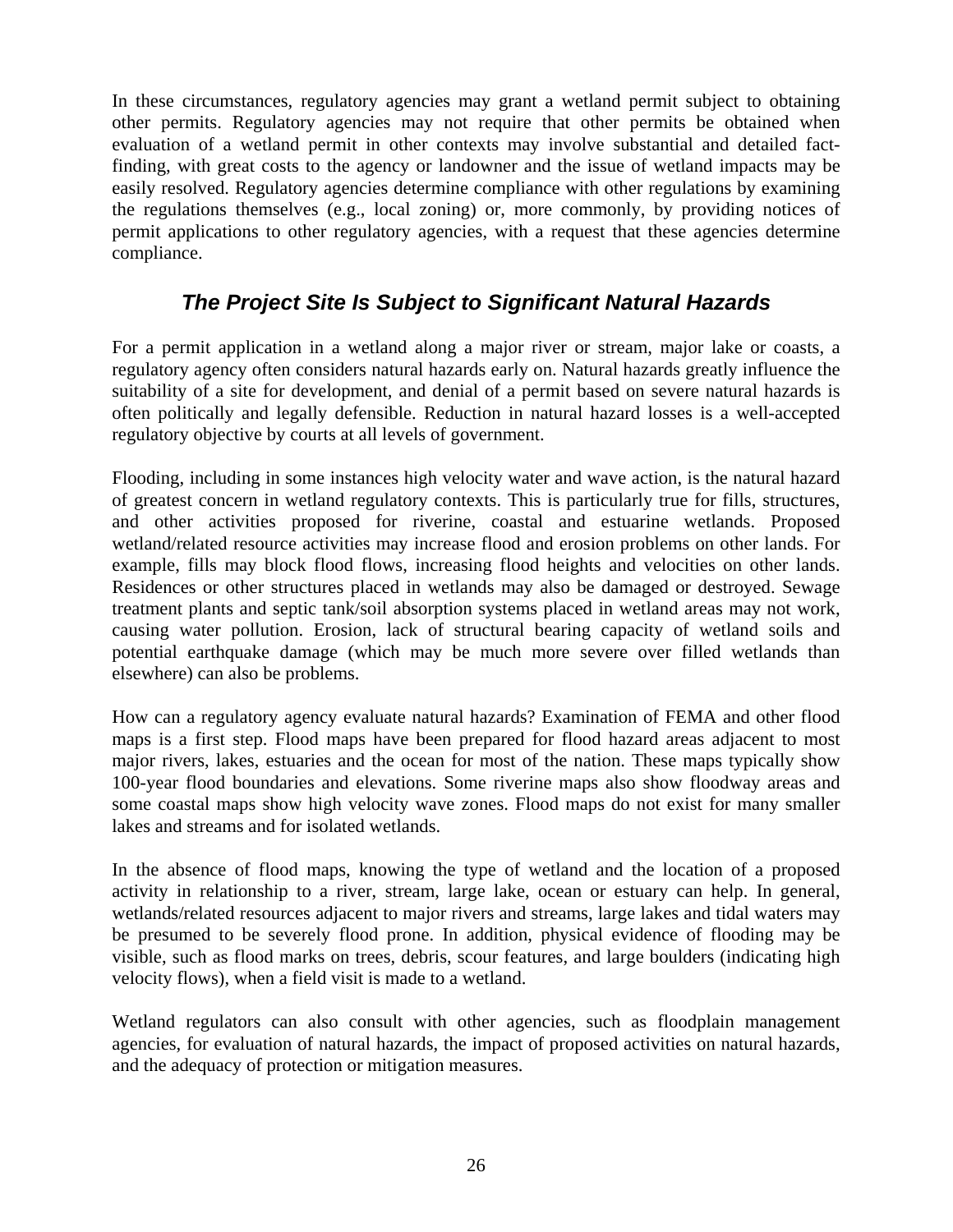## <span id="page-35-0"></span>*The Project Site Has Apparent and Important Functions/Values Which Will Be Significantly Impacted*

Wetland regulators may deny a permit, early on, or require more detailed fact-finding if the proposed activity and its impact reduction and compensation measures have significant uncompensated impact on functions/values, such as presence of a rare and endangered species. More specific procedures for assessing impact on functions and values, when no early red flags appear, are considered in greater depth in Chapter 3.

## *The Project Site Has Other Important Environmental Characteristics that May be Significantly Impacted*

Finally, a regulatory agency may deny a permit if it has other severe environmental impacts such as toxic wastes. See Box 12.

#### *Box 12 Some Public Interest Factors Relevant to the Suitability of a Wetland Site for a Proposed Activity*

Many additional factors are relevant to environmental impacts and the appropriateness of an activity at a wetland site. These factors may constitute red or yellow flags in a particular circumstance.

#### **Man-made hazards:**

- Toxics
- Oil or other wastes in wetland
- Other pollutants

#### **Compatibility of proposed activity with adjacent uses:**

- Residential
- Tourism
- Education and research
- Industrial
- **Commercial**

#### **Impact of the proposed activity on public infrastructure:**

- Roads
- Sewers
- Water Supply
- Electricity
- Storm water

## *Concluding Red and Yellow Flagging*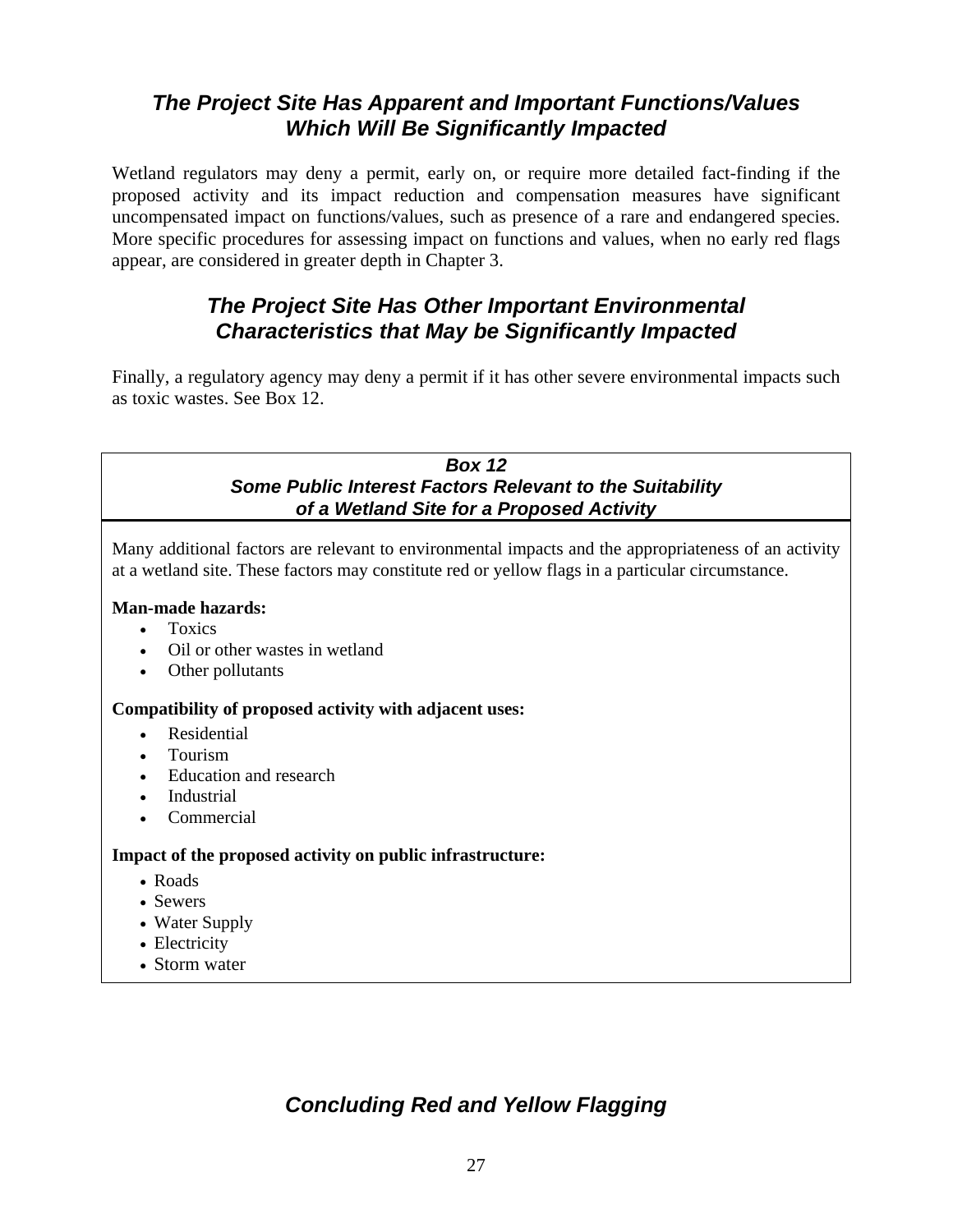If regulatory agency identifies one or more red flags, the agency may go directly to Step 4, whereby it makes findings and denies the permit application. If the regulatory agency finds no red flags but some yellow flags, the agency then conducts the second part of preliminary environmental analysis—more detailed assessment of functions and functions/values of the wetland and affected related ecosystems. It may also simultaneously begin a comprehensive examination of particular yellow flag issues, such as natural hazards.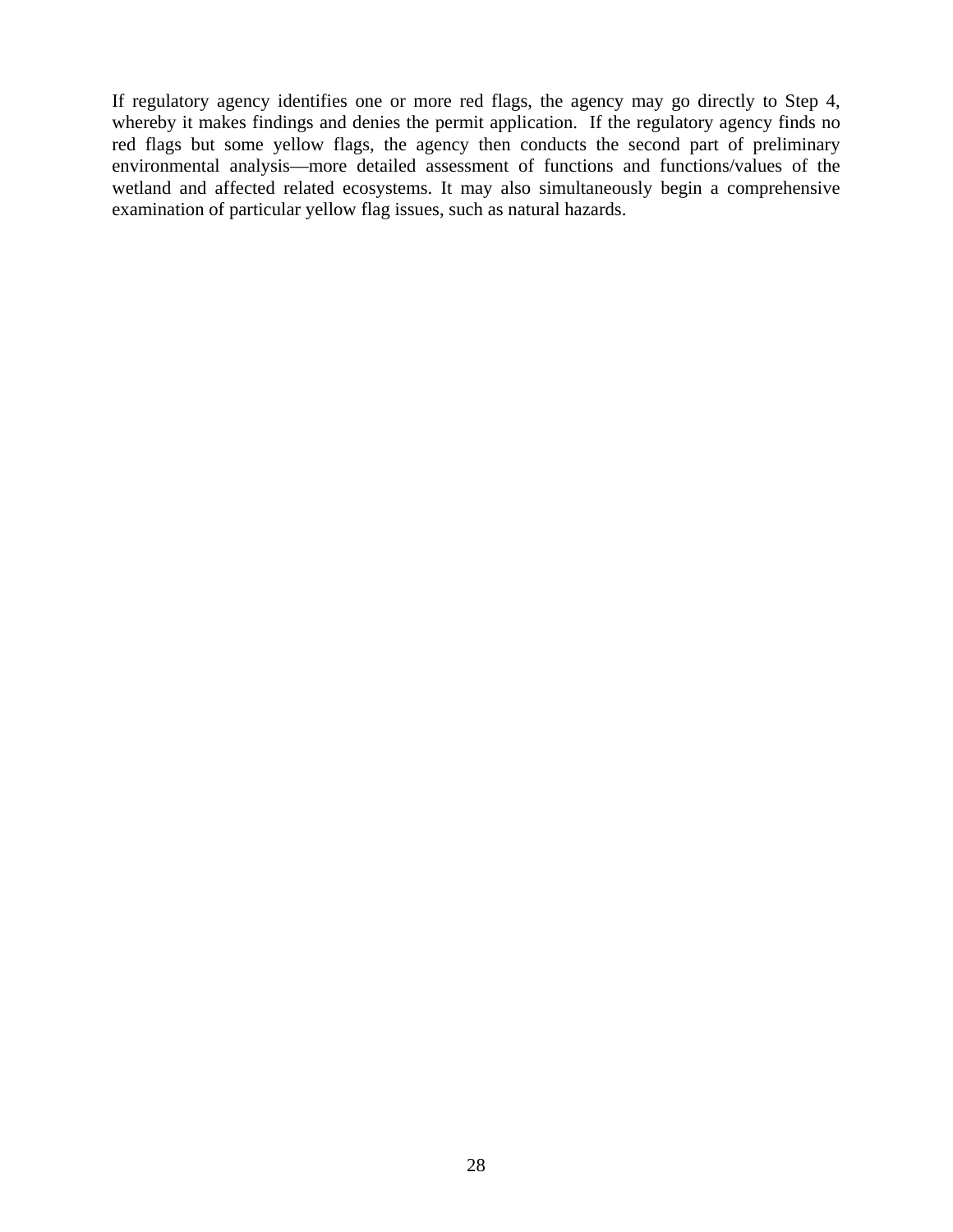# **CHAPTER 4: RAPID LANDSCAPE LEVEL AND SITE-SPECIFIC ASSESSMENT OF FUNCTIONS/VALUES**

Assuming no obvious red flags, a regulatory agency now (as part of Step 2) more systematically determines whether a proposed project **may have significant impacts upon wetland and related ecosystem functions/values.** (Note some of these impacts will be revealed in red and yellow flagging). If significant impacts *may* occur, preparation of an environmental impact statement or comparable state or local environmental analysis will be required.

# *Qualitative Analysis of a Broad Range of Factors*

We believe that a preliminary environmental analysis can best **qualitatively consider a broad range of factors** rather than focus with on only a few. We believe that experience over the last two decades suggests that a qualitative, collaborative, preliminary examination of both functions and values, which takes into account a range of relevant factors, often provides a more complete picture of potential impacts and their relevance to the public interest than many "rapid" assessment techniques for wetland functions or functions and values, which typically focus on only a few issues.

Simultaneously considering a large number of factors may appear difficult. However, common sense sorting of issues will often quickly suggest major relevant factors in a specific situation. We suggest that regulators focus on the **changes in specific functions/values** and other environmental features which will be caused by a specific proposed activity**.** Regulators do not need to know all functions/values of an impacted wetland.

#### *Box 13 Examples of Wetland and Related Ecosystem Functions/Values*

The following list has been drawn from regulatory statutes, ordinances, regulations and wetland literature. These functions/values depend, in part, on combinations of hydrological, biological, and chemical processes (termed "functions" by HGM). To some extent they also depend on overall wetland size and depth, hydrologic and ecological context, existing uses of the wetland, adjacent land uses, opportunity and social context.

**Provide flood storage.** Some riverine, depressional and other types of wetlands temporarily store flood waters, and reduce flood heights and velocities on downstream lands.

**Provide flood conveyance.** Some riverine wetlands convey flood waters, thereby reducing flood heights and velocities on upstream, adjacent and downstream lands.

**Reduce wave damage.** Some estuarine and coastal fringe, lake and river fringe wetlands reduce the force of waves, thereby reducing wave and erosion damage to back-lying properties and structures.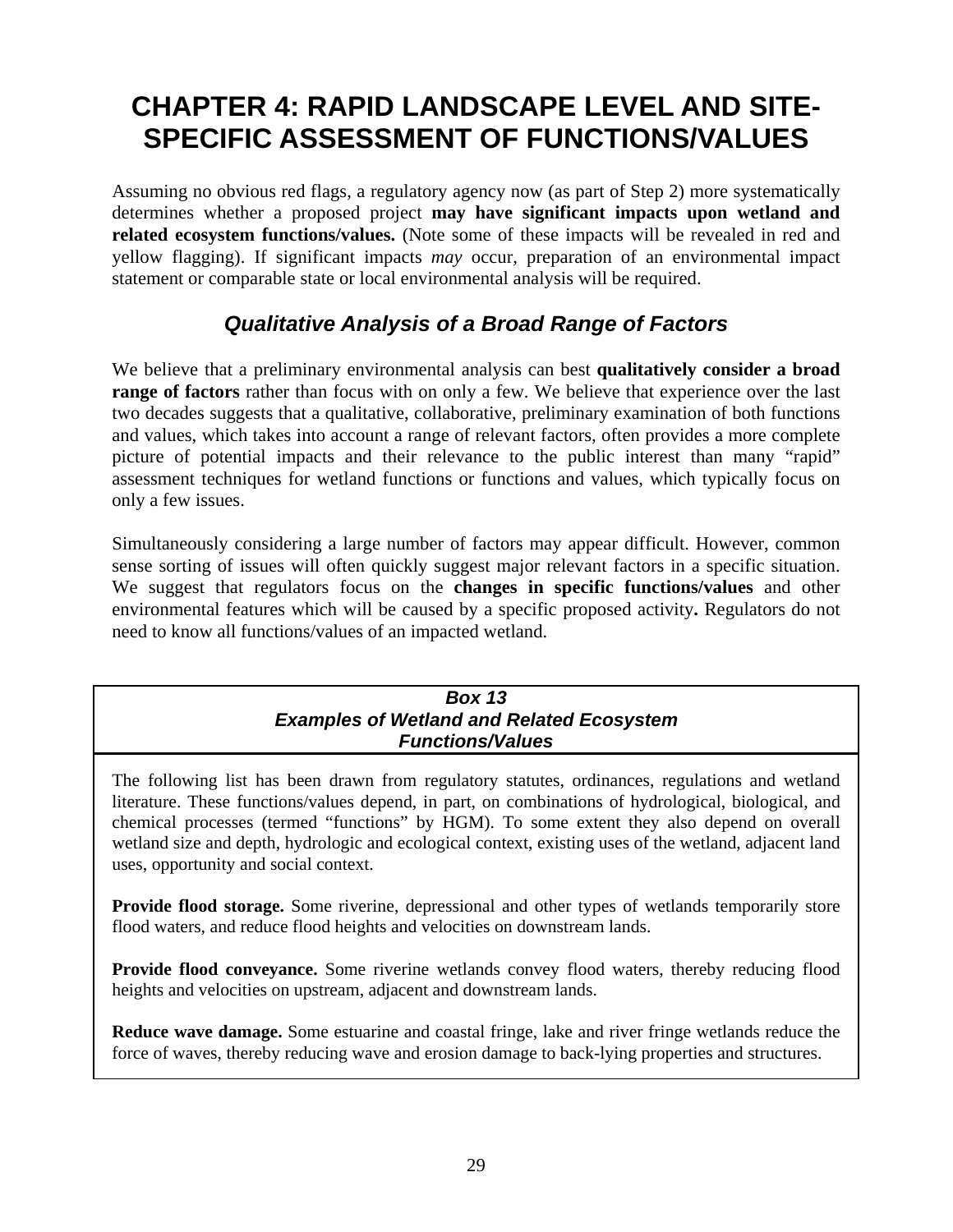**Provide erosion control.** Many estuarine, coastal fringe, lake and river fringe wetlands help control streambank, streambed, lakeshore and estuarine shore erosion by reducing water velocities and binding the soil.

**Reduce sediment loadings in lakes, reservoirs, streams, estuaries and coastal systems.** Many fringing wetlands and others (depressional, flats) intercept and trap the sediment that flows into lakes, streams and estuaries.

#### **Prevent and treat pollution:**

• **Prevent pollution from entering water bodies.** Many types of wetlands intercept sediment, nutrients, debris, sediments, chemicals, etc. from upland sources before pollutants reach downgradient rivers, streams, lakes, estuaries, oceans, ground waters.

• **Treat (remove) pollution in water bodies.** Wetlands located in lakes, streams, estuaries and depressions may remove sediment, nutrients and other pollutants from these waters.

**• Produce natural crops and timbers.** Many types of wetlands produce cranberry, blueberry, saltmarsh hay, aquaculture, wild rice, forestry and other natural crops.

**• Provide groundwater recharge.** Some riverine and depressional wetlands provide groundwater recharge, although most are discharge areas much of the year.

**• Provide groundwater discharge.** Some wetlands help maintain the base flow of streams and help reduce ground water levels, which would otherwise flood basements and cause other problems, by providing groundwater discharge.

**• Provide habitat for fish, produce fish.** Wetlands adjacent to lakes, streams, estuaries and oceans can provide food chain support, spawning and rearing areas, and shelter for fish.

**• Provide habitat for shellfish, produce shellfish.** Estuarine and coastal wetlands may provide shellfish habitat.

**• Provide wildlife habitat.** All types of wetlands may provide important habitat for mammals, reptiles, amphibians and birds.

**• Provide habitat for endangered and threatened species.** Virtually all types of wetlands may provide food chain support, feeding, nesting and substrate for endangered and threatened animals and plants.

**• Provide scenic beauty.** Many wetlands have aesthetic value. Scenic beauty may enhance real estate values, provide recreation and enhance ecotourism.

**• Provide recreational opportunities.** Many wetlands provide paddling, birding, hiking, wildlife viewing and other recreational opportunities.

**• Provide historical, archaeological and cultural opportunities.** Some wetlands, such as the Concord Marshes or the Everglades, have historical value; many others have archaeological values (shell mounds, burial sites).

**• Provide educational and research opportunities.** Many wetlands provide education and research opportunities for schools and government agencies.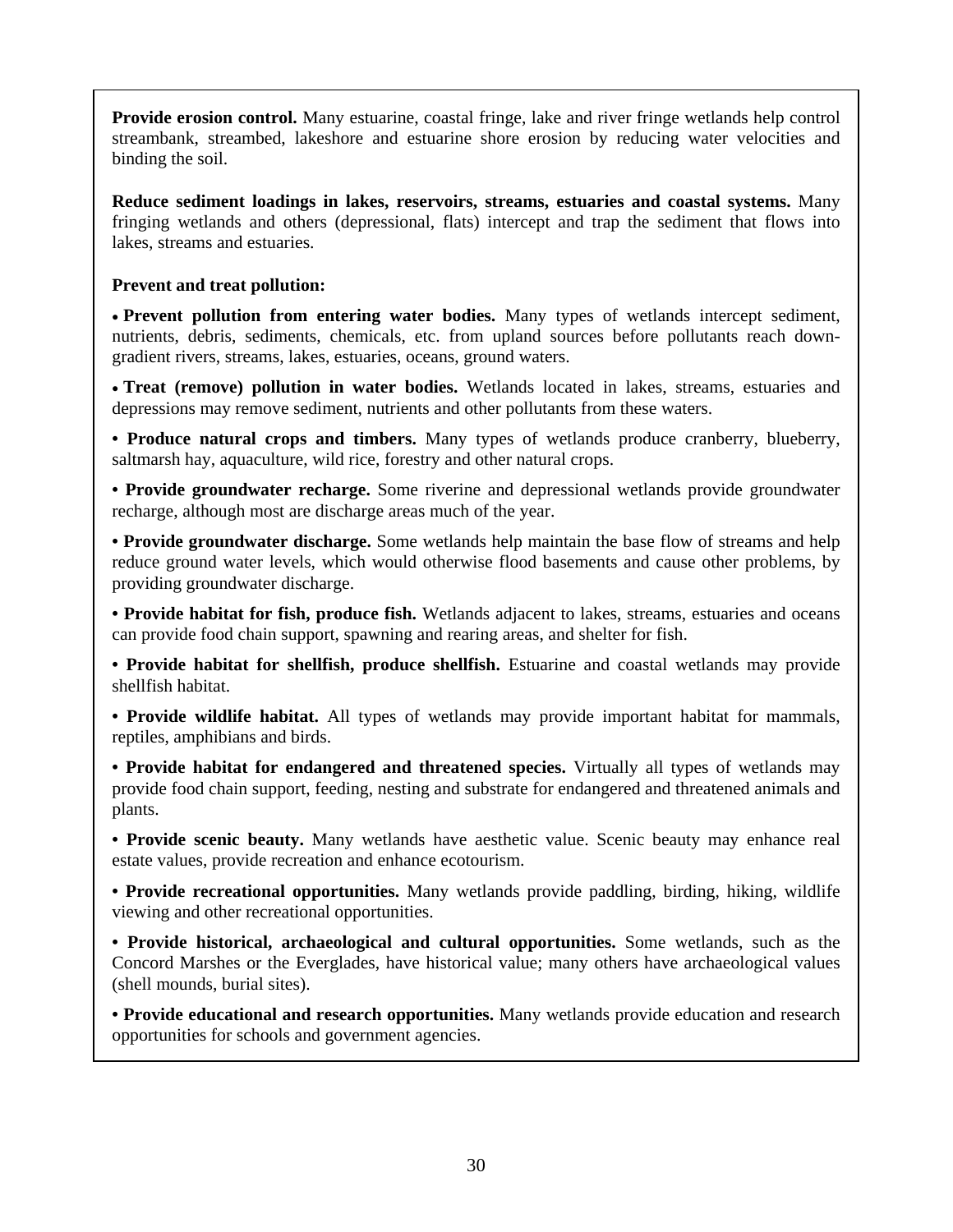**• Provide atmospheric gas exchange potentially important to the moderation of global warming.** Many wetlands produce oxygen due to plant photosynthesis; some wetlands are substantial carbon sinks.

**• Provide micro-climate modification.** Wetlands, particularly those near cities and other large devegetated areas, may reduce temperatures and reduce atmospheric pollution levels.

### *Box 14 Factors Considered in the Section 404 Public Interest Review*  Section 320.4 (a)(l) of the U.S. Army Corps of Engineers Administrative Regulations requires consideration of the following factors in evaluating a Section 404 permit: • Conservation • Economics • Aesthetics • General environmental concerns • Wetlands • Historic properties • Fish and wildlife values • Flood hazards • Floodplain values • Land use • Navigation • Shore erosion and accretion • Recreation • Water supply and conservation • Water quality • Energy needs • Safety • Food and fiber production • Mineral needs • Consideration of property owners • The needs and welfare of the people

# *Box 15 Sequencing Requirements for Section 404 Permits*

Sequencing steps and requirements for reviewing Section 404 permits are set forth in the EPA's 404(b)(l) Guidelines (40 CFR Part 230):

*Step 1:* Determine whether the proposed project is water dependent.

*Step 2:* Determine whether practical alternatives exist for the proposed project.

*Step 3:* Identify the potential impacts of the proposed project on wetland functions in terms of project specific and cumulative effects.

*Step 4:* Identify how potential project impacts can be avoided or minimized in terms of project specific and cumulative effects.

*Step 5:* Determine appropriate compensatory mitigation for unavoidable project impacts.

*Step 6:* Grant or deny a permit to discharge dredged or fill material, based on a comparison of the values of the benefits gained from the proposed project versus the benefits lost from the proposed project.

*Step 7:* If a permit is granted, monitor compensatory mitigation to determine compliance.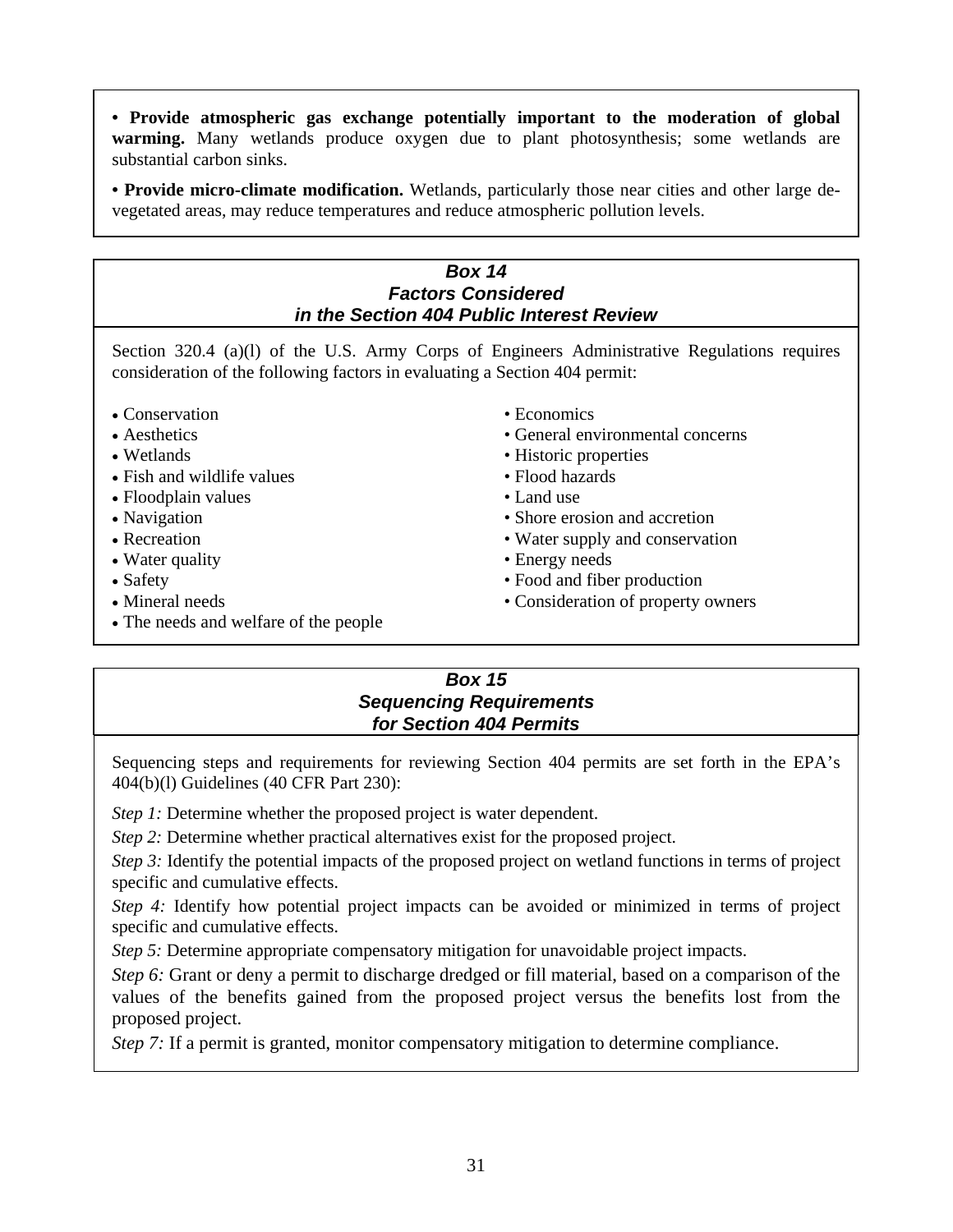#### *Box 16 Wetland/Related Resource Characteristics Important to Capacity of a Wetland to Produce Goods and Services*

- Size, shape, depth, geologic and landscape setting
- Climatological and hydrologic characteristics, including fluctuations in water levels, hydroperiod
- Overall ecological setting, including adjacent upland and aquatic habitat
- Water quality, water chemistry (e.g., pH) and nutrients
- Flora (vegetation): types, diversity of types and condition
- Fauna (animals): types, diversity of types and condition
- Soils
- Persistence, longevity of the wetland (i.e., will a wetland be here in 10 years?)
- Connectivity with other wetlands, floodplains, waters and upland habitat
- Possible changes in hydrology, due to urbanization, etc.
- Existing uses and alterations, restoration potential
- Presence or absence of buffers
- Presence or absence of active management measures (e.g., exotic weed control, water level control, fencing of cattle, etc.)

# *Suggested Procedures*

How is a regulatory agency to quickly evaluate possible impact on functions/values? We suggest that an agency answer the following four questions:

 1. **What are the types of wetland functions/values that may be impacted, based on determination of the wetland class and subclass (using HGM, NWI)?** 

2. **What are the magnitudes of the wetland functions/values that may be impacted, based on wetland size and location, type, information submitted by the project applicant, background information and field observations?**

3**. What are the possible types of impacts and to what extent do they impact specific functions/values, based on the specific project type and design, its location and proposed mitigation measures?** 

4. **What will be the societal importance of these impacts, including the "opportunity" a wetland may have to serve the public, who may be affected, how many may be affected, how they will be affected and how seriously they will be affected?** 

An agency can answer these four questions by simultaneously taking into account: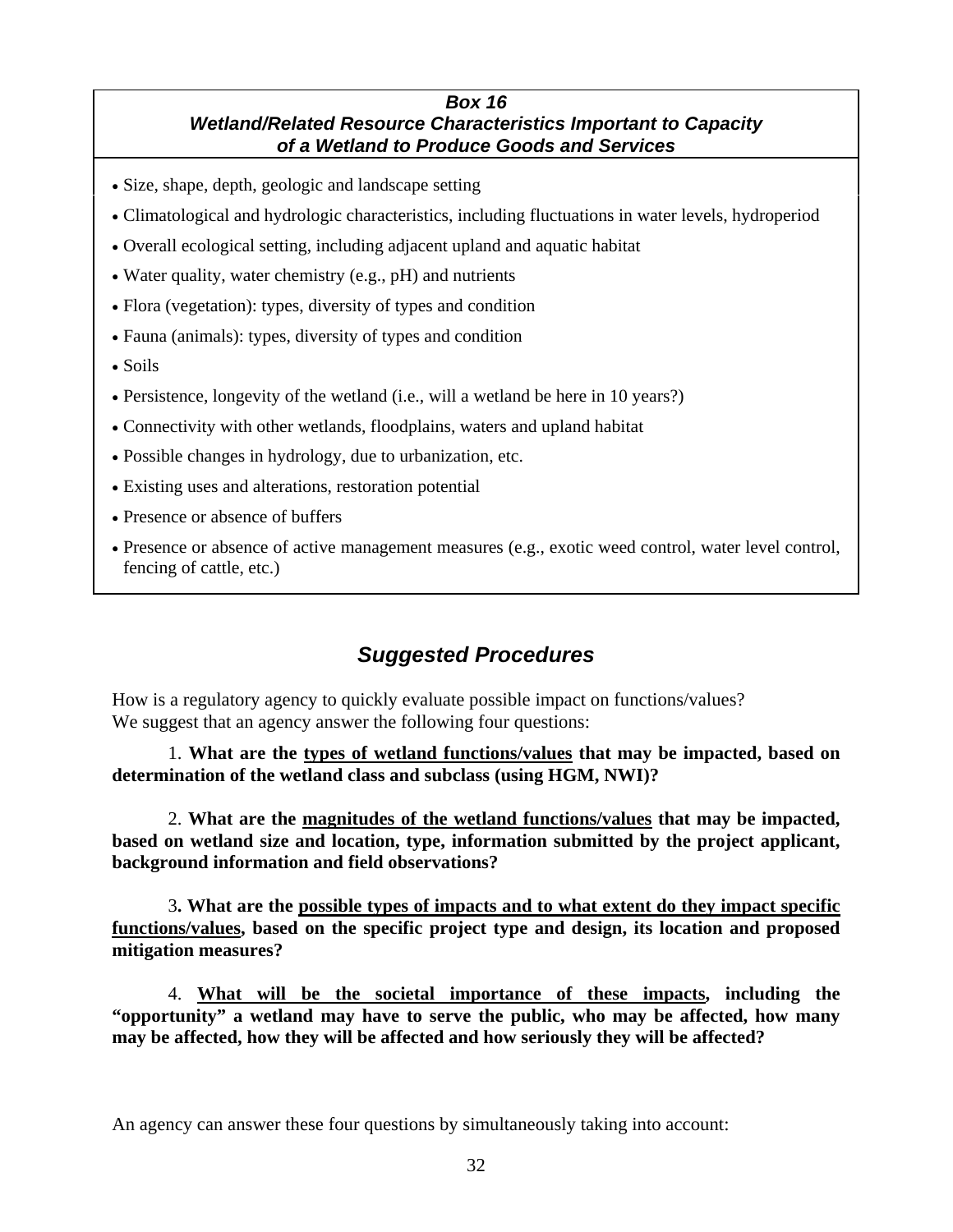- the type of wetland (using HGM class) and functions/values associated with this type
- the context of the wetland in the landscape
- the location of the proposed activity within the wetland
- the type and magnitude of the proposed activity
- the condition of the wetland
- the opportunity a wetland may have to provide functions/values
- who may impacted by the changes in the wetland, how many may be impacted, how they may be impacted, and what their response might be.

We will now examine the four issues and steps in addressing these issues in greater detail.

## *(1) Qualitatively Identify Possible Types of Functions/Values That May be Impacted*

In assessing potential impacts, a regulatory agency should first qualitatively determine whether there are wetland functions/values that may be significantly impacted at a proposed permit site. Possible types of functions/values that may be impacted may be identified by addressing the following more specific questions:

**(A) What functions/values are suggested by the wetland class and subclass?** As described in Appendix C, knowing the overall HGM hydrogeomorphic class and subclass of the wetland can suggest the important processes and functions and values which may exist at a site including the need for more detailed investigation of particular factors. The National Wetland Classification type as shown on National Wetland Inventory Maps can also help. If an HGM guidebook has been prepared for the class of subclass of wetland, this should be used.

Examples of types of functions/values which are suggested by simply knowing the class of wetland include:

• Coastal, estuarine, lake fringe, and river fringe often have recreational boating functions/values (canoeing). In contrast, many slope wetlands, flats, and depressional wetlands lack recreational boating functions/values.

• Many coastal estuarine, lake fringe, river fringe and depressional wetlands have significant fisheries functions/values. On the other hand, seasonal, depressional wetlands, slope wetlands and flats often have limited fishery functions.

• Many, if not all, riverine wetlands have flood conveyance functions. Many also have flood storage functions. Some depressional, lake fringe, and flats also have flood storage functions. However, slope wetlands do not usually have flood conveyance or significant flood storage functions.

Many more examples could be provided (see Appendix C).

**(B) What functions/values are suggested by the overall landscape context?** Is this a wetland on a stream with know flood problems. Flood conveyance and storage functions may then be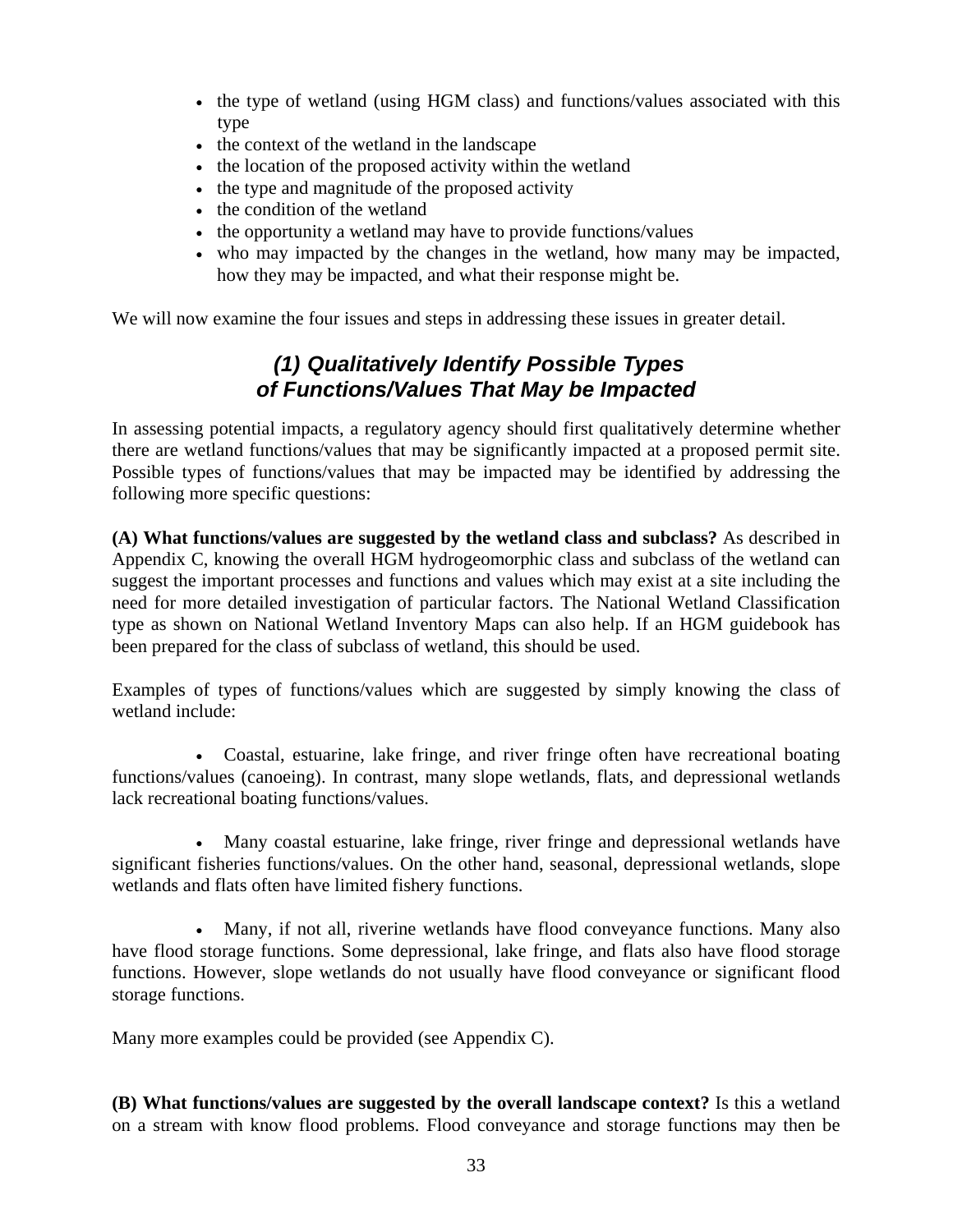particularly important. Is this wetland part of a wildlife migration corridor? If so, habitat values may be particularly significant. Does a wetland lie between agricultural fields and a water supply reservoir? If so, pollution control and sediment control functions may be significant.

**(C) What functions/values are suggested by available flood, soils, topographic, endangered species, and other types of maps and written reports?** Existing maps, written reports, GIS systems and other sources of information can suggest or document specific functions/values at specific sites (e.g. floodway maps indicating conveyance areas, endangered species maps indicating endangered species habitat.)

**(D) What functions/values are suggested by the size of the wetland, scarcity of wetlands in the area, the condition of the wetland, and the landscape context?** All of these factors can help suggest the types of wetland functions at a site. These factors are discussed in greater depth below in terms of estimating the magnitude of functions/values and the seriousness of project impacts.

**(E) What functions/values are suggested by the collective knowledge of the regulatory agency and the regulatory team if the permit is being analyzed collaboratively?** Individual team members or colleagues may have personnel knowledge acquired over a period of years pertaining to fisheries, waterfowl, bird watching, flooding and other factors.

**(F) What functions/values are suggested by responses to public notice (and public hearing) if notice and/or hearing are provided?** 

**(G) What functions/values are suggested by information provided by the landowner in the permit application?** This should include a detailed description of the proposed project, including a map and photos of the site and a narrative.

An early meeting between the landowner and the regulatory agency or a collaborative assessment team (with collaborative permitting) can often help identify possible processes, functions/values and impacts on functions and values. The landowner (particularly for mid- to large-sized projects) may be required to provide a preliminary report addressing possible impacts on wetland functions and values

# *(2) Qualitatively Estimate the Magnitude of Functions/values at the Site*

Having identified and narrowed the types wetland functions/values that may be encountered at a site, the agency then should then qualitatively estimate the magnitude of those functions (e.g., no functions/values, limited function/values, significant function/values, etc.). Information useful for suggesting types of wetland functions at a site is also useful for estimating the magnitude of functions/values. So, there is overlap. Magnitude of impact can be suggested by considering:

**(A) What is the wetland class and subclass?** Knowing the type of wetland can help the regulatory agency determine what types functions/values may be present, and their magnitude.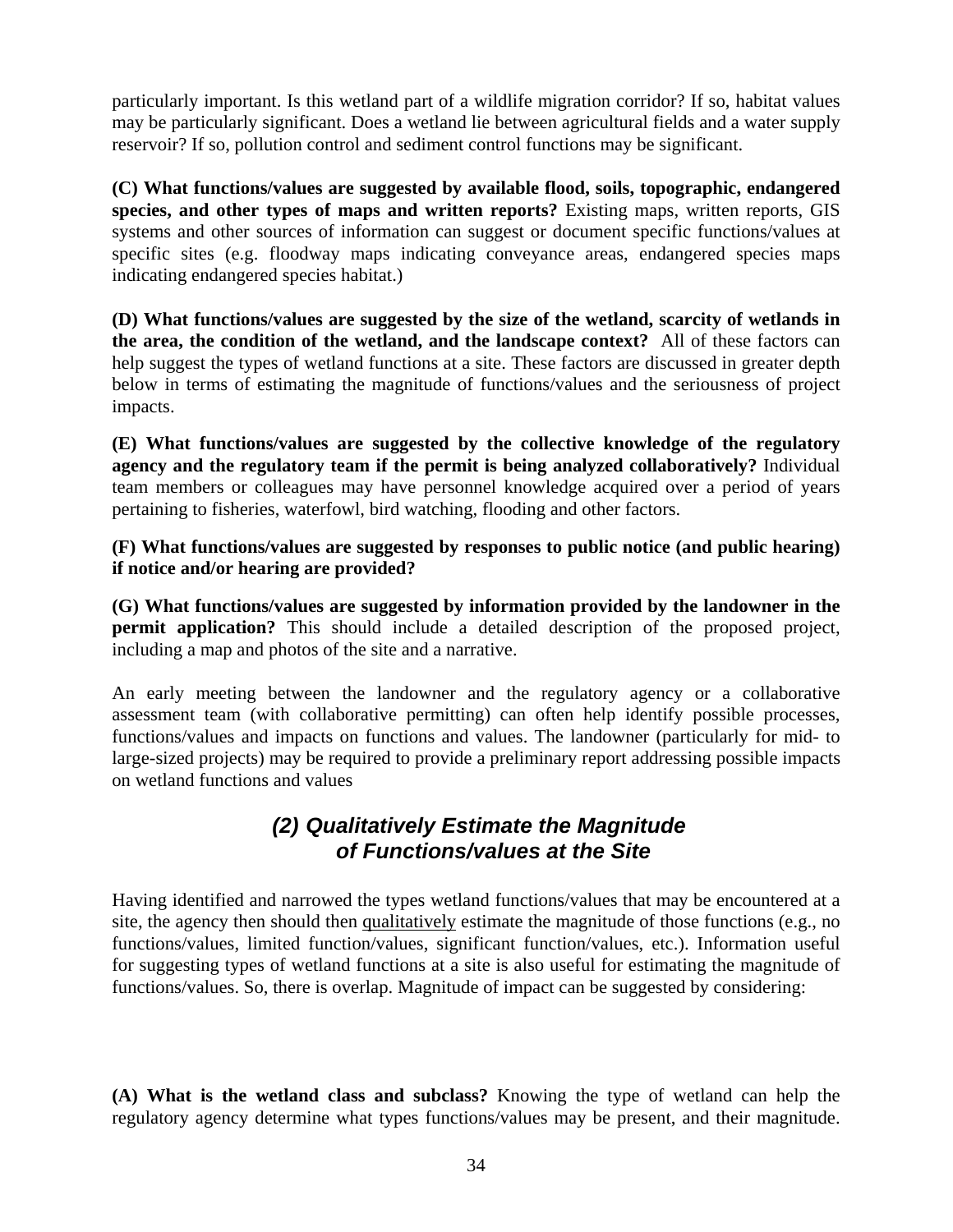For example, a lacustrine fringe wetland will often have more fisheries value than a tiny stream, although both may have fish.

**(B) What is size of the wetland?** Often the magnitude of particular functions/values increases with the size of the wetland, although this is not always true. For example, a larger wetland will have more flood storage, fish spawning, and waterfowl production capacity. However, even small wetlands may be significant habitat for rare or endangered species.

**(C) How scarce are wetlands and the wetland type in the area?** There is a greater probability that wetlands play significant habitat roles (e.g. migratory birds, mammals, amphibians) and serve other functions (e.g. pollution control) if wetlands are scarce in an area. There is also a greater probability that rare wetland types are habitat for rare and endangered species. Proposed project impact upon a rare wetland type often requires more detailed investigation (Step 3) to determine whether rare and endangered species are present or the wetland has other special functions/values.

**(D) What is the condition of the wetland?** In general, wetlands in better condition also have more significant functions/values, such as habitat value. Projects affecting pristine wetlands need more careful analysis and permitting than those for altered wetlands because the condition of a wetland determines, in part, the magnitude of project impact on wetland functions/values. It also affects the adequacy of various impact reduction and compensation measures.

**(E) What is the landscape context?** In general, wetlands that are part of corridors or play significant buffering or other landscape ecosystem roles provide more substantial habitat, water quality protection, flood control, and other functions/values. See Box 19.

A regulatory agency can also use information provided by the regulatory team and information generated by public notice and hearing to estimate the magnitude of functions and values.

| <b>Box 17</b>                  |  |
|--------------------------------|--|
| <b>Why Evaluate Condition?</b> |  |
|                                |  |

To assess the magnitude of both present and future functions/values, regulators have found it useful to assess wetland condition relative to unaltered wetlands. Assessment of condition can help regulators:

• **Assess the magnitude of existing and projected functions/values.** A wetland in a natural or semi-natural condition often has a greater ability to produce particular goods and services, such as fish, waterfowl, birds, flood storage, and flood conveyance, than that an altered wetland. This is not always true, however, for specific functions because the ability of altered wetlands to produce a good or service may be greater for an altered wetland in some instances.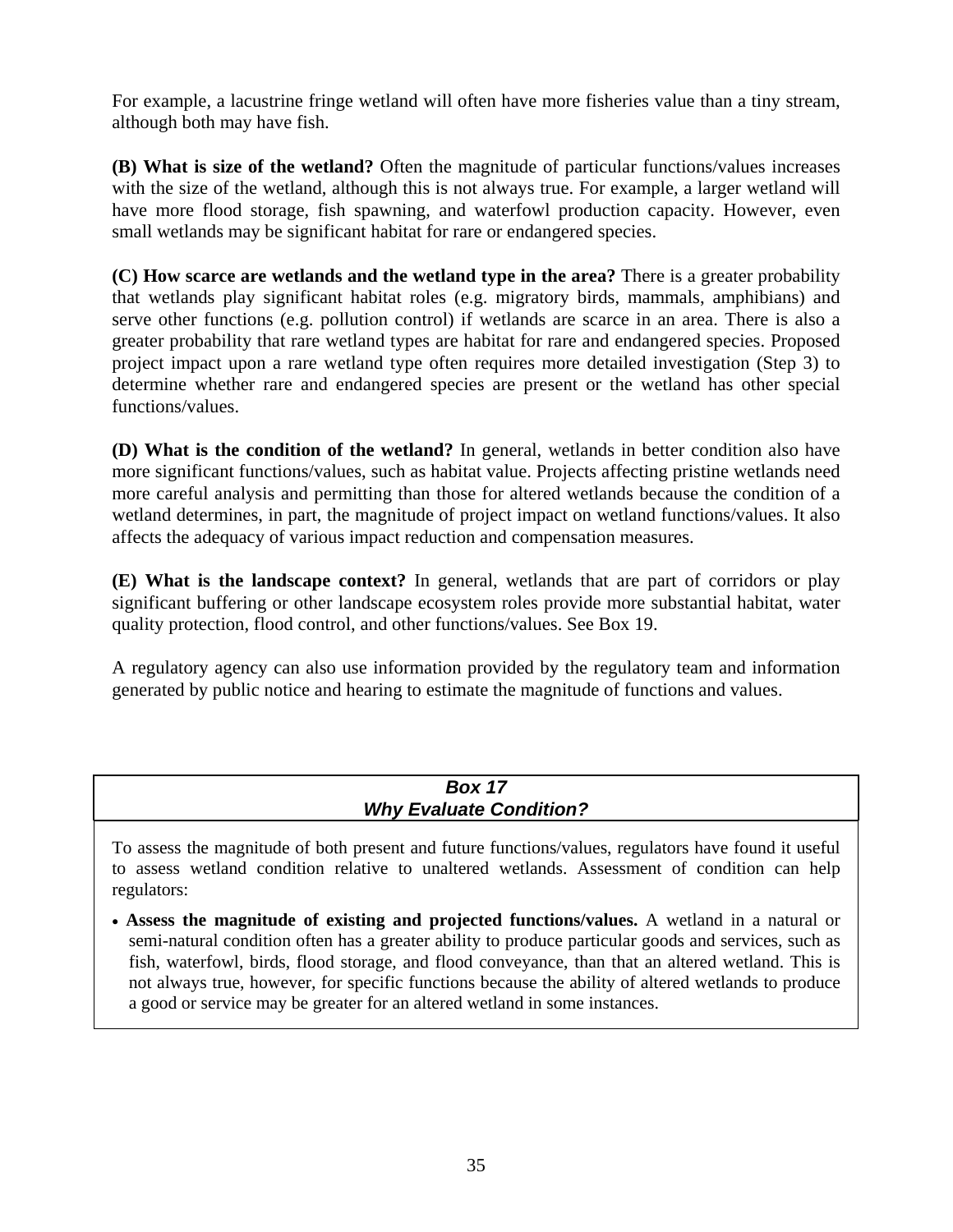- **Assess the longevity or persistence of wetland functions/values.** The condition of a wetland often suggests the longevity or persistence of a wetland. Longevity is relevant to functions and values. A wetland that is rapidly filling due to sedimentation is worth less to society than one that will exit in perpetuity.
- **Assess the natural restoration potential of a wetland.** Condition can indicate whether a wetland is undergoing natural restoration, and the restoration potential of the wetland. For example, many wetlands drained for agricultural purposes are now reverting to natural wetlands due to sedimentation and vegetation in the drainage ditches, collapse of drainage tiles, and beaver activity. The magnitude of the projected functions/values of these wetlands is higher than for altered wetlands, where no restoration is possible. Knowing the condition of a wetland can also suggest the restoration potential of an impacted wetland.
- **Assess the adequacy of proposed mitigation and compensation measures, including mitigation ratios.**

A number of factors like those outlined in Box 21 are relevant to condition.

#### *Box 18 Factors Relevant to Condition*

- What was the wetland like historically and what has changed? Has it been partly drained? Filled? Is it subject to high rates of sedimentation or other threats that may destroy the wetland in a short period of time? Is it subject to pollution? Is the wetland being actively used for a specific purpose? Is it used for agriculture? forestry? stormwater discharge? other purposes Most functions/values are diminished by alterations. However, certain functions may be enhanced. For example, channelization and clearing of vegetation may increase flood conveyance.
- **Is the wetland now undergoing natural restoration (e.g., water levels increasing in a partly drained wetland)?** Will this restoration likely continue? A wetland undergoing natural restoration often has the potential for enhanced functions/values.
- **Is the hydrology of the wetland/related resource area changing due to urbanization in the watershed or other factors?** If so, what does this mean to wetland functions/values, such as habitat values, flood storage, and flood conveyance? Urbanization will usually increase both peak flood flows and total runoff. It will also increase pollution and sediment loadings.
- **What is happening to adjacent areas?** Wetlands/related resources protected by buffers or adjacent to public open space lands have greater habitat value. They are also less likely to be subject to pollution and sedimentation problems.
- **Will the wetland/related resource area be actively managed pursuant to the proposed activity?** A wetland with exotic weed control, water level control or fencing of cattle often has enhanced habitat functions/values.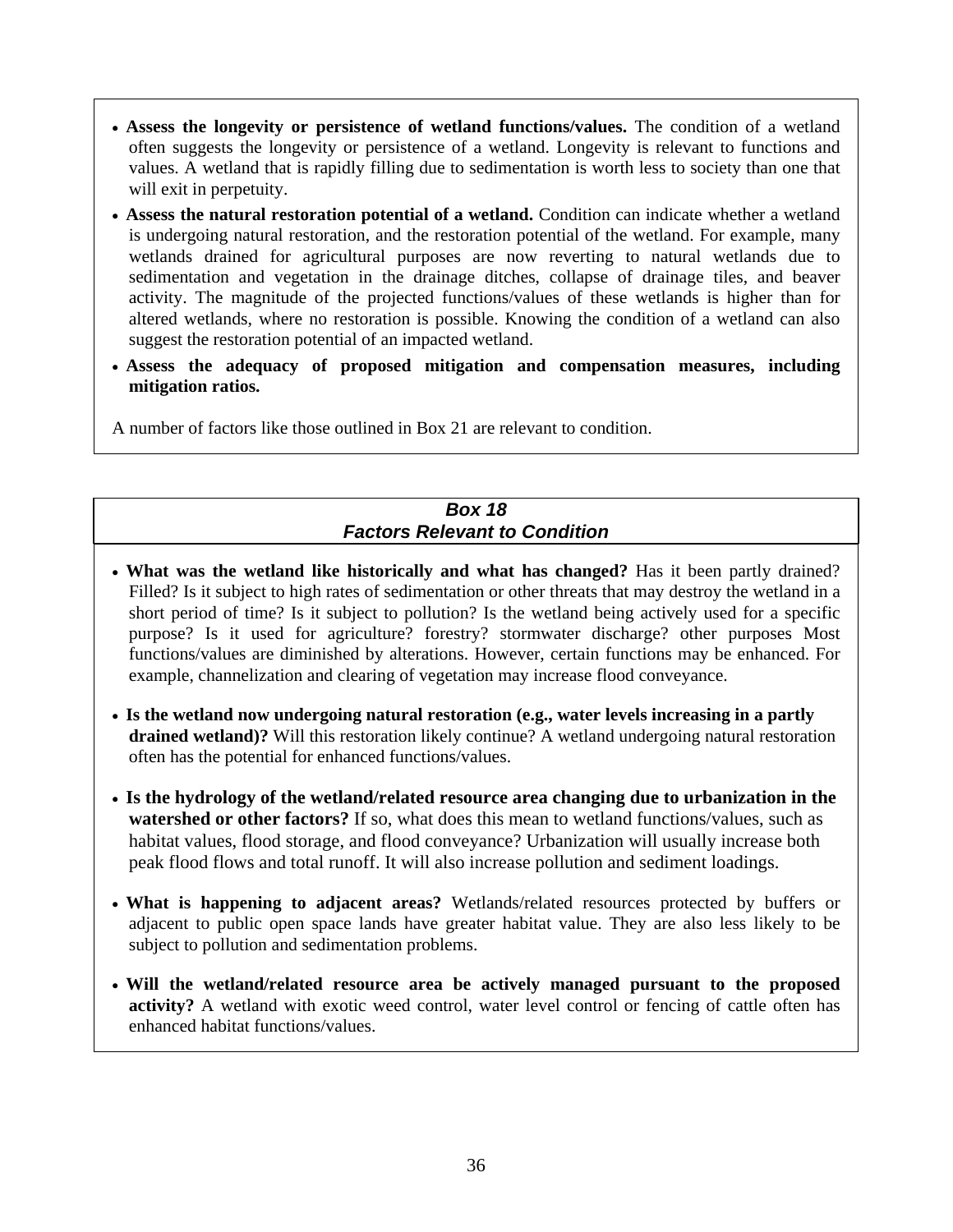#### *Box 19 Importance of Overall Landscape Context*

Some important functions/values revealed by examining the landscape context include the following, which may be stated as questions:

- **Is the wetland/related resource adjacent to a lake, river, stream, estuary, or ocean?** If so, the wetland will likely have water recreation, fisheries, waterfowl, water quality protection, wave retardation, erosion control, and, in some instances, flood conveyance functions/values. It will also be subject to flood and erosion hazards; it may be partly owned by the public or subject to public trust values. Such a wetland will typically be subject to state and local regulations. For these reasons, permit applications for altering wetlands adjacent to lakes, rivers, streams, estuaries, or the ocean typically require careful evaluation.
- **Are wetlands/related resources rare in the locality, state, or region? Or is this a rare wetland type in a locality, state, or region?** If either of these is true, a wetland is more likely to be habitat for rare or endangered species or a unique community. It is more likely to be important for water quality maintenance and pollution control, fisheries, waterfowl, among other purposes. It is a good candidate for detailed evaluation.
- **Does the wetland/related resource form part of a drainage way (either a permanent or ephemeral watercourse)?** If so, it is likely to have particular importance for conveying flood flows, reducing erosion and sedimentation, protecting water quality, and for fisheries and other habitat purposes. It is more likely to be part of a broader wildlife corridor, although other wetlands may also serve this role. A wetland that forms a portion of a drainageway is a good candidate for detailed evaluation.
- **Is the wetland connected with, contiguous to, and/or part of a larger wildlife corridor or area of protected lands?** Wetlands that form part of larger wildlife corridors are likely to have wildlife habitat value. Proposed alternations in such wetlands may impact not only the wetland, but also the larger protected area.
- **Are large populations located near or contiguous to the wetland?** If so, a wetland may have more opportunity to provide services to society. Destruction of the wetland may have immediate social significance.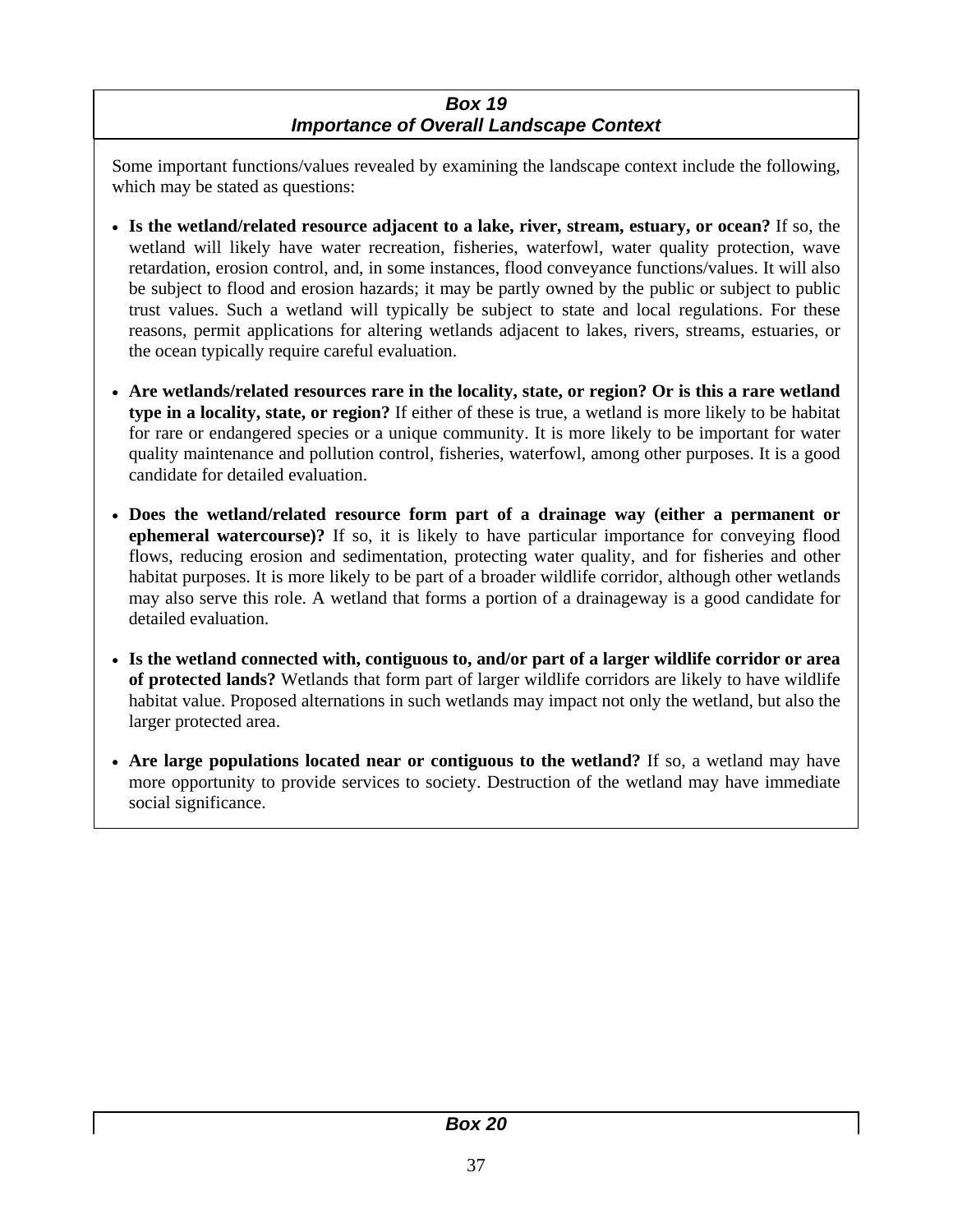#### *Importance of Landscape Context to Specific Functions/Values*

Specific wetland functions/values often depend on overall landscape context and offsite, as well as onsite, features. Examples include:

**Flood storage.** The flood storage function/value of a riverine wetland depends on the flood characteristics of the river or stream and the size and shape of the entire wetland depression, including any berm, lip, or rim around the wetland. Protection of the wetland area alone will not protect much of the wetland's flood storage value, unless the topographic contours of the entire depression are also protected.

**Flood conveyance.** The flood conveyance function/value of a riverine wetland depends on the flood characteristics of the river or stream and the topographic contours of not only the riverine wetland, but also the area on both sides of the river or stream that are capable of conveying flood flows.

**Fisheries.** The fisheries function/value of a wetland depends on the characteristics of the wetland and whether the wetland is adjacent to and connected with a larger water body where fish may live, feed, and breed.

**Waterfowl.** The waterfowl breeding and feeding function/value of many wetlands depends on the characteristics of the wetland (if it has limited open water), whether the wetland is adjacent to a lake, river, or stream with open water, and the wetland's location in relationship to other wetlands.

**Song Bird Habitat.** The bird habitat function/value of a wetland often depends on the characteristics of the wetland and the adjacent buffer and upland areas, since many bird species nest in upland areas and use wetlands for feeding.

**Mammal Habitat.** The use of wetlands by raccoons, bears, deer, moose, mountain lions, and other mammals that do not live in wetlands often depends on adjacent upland habitat and the adequacy of the connections (corridors) between the wetland and upland habitats.

**Reptile and Amphibian Habitat.** The use of wetlands/related resources by reptiles and amphibians (e.g., snapping turtles, salamanders, frogs) depends on adjacent upland habitat and the adequacy of connections between the upland and wetland habitat, since many reptiles and amphibians spend only a portion of their life cycles in wetlands/related resources.

**Recreational Uses.** The use of wetlands/related resources by boaters and paddlers depends on the proximity of the wetland to open water and the ease of access to the wetland.

**Pollution Prevention and Control.** The pollution prevention and control functions of wetlands/related resources depends on the surface water runoff regime, including runoff from upland areas to lakes, streams, or estuaries, the position of a wetland in this regime, and its connections to other waters.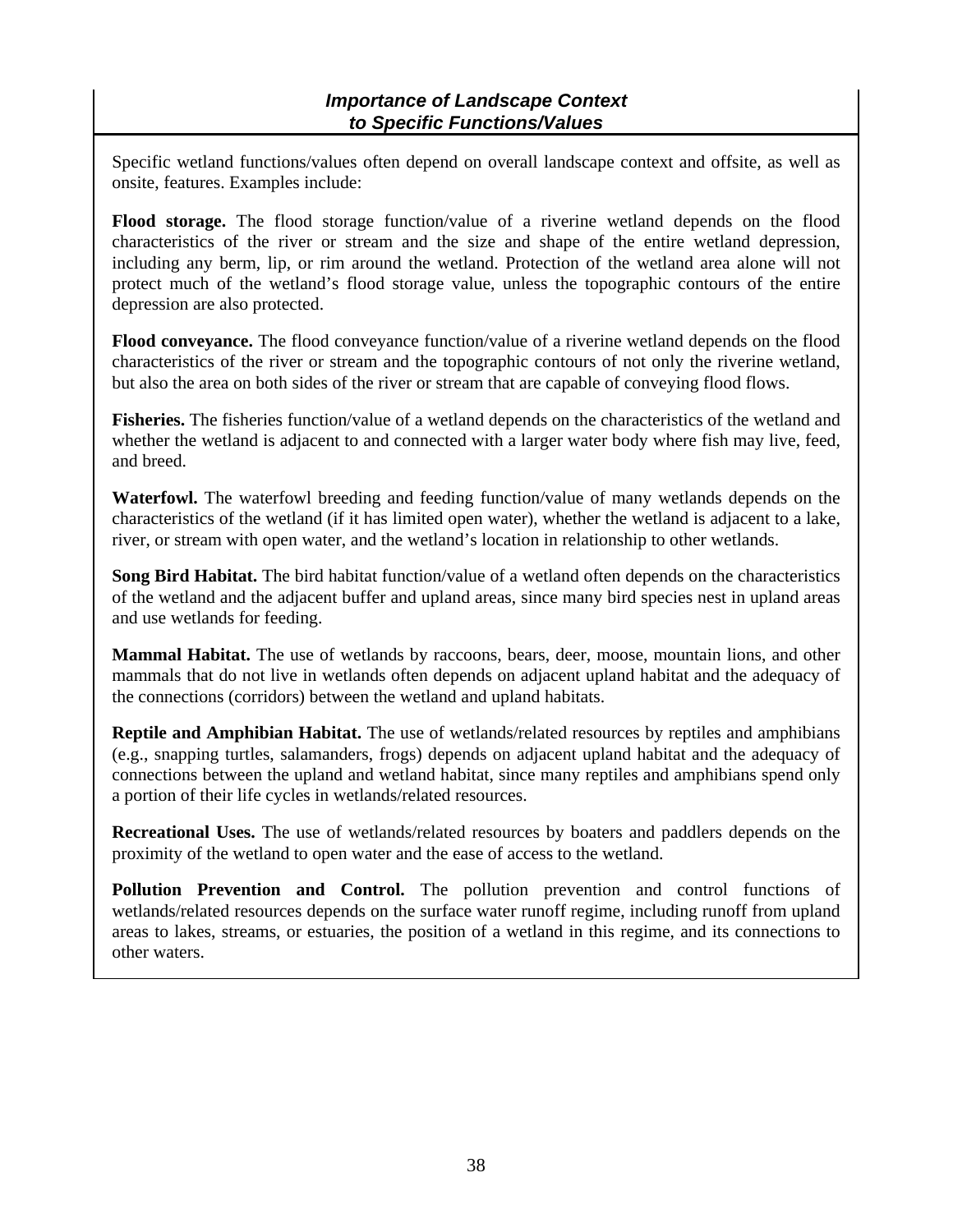### *(3) Qualitatively Evaluate Possible Impacts on Specific Functions/Values, Including the Magnitude and Types of Impacts*

A regulatory agency should next **qualitatively** evaluate the types and magnitudes of project impacts, including possible cumulative impacts of this project and other activities on specific functions/values, based on simultaneous consideration of project characteristics and the types and magnitudes of wetland functions and values already estimated. It is the interaction between the proposed activity and the wetland that is important in assessing and minimizing impacts, not the wetland or project characteristics alone. By considering project characteristics and wetland interactions, an agency can suggest the possible functions and values that may be impacted and narrow the wetland area and features that need to be examined, thereby reducing information gathering costs and time.

Often a regulatory agency can tell much about the magnitude of possible project impacts by knowing the type of project, its size and precise location, and the way it will be carried out. Box 24 lists some project characteristics relevant to the magnitude of impacts. Box 25 more specifically describes some impacts and how they may relate to specific functions or functions/values. Location of the activity within the wetland can also help suggest the types and magnitude of possible impacts on specific functions and values as suggested by Box 26.

Estimating cumulative impacts is particularly difficult. Consideration of cumulative impacts is facilitated if a development plan exists for an entire area, and a regulator can assume that all like properties will be similarly altered.

Some useful inquiries to help estimate the types, magnitude and irreversibility of impacts include:

**(A) How much wetland will be affected and how will it be affected?** In general, the larger the alteration, the larger the impact, although this is not always true. In general, larger projects should also be carefully examined, even if they do not involve large amounts of wetland alternation because of their potential impact on hydrology and water quality.

**(B) Will the project affect fundamental wetland processes? A proposed activity that will affect fundamental wetland processes, such as a major alteration of hydrology (e.g., fill or drainage) may be assumed to have more significant impacts.** Detailed examination of hydrologically-related and other fundamental processes is not possible in Step 2, but a regulatory agency can often gain important understanding of possible impact on hydrology or other fundamental processes by asking and answering (on a preliminary basis) the questions: "Where is the water in the wetland coming from? Where is it going? What are its characteristics? How will the proposed activity impact this water regime?"

**(C) How sensitive is the wetland type (e.g., a bog) and how reversible will the changes be?**  For example, it is desirable to analyze with greater care a proposal for altering a wetland with irreversible impacts than a proposal to alter a depressional, cattail marsh, which may recover quickly.

**(D) What is the condition of the wetland?** In general, but not always, activities that affect pristine wetlands may have more significant impacts than those affecting altered and damaged wetlands.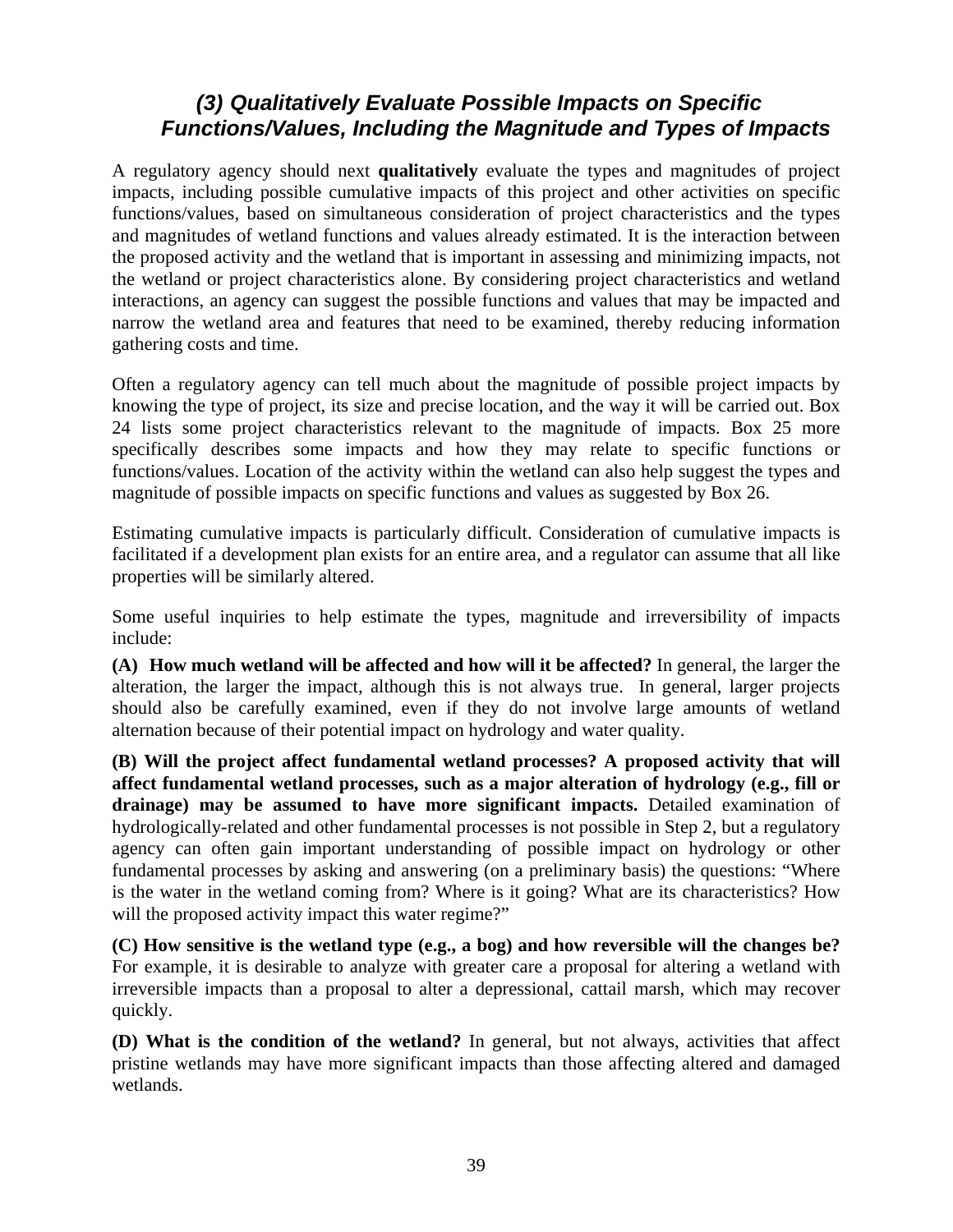#### *Box 21 Project (Activity) Characteristics Relevant to Impact*

- Type of activity
- Size of activity
- Nature of activity/impacts (e.g., modification in hydrology versus simple vegetation removal)
- Manner in which activity will be constructed or implemented (e.g., construction practices)
- Manner in which the project will be implemented over time
- Possible wetland management (e.g., burning, exotic weed control)
- Proposed impact reduction measures
- Proposed impact compensation measures

#### *Box 22 Possible Impacts as Related to Type and Design of Project*

By considering the type of project, a regulatory agency can help narrow the impacts on functions/values that need analysis and determine the geographic scope of analysis. Examples include:

- **Filling of all or a portion of a wetland/water/related area (soil, dredge spoil, dams, dikes, levees, bulkheads, other structures).** Fill will permanently destroy all wetland processes, including functions/values for the filled area. In addition, fill (e.g. a road or levee) may cut off a wetland area from adjacent wetland, aquatic, and upland areas, substantially reducing pollution control, flood storage, flood conveyance, and habitat values for the remaining wetland area. Assessment for a fill should focus not only on functions impacted by the immediate fill area, but also the broader wetland and related adjacent ecosystem functions that may be affected.
- **Decreased water levels due to water diversions and ground water pumping.** Diversions and ground water pumping may destroy virtually all habitat functions/values that depend on the depth and quantity of water (e.g., waterfowl habitat, fisheries,). However, some functions/values may remain, such as flood conveyance and storage, depending on the circumstances.
- **Decreased water levels and substrate due to channelization and ditching or drainage.** Channelization and ditching often destroy all functions and values by converting the wetland to upland. Flood conveyance may remain. Assessment of channelization impacts, therefore, needs to consider impacts on the whole wetland and, in some instances, related aquatic systems.
- **Deepening of wetland due to dredging, placer mining, removal of topsoil, sand and gravel operations, channelization, etc.** Removal of wetland/floodplain/water substrate reduces or destroys certain types of habitat, such as fish spawning areas. It can also change a wetland system into an aquatic system and can contribute sediments and pollutants to the water column. However, certain functions/values may remain, such as flood conveyance, fish breeding and feeding, waterfowl production, and water-based recreation.
- **Water pollution.** Discharge of toxics, excessive nutrients, debris or other pollutants can destroy or damage specific types of plants and animals, depending on the type of pollutant, amount, duration, etc. However, flood conveyance, flood storage, and some pollution control functions/values may remain.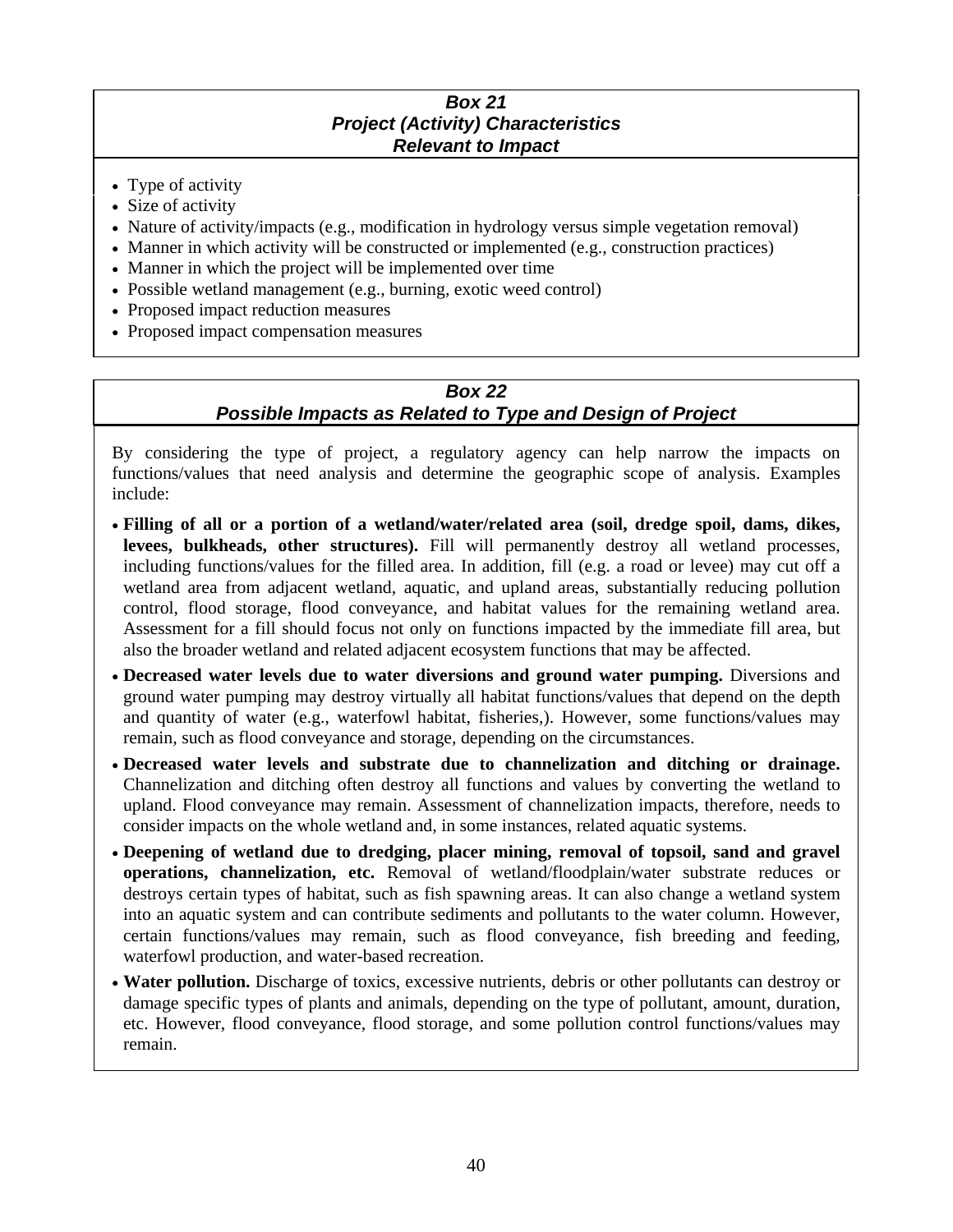- **Sedimentation.** Sedimentation due to upland as well as wetland/related resource activities and changed hydrologic regimes (e.g., increased flow velocities and bank erosion in a stream due to channelization), or other activities can destroy all functions/values by permanently filling a wetland. More limited sedimentation can damage or destroy fishery and wildlife functions/values.
- **Tree-cutting, vegetation removal.** Tree cutting and other vegetation removal can temporarily reduce habitat functions/values and other functions/values, such as recreation, depending on the circumstances. However, other functions/values often remain.

#### *Box 23 Project Impacts as Related to the Location of a Proposed Activity Within a Wetland*

The location of a proposed activity within a wetland may suggest possible impacts to a wetland or related ecosystem. For example:

**Deepening or reducing the outlet depth of a wetland.** Deepening the outlet of a wetland/floodplain may greatly decrease the flood storage capability of the entire wetland and water levels throughout the wetland, and change the fishery, habitat, recreation, and other functions/values. On the other hand, placing fill or a structure at an outlet will often increase water depths, changing plant and animal communities.

**Fill near the channel of a stream.** Fills or other obstructions placed in a riverine wetland/floodplain near the channel of the river or stream often have much greater impact on flood conveyance than a comparable fill in a riverine wetland some distance back from the channel.

**Fills in deep water portion of a wetland.** Fills placed in the deeper areas of a depressional wetland may destroy or reduce the fishery by forcing fish into shallow water with resulting winter kill. Similar fill in outlying areas may have less impact on fishery. Fills at or near the open water portion of a river, lake, or the ocean will have greater impact on navigation and water recreation than fills in a landward portion of a wetland or floodplain.

**Removal of wetland vegetation in high velocity zones of a coastal, estuarine, or riverine**  wetland. Channelization or other vegetation removal for sections of a wetland subject to high velocity waves or flows (e.g., portions of a coastal or lake fringe wetland adjacent to open water; streambed and stream bank riverine wetlands) will have more impact on wave retardation and erosion prevention than activities in other portions.

# *(4) Qualitatively Evaluate the Societal Importance of Projected Impacts*

Some wetland assessment techniques, such as HGM, do not consider societal importance in the evaluation of wetland functions, although a regulatory agency may independently consider them. A regulatory agency cannot and should not ignore societal importance when determining the public interest or the compliance of a permit with regulatory goals. A regulatory agency can, on a preliminary basis, determine the opportunity and social significance a wetland may have and the other impacts of a proposed project on people. This evaluation must be **highly qualitative.**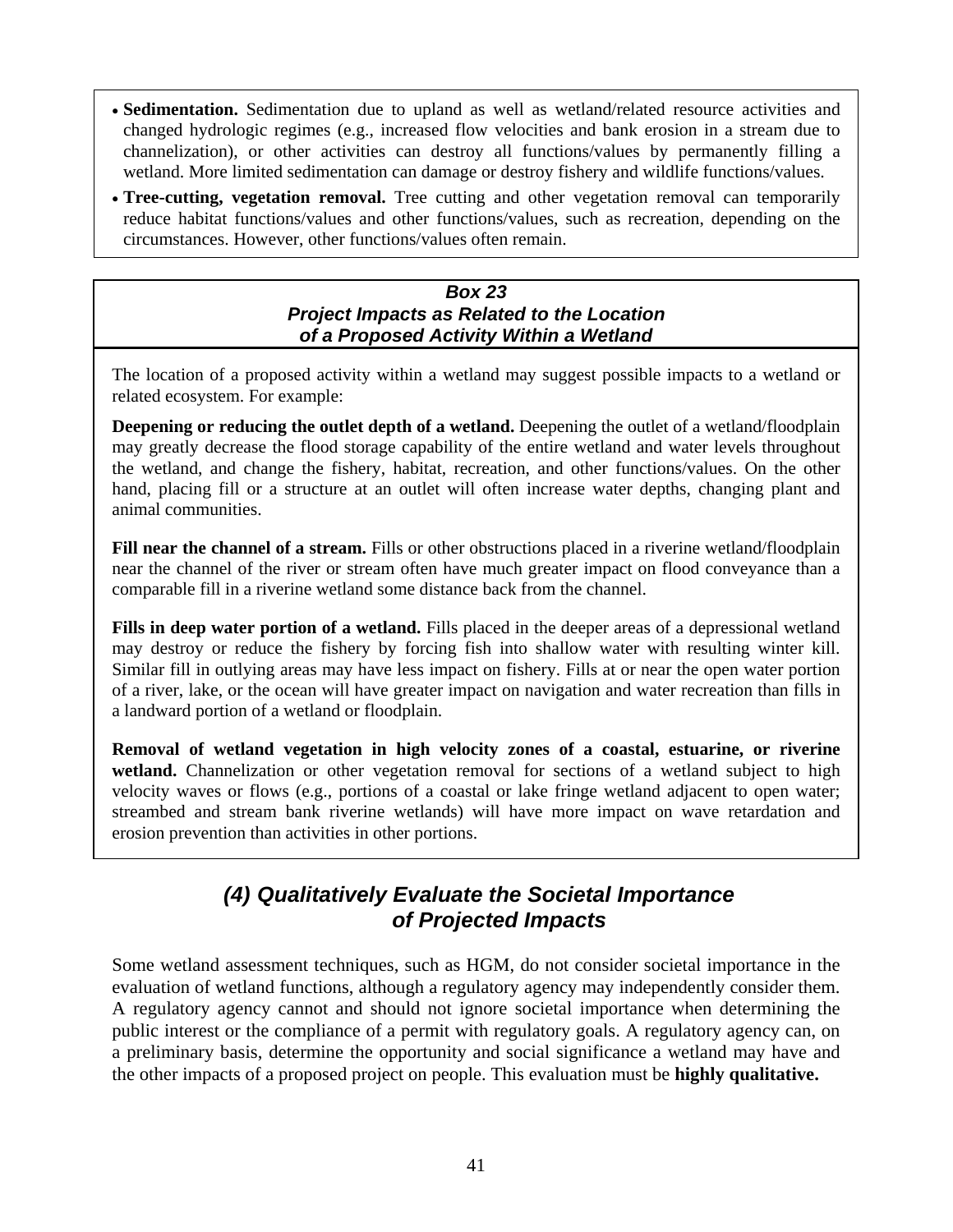**(1) Opportunity.** A proposed project may have significant impact if it substantially affects the opportunity a wetland has to provide functions/values to society. For example, a project that cuts off boat access to a wetland reduces the opportunity the wetland will have to serve recreation functions/values. Another example is a project that cuts off hiking to a wetland extensively used for bird watching, which reduces the ecotourism functions/values. Affects on opportunity should be examined with particular care for project proposals involving offsite and out-of-kind compensation, such as use of mitigation banks.

**(2) Social Significance.** Project impact will be more significant where large numbers of people may be affected and where health and safety or other serious threats to people or ecosystems may become issues (e.g., pollution of a municipal well field versus increased minor nutrients in a stream). A regulatory agency should consider who may be affected, how many will be affected, how they will be affected, and the possible societal reactions to changes in the wetland.

A regulatory agency cannot examine capacity, opportunity, and social significance in great depth in a preliminary environmental review. But, it can undertake an informal, hard look to determine whether there may be significant impact. Additional steps for determining opportunity and social significance are suggested in greater detail in the next chapter.

### *Concluding Step 2: "No," Maybe," or Conditional "Yes"*

Step 2 is concluded with the regulatory agency deciding whether the proposed activity **may**  significantly impact wetland functions/values. If the regulatory agency decides that a wetland is subject to special problems or considerations that justify project denial, a significant red flag exists, Step 3 is omitted. The permit application goes directly to Step 4, where formal findings are made and the permit is denied. If the agency decides there are no red or yellow flags, and there are no significant impacts, Step 3 may also be skipped and the permit may be conditionally or unconditionally granted. Usually permits are issued subject to generic impact reduction and/or compensation conditions like those outlined in Box 25. If a there may be significant impact, but there are unresolved questions, the permit application will be subjected to more detailed investigations in Step 3.

The regulatory agency may indicate to the project applicant that information provided with the permit application is insufficient and that specific information is needed to evaluate the permit application. Or the regulatory agency may deny the permit "without prejudice" and provide suggestions about further studies that are needed and how the permit applicant might resubmit the permit with such studies.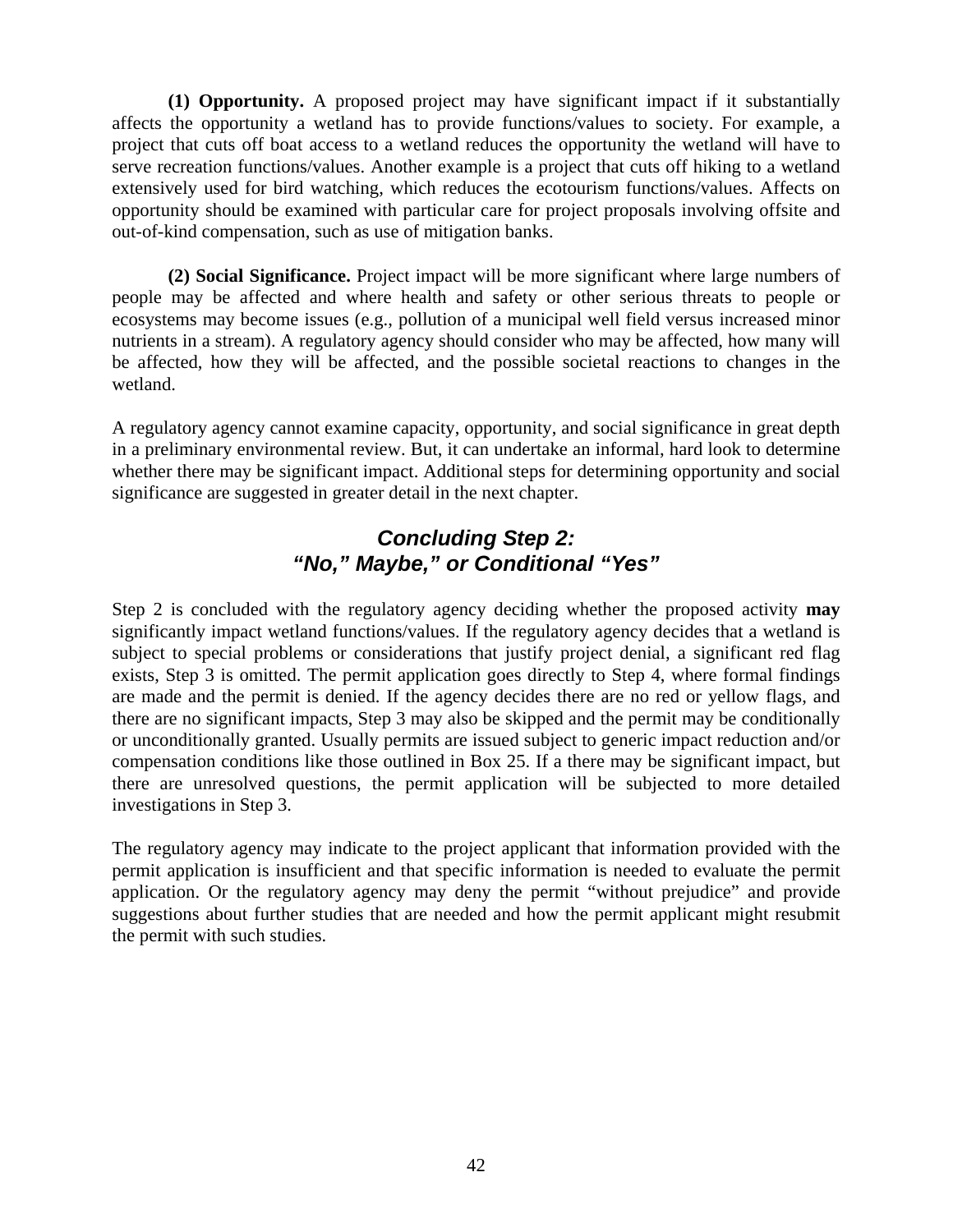#### *Box 24 Typical Situation When Permit Application is Approved (All of the following are present.)*

- No red or yellow flags.
- No finding of significant individual or cumulative impact upon wetland functions/values.
- No or limited hydrologic modification.
- Use of best management practices for impact reduction.
- Routine compensatory restoration, creation, or enhancement (in some cases).

### *Box 25*

#### *Examples of Generic and Special Impact Reduction Measures*

#### **Generic Measures: Make sense in most contexts and can be applied on many types of projects.**

- Require that project design disturb natural hydrology as little as possible.
- Require that as much fill as practical be kept out of a wetland/related resource area.
- Require contouring fills to change as little as possible in natural topography and water regime.
- Require revegetation of fill and riprap, and otherwise protect fill and other areas of exposed soil from erosion.
- Require revegetation, bioengineering to stabilize banks, other areas subject to velocity flows.
- Require that fills, grading, vegetation removal, etc. not be undertaken in the growing season.
- Require that dredge spoil be placed outside of wetlands and waters if drainage, dredging or channelization are undertaken. Contour spoil to form new wetlands.
- Require that upland filter strips be constructed to reduce sediment and other pollutants entering waters where wetlands are disturbed or destroyed.
- Require fencing of wetland.
- **Special Measures: Require more information and can be applied only in certain contexts and for certain projects.**
- Require design and operation of dams to mimic natural downstream flows, including flood flows.
- Require design and operation of dams to release sediments, mimicking natural sediment regimes.
- Require design of dams with fish ladders, other techniques to allow passage of fish.
- Require that levees, dikes be setback some distance from a river or stream to allow continuation of connected wetlands between river and levee.
- Require construction of detention areas and artificial wetlands to intercept stormwater, pollutants, and sediment before they reach natural wetlands.
- Require control of exotic plants, which may result from project disturbance.
- Require controlled burns to compensate for suppression of natural fires.

#### **Compensation Ratios**

Agencies may require relatively large, fixed compensation ratios for wetland restoration, creation, or enhancement  $(e.g., 3:1-20:1)$  when there is little detailed information available concerning specific wetland functions and values. Agencies may allow lower compensation ratios if permit applicants are willing to carry out more detailed analyses of wetland functions/values (Step 3).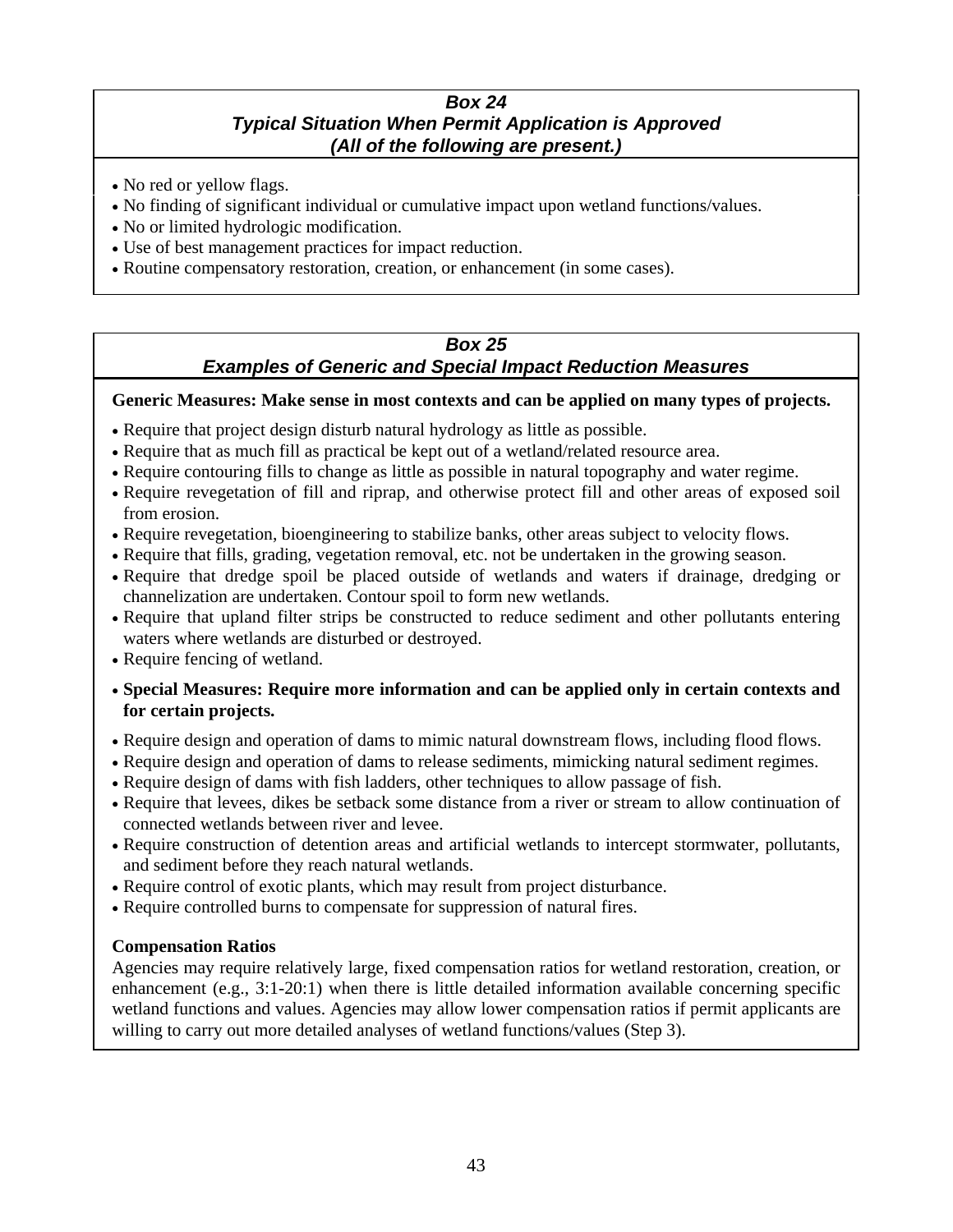# **CHAPTER 5: CARRY OUT MORE DETAILED ASSESSMENTS (IF NEEDED)**

If the initial assessment reveals that there may be significant environmental impacts, the regulatory agency would now begin a more detailed assessment of these issues or problems (Step 3). This would usually be undertaken with the help of the landowner/consultant and, in some instances, and with the help of other agencies or a collaborative assessment team. Practical experience suggests that almost all mid-size and large projects involving substantial wetland alterations or offsite compensation measures will require a Step 3 analysis. However, the type and depth of the needed analyses will vary greatly.

The types of studies and the required levels of detail and accuracy will depend on the results of the preliminary analyses described in Chapters 1-4. They will also depend on factors, such as:

- The need for more detailed and accurate information if the permit application involves major policy issues or is precedent setting. For example, a proposal for a toxic waste dump or nuclear power plant in a wetland would need greater scrutiny than a proposal for a fill for a residential lot.
- Possible red flags and yellow flags identified at the site described in Chapter 3.
- The types and magnitudes of possible impacts to specific wetland functions/values (Chapter 4) or to the environment more generally.
- Significant changes in opportunity and social significance (Chapter 4) for wetland functions/values.
- Parcel characteristics and impact of permit denial on the landowner. More detail and accuracy is needed in wetland boundary delineation, assessment of natural hazards, and assessment of functions and values when there may be a potential "taking" due to economic impact on a landowner. Less detail and accuracy may suffice for a rural environment, where land values and taxes are low and existing forestry, agricultural, and other activities may offer economic uses.

More detailed studies may pertain to a wide range of issues or problems. Studies may involve:

- More detailed objective studies and analysis pertaining to wetland processes, functions/values, characteristics, project impacts, and the adequacy of compensation measures.
- More detailed assessment of social context, opportunity, and social significance.

Both will be discussed in greater depth below.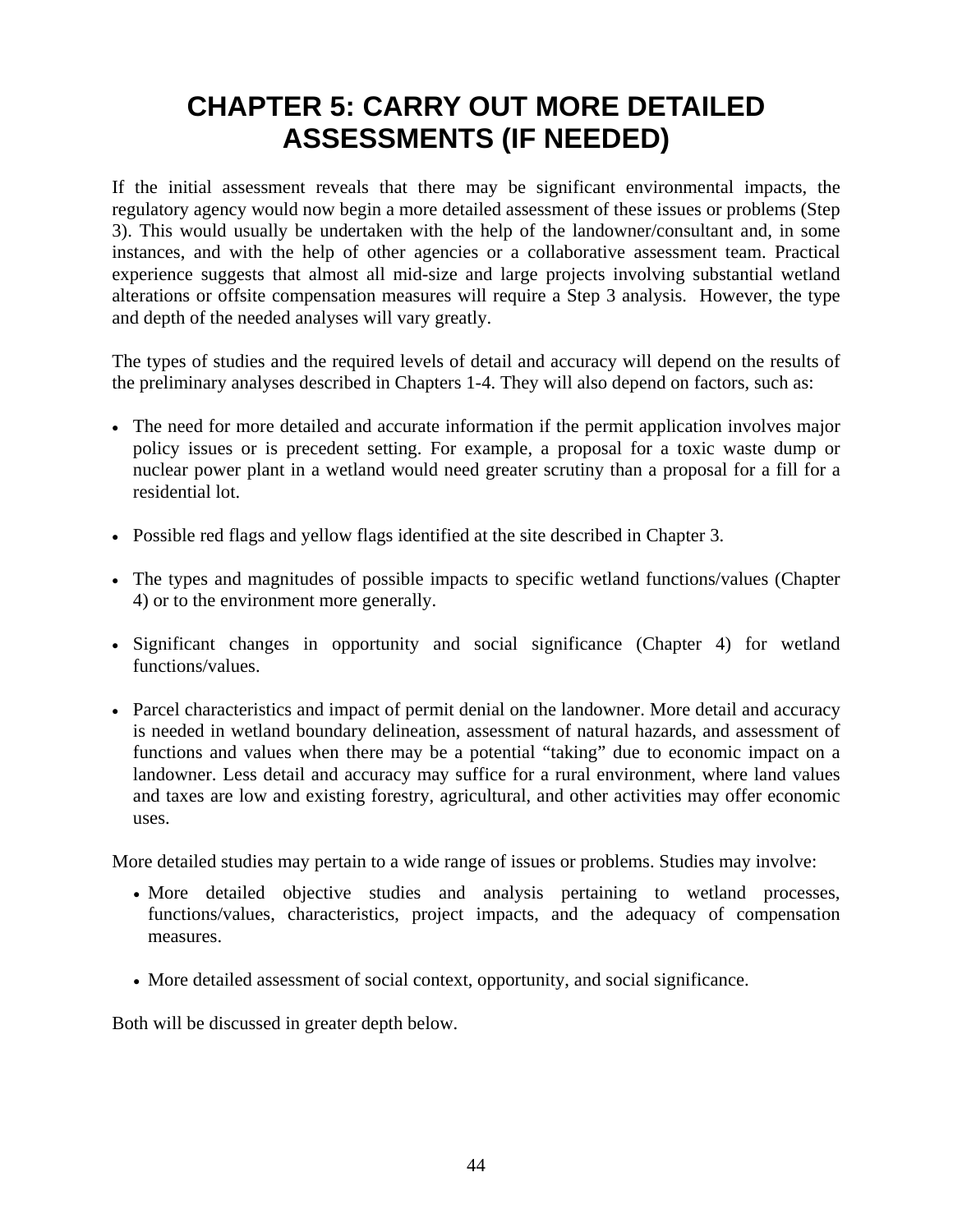#### *Box 26 Selecting a More Detailed Assessment Method*

A regulatory agency should consider a variety of factors in selecting a more detailed assessment approach. This is intended to illustrate relevant considerations and is not intended to be inclusive.

#### **What wetland management technique is being applied**?

- For **highway other utility corridor planning** that compares alternative potential corridors, a WET-related approach or a regionalized HGM or IBI approach that allows comparisons between wetlands may be most appropriate.
- For **wetland regulation** involving a substantial mitigation proposal, one or more of the detailed assessment methods, such as HEC models for hydrologic analysis, HEP or IBI for biological analysis, and HGM for broader processes analysis, may be most appropriate, depending on the project.
- For **wetland restoration in a nonregulatory context**, WET-related comparative ranking models or Larson could be very useful to target sites. HEP and regionalized HGM and IBI models could be useful.

#### **What is the stage of the project?**

- For **general planning purposes** (infrastructure, land use, watershed), WET models may be quite useful. So may Synoptic, IBI and possibly HGM, if adequate models are available.
- For more **detailed site analysis and site planning**, more detailed field surveys, quantitative hydrologic models like HEC, stream stability models like Rosgen, and detailed biological surveys may be most applicable. HGM may also be useful.

#### **What wetland functions/values or problems/issues need to be analyzed?**

- If **biological features** and impacts are most in need of analysis, then a field survey, an HEP, an Instream Flow, HAT, IBI, or other biological model may be applied.
- If **hydrologic features** and impacts are most in need of analysis, then an HGM model, HEC, or other hydrologic model may be applied.
- If **stream stability** and impacts are most in need of analysis, then Rosgen, Proper Functioning Condition or another stream stability model may be applied.

**What degree of accuracy is needed?** If a low degree of accuracy is needed, then one of the WETrelated approaches may suffice. If a high degree is needed, then a more accurate field examination or use of a more detailed assessment method like HGM (for processes) or IBI for comparative biological condition is suggested.

**What scale of assessment is needed?** If a site-specific assessment for a single wetland or several wetlands is needed, then a case-by-case assessment method may suffice, such as field biological assessment or WETHINGS. If a regional assessment of wetlands is needed, including comparative analysis of wetlands for highway corridor planning, land use planning, identification of restoration sites, or selective acquisition, than landscape or watershed approaches, such as the Synoptic approach, regional IBI models, WET-related models, regionalized HGM models, or Rosgen stream stability model need to be used.

# *More Detailed, Objective Studies*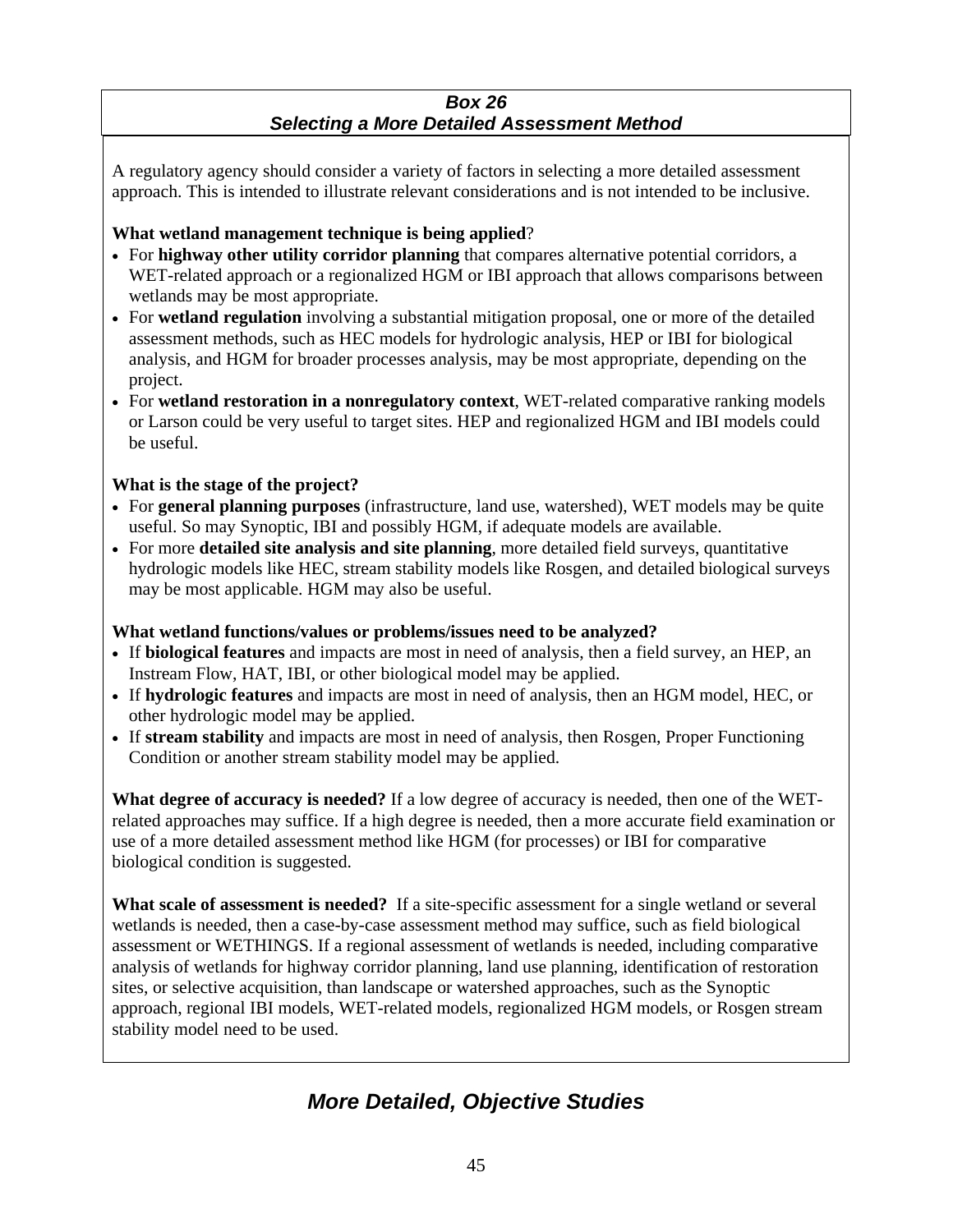Regulators often find they need more detailed investigation of physical facts than is possible through a preliminary examination of a wetland and project impacts (Step 2) to resolve problems (e.g. boundary delineation), investigate functions and values, or evaluate the adequacy of impact reduction and compensation measures. More detailed studies may pertain to any one or all four of the principal questions suggested for a preliminary assessment in Chapter 3, including the types of functions/values which may be impacted, the magnitude of the functions/values, the types and magnitude of the project impacts, and the social importance of these impacts.

Regulatory agencies have often found it useful in carrying out more detailed studies to separate fact-finding from subjective value judgments. Fact-finding may include a broad range of subjects, such as ecological processes and conditions. For example, archaeological studies may be needed when a preliminary examination of a site reveals a shell mound. Detailed backwater computations may be undertaken (e.g., HEC models) to determine the impact of a proposed fill on flooding.

Detailed assessment of physical facts may concern a range of topics (see lists of red and yellow flags above), including but not limited to:

- Availability of alternative sites and designs
- More accurate wetland/related resource boundary delineation
- More accurate delineation of public/private ownership boundaries
- Wetland functions and values which may be impacted by the proposed activities
- Possible endangered, rare, or threatened species
- Possible flood and other hazards
- Possible archaeological or historical importance
- Possible nuisance impacts on adjacent properties
- Impact on significant functions
- Opportunities for onsite or offsite restoration, creation, or enhancement

A regulatory agency, a member of the collaborative team, and/or the landowner may use a variety of named (e.g. WETTHINGS) or less formal assessment approaches to provide more detailed, objective analyses (see discussion below). The approach used will depend on the specifics of the proposed activity, the wetland characteristics, the anticipated project impacts, and issues or problems identified in preliminary analysis. More detailed analysis of functions/values is particularly needed when a landowner wants to undertake offsite mitigation and must determine specific compensation needs to achieve a no net loss goal.

For example, a regulatory agency may apply one or more of the rapid assessment methods to provide a comparative evaluation of wetlands when, for example, alternative routes are under consideration for a new highway. However, as indicated in Chapter 3, no easy and simple, rapid assessment approach has emerged to gather all the hydrologic, animal species and other information needed due, in part, to the extremely complex and dynamic nature of wetlands. Air photos, satellite imagery, and other widely available information have proven useful but, due to fluctuations in wetland water levels, what is seen at one point in time is often not indicative of longer-term water levels, vegetation, or habitat.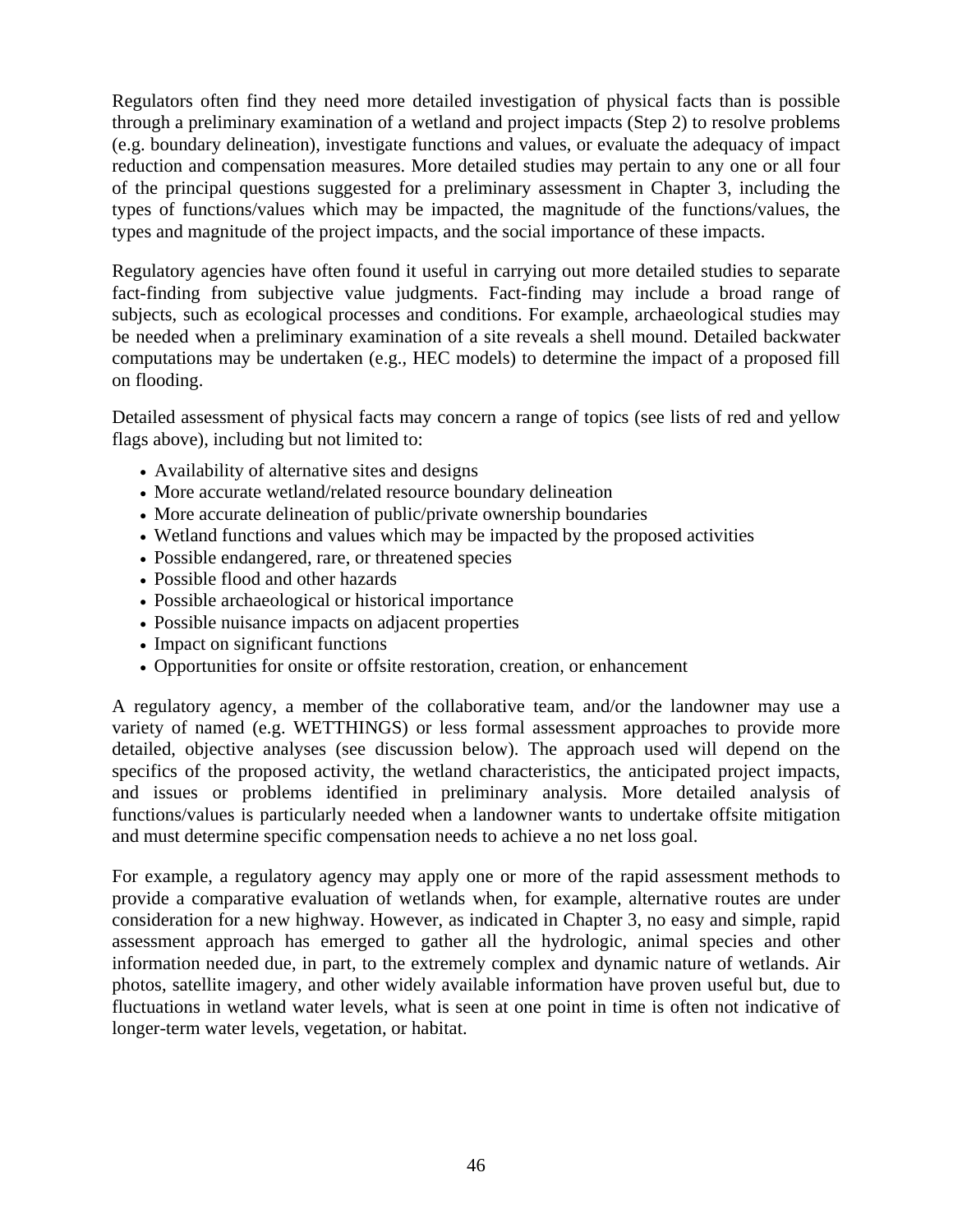#### *Box 27 Observing Versus "Deducing" Hydrology, Wildlife, Other Features*

It is difficult to assess wetland/related resource functions/values, and possible impacts on those functions/values with a single field visit, air photo, or other one-shot observation. Water levels, vegetation, and wildlife vary seasonally throughout the year and from year to year. What is seen at one point at time differs from another point in time. Functions/values depend on long-term hydrology and vegetation, among other features.

Regulators have used four principal approaches to address the need for time-series information:

First, regulators in cooperation with the landowner/consultant and other agencies can conduct timeseries studies, such as multi-year stream gauging for a river, installation and monitoring of piezometers for ground water elevation, the use of time-series aerial photos to track water levels and vegetation, and the use of multiple field visits to observe plants/wildlife. Long-term studies have the advantage of providing valuable documentation, but they are time-consuming and costly. They cannot be carried out in the typically short time frame of regulatory permitting. Use of such longterm studies is rare in the regulatory context and typically only occurs when such studies have been carried out in advance of regulatory permitting or there is a threat to an endangered species, a municipal well field, or some other function/value that justifies a long-term evaluation.

Second, regulators can use a variety of techniques to capture whatever time-series information is available. These include interviews and workshops with local birders, hunters, landowners, and others who may have made long-term observations at particular sites. This is sometimes undertaken in Step 2.

Third, regulators can extrapolate from known time-series information to unknown. For example, wetland regulators may use stream flow and ecological information from one study stream in a region to suggest stream flow characteristics and ecological characteristics for another stream.

Fourth, regulators can use various indicators, surrogates, and models to calculate, deduce, or infer long-term hydrology and plant/animal species from single field observations, aerial photos or other limited information. For example, soils information may be used to infer long-term hydrology because soils reflect long-term saturation. Hydrologic models (e.g. HEC) may be used to predict runoff and flood heights based on estimated rainfall amounts. Various combinations of vegetation, land form, soils, and other characteristics may deduce or characterize the capability of particular areas to produce certain plants and wildlife (e.g., WET, WETHINGS, HEP, HGM). Surrogates (e.g., one species of plant or animal) may be used to suggest the capability of an area to produce a broader suite of plants and animals.

The use of surrogates has been proposed in various wetland assessment methods. But, because of the range of simplifying assumptions, surrogates typically have considerable margins of error.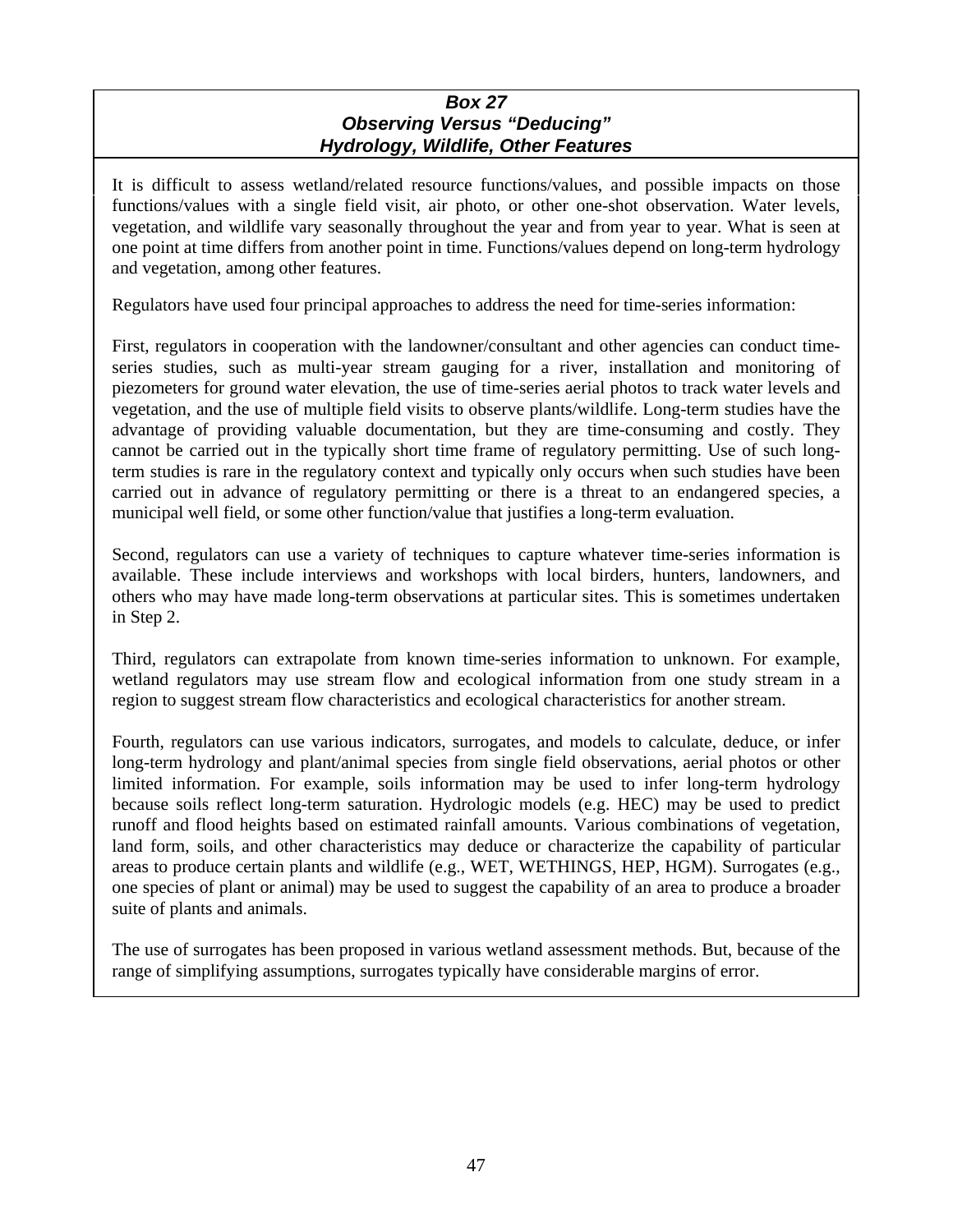In carrying out more detailed assessments (or requiring that landowners/developers carry out assessments), regulatory agencies have often found that resource assessment approaches that have not been developed specifically for wetlands/related resources are useful. For example, wetland regulators have used hydrologic and hydraulic analysis techniques developed to evaluate the hydrologic functions of floodplains, rivers, and other features in the landscape. hydrologic and hydraulic analysis techniques have been used to determine wetland flood storage and flood conveyance (e.g., the "Rational Formula", HEC models). Regulators have applied wildlife evaluation models (e.g., HEP). Similarly, they have used instream flow models developed by fishery biologists. These approaches typically focus on a specific feature or issue. They are not, in general, comprehensive in their scope. Most do not consider opportunity or social significance.

Detailed examination of all available methods a regulator might apply is beyond the scope of this guidebook. We recommend Candy Bartoldus's useful description of 40 rapid assessment methods for Environmental Concern (Bartoldus, 1999). Some principal techniques examined in that report follow.

### *Examples of Assessment Methods*

Methods available for more detailed assessment of functions, values or other wetland features include (1) rapid wetland assessment methods to provide overall (and in some instances comparative) evaluation of functions/values or functions, and (2) more specific assessment approaches that provide detailed analysis of specific functions or issues.

Available methods that provide more detailed assessment (see examples below) vary in terms of goals, issues considered, simplifying assumptions, accuracy, staffing needs, expertise needs, budgets and time required, adequacy in meeting legal needs, and other features. Many of these features are not readily apparent in the guidance documents, and there is typically little information in wetland literature on the uses and limitations of techniques. Consequently, it is not surprising that regulatory agencies have found it difficult to decide which technique or techniques to use.

#### **Rapid Wetland Assessment Methods for Functions and Functions/Values**

As discussed in Chapter 3, by 1999, more than 40 rapid assessment techniques had been developed to assess wetland functions or functions and values. However, they have generally proven to be quite expensive and time consuming, and have not developed the detailed information needed to assess the adequacy of impact reduction and compensation measures. It is difficult, therefore, to recommend any of them for general use. Nevertheless, regulators have found useful elements and have used these elements particularly for large-scale or linear projects (e.g. a road corridor) where it is desirable to compare wetlands.

**Generalized functions/values assessment methods that incorporate lists of questions and matrices.** A large number of rapid assessment methods have been developed to provide generalized, comparative assessment of wetland functions/values. The qualitative, collaborative assessment process suggested above provides a more adequate approach to assessment of wetland functions/values than most of methods. These methods have not, in general, proven very useful for evaluating individual permits, including the determination of compensation ratios if used alone.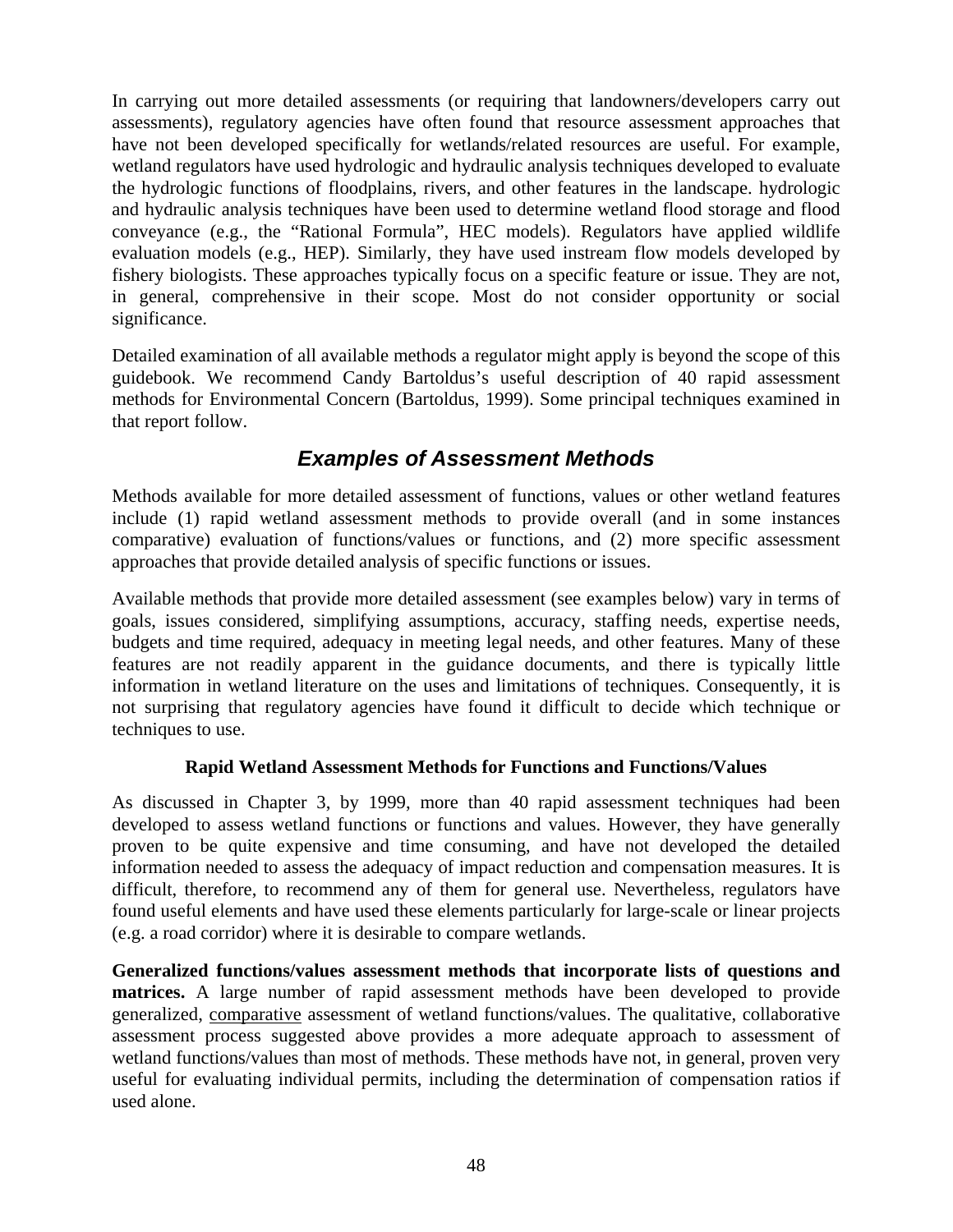However, these methods have been more useful when combined with other approaches and in evaluating alternative, proposed road corridors where alternative wetlands may be impacted. To use these methods, a regulatory agency must generally answer lists of questions for each wetland based on information provided in the permit application, available maps and surveys, and usually at least one field visit. These approaches often (but not always) provide more systematic analysis of functions and values for each wetland than suggested in Step 2. They typically do attempt to assign weights to various functions and/values. See, for example, Larson, J.S., ed. 1976. Models for Assessment of Freshwater Wetlands, Publication No. 32, Water Resources Research Center, University of Massachusetts, Amherst, MA.

WET and WET 2 were the first broad-scale wetland assessment approaches developed to evaluate a range of functions/values for specific wetlands in a regulatory context. See Adamus, P.R. et al. 1987. Wetland Evaluation Technique (WET), Technical Report Y-87, Volume II. U.S. Army Corps of Engineers, Waterways Experiment Station, Vicksburg, MS. WET was designed to evaluate 11 functions/values and the impact of proposed activities upon a number of targeted animal species. The assessor qualitatively evaluates the wetland by answering a series of questions. This creates a matrix. Capacity, opportunity, and social significance are considered. A similar approach, with numerical scores and weights, was developed by Hollands/Magee. See Hollands, G.G., and D.W. Magee. 1985. "A Method for Assessing the Functions of Wetlands," pp. 108-118 *in* J. Kusler and P. Riexinger (eds.), Proceedings of the National Wetland Assessment Symposium (1985), Association of State Wetland Managers, Berne, NY.

Many other matrices analysis models for comparison of wetlands were subsequently developed in Connecticut, New Hampshire, Maryland, Wisconsin, Oregon, Minnesota, and Ontario based on the Larson, WET, and Hollands/Magee approaches. See U.S. Army Corps of Engineers. 1988. The Minnesota Wetland Evaluation Methodology for the North Central United States. Minnesota Wetland Evaluation Methodology Task Force and U.S. Army Corps of Engineers, St. Paul District; NY.

Ammann, A.P. and A.L. Stone. 1991. Method for the Comparative Evaluation of Nontidal Wetlands in New Hampshire, NHDES-WRD-1991-3, New Hampshire Department of Environmental Services, Concord, NH.

Euler, D.L. et al. 1983. An Evaluation System for Wetlands of Ontario South of the Precambrian Shield. Ontario Ministry of Natural Resources and Canadian Wildlife Service, Ontario, Canada.

WET and similar matrices approaches were used extensively in the late 1980s and early 1990s for regulatory permitting and assessment of wetlands for planning purposes (Advanced I.D.'s, Special Area Management). Use has diminished over time, however, because these procedures are time consuming, complicated, and have proven inadequate for evaluating impact reduction and compensation measures and determining compensation ratios to implement a no net loss goal. In addition, the accuracy of these evaluations is often limited by simplifications, assumptions, and the failure to consider relevant factors.

Nevertheless, some elements of these approaches, such as lists of functions, lists of red flag issues, indicators, and annotated bibliographies, are useful and continue to be applied in regulatory programs. These approaches are most helpful in evaluating, in general, the relative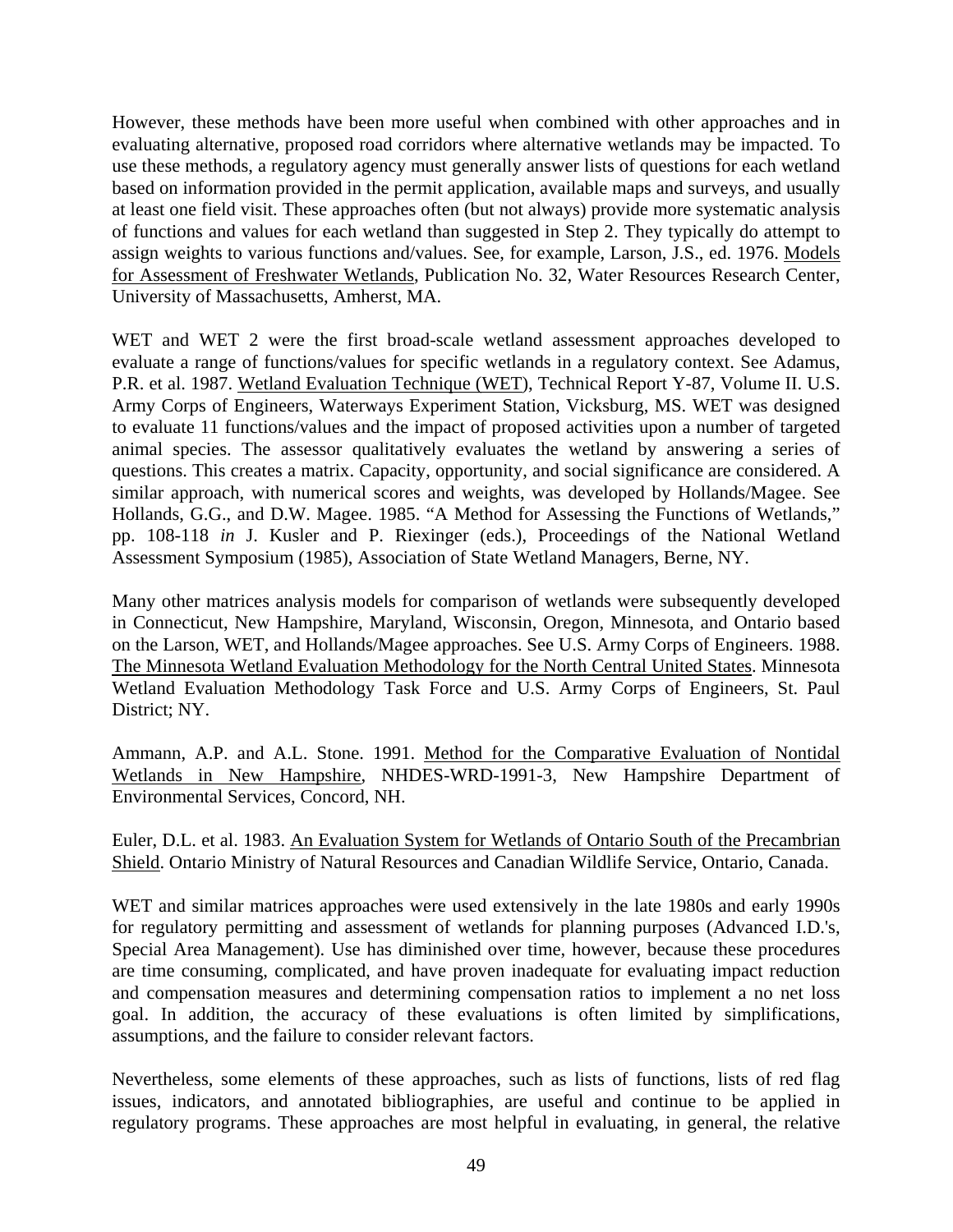value of various wetlands to determine the most appropriate location for a proposed highway or other large-scale project, where alternative locations are possible.

**Qualitative analysis of functions/values.** The U.S. Army Corps of Engineers. 1995. The Highway Methodology Workbook Supplement, Wetland Functions and Values, A Descriptive Approach, NEDEP-360-1-30a. New England Division's descriptive approach is different from other approaches and retreats from an attempt to assign numerical scores to functions and values. It is more qualitative and resembles the CAP process. It was developed in a region where there has been extensive experimentation with WET, Hollands/Magee, and other approaches, and is based on what has proven to be workable on individual permits.

This approach uses a multidisciplinary regulatory team (applicant's consultant, Corps of Engineers staff, and State and Federal agency staff) to evaluate the impact of project proposals on 13 wetland functions and values, including: ground water recharge/discharge, floodflow alteration, fish and shellfish habitat, sediment/toxicant/pathogen retention, nutrient removal/ retention/transformation, production export, sediment/shoreline stabilization, wildlife habitat, recreation, education/scientific value, uniqueness/heritage, visual quality/aesthetics, and threatened or endangered species habitat. The document that describes the assessment method recommends that the project consultant first seek guidance from the Corps of Engineers, then evaluate the wetlands. The team will either be a party to this effort directly or review work results and offer comments.

The evaluation is a qualitative description of the physical characteristics of the wetlands, including a determination of the principal functions and values exhibited. The method rejects numerical methods unless the data is available to support the analysis. It prohibits arbitrary weighing of wetland functions and the ranking of dissimilar functions. The guide provides a simple evaluation form and calls for attachments, such as a sketch of a wetland in relation to the impact area and surrounding landscape, and an inventory of vegetation and potential wildlife species. It also calls for a graphical approach to wetland evaluation.

The document provides a draft evaluation form and an example of considerations that were taken into account for a New Hampshire highway project.

The approach is similar to Collaborate Assessment Process in many respects and ties into regulatory processes. It can be used in conjunction with comment, and notice and hearings; it is flexible and depends on discussion and negotiation; it uses a hierarchical, sorting approach to first determine relevant functions and then to focus on those factors in greater depth; it asks the project proponent for graphic, qualitative analysis, which can be understood by all members of a team; it relies on professional judgment and does not attempt to rigorously separate policy from fact; and, it considers a broad range of functions, such as recreation, heritage, education, and archaeological values.

#### **More Detailed Analysis of Functions/Values or Other Issues/Problems**

More detailed approaches for analyzing functions and values or other features include the following:

**More detailed field observations/surveys.** The most common approach for gathering more detailed information about a particular wetland feature, problem, or issue is to carry out (or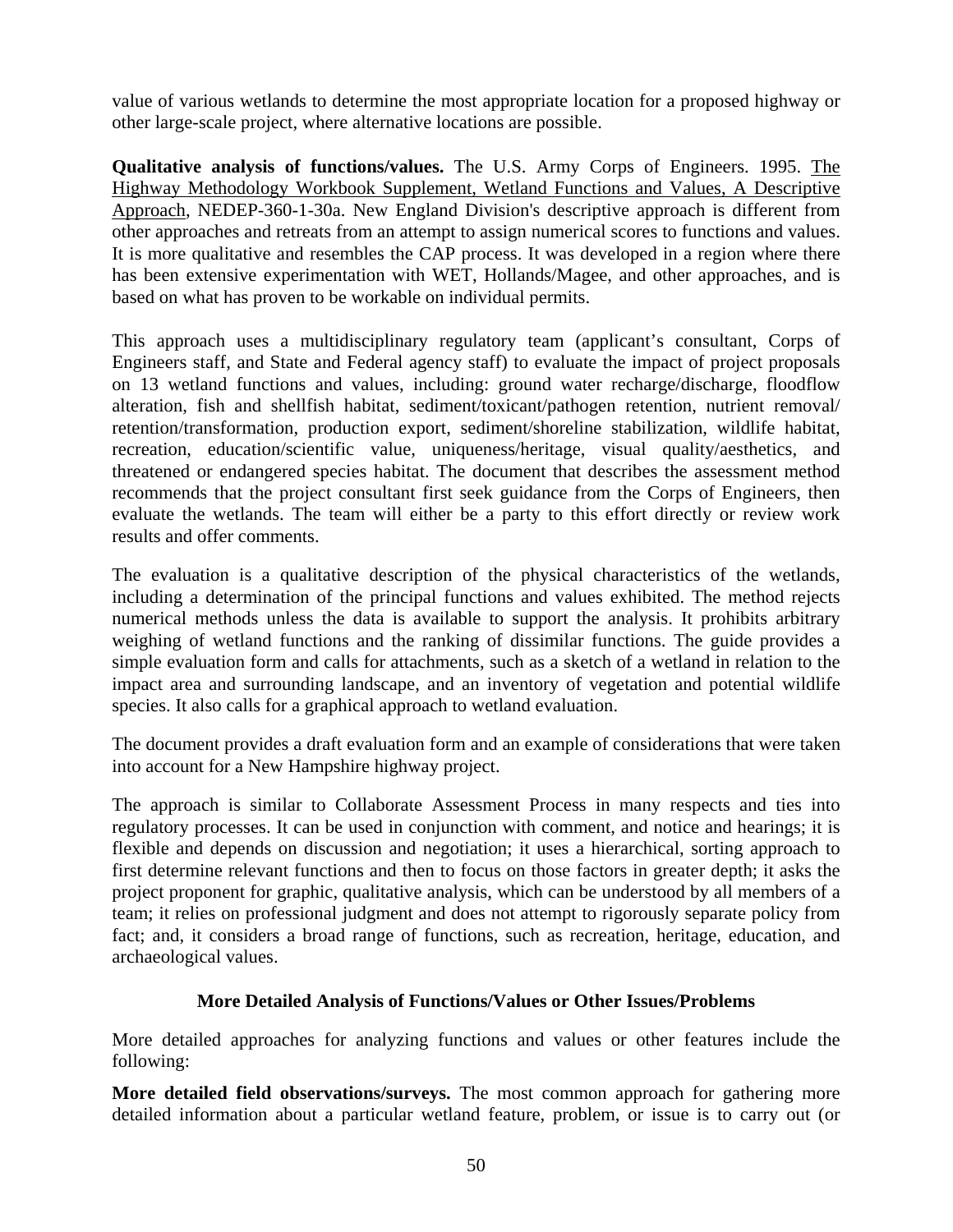require a landowner/consultant carry out) a more detailed field survey of the site to directly observe waterfowl, fish, mammals, reptiles, etc. or other features in the field. Field observations often do not involve use of a formal assessment technique, yet they are persuasive in court and provide factual information for denial or conditioning of permits.

Field observations and surveys may be used to not only determine wetland functions, but also to gather other types of information.

Some field surveys may involve the use of named techniques, such as the 1987 Corps of Engineers manual for the Delineation of Jurisdictional Wetlands. Formal use may also be made of transects and sampling procedures. More often, field surveys simply involve visual observations, note-taking, and photographs.

**Use of hydrologic and hydraulic models (e.g., HEC, TR 20 others).** Regulatory agencies (or landowners/consultants) have used a variety of hydrologic and hydraulic models to investigate flood conveyance, flood storage, erosion control, wave attenuation, and other hydrologic functions/values. These models can also be used to determine flood and erosion hazards at a site and the impact of a proposed activity on flood, wave, and erosion hazards.

For example, the Rational Formula an can be used to compute the quantity of runoff from a defined watershed area, based on rainfall, slope, area, and other factors. See, for example, NRCS (SCS) TR-20 computer program for Project Formulation Hydrology and TR-55 Urban Hydrology for Small Watersheds.

The Computer Program HEC-2, "Water Surface Profiles," is widely used by engineers in hydrologic studies to determine floodplains and floodways and the effects of fills, culverts, bridges, and other obstructions on water surface elevations. See, e.g., U.S. Army Corps of Engineers, Hydrologic Engineering Center, Floodway Determination Using Computer Program HEC-2 (1988); U.S. Army Corps of Engineers, Hydrologic Engineering Center, Training Document No. 26, Computing Water Surface Profiles With HEC-2 on a Personal Computer (1992).

Hydrologic and hydraulic models have been used in other contexts for floodplain management, stormwater management, watershed planning, stormwater, and other water-related programs to predict runoff, floodplain and floodway boundaries and elevations, flow velocities, and other hydrologic and hydraulic features. They have been used to evaluate not only the seriousness of flood hazards at a site (e.g., the 100-year flood elevation), but also the impacts of fills and other activities upon such hazards (e.g., backwater computations using HEC). They can also be used to project future hydrologic conditions by assuming various degrees of urbanization, impermeable surface, and density of development.

Hydrologic and hydraulic models typically make use of information gathered from stream gauging, rainfall estimates, and other sources of information combined with topographical, soils, vegetative cover, and land use information. These models provide quantified, numerical outputs for analysis of project impacts and evaluation of the adequacy of impact reduction and compensation. These models do not evaluate social significance. But, they can be used to determine the impact of various activities, including land use changes on specific downstream flood heights, etc. at specific locations (e.g., groups of residential structures). Hydrologic and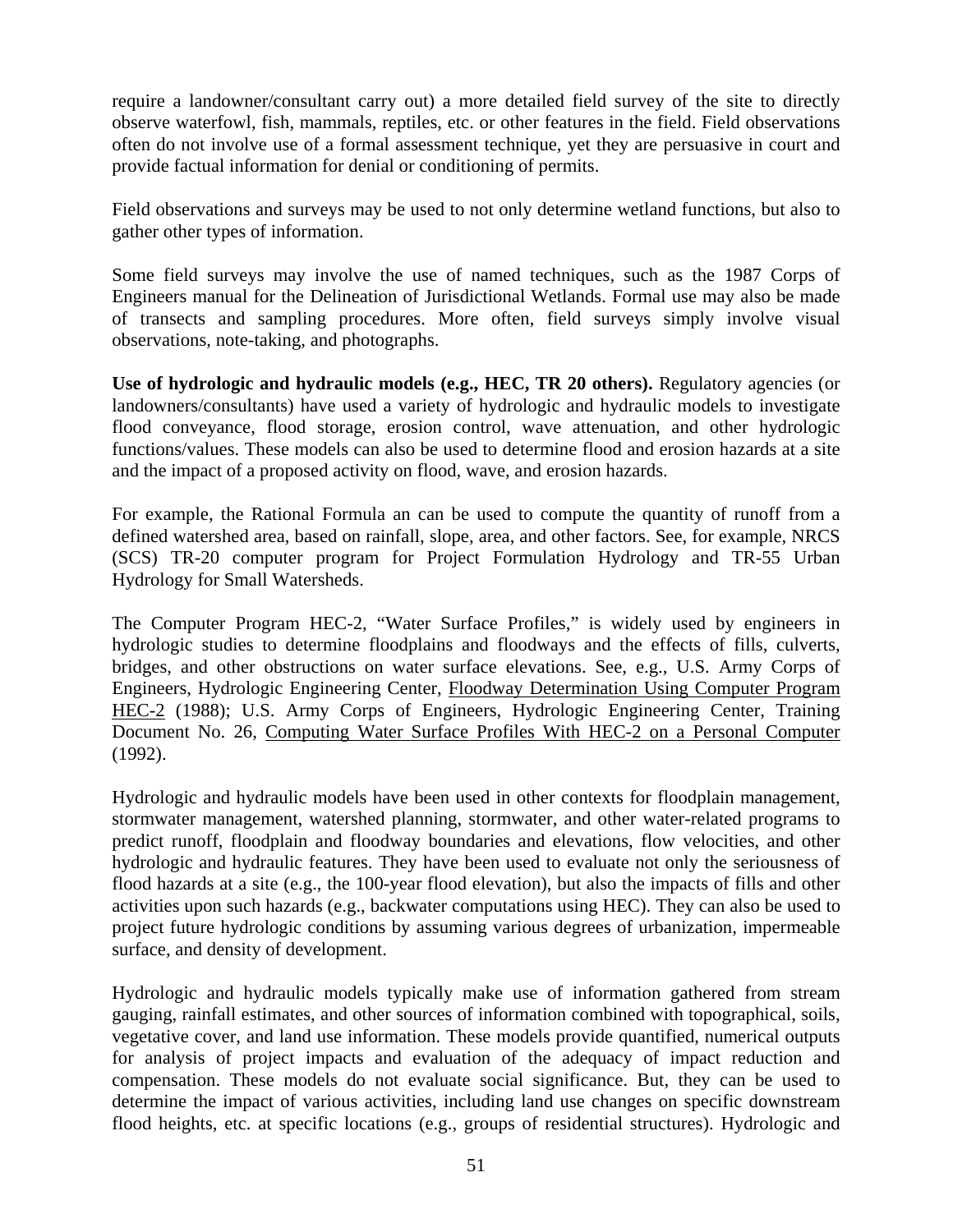hydraulic models are increasingly combined with GIS models to help predict future changes in hydrology.

Hydrologic information generated by these models, including mean depth of water, water velocities, and frequency and depth of flooding, can be useful in evaluating wetland functions/values since all functions/values depend on water regime. These models can also be used to determine flood conveyance and flood storage potential for a wetland, and wave retardation and erosion control potential; they can be used to determine flood and erosion threats at a site and the impact of proposed wetland activities upon those threats; and they can be used to evaluate the adequacy of project impact reduction and compensation measures.

However, data gathering to apply these models is often expensive since detailed topographic and hydrologic (e.g., stream gauging) information is needed. Global Positioning Systems and other techniques is reducing the cost of detailed topographic information. In addition, hydrologic information gathered for floodplain management, stormwater management, and other purposes can often be used for assessment of activities in wetlands, including wetland functions/values.

Use of stream hydrologic/geomorphic assessment approaches (e.g., Rosgen). Regulatory agencies have used a number of models to evaluate the morphology and condition of streams to determine functions/values, and restoration and management needs. The models evaluate the condition of streams versus natural streams in terms of stream slope and form. These approaches are increasingly used to determine possible erosion, flooding and other problems, the impact of activities upon these problems, and the adequacy of compensation measure. They are also used in planning and implementing restoration. See Dave Rosgen, Applied River Morphology, Wildland Hydrology, Pagosa Springs, Colorado (1997); L.B. Leopold, A View of the River, Harvard University Press, Cambridge, MA (1994).

**Use of animal species and biological community evaluation models (e.g., HEP,**  WETHINGS, IBI (Indices of Biological Integrity, Instream Flow Models). Regulators can use a combination of field observations and various inferential (deductive) models to determine the capacity of particular wetland environments to serve as habitat for fish, amphibians, or mammals (e.g., IBI). These models can be used not only to determine functions, but also to establish water quality standards for wetlands, to enforce such standards, and to assist monitoring efforts.

For examples of these models, see HEP (Habitat Evaluation Procedures), U.S. Fish and Wildlife Service. 1980. Habitat Evaluation Procedures (HEP) Manual (102ESM), U.S. Fish and Wildlife Service, Washington, D.C.

Cable, T.T., V. Brack, Jr., and V.R. Holmes. 1989. "Simplified Method for Wetland Assessment", Environmental Management 13, 207-213.

Whitlock, A.L, N. Jarman, J.A. Medina, and J. Larson. 1995. WETHINGS. The Environmental Institute, University of Massachusetts.

Adamus, P.R. and K. Brandt, Impacts on Quality of Inland Wetlands of the United States: A Survey of Indicators, Techniques, and Applications of Community-level Biomonitoring Data. EPA/600/3-90. Office of Research and Development, U.S. Environmental Protection Agency, Washington, D.C. (1990).

Davis, W.S., and T.P. Simon, eds. Biological Assessment and Criteria. Tools for Water Resource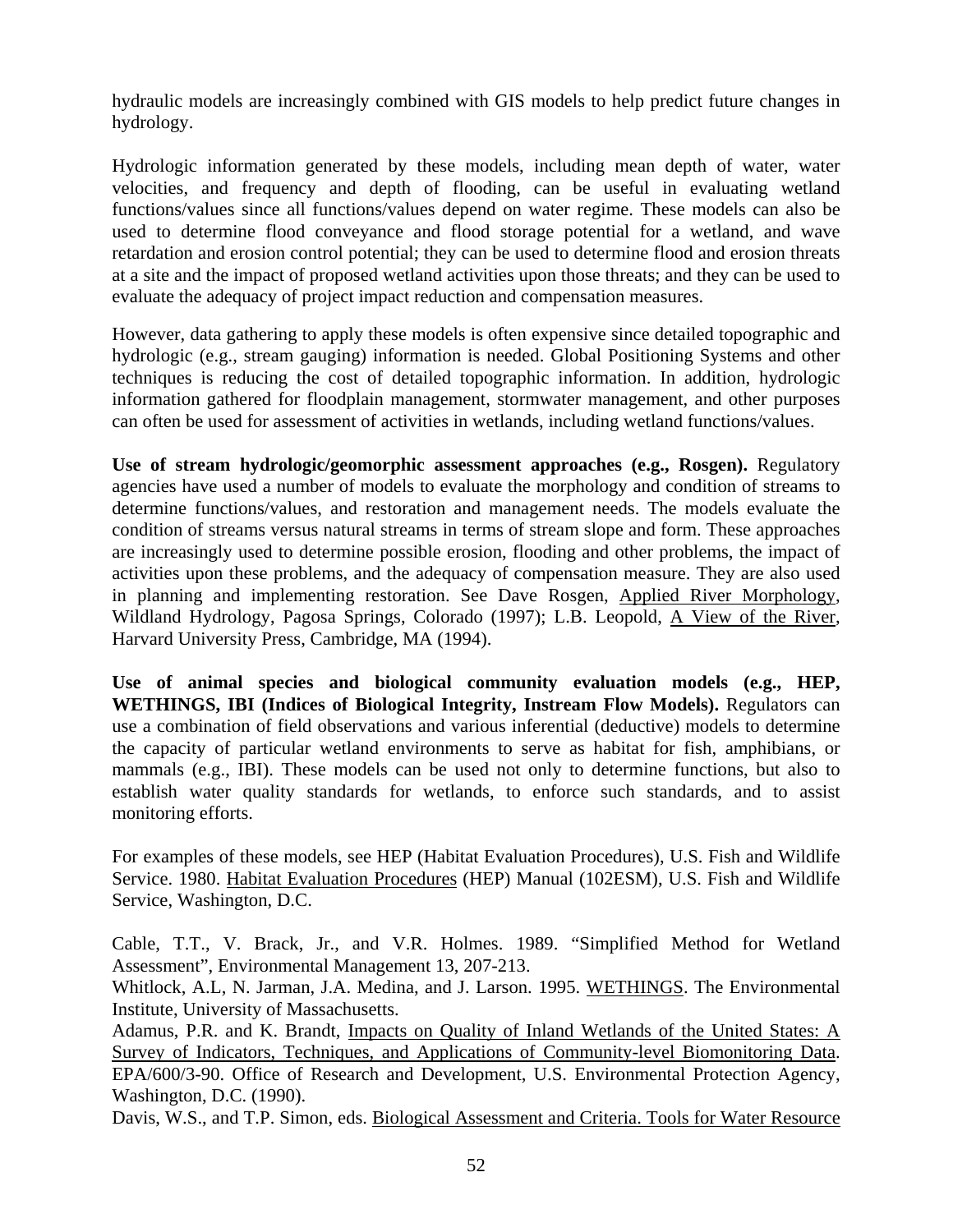Planning and Decision Making. Lewis Publishers, Boca Raton, FL (1995).

**Use of approaches to evaluate restoration potential, identify restoration sites.** A number of models have been developed to identify potential wetland restoration sites and to evaluate the restoration potential of wetlands, related floodplains, and aquatic ecosystems. See, for example, C. Bartoldus, E.W. Garbish, M. Kraus, Wetland Replacement Evaluation Procedure, Environmental Concern, St. Michaels, Maryland (1994), which recommends a procedure for calculating differences between the wetland to be impacted and replacement wetland in terms of six functions and 82 determinants. These functions include shoreline bank erosion control, sediment stabilization, water quality, wildlife, fish, and uniqueness/heritage.

For other guidance on the evaluation of restoration potential and condition, see Bureau of Land Management, Riparian Area Management, Process for Assessing Proper Functioning Condition, U.S. Department of Interior, Bureau of Land Management, Service Center, Denver, Colorado (1993, 1995).

Dave Rosgen, Applied River Morphology, Wildland Hydrology, Pogosa Springs, Colorado (1997).

C.R. Brown, F.O. Stayner, C.L. Page, C.A. Aulback-Smith, Toward No Net Loss, A Methodology for Identifying Potential Wetland Mitigation Sites Using a Geographic Information System, South Carolina Water Resources Commission Report No. 178, USEPA Report No. EPA904-R-94-001 (1993).

**Assessment of overall ecological processes ("functions") using HGM.** The HGM wetland assessment method was formally proposed by the Corps of Engineers and other federal agencies for use on Section 404 regulatory permits (see work plan published in the Federal Register, August 16, 1996). So far, the Corps of Engineers has published a variety of documents in addition to this action plan that describe this approach in greater detail. One is a procedural HGM document: Smith, D., A. Ammann, C. Bartoldus, and M. Brinson. 1995. An Approach for Assessing Wetland Functions Using Hydrogeomorphic Classification, Reference Wetlands, and Functional Indices, U.S. Army Corps of Engineers, Waterways Experiment Station, Wetlands Research Program Technical Report WRP-DE-9. More documents are on the way.

HGM was designed to help regulators assess overall wetland ecological condition and to establish compensation ratios. This approach has a number of new and interesting features in comparison with earlier rapid assessment approaches. HGM requires classification of wetlands by hydrogeomorphic setting (classes and subclasses), the establishment of profiles of classes through reference sites, and evaluation of wetland functions. It is the first technique to shift analysis from the end result--function/value--to the underlying biological, chemical, and other processes. This shift in emphasis encourages users to understand how wetlands work and facilitates analysis of the changes that projects will cause in wetlands.

The technique is quite complicated and time consuming. A variety of interim models have been developed, but there has been limited field testing to determine their validity in predicting processes (and ultimately functions/values), and it is unclear how quickly such interim models will become final. HGM develops only some of the information needed for analysis of functions/values and other factors for regulatory permitting. It does not consider opportunity or social significance, nor have the relationships between functions and functions/values been clarified. The practicality of this approach for routine permitting activities remains to be seen. It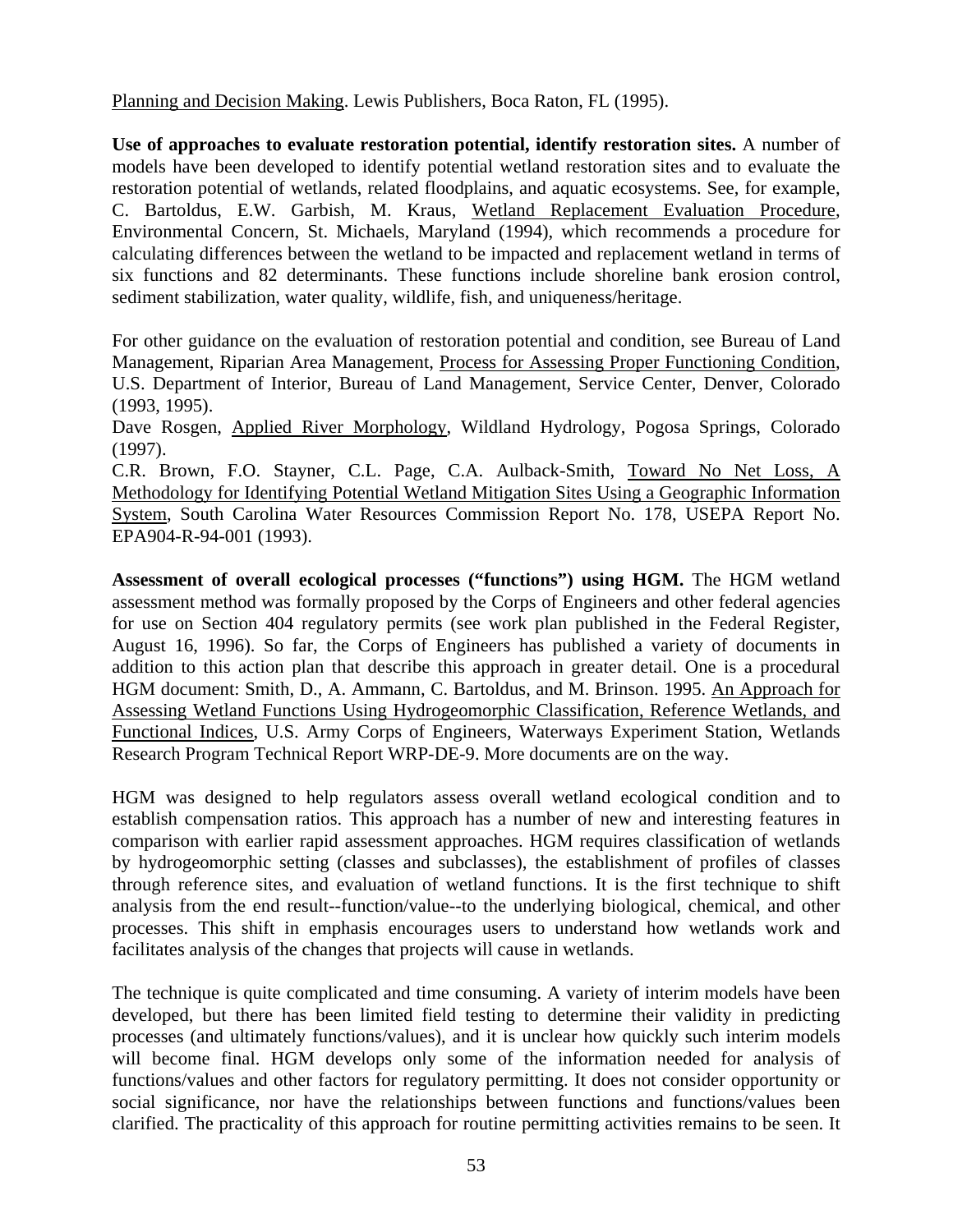has received limited use in a regulatory context and questions remain concerning its application. However, the regulatory classification system, the information in guidebooks that characterize wetland processes, and the establishment of reference sites hold potential for improving assessment of wetland functions/values and those of related aquatic and floodplain/riparian ecosystems. Regional subclass guidebooks should also prove useful over time in helping regulatory agencies evaluate capacity and the impact of activities on capacity.

| <b>Box 28</b><br><b>HGM</b><br><b>Wetland Functions and Their Value</b>                                                                                    |                                                                                                                                                                 |  |  |
|------------------------------------------------------------------------------------------------------------------------------------------------------------|-----------------------------------------------------------------------------------------------------------------------------------------------------------------|--|--|
| (From Smith et al., 1995. An Approach for Assessing Wetland Functions Using Hydrogeomorphic<br>Classification, Reference Wetlands, and Functional Indices) |                                                                                                                                                                 |  |  |
| <b>Functions Related to Hydrologic</b><br><b>Processes</b>                                                                                                 | <b>Benefits, Products, and Services Resulting</b><br>from the Wetland Function                                                                                  |  |  |
| Short-Term Storage of Surface Water: the<br>temporary storage of surface water for short<br>periods.                                                       | Onsite: Replenish soil moisture, import/export<br>materials, conduit for organisms.                                                                             |  |  |
|                                                                                                                                                            | Offsite: Reduce downstream peak discharge and<br>volume and help maintain and improve water<br>quality.                                                         |  |  |
| Long-Term Storage of Surface Water: the<br>temporary storage of surface water for long<br>periods.                                                         | Onsite: Provide habitat and maintain physical and<br>biogeochemical processes.                                                                                  |  |  |
|                                                                                                                                                            | Offsite: Reduce dissolved and particulate loading and<br>help maintain and improve surface water<br>quality.                                                    |  |  |
| Storage of Subsurface Water: the storage of<br>subsurface water.                                                                                           | Onsite: Maintain biogeochemical processes.<br>Offsite: Recharge superficial aquifers and maintain<br>baseflow and seasonal flow in streams.                     |  |  |
| Moderation of Groundwater Flow or<br>Discharge: the moderation of groundwater<br>flow or groundwater discharge.                                            | Onsite: Maintain habitat.<br>Offsite: Maintain groundwater storage, baseflow,<br>seasonal flows, and surface water<br>temperatures.                             |  |  |
| Dissipation of Energy: the reduction of<br>energy in moving water at the land/water<br>interface.                                                          | Onsite: Contribute to nutrient capital of ecosystem<br>Offsite: Reduced downstream particulate loading helps<br>to maintain or improve surface water quality.   |  |  |
| <b>Functions</b><br><b>Related</b><br>Biogeochemical<br>to<br><b>Processes</b>                                                                             | <b>Benefits, Products, and Services Resulting</b><br>from the Wetland Functions                                                                                 |  |  |
| Cycling of Nutrients: the conversion of<br>elements from one form to another through<br>a biotic and biotic processes.                                     | Onsite: Contributes to nutrient capital or ecosystem.<br>Offsite: Reduced downstream particulate loading helps<br>to maintain or improve surface water quality. |  |  |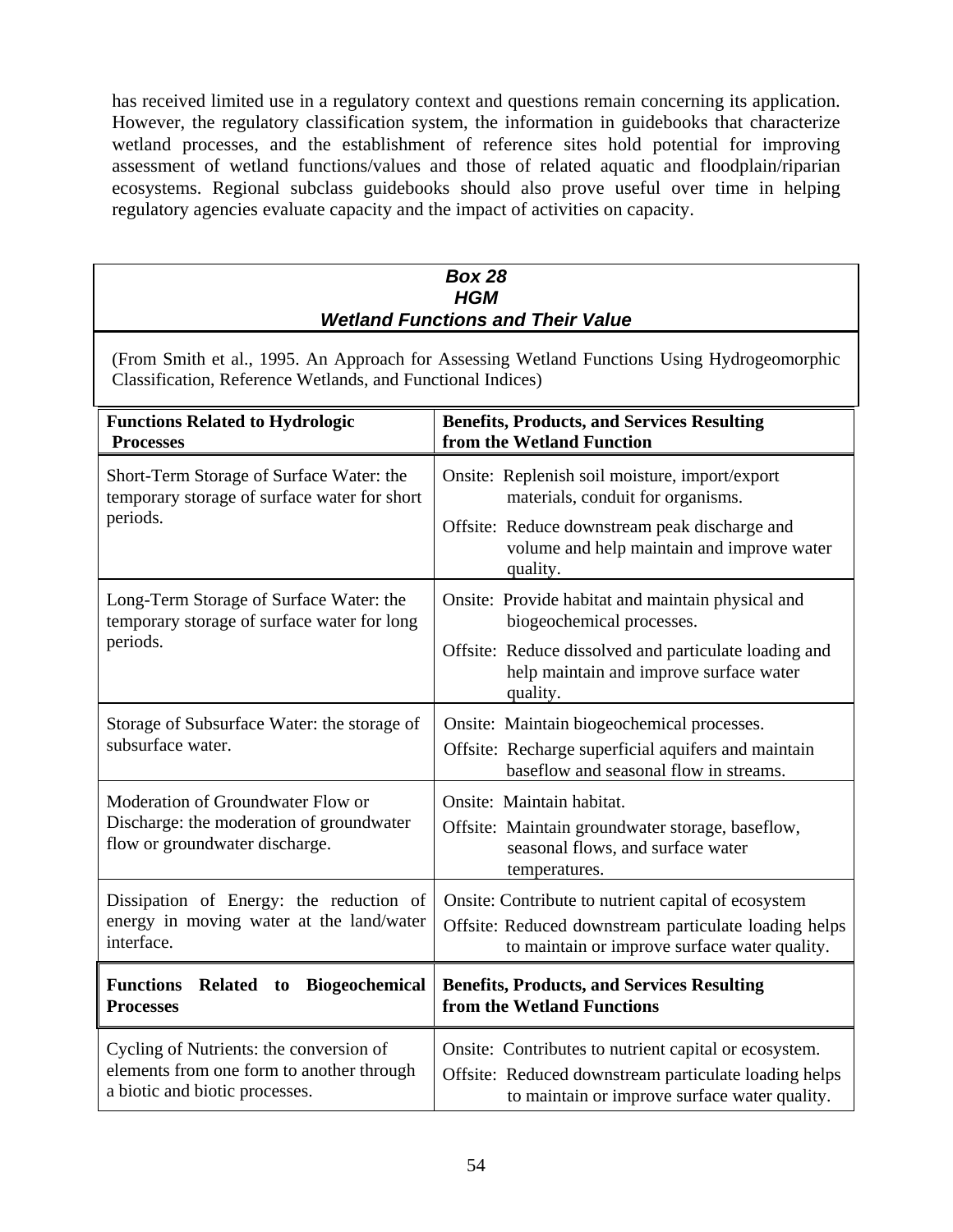| <b>Functions Related to Hydrologic</b><br><b>Processes</b>                                                                                                                                                                                                                                 | <b>Benefits, Products, and Services Resulting</b><br>from the Wetland Function                                                                                                                                                                                                                                                                       |
|--------------------------------------------------------------------------------------------------------------------------------------------------------------------------------------------------------------------------------------------------------------------------------------------|------------------------------------------------------------------------------------------------------------------------------------------------------------------------------------------------------------------------------------------------------------------------------------------------------------------------------------------------------|
| Removal of Elements and Compounds: the<br>removal of nutrients, contaminants, or other<br>elements and compounds on a short-term or<br>long-term basis through burial,<br>incorporation into biomass, or biochemical<br>reactions.                                                         | Onsite: Contributes to nutrients capital of ecosystem.<br>Contaminants are removed, or rendered<br>innocuous.<br>Offsite: Reduced downstream loading helps to<br>maintain or improve surface water quality.                                                                                                                                          |
| Retention of Particulates: the retention of<br>organic and inorganic particulates on a<br>short-term or long-term basis through<br>physical processes.                                                                                                                                     | Onsite: Contributes to nutrient capital or ecosystem.<br>Offsite: Reduced downstream particulate loading helps<br>to maintain or improve surface water quality.                                                                                                                                                                                      |
| Export of Organic Carbon: the export of<br>dissolved or particulate organic carbon.<br>Maintenance of Plant and Animal<br>Communities: the maintenance of plant and<br>animal community that is characteristic with<br>respect to species composition, abundance,<br>and age<br>structure. | Onsite: Enhances decomposition and<br>mobilization of metals.<br>Offsite: Supports aquatic food webs and downstream<br>biogeochemical processes.<br>Onsite: Maintain habitat for plants and animals (e.g.,<br>endangered species and critical habitats), for<br>agriculture products, and aesthetic,<br>recreational, and educational opportunities. |
|                                                                                                                                                                                                                                                                                            | Offsite: Maintain corridors between habitat islands and<br>landscape/regional biodiversity.                                                                                                                                                                                                                                                          |

**Indices of Biological Integrity.** Many efforts are also underway to develop models for measuring the biological integrity and relative condition of wetlands. These efforts involve information gathering for particular plant and animal species for a range of similar sites with various levels of anthropogenic impacts. Information gathering typically pertains not only to plants and animals, but also to hydrogeomorphic setting, hydrology. Reference sites with no or little disturbance are identified, along with a suite of similar sites that represents various levels of disturbance. Plants, insects, amphibians, birds and other forms of life are compared at the various sites. Indicator species, which can be used to compare the relative condition of sites, are also identified. Quantitative indices, which allow the comparison of sites, are typically developed.

These biological surveys and indices have a number of important uses. First, the biological information gathered at site of a proposed activity can be used to determine the presence of endangered species, and the impact of a proposed activity on fish and wildlife. Biological information is also useful as a surrogate for the types and magnitudes of other wetland functions (e.g., food chain support, pollution control.) Indices can also be used to establish water quality standards for a wetland. For example, such standards can specify that water quality and other features (e.g. depth, vegetation) cannot be degraded to the point that there will be a loss of indicator species in a given water body. Alternatively, standards can specify that water quality and other features must be restored to the point that the water body will again support specific indicator species. Emergence of indicator species would indicate success.

Biological indices, and the background information and reference sites used to prepare such indices, hold promise for improving wetland assessment procedures for habitat functions and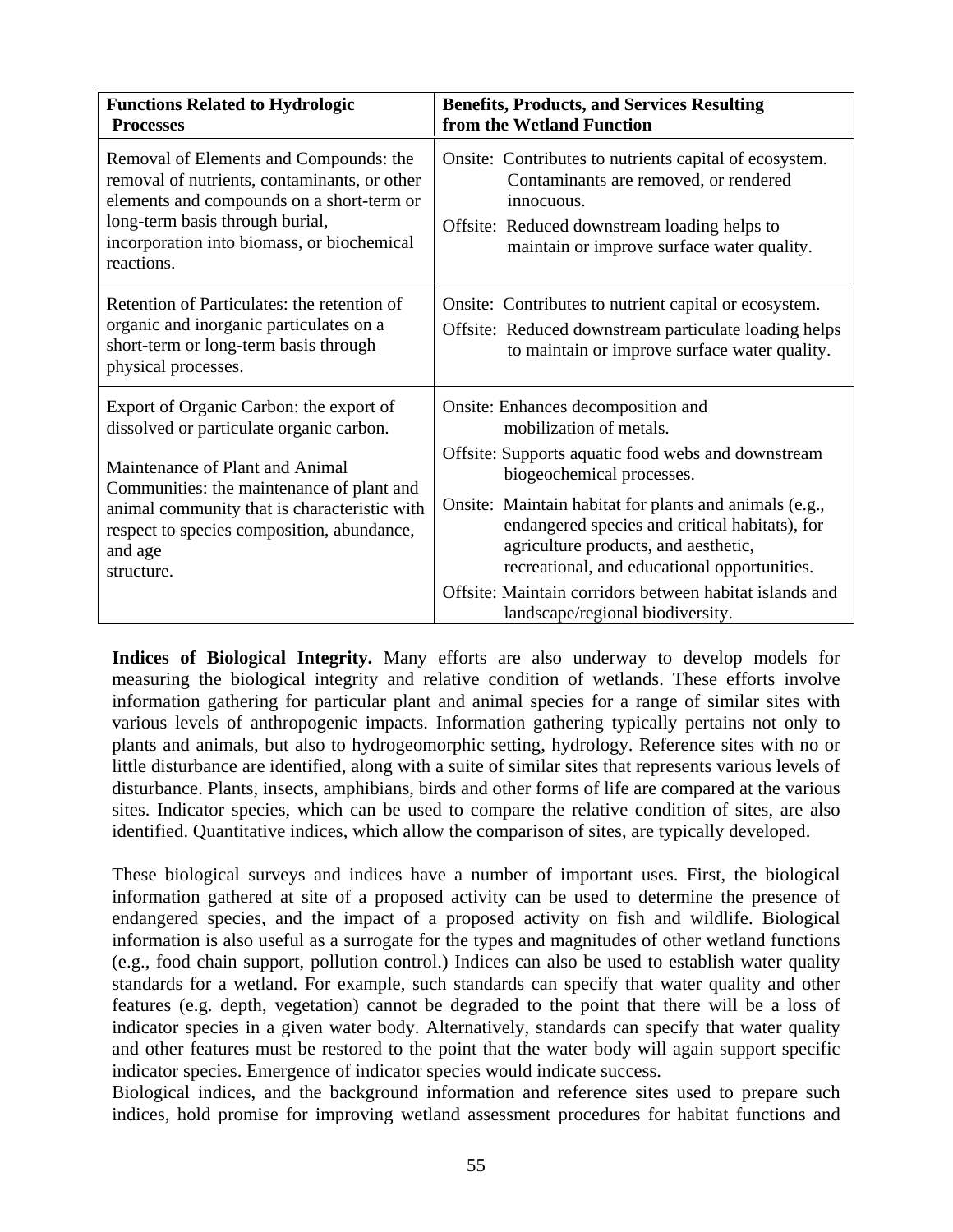values. However, development of biological indices is difficult, time consuming, and expensive. It is also difficult to develop accurate indices because of the many ecological zones within a single wetland. These zones shift by season and over a period of years as rainfall varies. Finally, the correspondence between biological integrity and many other wetland functions/values, such as flood storage, flood conveyance, erosion control, natural crop production has yet to be demonstrated.

**Area-wide assessment of functions/values using the Synoptic Approach, GIS, and other approaches.** The U.S. Environmental Protection Agency has proposed a synoptic approach to wetland assessment. This approach looks at wetland position in the landscape and overall landscape features to help evaluate wetland functions/values. (See Abbruzzese, B., S.G. Leibowitz, and R. Sumner. 1990. Application of the Synoptic Approach to Wetland Designation: A Case Study Approach, EPA/600/3-90/072, U.S. EPA Environmental Research Lab, Corvallis, OR.) It does not attempt to evaluate the functions/values of individual wetlands. The Synoptic Approach is broad brush, but has strengths evaluating wetlands in broader hydrologic, ecological, and policy contexts.

Other area-wide approaches that use GIS systems to provide landscape-level analyses have been developed in Michigan, Missouri, North Carolina, Maryland, and elsewhere. These, like the Synoptic Approach, consider soils, topography, location, and other factors. GIS models have been used in regulatory permitting in North Carolina and Maryland, but not as a complete substitute for case-by-case, on-the-ground analysis.

#### **Evaluating Opportunity and Social Significance in Greater Depth**

A number of qualitative approaches are also available to evaluate in greater depth the social/cultural context, including opportunity and social significance.

#### *Box 29 Capacity, Opportunity and Social Significance*

**"Capacity"** or **"efficiency"** refers to the natural-resource related ability of a wetland, and related water and land resources, to produce various goods and services of use to society. Capacity primarily depends on natural hydrologic, biological, and chemical processes, as well as other characteristics, such as soils, topography, and size. (See Box 18. See also Box 19 and Appendix E for more detail.)

 "**Opportunity"** describes the ability of a wetland area to actually perform functions or to deliver certain goods or services to the public. For example, a wetland in a rural, wilderness setting may have certain capacity to remove pollutants, but there may be no pollutants to remove in such a setting. A wetland in an inaccessible rural area may have recreational potential, but there may be few users due to lack of access and long travel distances. This wetland lacks present opportunity to provide pollution control or recreation, but may have considerable future opportunity if development occurs in the area.

**"Social significance"** refers to the importance of wetlands/related resources to people and not simply the inherent capacity of wetlands to produce goods or services or the opportunity for such wetlands to perform specific functions. Social significance requires the simultaneous consideration of capacity,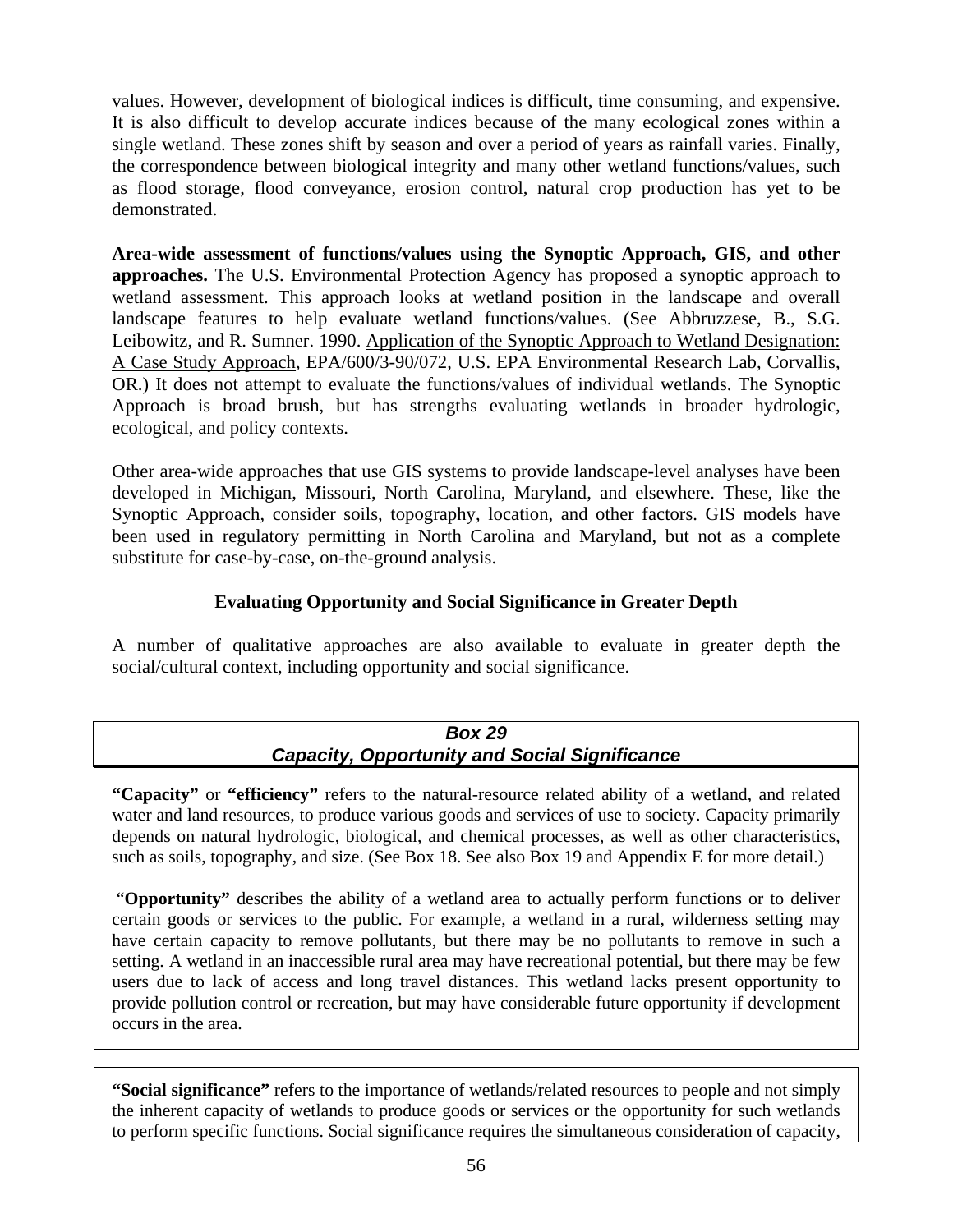opportunity, and the people who may benefit or suffer costs from changes in a wetland. Assessing social significance requires a shift from examining the physical characteristics of wetlands to determining how a project affects goods and services and the attitudes and values of people. Consideration of social significance is needed in Step 2 for a number of reasons:

• Consideration of social importance is needed to assess the public interest when evaluating a Section 404 permit and applying similar criteria in state and local regulations. Consideration of social importance is also needed to make environmental equity determinations required by the Environmental Equity Executive Order 12898, Federal Actions to Address Environmental Justice in Minority Populations and Low-Income Populations (1994).

If the projected activity project may have substantial impact on society, even limited impact on the resource may be unacceptable. For example, proposed damage to a wetland important to protecting the water supply of several million people may be unacceptable, even if limited damage to the resource were proposed.

#### **Evaluating Opportunity**

The opportunity a wetland now has or may have in the future to provide certain goods and services to society depends on a number of factors outlined in Box 30.. Opportunity and capacity somewhat overlap because both depend upon hydrologic and ecological context. For example, the capacity of a wetland to provide bird watching fisheries depends, in part, on present and future hydrologic regime and connectivity to other waters. A wetland with no water obviously has no fisheries capacity. Opportunity also depends on hydrologic regime and connectivity because a wetland cut off from adjacent waters has no opportunity to provide fish to adjacent waters.

Some approaches for evaluating opportunity in greater detail include:

• Examine land and water use inventories and plans for an area to suggest the opportunity that an existing wetland or proposed mitigation wetland has to influence existing or potential water or land use problems, such as water pollution or flooding.

• Determine existing and potential uses of a wetland by specific groups of people by examining air photos, visiting the wetland, or contacting fishing, bird watching, hunting, and other organizations.

• Examine demographic data to suggest the relationship of wetlands to the numbers and types of existing and potential users in areas for education, recreation, pollution control, flood and stormwater control, and other purposes.

• Carry out studies, such as HEC flood studies, to determine the importance of a wetland in storing or conveying flood waters and the possible impact on levees, houses, and other activities if this conveyance is not provided.

• Distribute notices about proposed projects to groups (e.g., bird watching clubs, fishing clubs) and publish notices in newspapers to solicit comments.

• Hold public hearings to solicit comments concerning existing and potential users and uses of areas.

| <b>Box 30</b>                                       |  |
|-----------------------------------------------------|--|
| <b>Assessing Opportunity: Some Relevant Factors</b> |  |
|                                                     |  |

Some factors (listed as questions) relevant to assessment of opportunity include the following: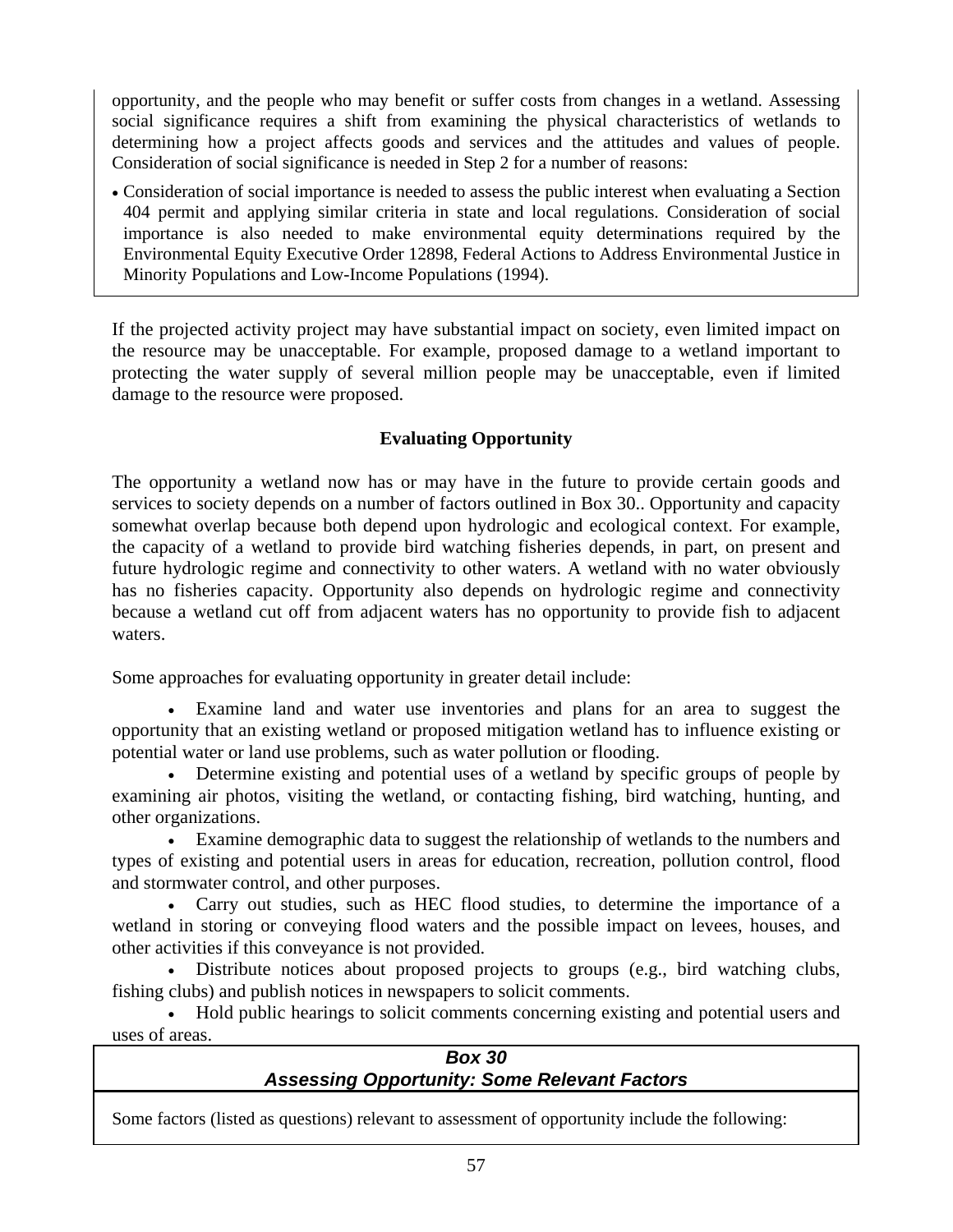- How is the wetland presently used (e.g. bird watching, canoeing, etc.)?
- What is the location of the wetland in relation to existing and potential users (i.e. fishermen, bird watchers, recreational canoeists)?
- What is the location of the wetland in relationship to existing and potential watershed problems, such as pollution, flooding, or erosion, which are reduced or might be reduced by the wetland?
- What land and water use plans and overall regulations apply to the wetland and surrounding area?

#### **Evaluating Social Significance**

A regulatory agency can also qualitatively analyze social significance by utilizing the approaches outlined in Box 31 to qualitatively answer the following questions:

- 1. **Who will be affected by the project impacts?** This is significant from a number of perspectives. First, it can help determine whether a wetland impact is of statewide or national significance, rather than simply of local significance. Second, it can help characterize the interests involved. For example, private landowner riparian rights or public trust rights may be involved. Such legal rights may deserve special consideration in permitting. Third, it is relevant to social equity and social justice. For example, an urban wetland may be more important to urban minorities than a rural wetland.
- 2. **How many will be impacted?** A qualitative, generalized evaluation of the number of individuals who will suffer potential impacts is also relevant to the public interest. For example, a wetland that helps protect the water supply for New York City may provide benefits to more than eight million people, while another wetland may provide benefits to only a small number of individuals.
- 3. **How will they be impacted?** Wetland/related resources provide specific individuals with goods and services that affect society in different ways and have varying levels of importance. Characterizing the nature of the interest involved is an important step in determining importance to society. For example, impacts to a wetland that stores flood waters, thereby reducing downstream flash flooding, have health and safety implications. Similarly, a floodway that conveys flood waters without significant increase in flood heights will help prevent nuisances. Protection of health and safety and prevention of nuisances are afforded special weight by the courts.
- 4. **What weight does society attach to these impacts interests?** Evaluation of the significance that society attaches to particular interests is difficult because different segments of society give different weight to different interests. Nevertheless, importance can be qualitatively considered through common sense and a variety of approaches outlined in Box 33.

Typically, a regulatory agency will combine several of the following approaches for assessing social significance. For example, the agency may distribute the proposed permit application to a broad range of interest groups, publish a notice for comment, and hold a public hearing. The agency will also use common sense. It will not, typically, apply the other techniques listed in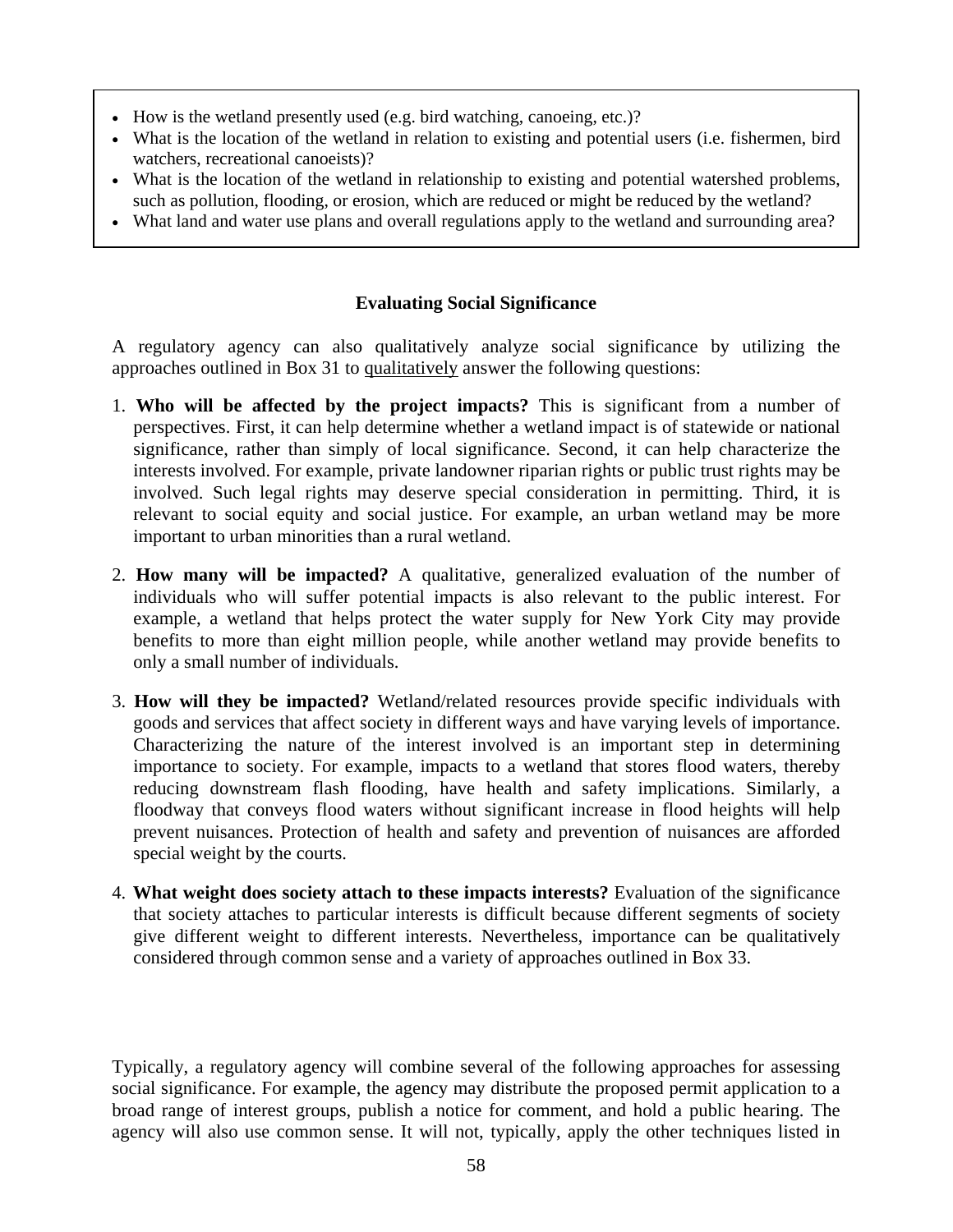Box 33 unless the permit application is particularly controversial or there are other special factors.

#### *Box 31 Options for Assessing Social Significance*

Regulatory agencies have a number of approaches available to help assess public attitudes toward a project and the weight attached by society to particular functions/values of the wetlands that may be impacted. The first four are most commonly used. The remainder are too time consuming for most permits, but may be used in special circumstances. All produce qualitative results.

#### **Commonly Used Approaches:**

**Regulatory agencies can elicit response from various segments of society concerning social attitudes toward protecting/allowing the destruction of wetlands and the adequacy of mitigation measures by circulating permit applications for review.** The most broadly used technique to solicit feedback on public opinion and preferences from agencies and groups for a specific proposed permit is to provide notices of proposed permit applications to other agencies and to the public, and to examine the resulting comments to the proposed activity. Responses do give the regulatory agency some idea of the types and numbers of concerned individuals and the seriousness of their concerns.

**Regulatory agencies can elicit response from various segments of society by holding hearings.** Public hearings are also broadly used to gather information and to gauge public opinion, particularly on controversial projects. Hearings can also give regulatory agencies some idea of the types, numbers, and seriousness of public concerns.

**Regulatory staff can use their ears, eyes, and professional judgment to recognize values held by society.** Newspapers, television, interaction with interest groups and the public will help agencies recognize values broadly held by the public. This is, admittedly, very subjective. On the other hand, a regulatory agency does not need an independent poll to determine that the public does not want wetland landowners to pollute a public water supply.

**Regulatory agencies can consult locally adopted plans and regulations to determine local priorities for protection and restoration.** For example, the Lane County Regional Planning Agency undertook a detailed wetland assessment process and prepared a detailed wetland plan for West Eugene, Oregon. This assessment and planning process used a broad range of techniques to gain feedback from various groups and individuals concerning what wetlands should be protected, including one-on-one consultations, questionnaires, and public workshops. The plan was ultimately submitted to the electorate for approval and is now used as the basis for regulatory permitting.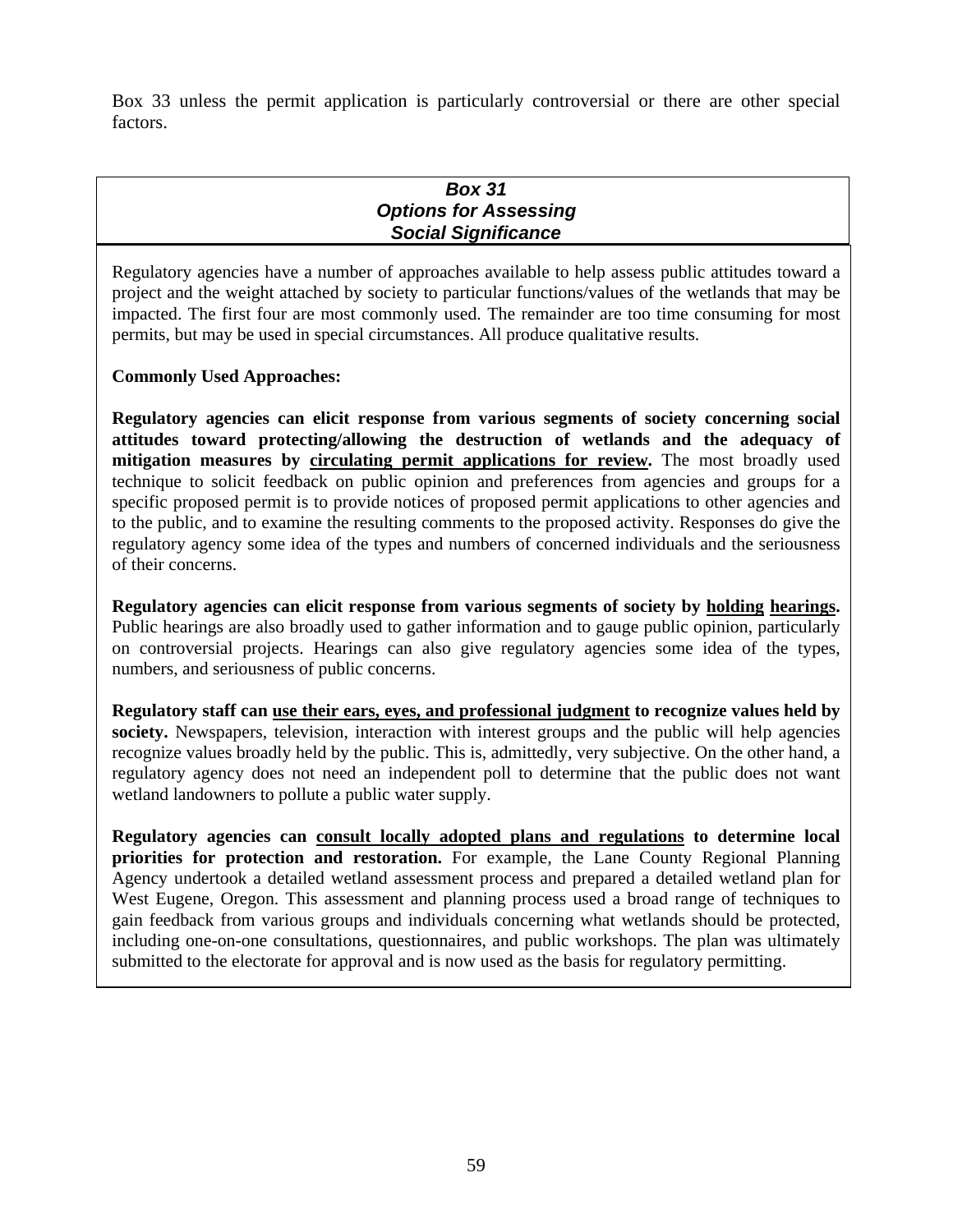Regulatory agencies can examine statutes, ordinances, and other legislative acts to determine what legislative bodies think is important and the possible weight afforded specific factors. For example, the Clean Water Act states the overall goal of "restoring and maintaining the chemical, physical, and ecological integrity of the Nation's waters." Similarly, state and local statutes, ordinances, and regulations state legislative priorities in goal statements and regulatory criteria. In some instances (e.g., the Endangered Species Act), legislation may also suggest the weight given to particular functions or functions/values.

#### **Other Approaches that may be Used in Special Contexts:**

**Regulatory agencies can, with the help of legal documents and their attorneys, determine wetland functions and values that have been afforded legal status as public rights.** Some wetland functions, such as recreation, may be protected under public trust concepts in a state. Some wetland functions, such as flood conveyance, may also have legal status in terms of landowner rights and duties. For example, in most states a wetland landowner who blocks flows through a fill may be successfully sued by other landowners on nuisance, trespass, negligence, or other grounds.

**Regulatory agencies can undertake economic analyses for wetland functions and values at specific sites.** Determination of economic value can help gauge overall economic value to society. However, economic valuation is typically time-consuming, expensive, and subject to many assumptions and uncertainties, particularly with regard to non-market values. Social values are also not easily translated into economic values.

**Regulatory agencies can, in some instances, subject the question of value directly to local elected officials.** For example, a wetland regulatory agency may submit a proposed special exception, variance, or wetland permit or proposed conservancy zone amendment to a local council for a vote to determine how the legislative body feels about protecting a specific wetland.

**Regulatory agencies can subject the question of value to executive commissions or committees.**  Often local regulators submit proposed permit applications to appointed soil and water conservation boards, conservation commissions, or planning agencies for reaction and comment.

**Regulatory agencies can, in some instances, subject the question of value to direct vote by the public.** At the local level, proposed zoning amendments that may accompany permit applications may be placed on voting ballets for direct vote. Or, local land or water use plans that have wetland components may be subjected to direct vote.

# *Conclusion of Step 3*

Step 3 concludes when the studies and further evaluation necessary to apply regulatory criteria and goals to the permit application are completed. The regulatory agency can then make findings and formally deny, issue, or conditionally issue a permit. See Step 4.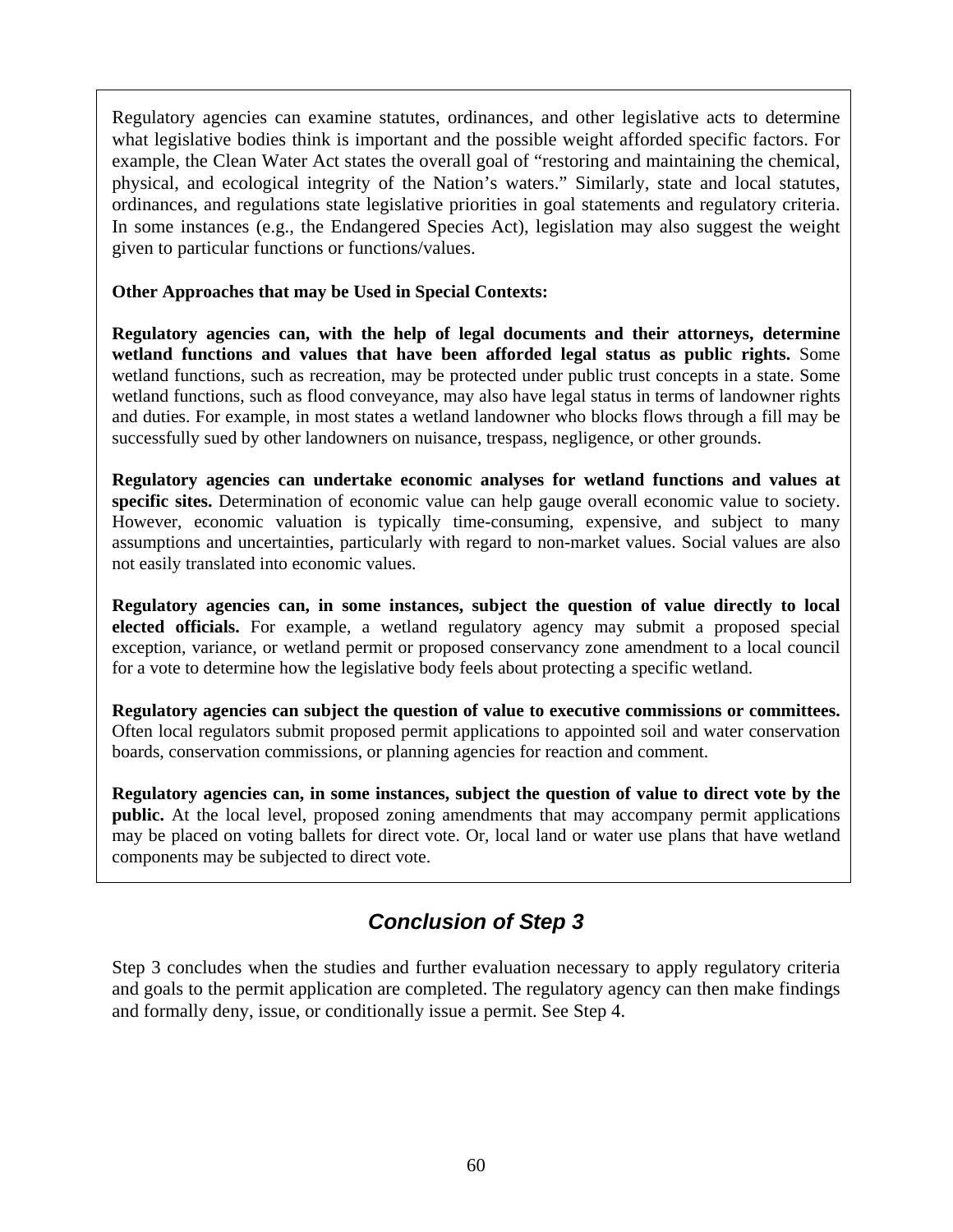# **CHAPTER 6: DENYING, APPROVING, OR CONDITIONALLY APPROVING A PERMIT APPLICATION**

This chapter addresses the fourth step in our proposed process. It involves the application of information gathering and analysis into final decision-making. The agency makes formal findings, determines compensation requirements, and makes a decision about the permit application.

In this step, the regulatory agency or team must not only determine whether the proposed activity is in the public interest, but also apply one or more specific standards, such as no net loss of function and/or acreage, no adverse impact on endangered species, no violation of floodway and floodplain regulatory standards, or compliance with water quality criteria.

For a "yes" or "conditional yes" of a small, routine permit, the regulatory agency or team may make few formal findings and simply issue a permit. Formal findings are more likely needed if detailed conditions will be attached to permit issuance, if the permit is controversial or may result in a court challenge. A regulatory agency typically prepares more formal findings for any denial or conditional denial.

For conditional approval of mid-size and large projects with compensation proposals, Step 4 often involves negotiation with the landowner/consultant. This negotiation may pertain to a variety of aspects of project design and implementation, including total amount of fill and excavation, revegetation, wetland restoration or creation, among other features. The results of the negotiation are reflected in the compensation ratios, formal findings and the permit conditions.

Establishing compensation ratios for larger projects is typically part of this negotiation process, although evaluation of the adequacy of compensation ratios may also take place in Steps 2, 3, and 4.

### *Compensation Needs and Requirements*

With the establishment of the no net loss of function goal (or an equivalent goal) at all levels of government, the compensation needs, evaluation of the suitability of various areas on a parcel or offsite for providing compensation, and onsite or offsite compensation ratios have become more important in regulatory permitting for many mid-size and large projects. Consequently, information gathering and analysis to meet these needs has also become important.

Regulators must often evaluate the adequacy of compensation measures on a preliminary basis as part of Step 2 analysis. More detailed examination of proposed compensation often takes place in Step 3. However, final negotiations on compensation ratios often take place at the stage of final permitting in Step 4. A variety of factors outlined in Box 32 are relevant to suitability of various areas (onsite or offsite) for providing compensation (restoration, creation) for project impacts. Where project mitigation is proposed in the initial permit application, these factors need to be considered in earlier steps, as well as in final permitting.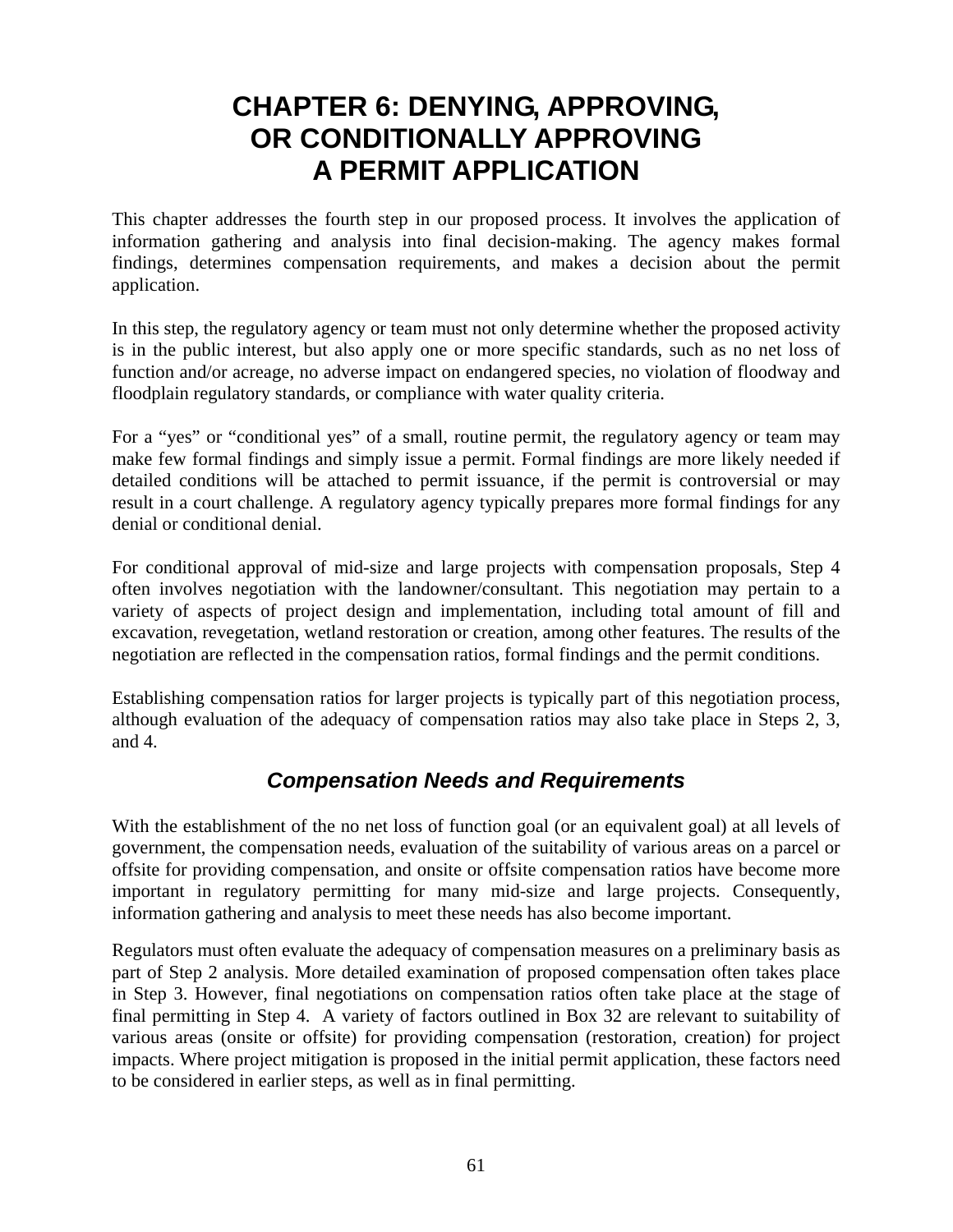#### *Box 32*

#### *Evaluating Restoration/Creation/Enhancement Potential*

Many factors are relevant to the restoration/creation/enhancement potential of a wetland/related resource site and the corresponding compensation ratios required to offset specific impacts at another site. These include:

**Existing and potential hydrology of a site,** including water depth, quantity, quality of water, maxima and minima, hydroperiod, velocities, and water quality. Hydrology is the most critical parameter for wetland restoration, creation, and enhancement because all wetland/related resource characteristics depend to some extent on the water regime. Required hydrology is, of course, quite different for fishery production versus song bird use. Various combinations of hydrologic parameters, such as water depth and hydroperiod, combined with soils and other onsite and offsite characteristics, will determine the functions and values of the restored, created, or enhanced wetland. With too much water, sites become aquatic ecosystems. With too little water, they remain uplands. Relevant information includes:

- Existing sources of water, water depths, velocities, hydroperiod, salinity, temperatures, etc.
- Alterations to original hydrology (e.g., fills, drainage, etc.)
- The permanency of alterations and whether a wetland might naturally restore itself (e.g., original water levels returning due to filling of drainage ditches by sediment, collapse of subsurface drainage tiles)
- Possible future changes in hydrology. It makes no sense to restore a wetland when there will be no water in ten years.
- Costs of correcting alterations

Other on-site conditions:

- Soils
- Vegetation
- Exotic species
- Existing land and water use.

**Size.** In general, the bigger the site, the better for restoration, but this is not always the case.

**Proximity of the site to other wetlands/related resources and waters, and the presence or absence of connections to other water bodies.** Many functions/values, such as water recreation, fish habitat, wave retardation, erosion control, and flood conveyance depend on the adjacency of a site to other waters and the adequacy of the connections or pathways between the site and other waters.

In addition, if a site is connected to other waters these waters may be a natural source of seeds for revegetation of the wetland and for entry of and fish and shellfish.

**Relationship of wetlands/related resources to upland habitat, presence or absence of buffers, surrounding land uses.** Functions and values are, to a considerable extent, determined by overall hydrologic and ecological context.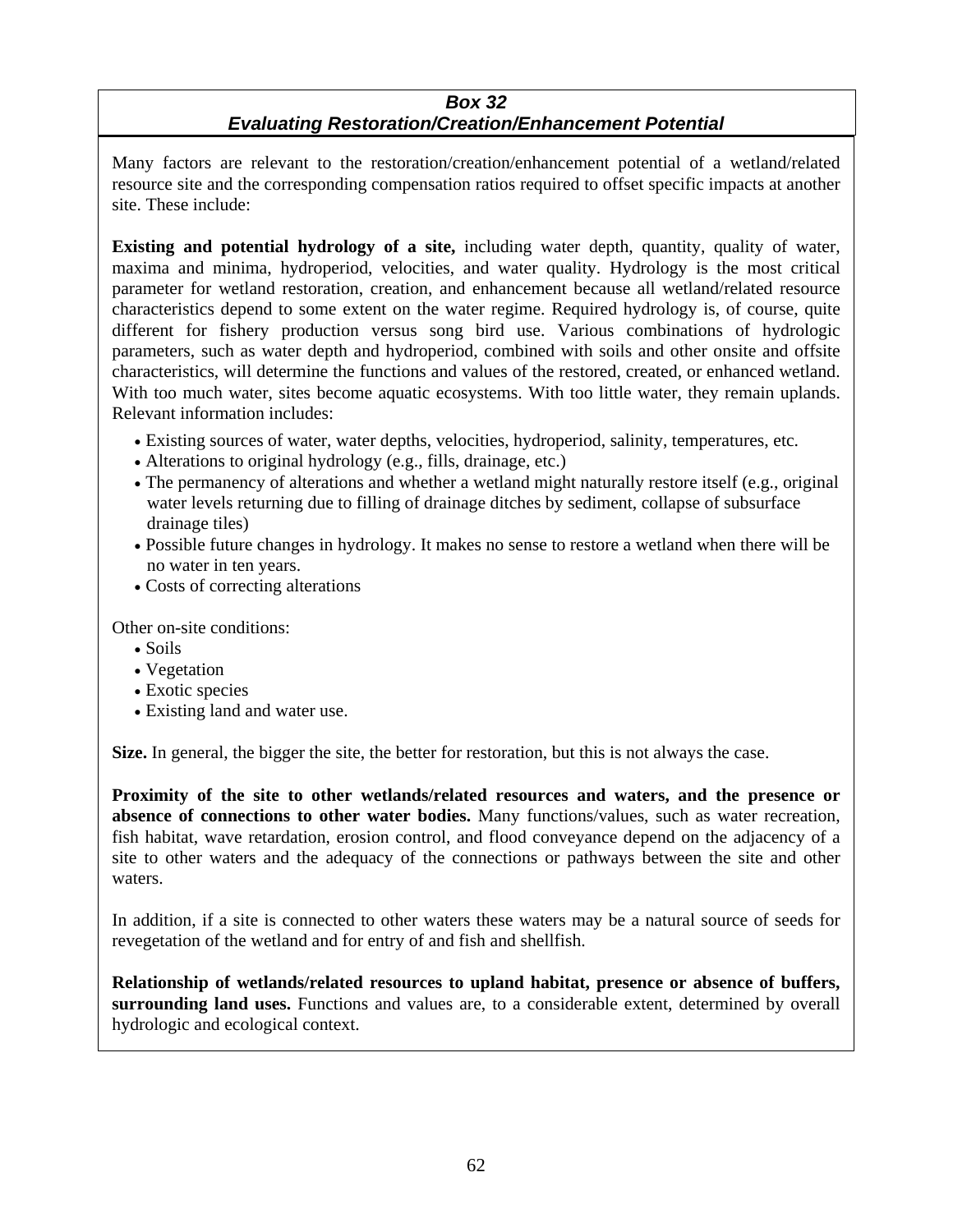**Possible threats to the restoration or creation project.** Possible threats may include sediment, pollution, high velocity flows, water diversions, and encroaching uses (cattle, dogs, dirt bikes, etc.).

**The type of project sponsor and whether active management will take place.** Who will undertake the project and whether long-term management will occur are important in evaluating the probability of long-term success. In general, there is a greater probability of success when the project is undertaken by an expert organization with experience in restoring and creating wetlands, a commitment to making the project work over the long run, and a commitment to actively manage a wetland in terms of control of exotics, water level manipulation (if necessary), fencing, controlled burns, and other active management.

**Who will benefit, who will incur costs.** A major issue in offsite wetland restoration, creation, or enhancement and the use of mitigation banks in a variety of contexts is not whether particular wetland functions and values can be restored, created, or enhanced, but what segments of society will benefit from any restoration/creation and suffer costs from the destruction of the original wetland. For example, it is not enough to know that flood storage or conveyance potential will be restored or created at some location if wetland destruction results in increased flooding of specific downstream properties and the proposed restoration, creation, or enhancement does not alleviate this problem.

# *Establishing Compensation Ratios*

Compensation ratios need to reflect the condition of the original site, the proposed compensation area, and other factors, such as the probability of project success, based on the type of wetland, the experience of the project proponent, whether long-term maintenance is proposed, and other factors listed in Boxes 33, 34.

The HGM methodology has been developed to help establish compensation ratios by determining the condition of a wetland relative to a wetland in a natural state. Condition can provide useful and important information for establishing compensation ratios, but assessing the condition of a wetland provides only some of the information relevant to appropriate ratios and determination of whether no net loss of function has occurred (see Boxes 33 and 34).

# *Conclusion of Step 4*

The conclusion of Step 4 is action on the permit application: outright or conditional denial or outright or conditional approval.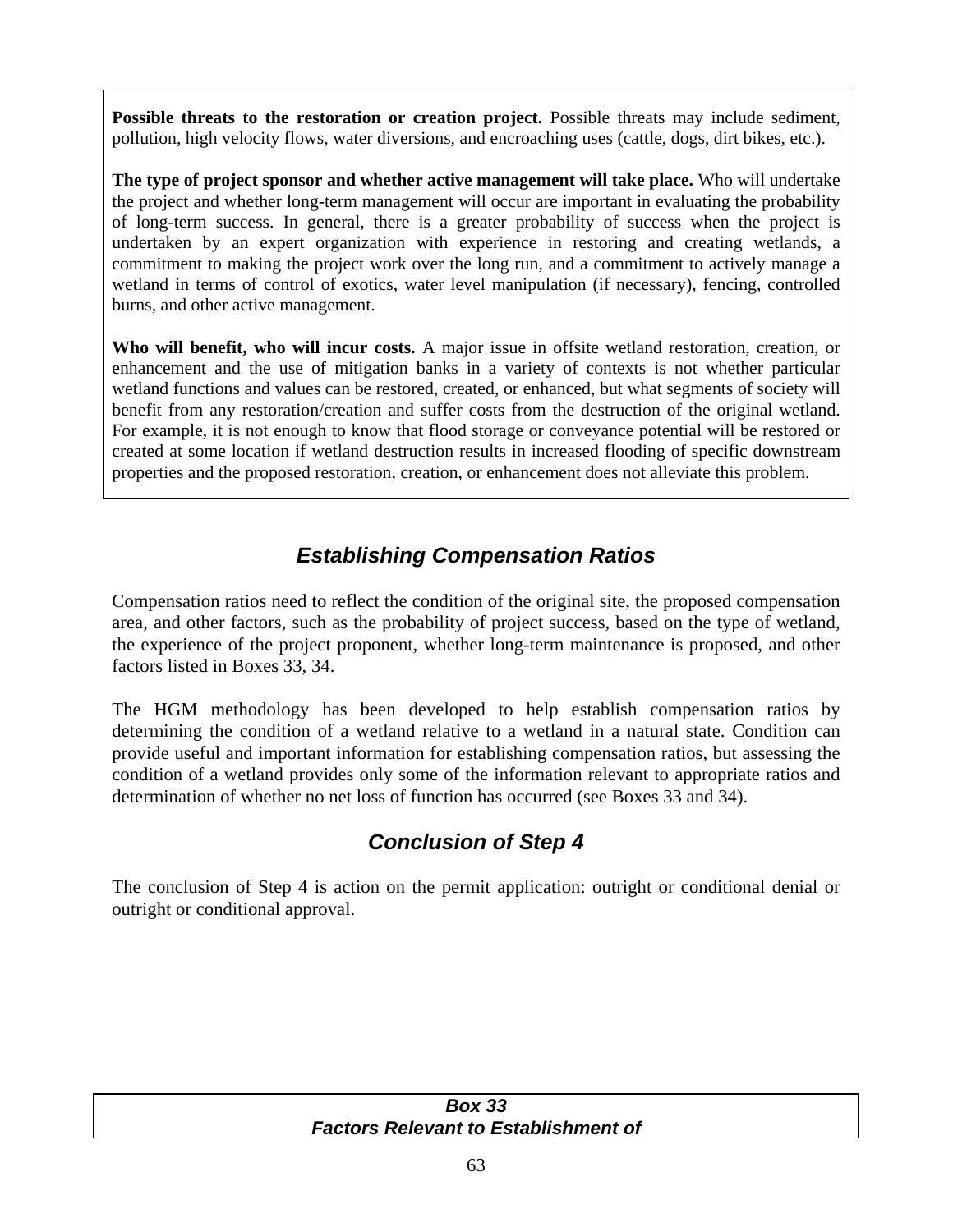Some major factors relevant to establishment of mitigation ratios include:

- **The overall ecological condition (including persistence, biodiversity, ecosystem integrity) of the original wetland versus the probable ecological condition of the replacement (restoration/creation) wetland/related resource.** Larger ratios are justified when a replacement wetland will be less persistent, diverse, or have less ecosystem integrity than the original wetland.
- **The opportunity that society has to use the original wetland versus the opportunity that society may have to use the replacement (restoration/creation) wetland/related resource.**  Larger ratios are justified when a replacement wetland will be less available for public use; small ratios are justified when a replacement wetland will be more accessible to a larger number of people.
- **The range and magnitude of functions/values of the original wetland/related resource versus the probable range of functions/values of the replacement (restoration/creation) wetland.**  Larger ratios are justified when a replacement wetland will have a smaller number of functions/values with lesser magnitude than the original wetland.
- **The wetland/resource type and probable project outcome for this type.** Larger ratios are justified for the wetland types that have proved most difficult to restore or create, resulting in greater chances of project failure. Difficulty is determined by how hard it will be to restore or create original or comparable hydrology. In general, difficulty increases in the following order: (a) estuarine (shallow and deep marsh), (b) coastal (shallow and deep marsh), (c) lake fringe and stream fringe (shallow and deep marsh), (d) depressional (shallow and deep marsh), and (e) flat and slope (shallow and deep marsh, shrub).
- **Whether restoration or creation are involved.** Larger ratios are needed for the difficult efforts to create functions/values with the lowest probability of success, such as restoration or creation of endangered or threatened species habitat. Smaller ratios are justified for less difficult efforts to restore or create functions, such as flood conveyance or storage, which also have a greater probability of success.
- **The expertise and experience of the agency/consultant that proposes to carry out the project.** Larger ratios are justified for less expert and less experienced project proponents.
- **The length of time it will take for the restoration to become fully functioning.** Larger ratios are justified when it will take many years for a project to be fully functioning.
- **Threats to the restoration site.** Larger ratios are justified when there are threats to compensation sites (changes in hydrology, sedimentation, water pollution, etc.).
- **Whether the site will be susceptible to mid-course corrections.** Larger ratios are justified when the site has little mid-course correction capability; smaller ratios are justified when there is more correction capability.
- **Whether there will be monitoring to provide the basis for mid-course corrections.** Larger ratios are justified where there will be little or no monitoring.
- **Whether active management (with adequate guarantees) will take place over time.** Larger ratios are justified where there will be not active management; smaller ratios are justified where active management (e.g., fencing, exotic weed control, controlled burns) will be available.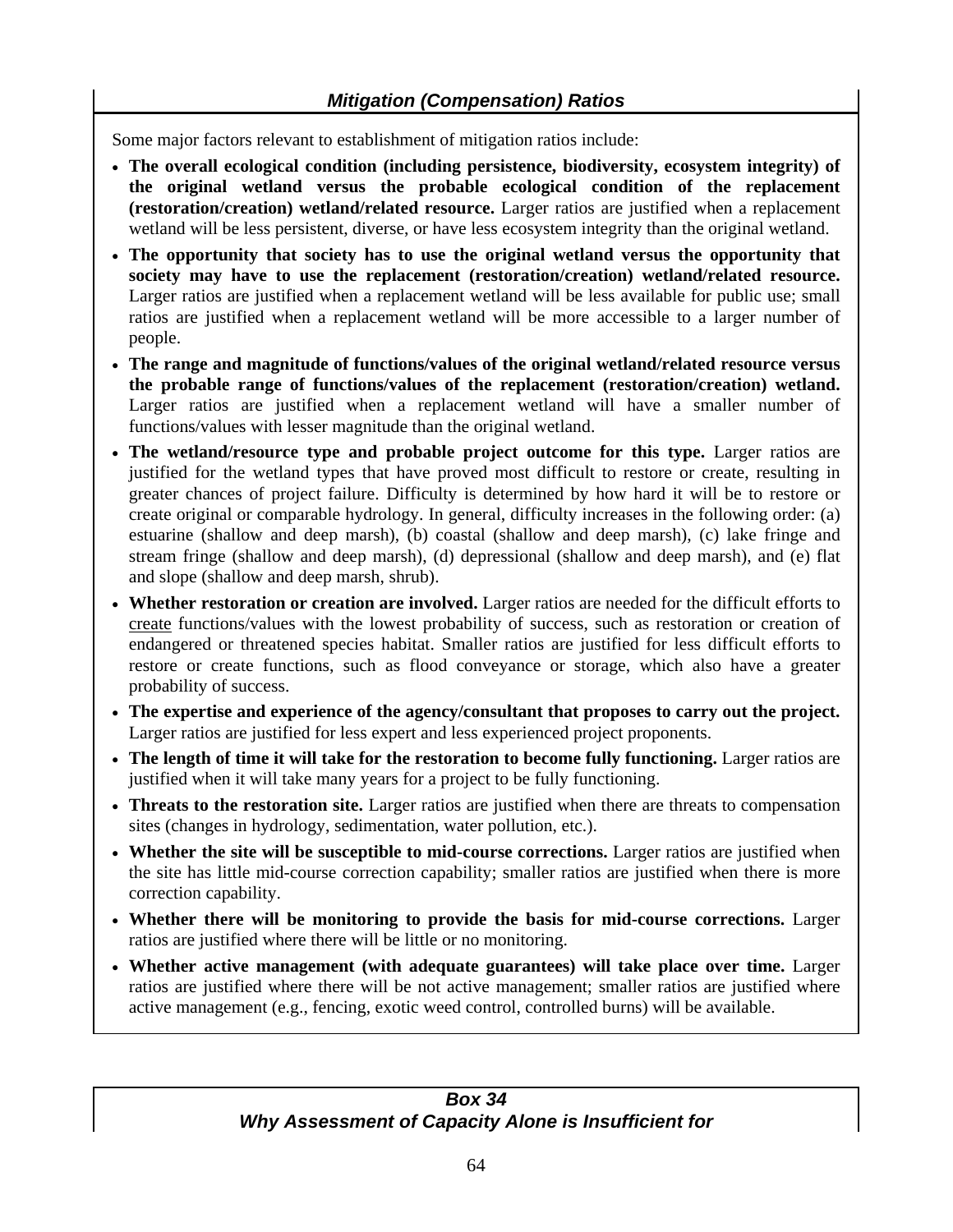Proposals have been made (e.g., the HGM method) to evaluate project impacts and to determine mitigation and compensation needs based primarily on assessment of impact on wetland functions, without formally considering how these processes (e.g., water conveyance) relate to services (e.g., flood storage or conveyance) and the opportunity these services may have to provide benefits to society or the significance of these benefits to society.

Sole consideration of processes does simplify project evaluation. It does not provide adequate information, in itself, for a public interest review or for establishing the adequacy of compensation needs and ratios.

The HGM method has been developed, in part, to establish wetland compensation ratios for residual impacts, including the computation of credits and debits for mitigation banks. HGM compares the condition of a wetland with a subclass in the defined reference domain. It does so by characterizing wetland subclass, by preparing profiles of wetland characteristics for that subclass through the use of reference sites, and then by comparing the condition of a specific wetland with other wetlands in that subclass. HGM assumes the highest functioning wetland is a wetland in a natural condition and compares other wetlands within a reference domain with wetlands in a natural or semi-natural condition. The rating a wetland receives (on a .0 to 1.0 scale) is then multiplied by acreage to suggest compensation ratios.

HGM stops there. It does not translate processes into services, nor does it assess opportunity or social significance.

HGM does hold considerable promise for improved evaluation of basic wetland processes and wetland condition relative to other wetlands. It can improve decision-making in terms of these two types of information. But, its failure to consider services, opportunity or social significance limits its usefulness to establish compensation ratios consistent with the no net loss goal and the public interest review process, unless supplementary procedures are applied.

Consider, for example, the assessment of functions (processes) using HGM in a typical urban setting for a small urban wetland. Assume that a landowner is proposing to fill or drain a two-acre urban wetland and wants to buy credits from a mitigation bank or to create or restore a wetland offsite in a rural setting.

Natural or nearly natural wetlands that operate at the highest level of functions within the reference domain for this subclass may be assigned a score of 1.0 (or close to a 1.0). Other wetlands with various degrees of alteration and levels of natural function will be assigned lower scores (e.g., 0.1- 0.9). The two-acre urban wetland will then be assessed using this rating scheme.

How will the urban wetland fare?

The typical urban wetland has been partially drained or filled and is subject to hydrologic changes. It will, therefore, receive a lower score of .2 to .6 for most functions, if the reference domain contains relatively unaltered wetlands. If the reference domain were altered wetlands, the result would be different. Let us assume relatively unaltered wetlands in the reference domain, with an overall score for the urban wetland of .5.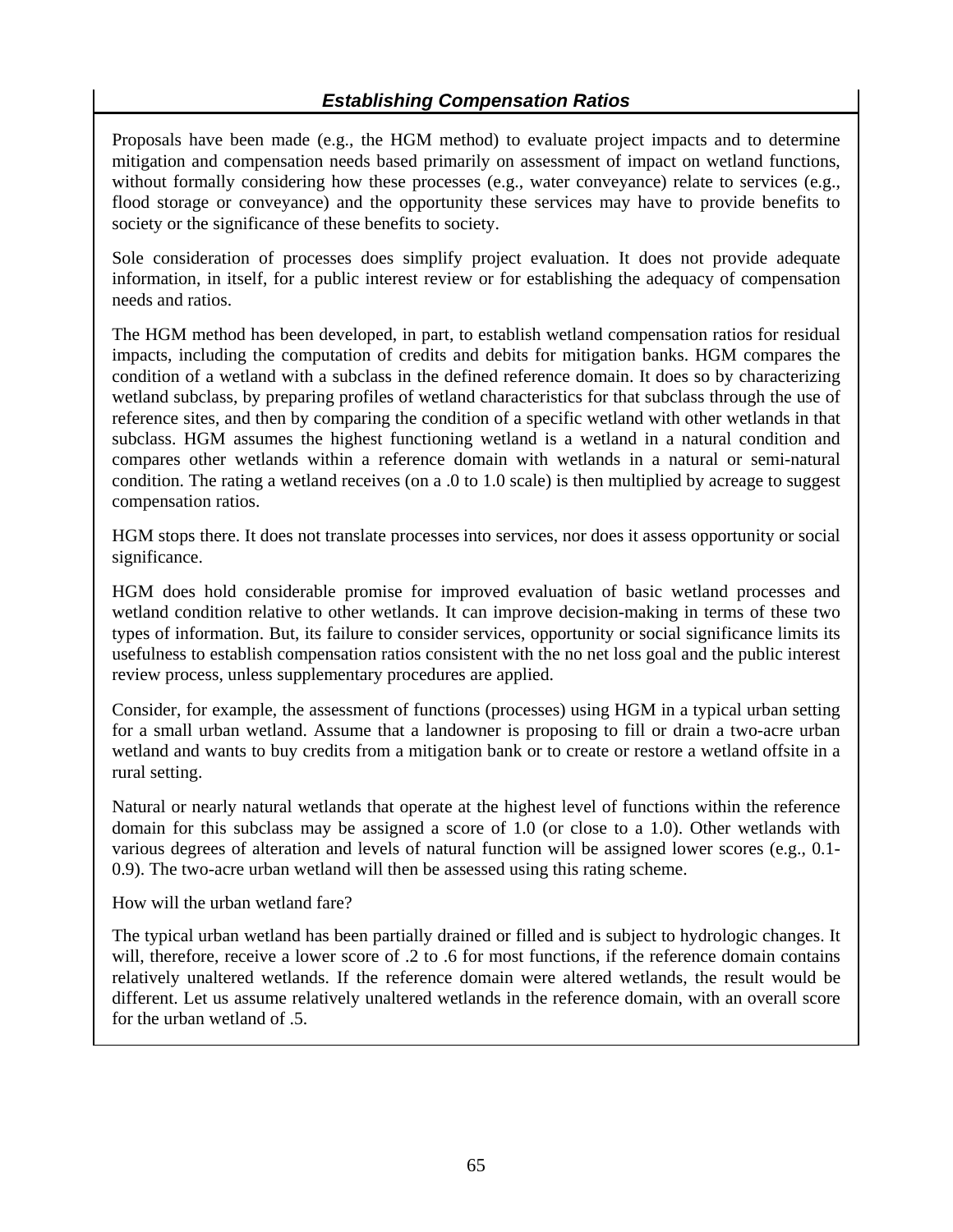What does this mean for compensation ratios if only ecological capacity is considered, rather than ecological capacity, opportunity, and social significance?

It means that the landowner/developer might propose to destroy two acres in the urban setting and replace it with one acre in a rural setting (2 acres x  $.5=1$ ; 1 acre x 1.0=1) because, according to HGM, the condition scores are multiplied by acreage. While replacement of a two-acre urban wetland with a one-acre rural wetland might make ecological sense from the perspective of certain animal or plant species (some ecologists would strongly dispute this), would such a result be consistent with the public interest? Would it actually replace wetland goods or services or would it simply replicate **certain** wetland characteristics and processes at another site?

This is a critical question.

The opportunity for a wetland to provide goods and services to people is often much greater in an urban setting. For example, an urban wetland with the same capacity as a rural wetland to reduce pollution or provide flood storage often has much greater opportunity to perform these services than a comparable rural wetland. Urban runoff is typically very polluted and flooding is a particular problem in urban areas.

The social context and societal use is also often significantly greater in an urban wetland than in the rural wetland. But, this too is not considered. Tens of thousands of people who live near a wetland, lake or stream protected by such a wetland may directly benefit from the pollution prevention, flood storage or conveyance, educational, interpretation, or other functions/values of a wetland in an urban setting. Very few may enjoy those same benefits from a comparable wetland in a rural setting. There are social justice issues involved as well. Most minorities live in urban areas. Destruction of wetlands in urban areas and their restoration or creation in rural settings will significantly shift the incidence of benefits from rural to urban areas.

Failure to consider the impacts of such a shift would also, potentially, violate the Executive Order 12898 which requires that "(e)ach Federal agency shall analyze the environmental effects, including human health, economic and social effects, of Federal actions, including effects on minority communities and low-income communities, when such analysis is required by the National Environmental Policy Act of 1969…."

As noted above, HGM and similar approaches that focus on ecological capacity alone are useful in providing **some** of the information needed to compute compensation ratios. But, supplementary information gathering and analysis techniques are needed to help regulators determine the public interest.

Should such supplementary information gathering and analysis of opportunity and social significance be part of a formal assessment process or be left to the informal devices of individual regulators? Experience with numerical, rapid assessment approaches (e.g. state WET models) over the last decade suggests that numbers often develop a life of their own. If HGM provides the only numbers for ecological processes, without procedures for evaluating resulting services, opportunity and social significance, regulators will likely be pressured to give disproportionate weight to wetland capacity alone. Even a qualitative, written, descriptive evaluation of opportunity and social significance by regulators could provide some balance in evaluation.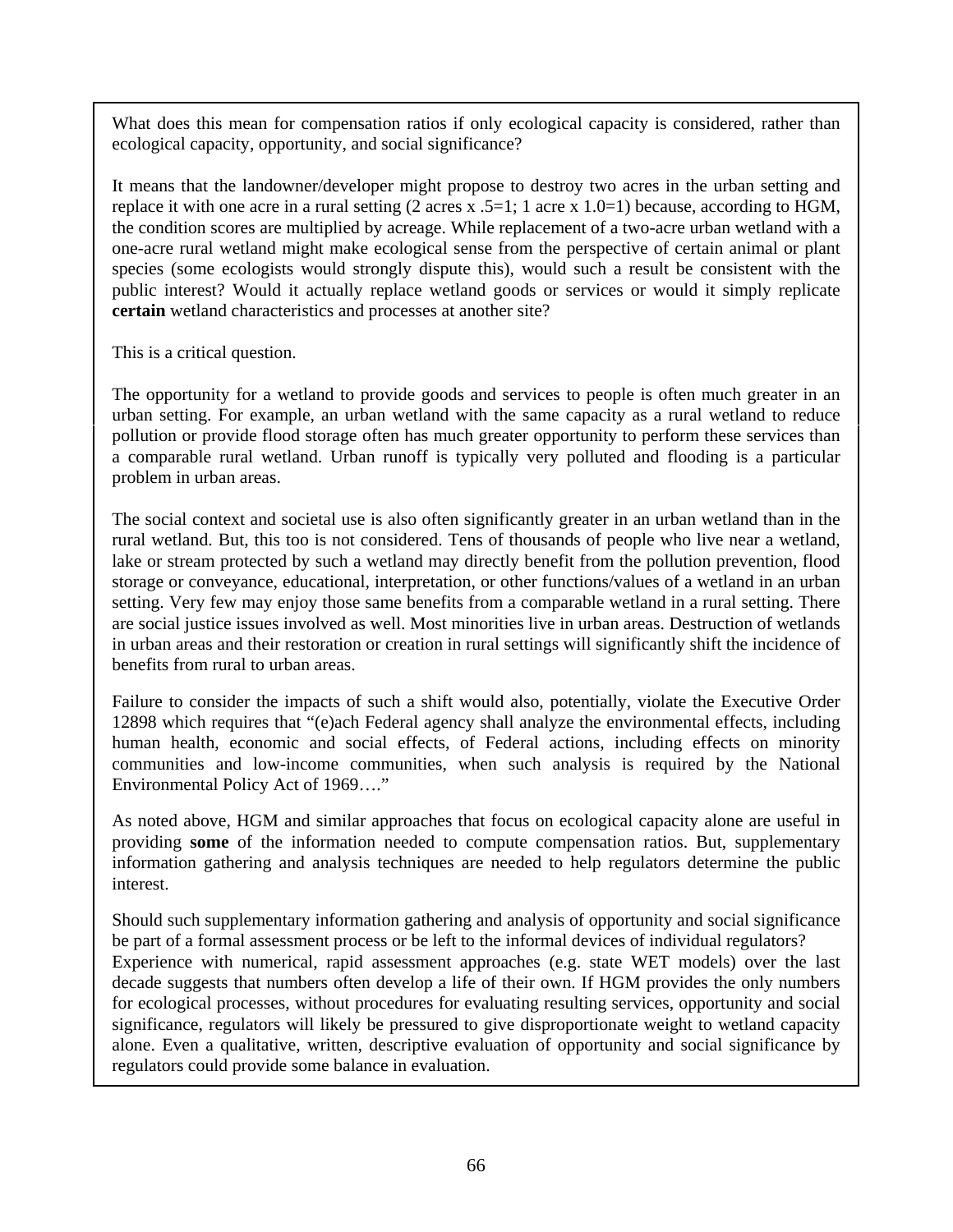# **CHAPTER 7: MONITOR AND ENFORCE**

This chapter addresses the final step (Step 5) for integrating assessment into regulatory permitting –monitoring and enforcement.

Step 5 occurs after a permit is issued. Many regulatory agencies place limited emphasis upon monitoring and enforcement because they have little money and staff. They typically put their resources into Steps 1-4. But, Step 5 is particularly important when permits are conditionally issued subject to wetland restoration, creation, or other conditions. Quite often wetland restoration and creation projects are not carried out as stipulated in permits. Even when they are, monitoring is needed to determine success and to dictate possible mid-course corrections.

Some of the Step 5 information may be gathered from permit applicants through annual reports and other types of reporting requirements. But, there is no substitute for regulatory agency field surveys to monitor wetland activities, including compliance with conditions. Reconnaissance surveys may be used to detect violations through the use of satellite imagery, aerial photos, and other types of remote sensing.

Often a regulatory agency can carry out only a portion of the needed monitoring due to staffing and budgetary limitations and will need to utilize other organizations, such as other agencies, fishermen, and birders, to report violations.

The U.S. Army Corps of Engineers and a number of states like New Jersey have established computerized permit tracking systems, which provide a data base on all permits issued. These can provide the baseline conditions and assist monitoring efforts.

A number of states have established or are in the process of establishing bio-indicators for rivers. These efforts have been extended, in some instances, to wetlands (e.g., Wisconsin, Ohio). Bioindicators have proven useful in indicating the condition of streams and the success of stream restoration efforts. Over time, bioindicators may also prove very useful in evaluating the success of wetland restoration efforts.

The establishment of wetland reference sites like those established by the University of Pennsylvania can also help monitoring efforts by documenting baseline conditions against which restoration/compensation projects and activities may be evaluated over time.

Step 5 involves not only monitoring, but also enforcement actions and defending regulations against court challenges, which requires supplemental information gathering at specific sites. This often includes developing information that courts consider particularly important in meeting constitutional challenges. Enforcement actions also require documentation of violations. See a companion report: Wetland Assessment in the Courts.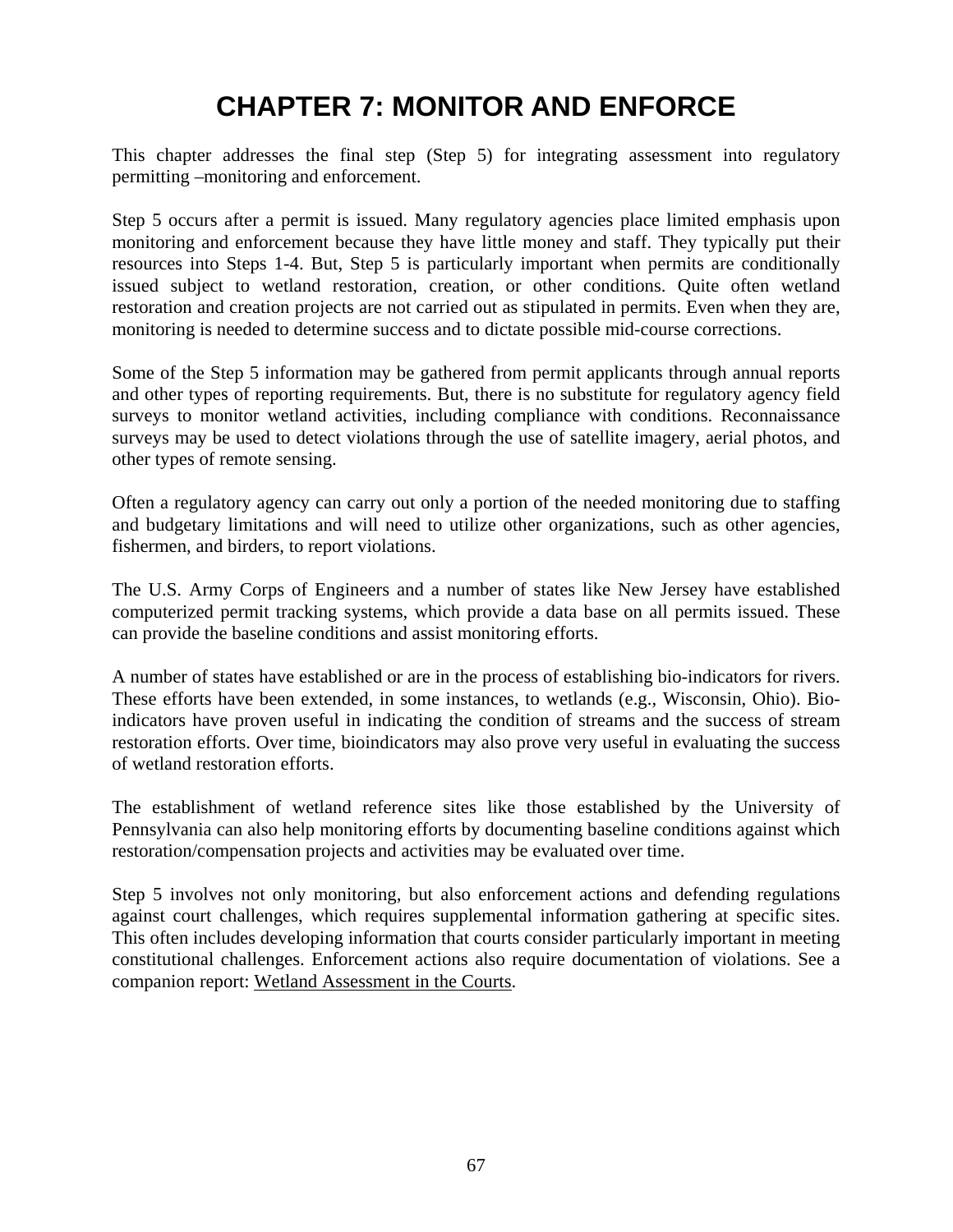## **CHAPTER 8: SUPPLEMENTING CASE-BY-CASE INFORMATION GATHERING WITH UP FRONT ASSESSMENTS**

A variety of up front assessment approaches hold promise for improving case-by-case wetland assessment procedures. These approaches can help regulators with Step 2 red flagging and preliminary environmental analysis. They can help establish watershed and landscape context in assessment; assist regulators perform more detailed Step 3 analysis of capacity, opportunity, and social significance; aid in the establishment of compensation ratios in Step 4; make wetland regulations more predictable and equitable; and reduce the administrative and financial burdens on private landowners. They can also help integrate wetland regulations with comprehensive land and water planning.

However, the dream of an inexpensive wetland assessment method that will allow accurate and inexpensive evaluation of all wetlands within a designated region and can replace all case-bycase information gathering will not be realized in the foreseeable future. Wetlands are too complex and conditions often change quickly. Regulatory information needs are too diverse. Detailed information gathering is too expensive. Approaches that combine up front and case-bycase permitting are needed to improve wetland permitting.

As will be discussed shortly, area-wide wetland assessments have been carried out for some communities as part of advanced identification, special area management, and wetland and watershed management programs. But, these efforts have been subject to a variety of limitations. Cost is a particular issue with area-wide approaches. The costs of accurately assessing a single wetland/related resource area on a case-by-case basis are multiplied by thousands of dollars when efforts are made to evaluate all wetlands throughout a region. There may be some economies of scale, but experience suggests there are few short cuts to detailed and accurate assessment. Because funds are limited, often only generalized data is gathered in area-wide efforts, and many simplifying assumptions and tradeoffs are typically made. As a result, areawide surveys often lack much of the needed information for evaluating specific permits at specific sites.

This does not mean, however, that area-wide assessments are not useful in providing and analyzing specific types of information (e.g. endangered species, floodway, erosion maps) and for red flagging/yellow flagging or preliminary determinations of boundaries, functions/values, hazards, and other features. Some information is clearly better than none, providing it is not misrepresented or misused. And, it is possible to generate detailed information about specific issues, such as endangered species, on an area-wide basis. It is also possible to characterize wetlands on a landscape basis with regard to possible functions, threats, and other features. This has been done by the U.S. Fish and Wildlife Service on an experimental basis, using National Wetland Inventory data.

To be most helpful, such area-wide products must be in a form and format subject to refinement and confirmation through site-by-site field investigations, when necessary. Unfortunately, this has often not been possible with efforts to rate or otherwise characterize wetlands. The original data used in rating the wetlands is usually not available to the regulator, and it is extremely difficult to disaggregate the overall characterization or rating to allow confirmation and refinement through site visits.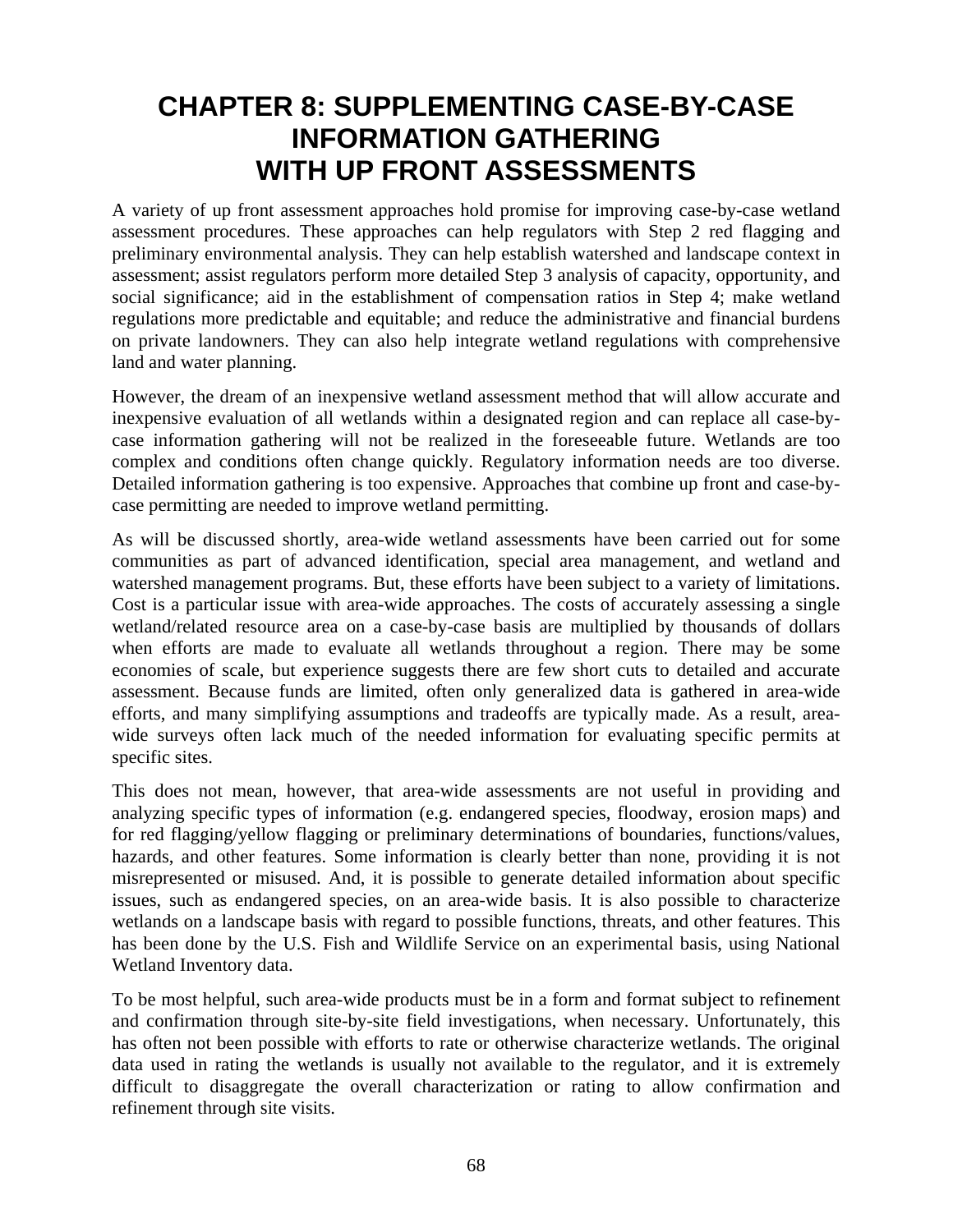#### *Box 35 Up-front Information and Case-by-Case Permitting*

Various types of up-front, area-wide information gathering (prior to individual permit applications) carried out by a regulatory agency or others can help a regulatory agency or agencies implement case-by-case permitting in a variety of ways related to the five steps in the suggested process:

**Step 1.** Up-front mapping can assist an agency carry out jurisdictional determinations. Maps can be used to designate regulated versus unregulated wetlands/related resources (e.g., New York State has mapped all freshwater wetlands over 12.4 acres in size--the regulatory cutoff size limit for state regulation). Maps can also help establish, on a preliminary basis, wetland/related resources boundaries and can suggest public/private ownership boundaries (e.g., Virginia, Florida).

**Step 2.** Step 2 preliminary environmental evaluation, including red and yellow flagging and assessment of impacts on functions and values, can be assisted by many types of up-front information gathering (e.g., flood maps, soils maps, topographic maps, lists and maps of endangered species, plat maps and land-ownership maps).

**Step 3.** Similarly, many types of maps and other resource information (e.g., detailed topographic maps, detailed soil surveys, rain gauging information, water surface elevation information) can help a regulatory agency or a landowner/consultant carry out more specific studies in Step 3, such as backwater computations using HEC-2, detailed investigation of potential endangered species, or detailed boundary identification, if such studies are needed.

**Step 4.** Several types of up-front information, such as regional inventories of potential restoration sites and the development of wetland reference systems, may help a regulatory agency negotiate with permit applicants in Steps 3 and 4 on compensation needs and compensation ratios and the use of mitigation banks. Reference site information can help guide restoration efforts.

**Step 5.** Air photos, satellite imagery, and other sources of up-front information can help regulatory agencies in Step 5 enforce regulations by documenting on the ground conditions as of particular dates. Photos, satellite imagery and other surveys may also be used to detect violations.

## *Combining Case-by-Case Information Gathering With Up Front Information Gathering and Analysis*

As suggested above, case-by-case assessment processes can work best, over time, if used in combination with up-front, area-wide information gathering, including mapping and surveys.

Up front, area-wide wetland/related resource surveys are much sought after by landowners who want to know whether an area is a flood hazard area, endangered species habitat or subject to other special functions, values, or problems before they invest funds in project planning. Regulators also want more up-front information because it is difficult to carry out all of the needed information gathering within the short time frames and limited budgets typically available.

Unfortunately, much of the discussion of up front, area-wide wetland assessment has in the last few years been dominated by congressional and interest group proposals to place wetlands, once and for all, in three simple classes based on functions/values alone. This is unfortunate because there are many types of area-wide, up front assessments that can help improve regulations from both landowner and resource agency perspectives, and regulatory classification is only one of them (and very controversial).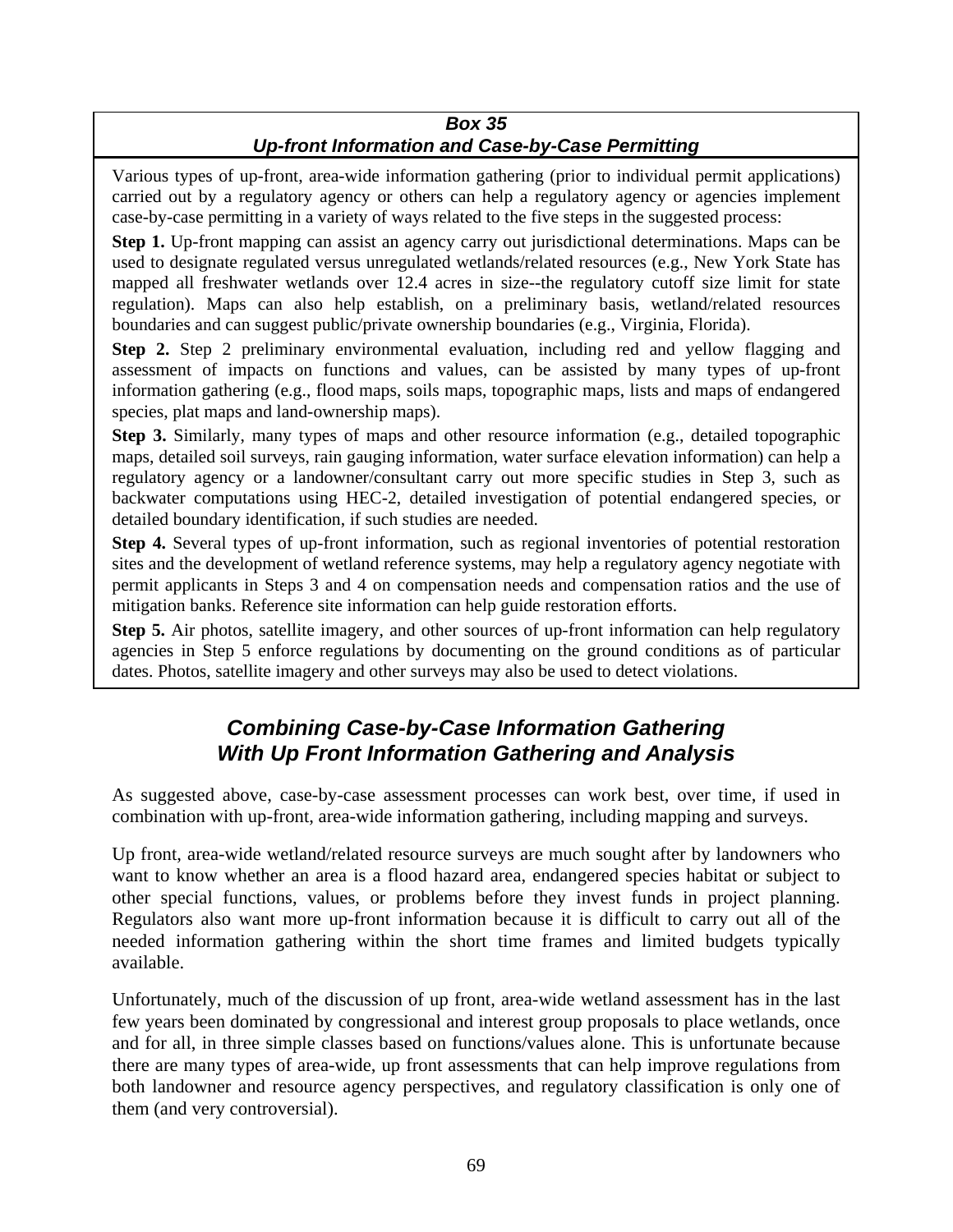### *Mapping and Surveys*

Various maps and surveys can be combined with and improve case-by-case permitting processes. These include:

**Wetland/related resource mapping (boundary delineation).** Wetland mapping has been widely undertaken at all levels of governance. Wetland types, as well as boundaries, are typically displayed on maps, but there is usually no attempt to evaluate functions and values, hazards, or other features. These mapping efforts include:

- Wetland maps developed specifically for regulation by some states and local governments (e.g., Wisconsin).
- Wetland maps designed for broad use and sometimes used for regulation, such as National Wetland Inventory maps.

Wetland mapping has proven useful in regulatory programs for both landowners and regulatory agencies to suggest overall wetland boundaries. However, maps have not generally been sufficient, even at scales of up to 1 inch equals 200 feet, to determine precise wetland boundaries without further field surveys.

Wetland boundary maps have proven most useful for regulatory purposes if they are used on a presumptive basis, with more detailed delineation carried out as needed. However, boundary maps become costly with increasing scale and there must be a tradeoff between initial scale and case-by-case field checking. Maps for urban areas also may become quickly outdated due to the dynamic nature of wetlands and changing hydrologic conditions.

**Wetland/related resource boundary mapping with evaluation of one or several functions/values or other characteristics.** Wetland mapping with evaluation of one or several functions/values has been undertaken in a variety of contexts and can also be useful in implementing a collaborative assessment process. Examples of such maps include:

- Area-wide identification of wetland restoration sites (e.g., Everglades, Massachusetts, Minnesota)
- Inventories of wetlands of potential special recreational value (e.g., SCORPS)
- Inventories of wetlands of particular significance to waterfowl (e.g., North American Waterfowl Management Plan)
- Wetland property ownership maps (e.g., Florida, Virginia)

These mapping efforts, like more general wetland mapping, can help regulatory agencies identify general wetland boundaries and supply specific types of up-front information needed in case-bycase permitting. These maps have proven particularly useful for red flagging/yellow flagging and identification of functions and values. They have, however, typically been limited in terms of types of information and in accuracy and detail.

**Broader area-wide natural resource inventories.** A variety of broader natural resource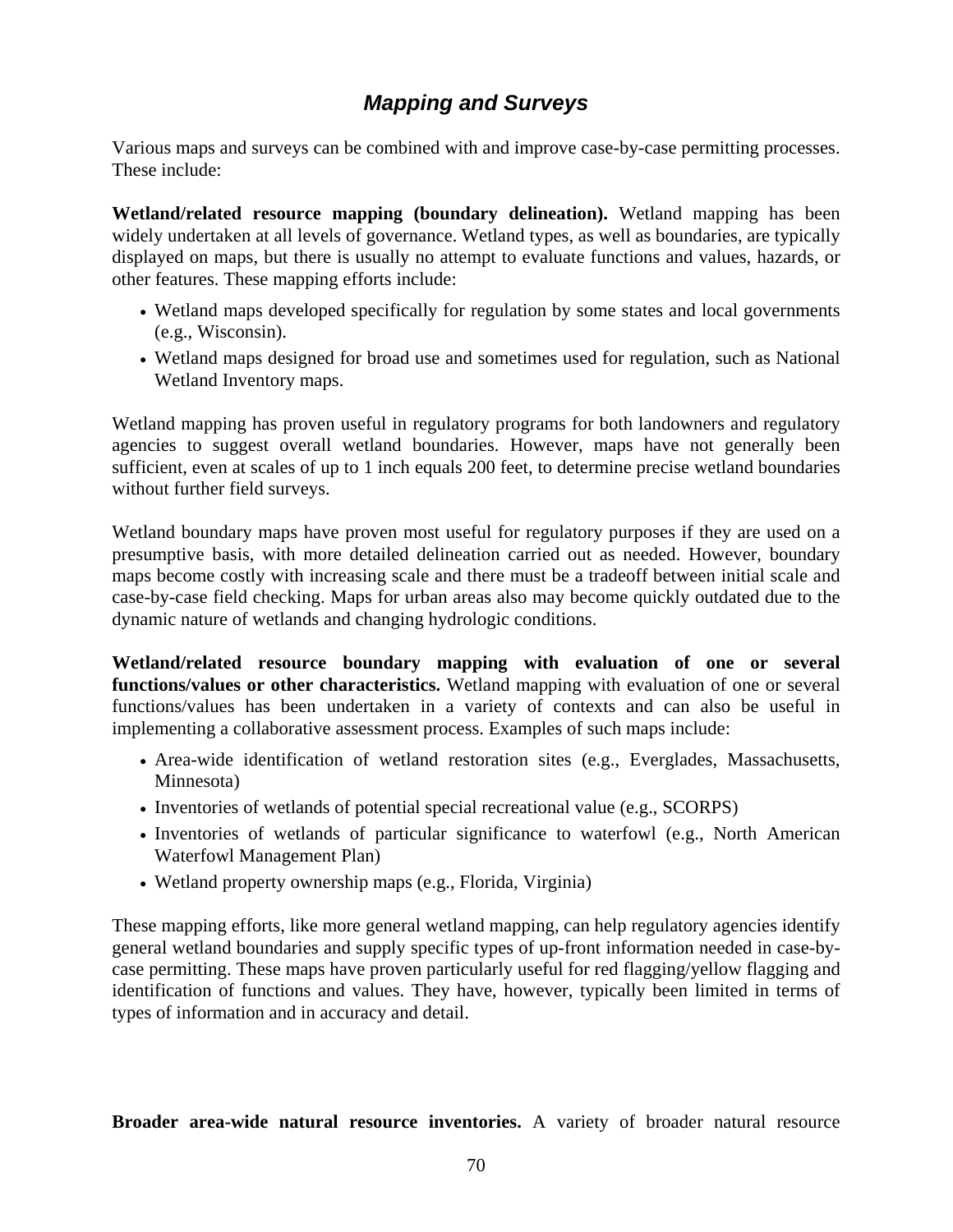inventories and map products can help a regulatory agency implement a collaborative assessment process by helping to define in advance wetland hazards, existing uses, archaeological and historical sites and provide other information needed to apply permit criteria. Examples include:

- Natural hazard maps (e.g., FEMA flood maps, erosion maps)
- Pollution inventories (state pollution programs, EPA., USGS)
- USFWS and State Heritage Program endangered species maps and lists of sites
- State Heritage Program natural area maps and lists
- Archaeological site maps and lists
- Land use maps

These maps are useful in providing certain types of upfront information and assisting the evaluation project impact and the adequacy of mitigation measures.

### *Advanced Resource Planning for Wetlands*

A second type of upfront information gathering and analysis that can help implement a CAP process is more specific, advanced resource planning for wetlands. These planning efforts, undertaken by only a small number of local governments, generally involve mapping of wetland boundaries, evaluation of overall functions/values and, in some instances, natural hazards and other features. Social significance and opportunity have been considered in some of these efforts (e.g., Advanced I.D. efforts). Generally, these mapping and assessment efforts focus on functions and values.

Examples include:

- Local Wetlands and Watershed Plans (e.g., West Eugene, Oregon)
- EPA, NOAA, Other Special Area Management Plans (e.g., Hackensack Meadowlands)
- EPA/Local/Tribal/ or State Advanced Identification Projects. (e.g., Hackensack Meadowlands)

Most of these efforts have been undertaken by local governments with the help of EPA, NOAA and other agencies. Many efforts have compared wetlands, based on functions and values. Various function/values assessment methods have been used, such as a modified form of WET or WET 2. A number of these efforts have also used GIS systems to facilitate analysis.

These efforts have proven of some use in regulatory contexts, but have generally lacked the detail and accuracy needed for site-specific project review. In addition, consideration of functions/values alone, without consideration of broader factors, has limited the usefulness of these efforts in determining the suitability of wetlands for particular uses.

Efforts that attempt to provide aggregate evaluation of wetland functions/values on an area-wide basis, with a high, middle, low or ordinal rating score, have proven disappointing for regulatory purposes, although they have been useful for some red/yellow flagging and planning purposes.

**Multi-objective resource management planning or land use planning with wetlands/related resource as one component.** A large number of local governments (at least 4,000), regional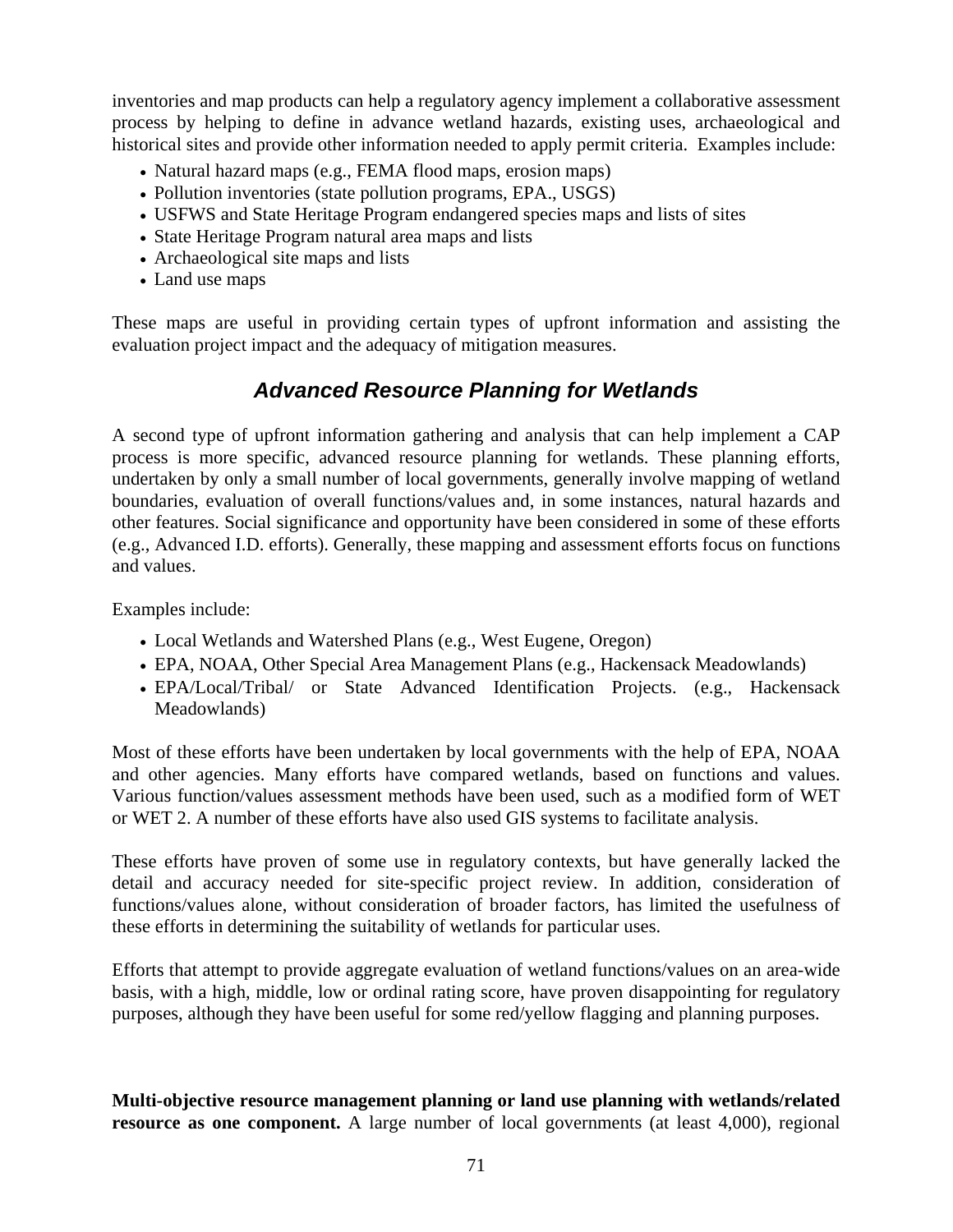planning agencies, and public resource management agencies have undertaken broader land use planning or combined land/water use planning with wetlands as one component. Plans are required in a number of states, such as Florida and California. The goals of these efforts are to allocate lands throughout the planning area to their most suitable uses. Wetland boundary maps are often used in these efforts. Other types of natural resource and cultural/economic data, such as flood maps, soils maps, topographic maps, geologic maps, vegetation maps, existing use maps, maps of public facilities, are typically overlaid on wetland maps. These broader planning and management efforts include, but are not limited, to:

- Coastal Zone Plans
- Shoreline and Shoreland Plans
- Scenic and Wild River Plans
- Floodplain Management and Greenway Plans
- Environmental Corridor Plans
- Water Quality Protection Plans
- Critical Area Plans
- Local Land Use Plans
- Watershed Plans

Local governments have generally made no effort to assess, in detail, the functions and values of particular wetlands in these efforts. The overall suitability of wetlands for development in comparison to other lands in a community is, however, considered. Larger wetlands, particularly those adjacent to water bodies, are typically placed in conservancy zones based on natural hazards, public/private property ownership, costs of public services, compatibility with other uses, and overall functions/values, among other factors.

Multi-objective resource management planning, with wetlands as one component, more adequately determines the suitability of wetland sites for various purposes than other approaches because the evaluation is from a geographically broader perspective and more factors are taken into account. Such multi-objective resource management efforts have proven useful for overall conservancy zoning and subdivision control. However, the wetland maps used in these efforts have often been at quite a small scale for regulatory purposes.

### *Wetland Regulatory Classification or Categorization*

Several states (e.g., New York) and a number of communities have attempted to broadly categorize wetlands for regulatory purposes based on at least superficial assessment of functions/values of individual wetlands. These efforts have only been of limited value for caseby-case permitting because they are based on too little information and attempt to oversimplify the evaluation process. They have also been costly and time-consuming to implement.

Attempts to classify wetlands for regulatory purposes have also proven to be misleading if they consider too few factors. For example, efforts to classify wetlands that consider only functions/values may overstate development potential because they do not consider natural hazards. The determination that wetlands as a whole or most categories of wetlands are suitable for development needs to be based upon a combination of hazards, public ownership, public rights in waters, functions/values, and other features.

### *Computer-Assisted Assessment and GIS Systems*

Looking to the future, computer-assisted assessment techniques and GIS systems also have broad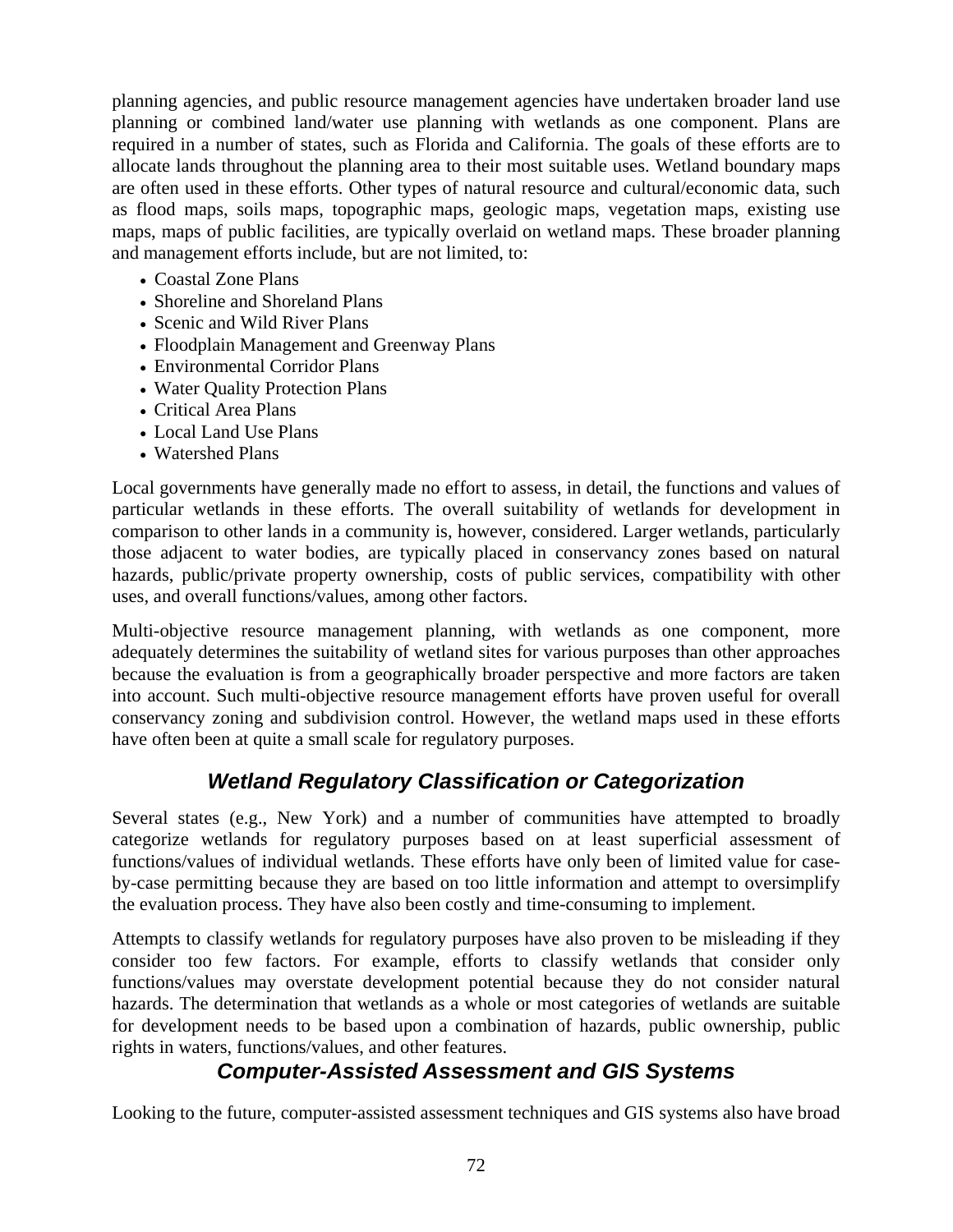potential for assisting case-by-case permitting. Over the last decade, interest has grown at all levels of government in the use of computer-assisted wetland assessment, including the use of computer models to evaluate certain wetland characteristics on an area-wide basis and for some types of case-by-case site review, such as determination of the impacts of fills on flood conveyance through the use of HEC-2 backwater computations. In the summer of 1996, the Association of State Wetland Managers held a national workshop concerning the use of GIS systems and on-line services in wetland and floodplain management. More than 80 papers were presented; there were 250 total participants.

Geographic information systems (GIS) include a variety of analysis approaches that code and analyze information spatially (geographical reference). Wetlands are only one type of information contained in a system. With a geo-referenced approach, analysis is now almost always done by computer, but information can also be manually geo-referenced through overlays (e.g., "McHarg" resource overlays). The computer facilitates storage and simultaneous analysis of various types of information pertaining to particular geographical areas, such as topographic, vegetative and soils data, and the analysis of the relationships among this information. Computerized water resource models (e.g., flood storage, flood conveyance, water quality) can also analyze geo-referenced information through the application of mathematically-based water resources flow models.

At one time, interest in GIS was confined to a small number of users with mainframe computers and large sums of money. But, interest in GIS systems has grown exponentially as inexpensive personnel computers with rapid computing capacity and large data storage capacity have become available. Relatively inexpensive software (e.g., ArcInfo, MapInfo) with powerful GIS capability and the availability of a great deal of natural resource information in a digital form, such as National Wetland Inventory maps and FEMA flood maps, has also helped increase interest. New technologies, such as Global Positioning Systems and low level digital imagery, hold promise for addressing some of the difficult geo-referencing problems with GIS systems and providing some of the detailed data that have been lacking.

Some of the strengths of GIS systems and computerized water resources flow models for wetland assessment include the following:

- GIS systems can store and quickly process large amounts of data
- GIS systems can combine, for analytical purposes, natural resource data with census, tax, economic, and other data
- GIS systems can quickly analyze multiple scenarios (e.g., evaluate the impacts of various project designs)
- GIS systems can print out analyses in a variety of formats (maps, charts, tables, 3-dimensional models, etc.)

More specific wetland applications are described in Box 36.

#### *Box 36 Application of GIS*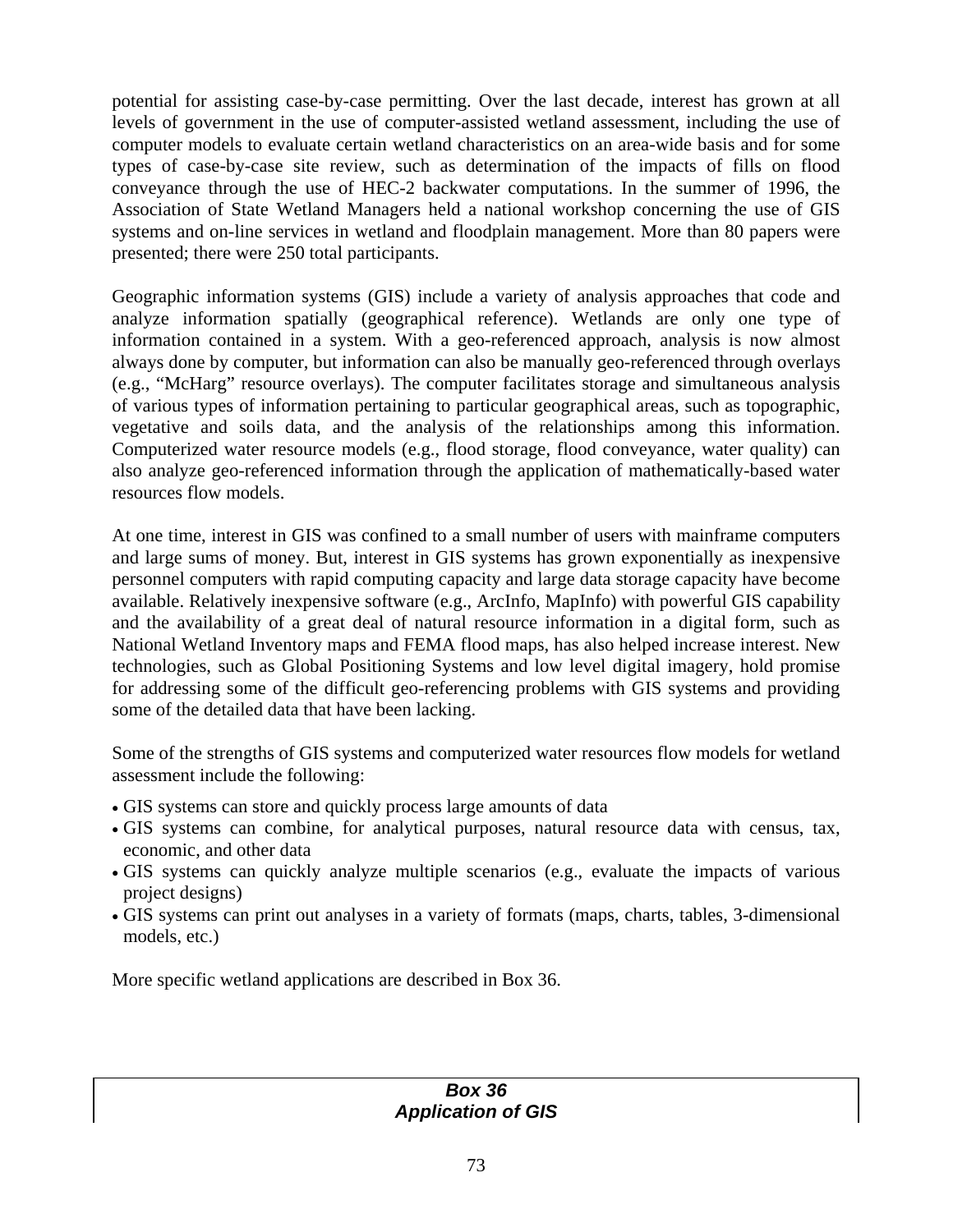#### *Systems in Area-wide Assessments*

GIS systems can assist area-wide wetland assessments in several ways:

**Parcel analyses.** Wetland up-front planning and permit processing efforts can benefit from the parcel analysis capabilities of land information systems (LIS), which have already been implemented by many local governments and are being developed by others. LIS systems are a type of GIS that uses the ownership parcel to encode and analyze data. Types of information useful to wetland regulation and often available from these systems include:

- Parcel ownership
- Existing use of parcel
- Property values
- Taxes
- Zoning classification and other regulations
- Public facilities (sewer, water, roads)
- Demographic data (how many people nearby)
- Flood maps, wetland maps, other special resource features
- Broader topographic, soils, and other natural resources data

Parcel-level LIS approaches are often not specific enough to precisely delineate wetland boundaries because information is encoded by parcel rather than natural resource boundary, but they provide broader parcel information useful in red flagging and determining opportunity and social significance.

**Red and yellow flagging.** GIS or LIS systems with wetland components can also be used for broad inventory and red and yellow flagging purposes even if the system lacks data at the scale and degree of accuracy needed for site-specific regulatory analysis. Use will depend, of course, upon the information available in the system. For example, a GIS or LIS with wetland types (e.g., digital NWI data) and overall acreage can be used to determine whether particular types of wetlands are rare in a locality. It may be used to determine the proximity of wetlands to other wetlands and waters. The system might also be used to red flag flood hazards if flood maps have been encoded into the system.

**Determining opportunity and social significance.** GIS and LIS systems can be used to determine the relationship of wetlands to pollution sources, flood flows, public lands, and to population centers and various wetland users.

**Determining possible cumulative impacts, the implications of various development scenarios.** One of the strengths of GIS and LIS systems is their ability to analyze alternative development scenarios for a geographical area. For example, in processing a permit application for a 1-acre fill for a 10-acre wetland, it might be useful to assume a 1-acre fill in all similar wetlands in the region and to determine the hydrologic implications. Or it might be useful to determine changes in existing hydrologic regime due to projected urbanization of a watershed for a wetland restoration project. A computer hydrologic model could help with both.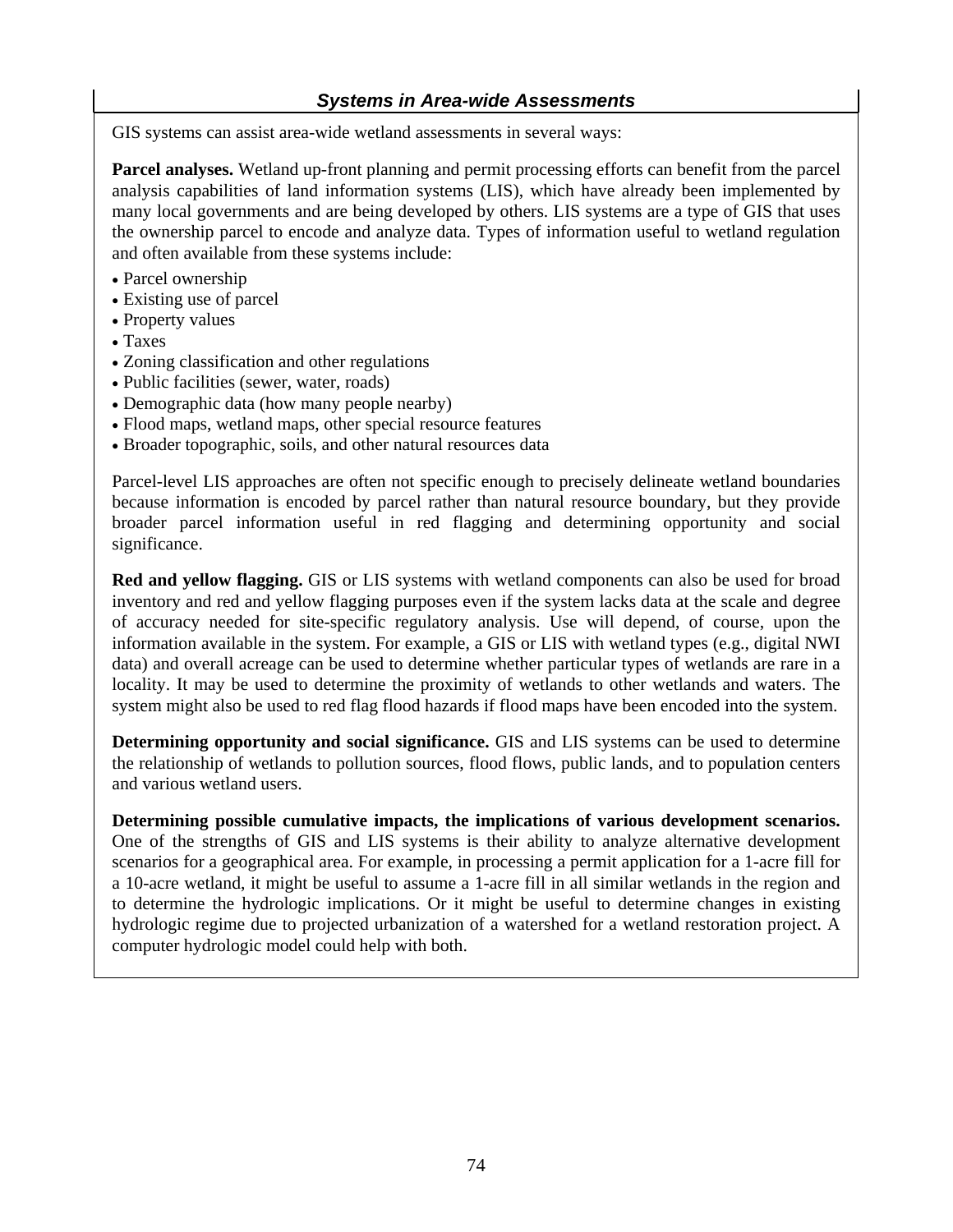**Hydrologic analyses.** Computer models have become an essential tool in flood routing, determination of flood conveyance areas, determination of erosion and deposition, water pollution analysis and types of water resources investigation that lend themselves to numerical modeling. Computerized hydrologic models (commonly now combined with broader GIS systems) are being increasingly used for floodplain management planning, stormwater management, water supply planning, water quality planning, and other water resources planning, and management efforts to not only determine existing conditions (water depths, quantity, flood regimes, sediment regimes, pollution), but also to predict long-term changes, such as anthropogenic changes in hydrology due to urbanization of watersheds. It is possible to project various build out scenarios (e.g., various densities and types of development) as well as the implications of various management schemes, such as flow diversions and operation of dams.

With the strengths outlined in Box 36, one might expect widespread use of GIS and computerized information systems in wetland regulation. GIS systems have, to a limited extent, been used for wetland regulatory purposes. For example, the Maryland Department of Natural Resources and the New York State Adirondack Park Agency have used GIS to help provide some of the information needed for planning and analyzing proposed wetland permits for a number of years. Illinois and New York have developed extensive GIS systems with wetlands as one component. King County, Washington has developed an interactive GIS system for the public. But, use in wetland regulatory contexts has been limited because the output can be no better than the data put into the system, up-front information is often lacking, available data is often not geo-referenced, and inputed data becomes quickly out-dated.

Despite their potential, GIS systems will need to be supplemented by some measure of case-bycase data-gathering on individual permits for the foreseeable future.

## *Reference Approaches*

A number of wetland assessment approaches have been developed in recent years utilizing reference wetlands. These reference-based approaches can provide many types of information useful in wetland regulation. For example, they can:

- Develop profiles on various types of wetlands including their functions and values
- Determine the relative condition (and function) of wetlands in relationship to other wetlands
- Provide guidance for restoration and creation

Two assessment approaches that use reference systems include:

**HGM.** In 1991 a group of scientists met at Stone Mountain in Georgia. Based on a paper by Mark Brinson, this group decided to develop a new regulatory approach to wetland assessment using hydrologic setting and geomorphological context (HGM).

The key elements of the HGM approach, as described by Mark Brinson, include:

- Grouping (classifying) wetlands by hydrologic and geomorphic setting
- Developing class and subclass profiles and various models for assessing functions through the use of reference wetlands
- Determining the relative condition of wetlands as the basis for determining compensation needs.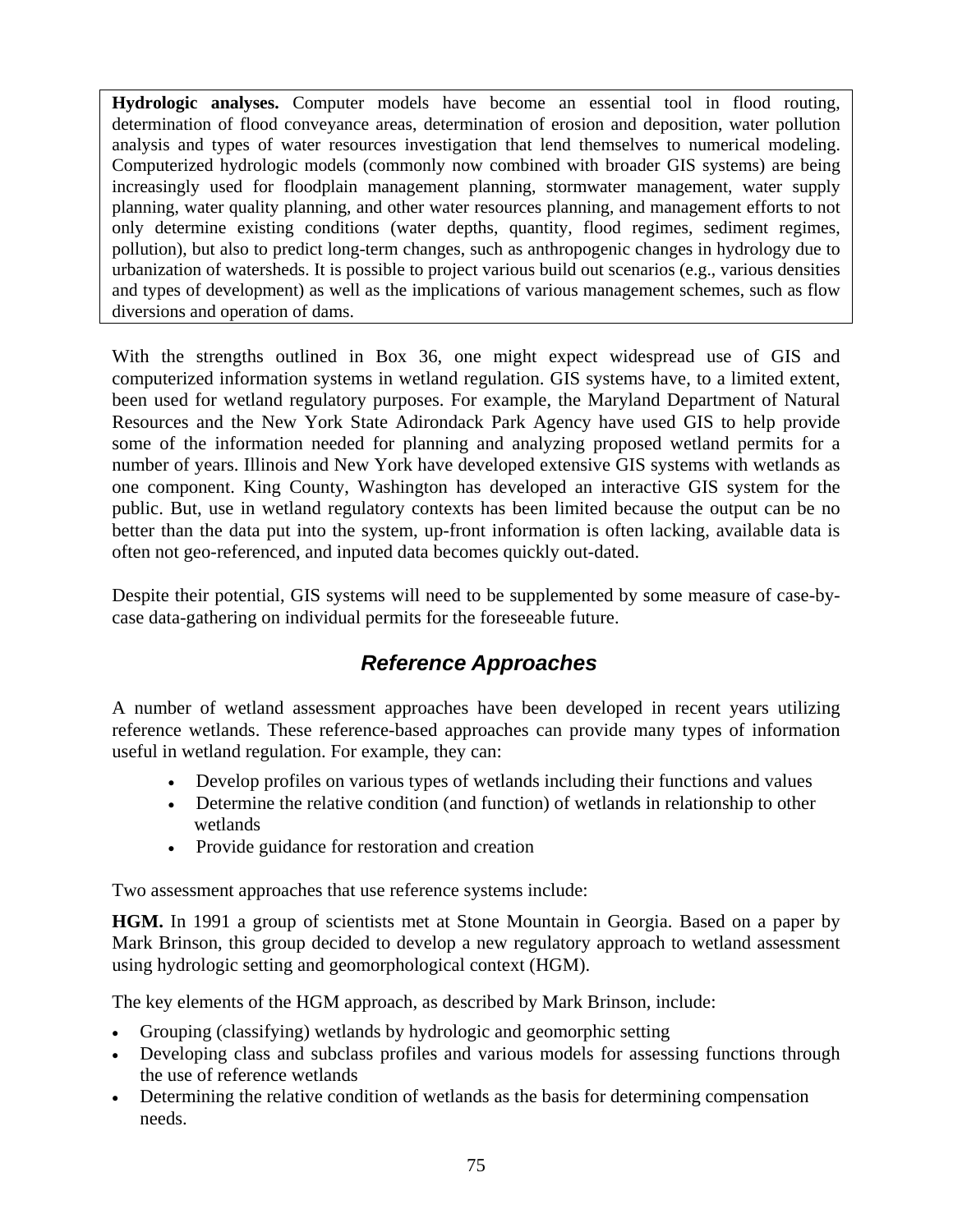HGM is a tantalizing approach. Its stated goals are excellent and consistent with what is needed in regulatory contexts at all levels of government: An "improved approach to allow for better consideration of wetland functions in permit decisions … where time and resources are often limited." The three fundamental factors that HGM is based on are scientifically sound- geomorphic setting, water source (hydrology), and fluctuation of water once in a wetland (hydrodynamics). The three proposed major components of the methods to assess wetlands also make good sense--determine hydrogeomorphic class, determine functions, and use reference to determine the range of functioning in a wetland.

HGM also has weaknesses. Implementing these components with limited financial resources is a formidable challenge. Development of models has proven to be complicated and expensive. Models provide only a small portion of the information needed for regulatory permitting. They oversimplify the factors relevant to regulatory permitting and the determination of compensation ratios.

**Indices of Biological Integrity.** Many efforts are also underway to develop models for measuring the biological integrity and relative condition of wetlands in specific contexts. These efforts are particularly important in establishing and applying biological water quality standards for wetlands. See, for example, the ORAM assessment method adopted in Ohio.

IBI modeling efforts involve information gathering for particular plant and animal species for a range of similar sites with various levels of anthropogenic impact. Information gathered may pertain to not only plants and animals, but also to hydrogeomorphic setting. Reference sites are identified with no or little disturbance; a suite of similar sites representing various levels of disturbance are also identified. Plants, insects, amphibians, birds and other forms of life are compared at the various sites. Indicator species that can be used to compare the relative condition of sites are identified. Quantitative indices that allow the comparison of sites are developed.

Indices have a number of important uses. First, they can be used for water quality monitoring and to determine impaired wetlands and waters. Second, they can, as suggested above, be used to establish regulatory water quality standards for wetlands. For example, such standards can specify that water quality and other features (e.g. depth, vegetation) cannot be degraded to the point that there will be a loss of specific indicator species in a wetland, lake, or stretch of stream. Alternatively, standards can specify that water quality and other features must be restored to the point that the water body will again support specific indicator species. Emergence of indicator species will indicate success.

Third, biological information may also be useful as a surrogate for the types and magnitudes of other wetland functions (e.g., food chain support, pollution control.)

Biological indices, reference sites used to prepare such indices, and the background information gathered to prepare the indices hold broad promise for improving wetland assessment procedures for habitat. However, development of such indices is proving difficult, time consuming, and expensive. It is also very difficult to develop accurate indices because there are often many ecological zones within a single wetland and these zones shift by season and over a period of years as rainfall varies. Finally, the correspondence between biological integrity and many other wetland functions/values such as flood storage, flood conveyance, erosion control, natural crop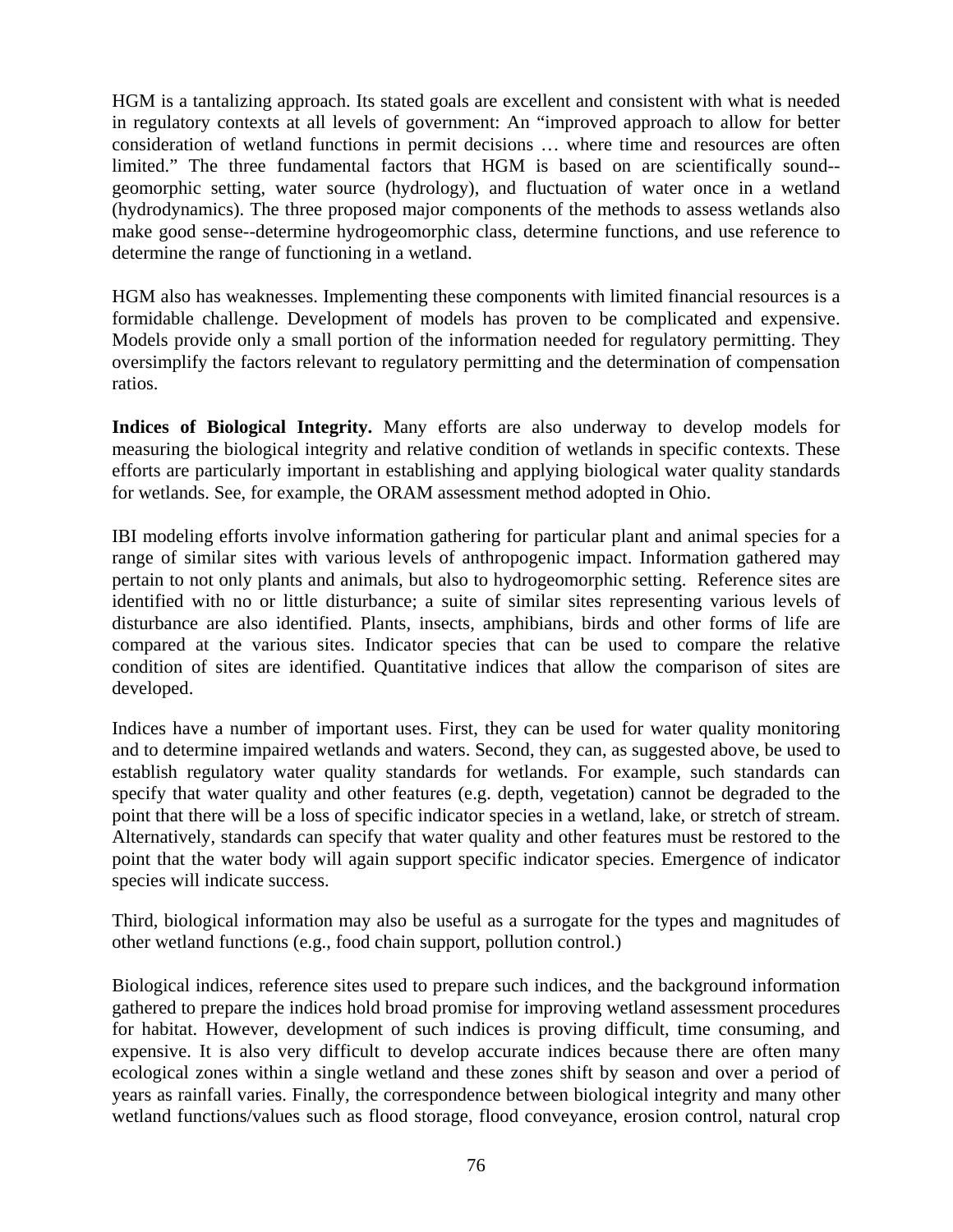production is not so clear in many contexts.

#### *Box 37 Assessment, Chess and Computers*

The best human chess players can, with some exceptions, still beat the computers. This is surprising because a chess game involves a relatively fixed number of moves at each stage of the game and modern computers can carry out millions of rapid computations. But, human beings still have the edge in certain types of learning, complex sorting and strategizing.

Does this have anything to do with wetland assessment? Yes, some.

Assessment of the impact of a particular activity at a wetland/water/floodplain/riparian area site and the adequacy of impact reduction and compensation measures requires a consideration of a **large number of onsite and offsite factors** pertaining to functions/values, hazards, impacts, and measures to reduce or compensate for impacts. Assessment requires weighing of factors and consideration of interrelationships between factors. It requires the development of new information (e.g., a field visit), the sorting of this information, and the development or acquisition of more information (more field visits, studies by a project proponent). In short, it requires a hierarchical, sequenced and interactive process with sorting and learning capabilities.

It has been extremely difficult to create computer models for assessing even limited aspects of wetlands much less the broad range of factors that need to be considered. Computers (including GIS systems) cannot decide to quickly acquire new information, obtain it, and then get hold of some more. They are very good at digesting information placed before them.

The human being is, whatever its other frailties, good at acquiring new information and in sorting, weighing, and considering interrelationships between various types of information. This is what is needed to quickly determine what factors may be relevant in a given regulatory permitting situation (hazards, boundaries, ownership, functions, values, impacts, etc.) and to progressively focus field investigations, hearings, and other investigations on the relevant issues.

A common sense assessment approach must involve lots of little feedback loops and reality checks. Common sense assessment typically requires the use of multiple red flagging, scoping and filtering mechanisms, and sorting followed up with additional data gathering for the most important factors (functions/values, hazards, etc.). It is here where the human mind excels.

Computers are certainly useful for more specific and highly quantified operations, such as projecting and analyzing flood flows (HEC models) and storing and processing certain types of information on a landscape basis (GIS systems), but they cannot replace the human brain.

## *Conclusion*

Up front assessment of wetlands on a state or regional basis can help regulators apply the broad public interest review criteria and similar criteria in state and local regulations. However, detailed and accurate upfront assessments will never be simple because of the varied types of information needed in a specific context and the difficulties gathering such information. There is no silver bullet assessment technique on the horizon for gathering all of the needed information, nor will attempts to ignore many relevant factors for the purposes of simplicity produce rational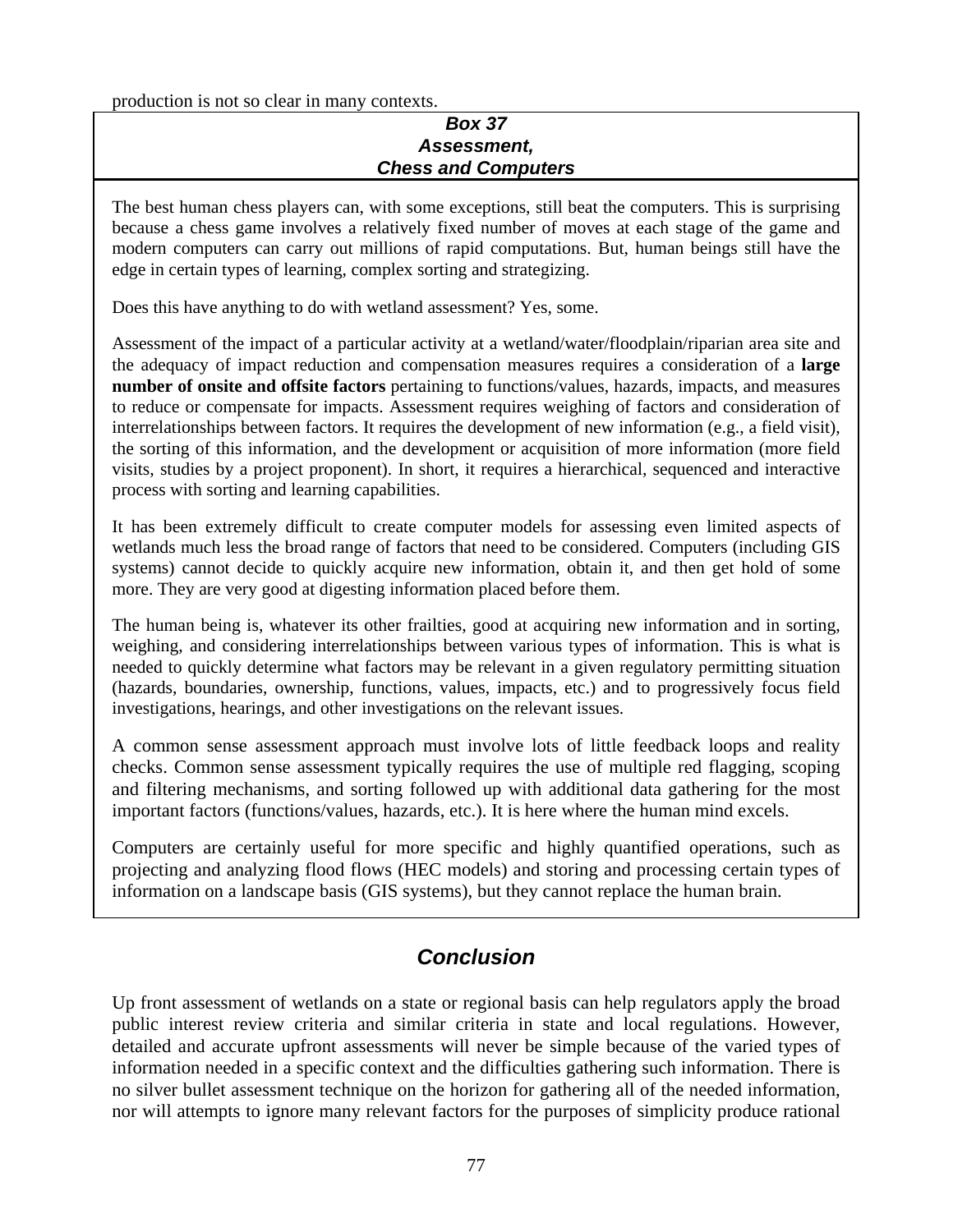and accurate evaluations.

Up front approaches can be useful in red and yellow flagging and overall analysis of permits. Future approaches will need to combine upfront mapping and GIS systems with some measure of continued case-by-case information gathering and analyses. They can be used to evaluate natural processes and functions, and to help assess the importance of wetlands and changes in wetlands to society. The balance between what is gathered up front and what is gathered on a case-by-case basis will need to reflect cost, accuracy, and other considerations.

A hierarchical, case-by-case approach to information gathering can be supplemented and made much more certain and predictable by multipurpose mapping and other up front information gathering. Case-by-case approaches can also be supplemented by many types of hydrologic, biologic and cultural information, as well as by comprehensive land use planning and watershed planning.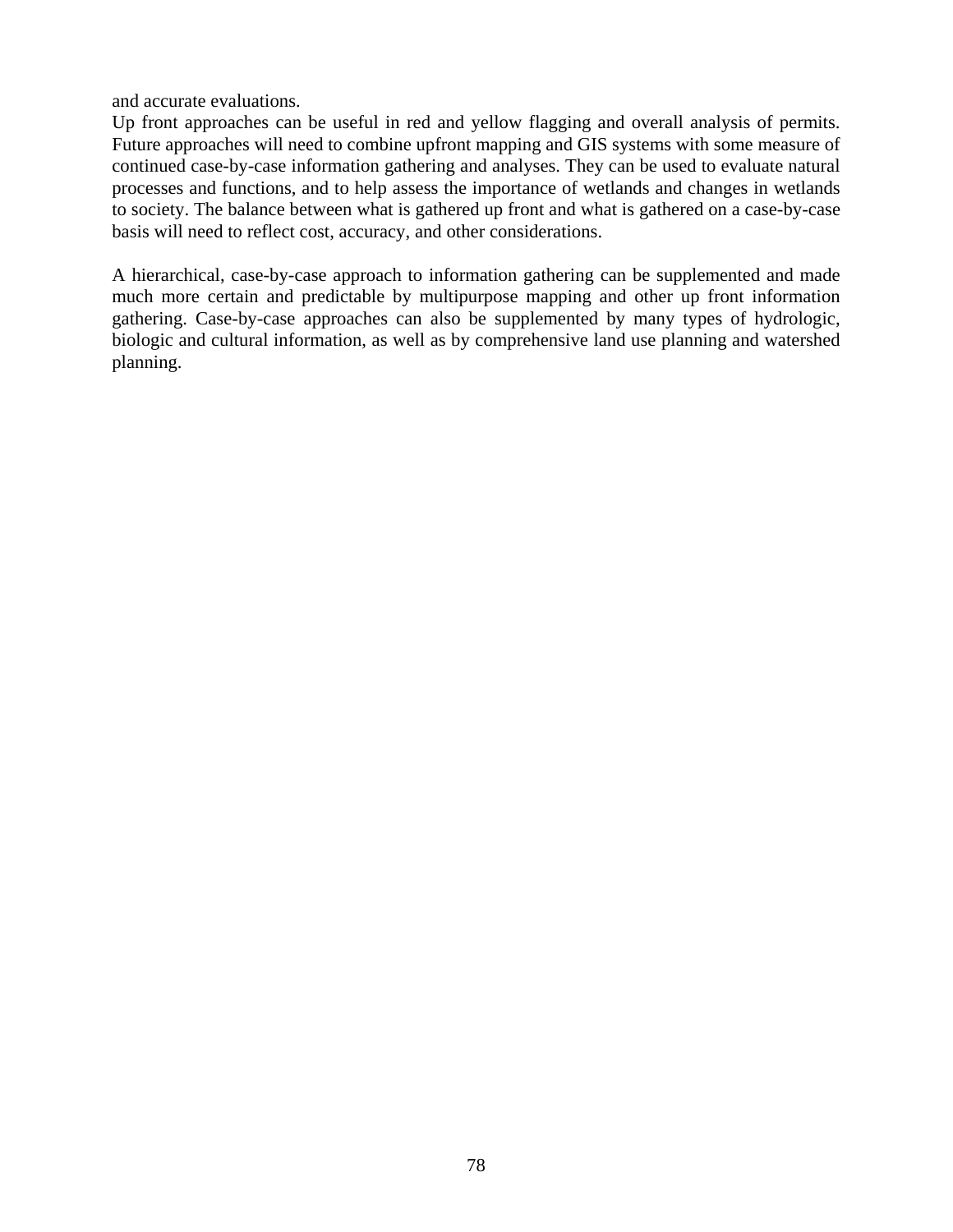## **APPENDIX A: DEFINITION OF "FUNCTIONS," "VALUES," "FUNCTIONS/VALUES"**

In this report we use the term "functions" to refer primarily to natural processes in wetlands. We use the term "values" to refer to the importance society places upon those processes and other wetland characteristics. We use the hyphenated term "functions/values" to more generically refer to the good and services produced by wetlands due to various processes and other characteristics and their value to society. These have also been referred to in other contexts as "functional values", "functions" and "values."

Many regulatory programs, such as the Section 404 program, now require that regulatory permits not result in net loss of wetland function. In many statutes this requires that regulators determine the impact of proposed activities upon flood storage, flood conveyance, fisheries, pollution control and other goods and services provided by wetlands to society, whatever these goods and services are called.

The Conservation Foundation Report, Protecting America's Wetlands: An Action Agenda, first coined the "no net loss of function" goal in 1989. In this report, the foundation used "function" to refer not only to natural resource capability, but also to cultural and aesthetic values. This report led directly to the EPA and Corps of Engineers Memorandum of Understanding, which incorporated the no net loss of function and value standard into Corps regulatory permitting.

Until 1995, "functions" and "values" were often used interchangeably in legal documents at all levels of governance to refer to goods and services provided by wetlands to society, such as habitat for waterfowl, production of fish, habitat for rare and endangered species, control of pollution, storage of flood waters, and cultural and heritage functions (e.g., shell mounds, recreation, historic sites).

In 1995, the Army Corps of Engineers Waterways Experiment Station attempted to more specifically define function in a Hydrogeomorphic Method Procedural Guide. The HGM procedural guide (see Smith et al., 1995) defined functions "as the normal or characteristic activities that take place in wetland ecosystems or simply the things that wetlands do." The HGM procedural guide, in its procedures, more specifically focused (see table 2 in Smith et al., 1995) on the analysis of wetland natural resource processes relevant to the ecological suitability of wetlands. The goal was partly to separate objective investigation of project impacts on wetland processes from more subjective analysis of the value of such changes. A second goal was to permit the determination of relative wetland condition to help determine restoration needs and mitigation ratios.

Unfortunately, HGM efforts over the last eight years to characterize natural processes (there are many models but few have been field validated) through numerical models and the use of surrogates have proven more difficult than originally believed. It has also proven difficult to link natural processes to goods and services and the impact factors listed in the Section 404 permitting criteria, except perhaps for habitat values.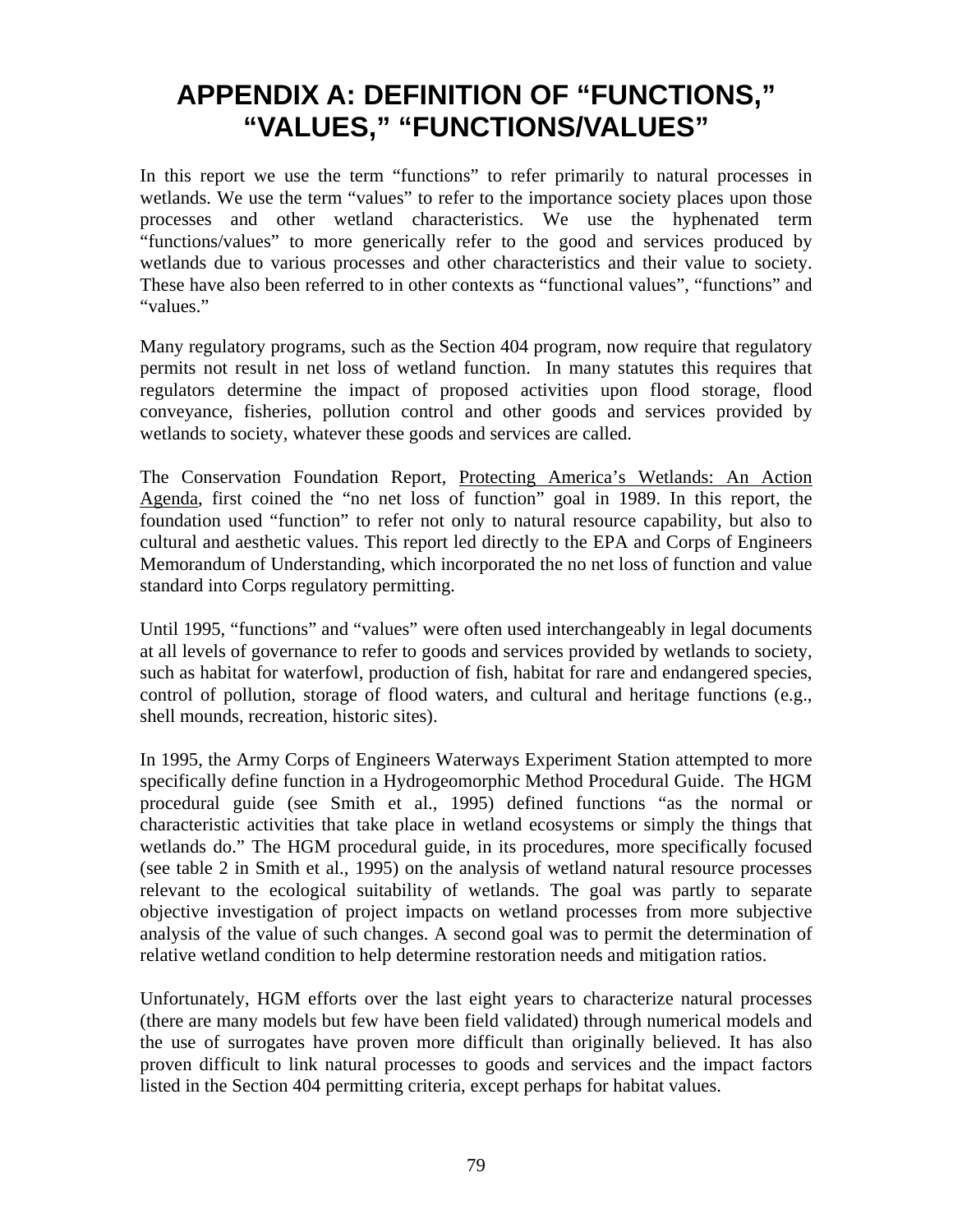The more specific definition of function in the Procedural Guide, combined with a focus on ecological functions, represented a narrowing of factors considered to be functions in wetland assessment. Previously, the Wetland Evaluation Technique used by the Corps considered both functions and values. WET considered efficiency or capacity, opportunity and social significance. HGM only considers capacity or efficiency.

#### **Use of "Function" to Apply Only to Ecological Processes**

However desirable it may be to improve evaluation of ecological processes by separating objective information gathering from more subjective determination of value, a redefinition of "functions" as proposed in HGM causes a variety of problems. A satisfactory term must be found to capture the combination of natural processes, goods and services, and their value to society implicit in the earlier definition of function. Problems with the narrow definition include:

First, the HGM definition of "function," combined with the HGM procedures on permits, increases the amount and quality of ecological information generated by assessment, but it may decrease the amount gathered pertaining to archaeological, aesthetic, historical and other wetland characteristics also important to society unless similar procedures and guidance are developed for these characteristics. And, redefinition of function to include only natural processes subtly changes the information gathered and available to a regulator in carrying out a public interest review.

As noted above, Section 404 program regulations and many state and local regulatory statutes similarly require determination of project impact on flooding, pollution, erosion and other wetland goods and services that affect people, not only impacts on biological or hydrologic processes (see, e.g., the Section 404 public interest criteria). The ultimate issue is not project impact on processes, but on services and their importance to the public.

Second, a narrow definition of function in assessment leads to inconsistent use of function in HGM assessment, in contrast with the use of function in the broader literature, statutes, regulations, and other guidance materials where the term is used to refer to goods and services and their value to society. This is confusing. Use of a term in a specialized manner inconsistent with general usage should be avoided unless necessary.

Third, while overall distinctions between functions and values may be useful, they also leave a void in terminology for the combinations of natural processes and other characteristics that make a wetland valuable to society. There is no satisfactory alternative term to "function" to describe the ability of wetlands to produce goods or services. Also, what are these combinations of processes and other characteristics to be called if not functions—"functional values," "valuable functions," etc.? We use the combined term "functions/values," but none of the other terms fits very well.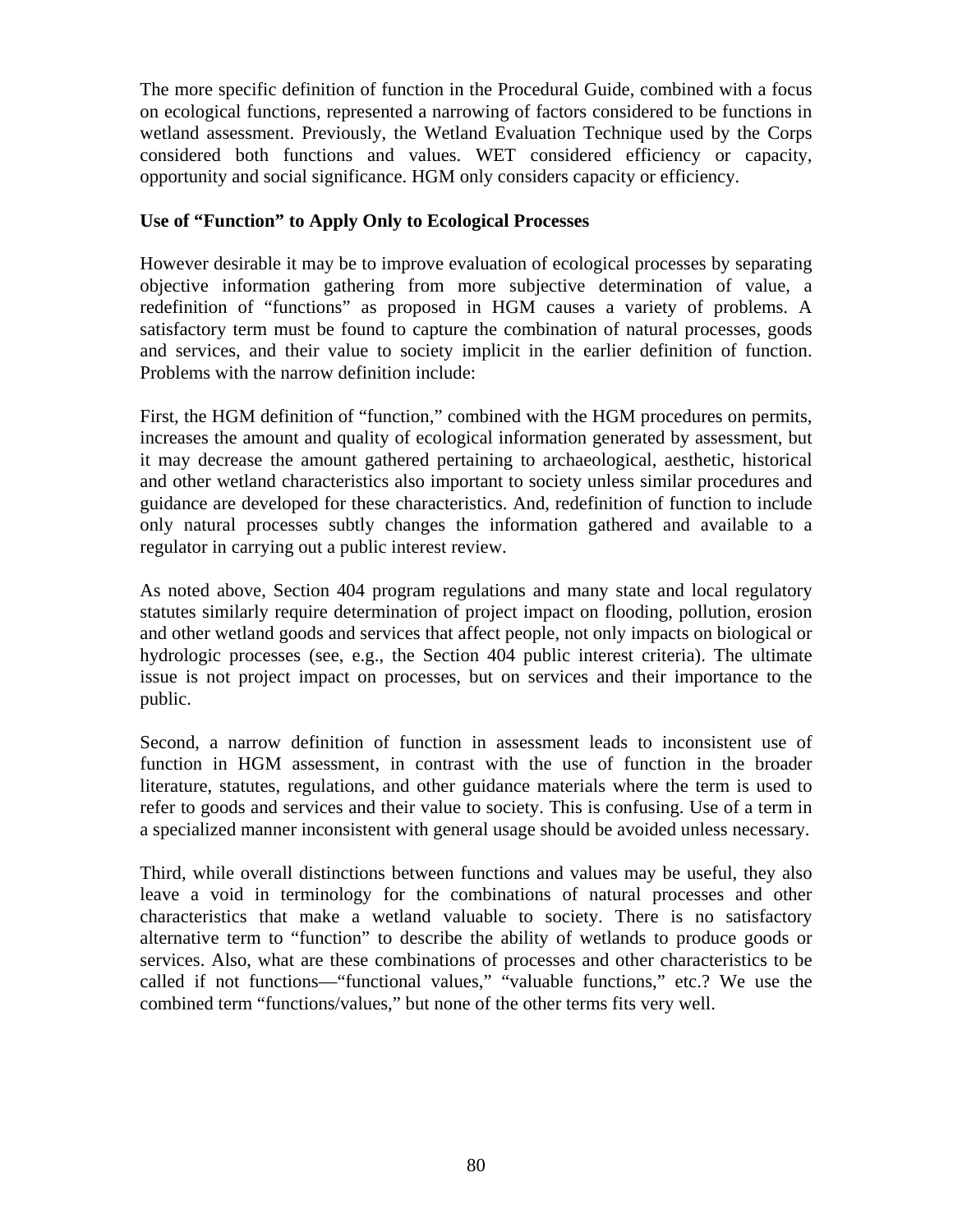#### **Future Use of "Function"**

How, then, should the term "function" be used in various contexts?

The HGM use of function to refer to natural processes is appropriate in scientific contexts as long as users make clear that this is a scientific definition and that other definitions are also in use. We refer to functions in this more narrow sense in this report. If the term is to be used in a limited sense to apply only to natural process, scientists should also make clear that they are not attempting to redefine the scope of Section 404 and similar project review in evaluating such "functions," and that there are other factors needing evaluation as well. Narrowing the concept of "net loss of function" to apply only to changes in natural processes has significant policy implications which deserve open public debate and review, and perhaps public rule-making.

Further, if "function" is to be narrowly used in scientific contexts to refer to natural processes, scientists should further make clear that processes encompass only a portion of what wetlands do. What wetlands do, in even a narrow sense, depends on size, shape, location, surrounding land uses, and other factors, not simply chemical or physical processes.

On the other hand, if scientists wish to select a single term to describe natural processes, why not simply call them "natural processes"?

As noted above, this report refers to such goods and services as "functions/values." However, the continued use of "function" in other nonscientific contexts to refer the ability of wetlands to produce certain goods and services is probably defensible because there is no satisfactory alternative term. In other words, wetlands function to produce waterfowl, timber, natural crops, fish, shellfish, etc. Wetlands also function to produce cultural values such as aesthetic, heritage, and historical values. The continued use of function may also be justified to describe the goods and services produced by wetlands flood conveyance, flood storage, pollution control, shellfish production, production of natural crops, etc.

#### **Separating or Combining Fact-Finding and Values Analysis**

Distinguishing functions and values can help separate objective fact finding from more subjective determination of value. Physical features of wetlands, processes, and impacts can be categorized, studied, described, measured and modeled by scientists, engineers, and other experts with a fair amount of objectivity. Separation of objective from more subjective factors in analysis wetlands can facilitate collaboration between resource agencies, the regulatory agency, and a landowner or his or her consultant. Agreeing on facts can be an important step in reaching later agreement on policy.

Objective fact-finding should, therefore, be an important part of detailed wetland assessment as described in Chapter 3. However, such fact-finding should not be confined to natural processes alone (the principal focus of HGM). A broad range of wetland characteristics and the relationship between these characteristics and society can be, to a greater or lesser degree, described, measured or modeled. Objective fact finding can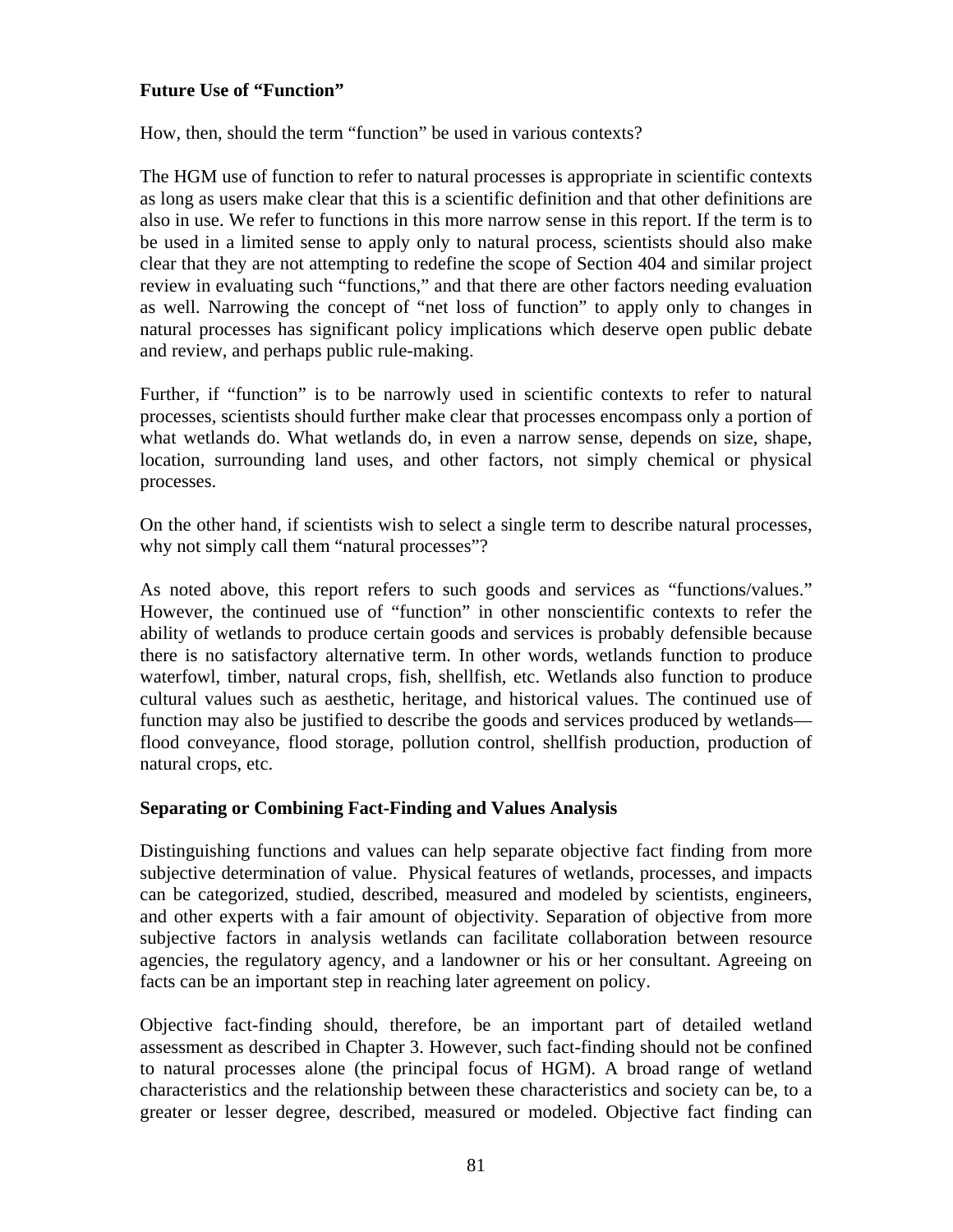apply to wetland size, existing uses, adjacent land uses, threats to hydrologic modifications, historic sites, archaeological sites, and a host of other factors relevant to the impact of an activity upon a wetland and the adequacy of impact reduction and compensation measures. Objective fact finding can include use of models to measure the possible impacts of changes in wetlands on people, such as increases in flood heights and possible levee breaches resulting from protection or destruction of a wetland. A critical issue from a regulator's perspective is not only what is happening hydrologically and hydraulically (impact on natural processes) within and without a wetland, but also how this might or will affect particular segments of society (e.g., flooding of specific downstream property owners).

Should objective fact-finding always precede investigation of value? As suggested above, in many instances, a preliminary investigation to determine whether there might be significant project impact can best simultaneously consider physical processes and the significance of those processes to society (e.g., might a proposed permit not only cause pollution of a reservoir, but also affect thousands versus a small number of people?). This can help determine what should be investigated in depth in a particular instance. If there is the possibility of significant impact, more detailed physical fact-finding can then be undertaken. This, in turn, can be followed by more detailed analysis of the importance of these characteristics to society through public hearings and other methods.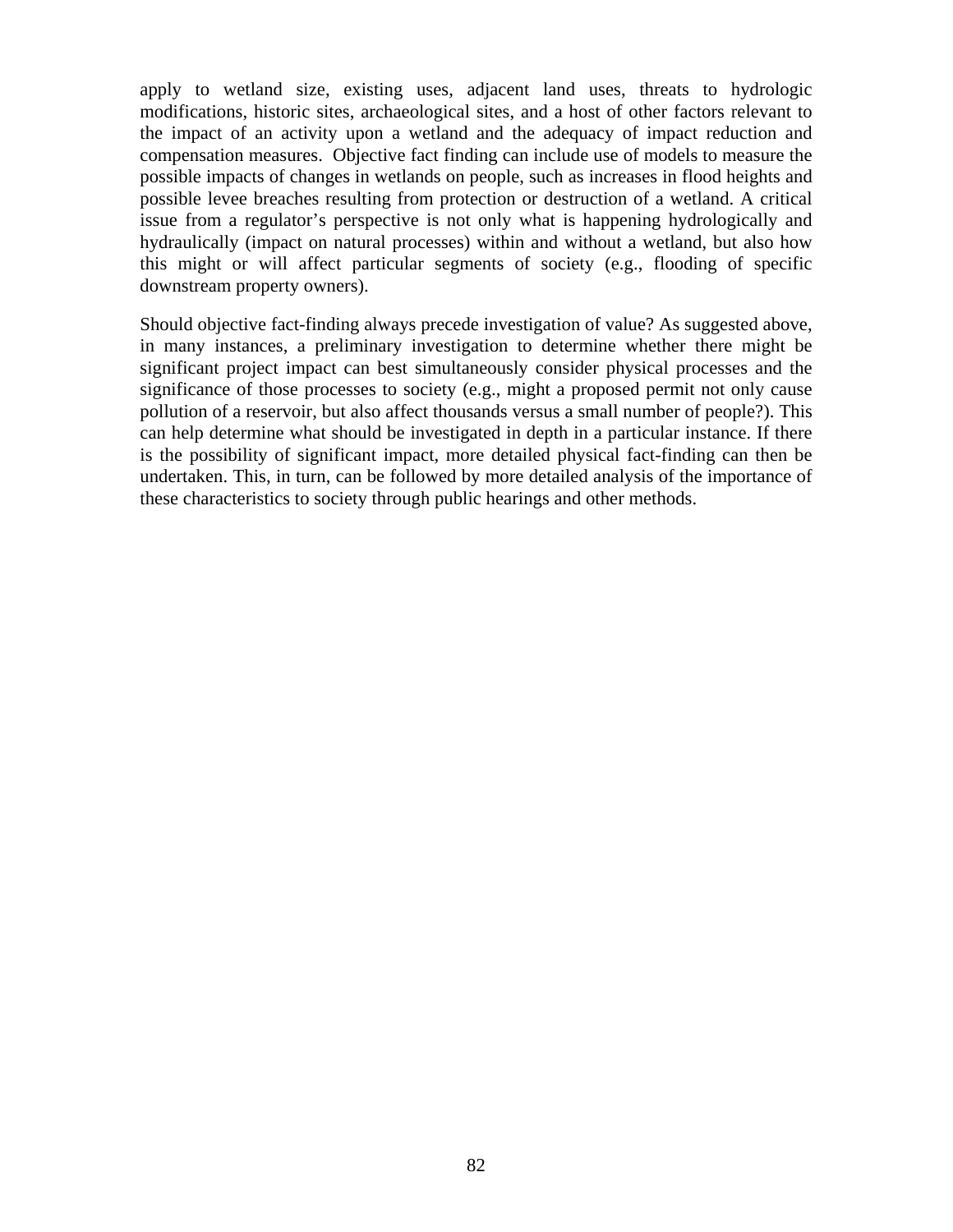## **APPENDIX B: EXAMPLES OF RED AND YELLOW FLAGS IN OTHER WETLAND RAPID ASSESSMENT METHODS**

#### *Box 38 HGM Red Flag Features*

The HGM procedural document suggests the following red flags. See Smith, D., A. Ammann, C. Bartoldus, and M. Brinson. 1995. An Approach for Assessing Wetland Functions Using Hydrogeomorphic Classification, Reference Wetlands, and Functional Indices, U.S. Army Corps of Engineers, Waterways Experiment Station, Wetlands Research Program Technical Report WRP-DE-9:

- Areas protected under the American Indian Religious Freedom Act
- Hazardous waste sites identified under CERCLA or RCRA
- Areas protected by a Coastal Zone Management Plan
- Areas providing Critical Habitat for Species of Special Concern
- Areas covered under the Farmland Protection Act
- Floodplains, floodways, or flood prone areas
- Areas of high public use
- Areas with structures/artifacts of historic or archeological significance
- Areas protected under the Land and Water Conservation Fund Act
- Areas protected by the Marine Protection Research and Sanctuaries Act
- National Wildlife Refuges
- Native Lands
- Areas identified in the North American Waterfowl Management Plan
- Areas identified as significant under the RAMSAR Treaty
- Areas supporting rare or unique plant communities
- Areas designated as Sole Source Groundwater Aquifers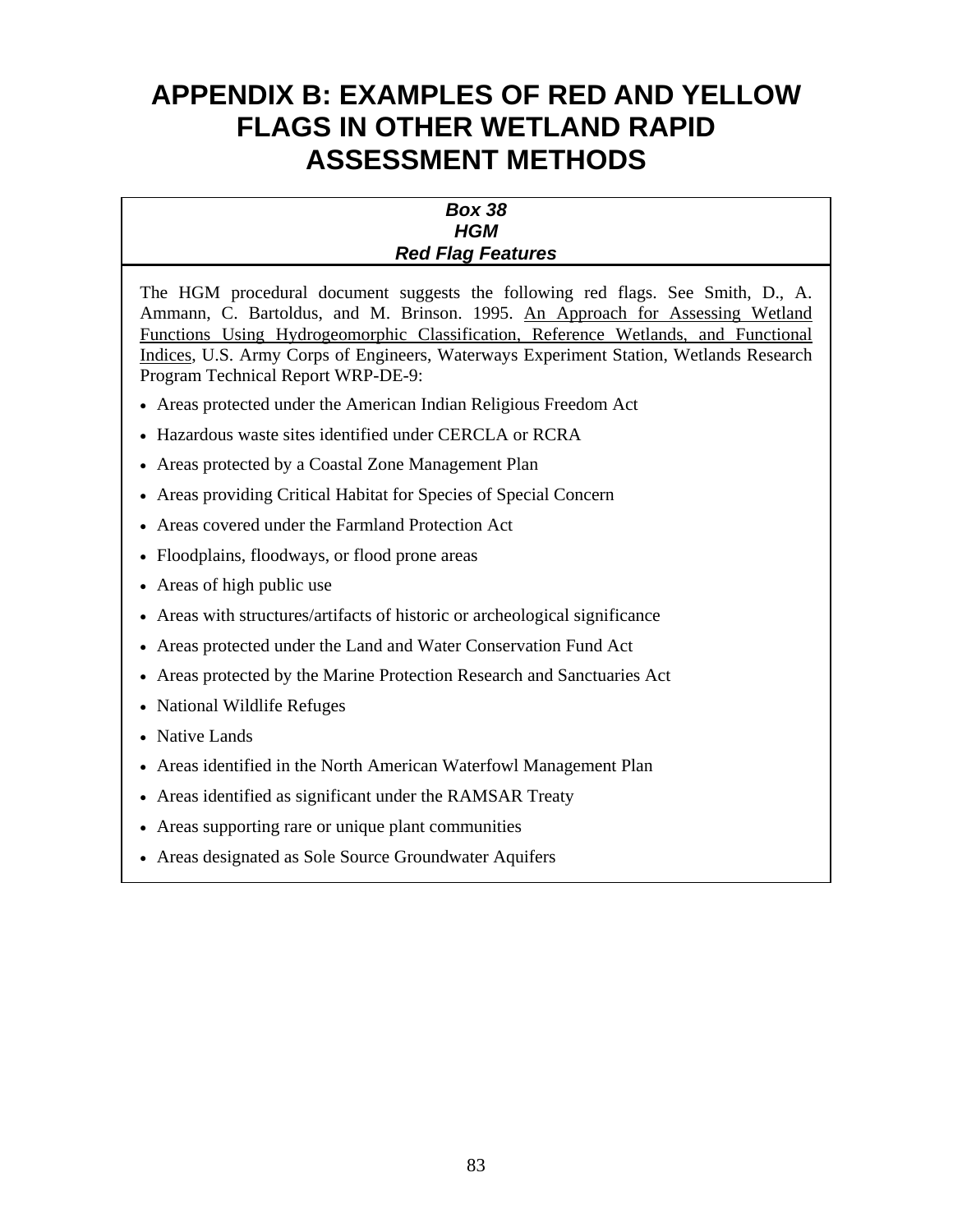#### *Box 39 WET 2 Suggested Red Flags*

The WET 2 Method suggests the following red flags. See Adamus, P.R. et al. 1987. Wetland Evaluation Technique (WET), Technical Report Y-87, Volume II. U.S. Army Corps of Engineers, Waterways Experiment Station, Vicksburg, MS. These red flags have been reproduced with the omission of some explanatory material. AA refers to the assessment area and IA refers to the impact area.

- 1. Are there plants or animals known to occur in the AA/IA that are threatened, endangered, or a candidate species, according to state or federal agencies?
- 2. Is the AA/IA part of a park, refuge, scenic route, water bank or conservation easement, historic site, marine or estuarine sanctuary, wilderness or primitive area, landmark area, public recreation area, research natural area, or similarly designated area under public control or supervised by an organized conservation group for the primary purpose of preservation, ecological enhancement, or low-intensity recreation?
- 3. Is the AA/IA on a statewide listing of historical or archaeological sites?
- 4. Is the AA/IA known to have ecological or geological features considered by regional scientists to be unusual or rare for wetlands in the region? Examples include:
	- (a) Peat bogs in southern New England
	- (b) Fens in some parts of the Midwest
	- (c) Cypress swamps in the northern states
	- (d) Spring communities in various regions
	- (e) Wild rice producing wetlands in the north-central U.S.
- 5. Does the AA/IA represent most or all of this wetland system (e.g., marine, estuarine, palustrine, lacustrine, or riverine) in this locality?
- 6. Have substantial public or private expenditures been directed to this area for the creation, restoration, protection, or management of the AA/IA? Examples include: costs for initial purchase, seeding, fencing, maintenance, water quality improvements, installation of fishways or impoundments, and improved accessibility.
- 7. Are there biological communities in the AA that are stressed by saline springs or abnormally high salinities, or are there wetlands contiguous with the AA where this situation exists?
- 8. Are there features of social concern or economic value (e.g., incorporated areas, industrial areas, office buildings, hazardous waste landfills, etc.) within or adjacent to the AA that would be inundated by a 100-year flood?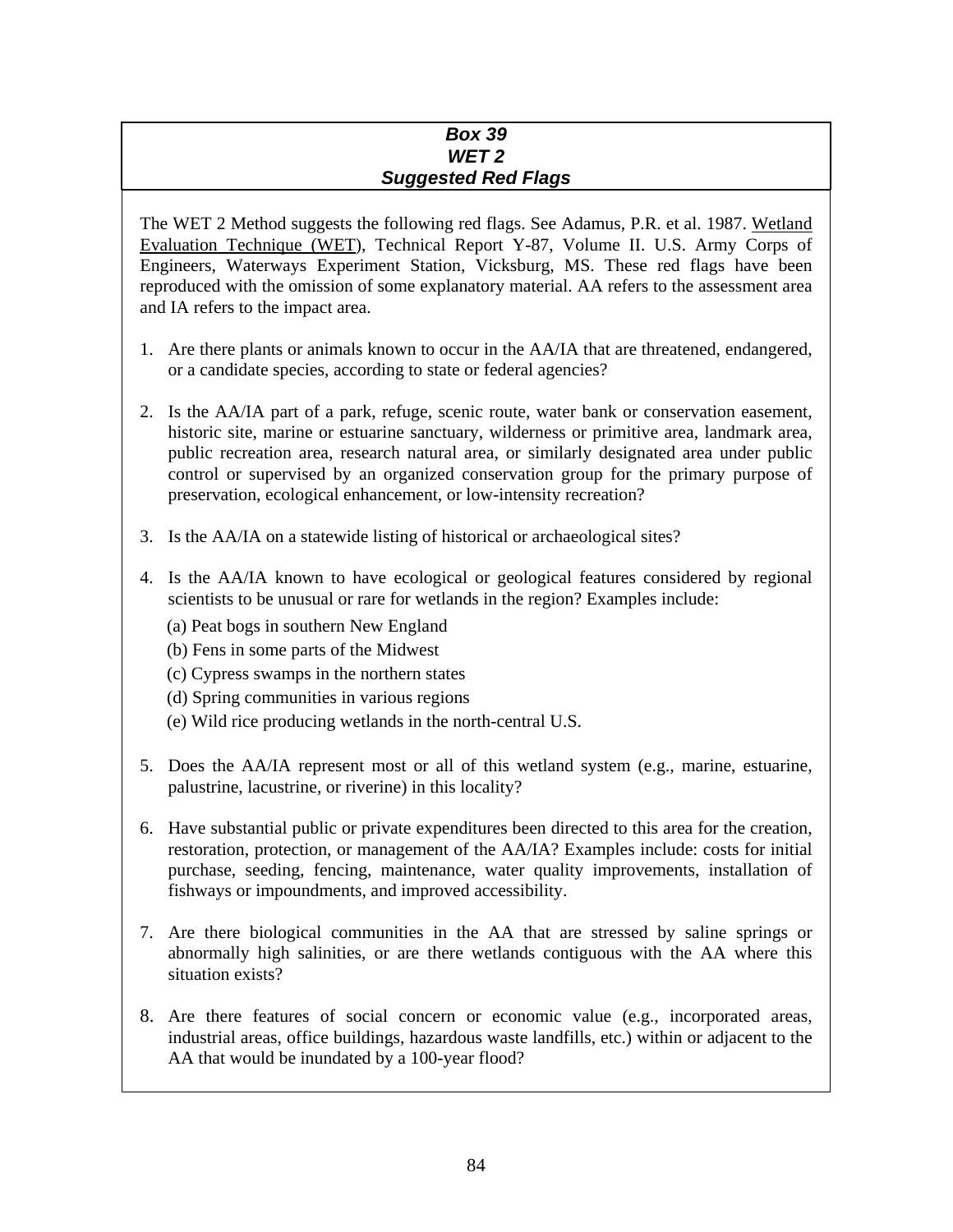- 9. Are there features of social concern or economic value within the 100-year floodplain of the area specified or has a dam with the primary purpose of flood control been proposed within 5 miles upstream or downstream of the AA?
- 10. Are any of the following features present within the area specified?
	- (a) Harbors, channels, stormwater detention ponds, or reservoirs that are dredged or cleaned regularly
	- (b) Artificial recharge pits
	- (c) Known fish spawning areas highly sensitive to siltation
	- (d) Commercial shellfish beds
	- (e) Areas known to be in violation of Section 401 of the Clean Water Act water quality standards due to suspended solid or toxicant levels
- 11. Have bodies of water, within the area specified, been targeted by government agencies as "priority areas" for construction of wastewater treatment facilities or other water quality improvement projects?
- 12. Is there surface water within the AA or the area specified that is a major source of drinking water?
- 13. Are any of the following features present in the area specified?
	- (a) Water bodies known to be especially nutrient-sensitive or subject to regular blooms of algae, aquatic fungi, or oxygen-related fish kills.
	- (b) Area known to be in violation of Section 401 water quality standards due to nutrient levels.
- 14. Are there swimming/bathing areas that are used frequently in the area specified?
- 15. Does a threatened or endangered species that is wetland-dependent regularly inhabit the area specified?
- 16. Are any of the following features present in the area specified?
	- (a) Sites designated by the U.S. Environmental Protection Agency (USEPA) as Sole Source Aquifers or Class II (Special) Ground Waters.
	- (b) Wells that serve at least 2,500 people (people using the well may be living outside the area specified).
	- (c) Actively used wells with yields that are greater than the yields shown for this region on the map in Figure 4.
	- (d) Wells that are within a major alluvial valley (i.e., watershed area of at least 100 square miles) and have yields exceeding 2,500 gallons per minute.
- 17. Do well yields in the area specified surpass the criteria described in Question 16(c) or does the AA empty into an area (within 2 miles) where fish or wildlife use has been critically limited by excessively low water flow or low water level during dry years?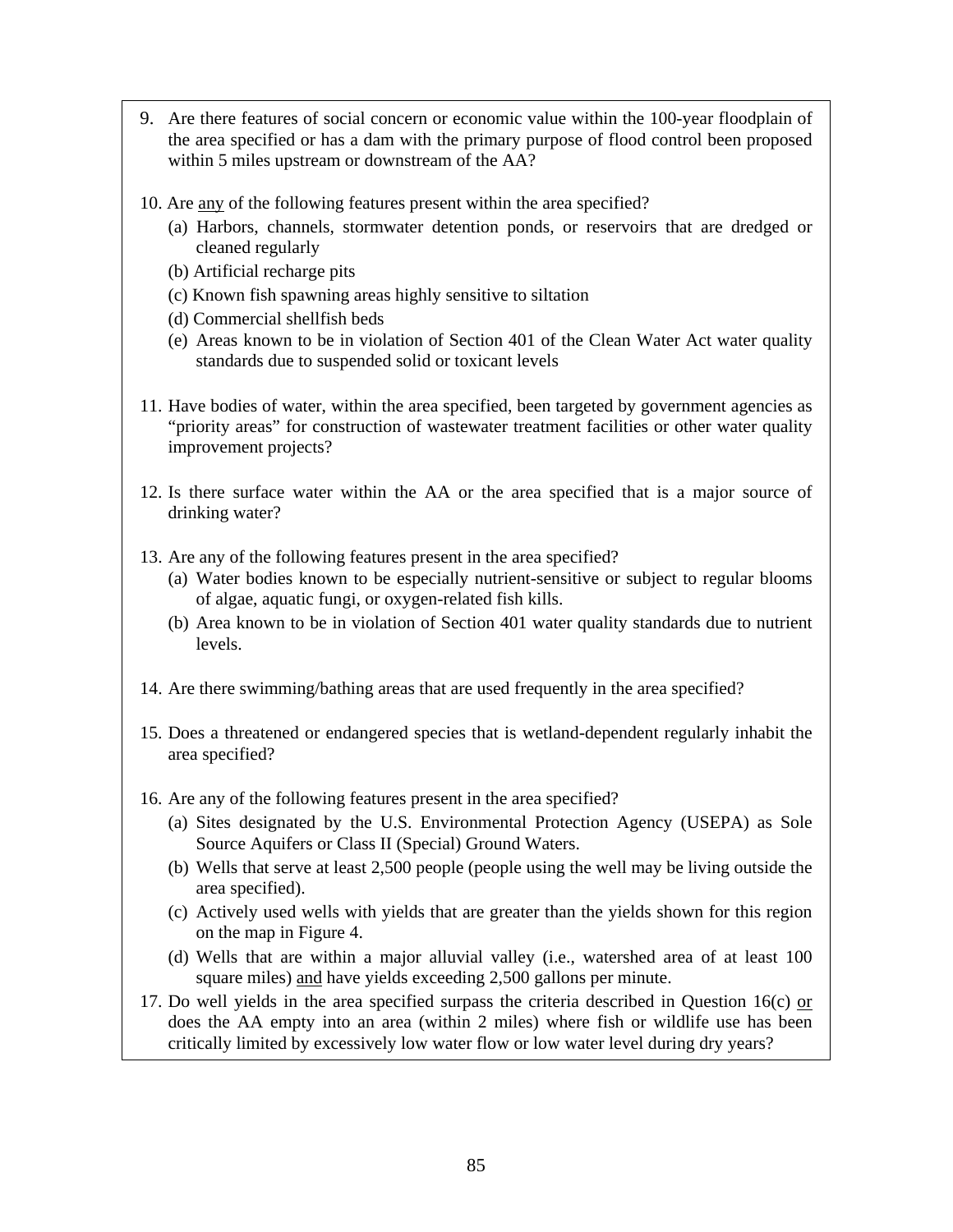- 18. Are either of the following conditions true for any of Questions 9-17 that were answered yes?
	- (a) The AA is the only AA in the watershed of the closest service area.
	- (b) The AA is closer to the service area where the service identified in the question is delivered, than any other AA (that could be delineated if desired) in the watershed of the closest downstream service area. For example, in Question 12, the AA is closer to the service area to which drinking water is being supplied than any other AA in the watershed of the closest service area.
- 19. Does the AA/IA act as a buffer to features of social concern or economic value that are situated in erosion-prone or wave-vulnerable areas?
- 20. Is any of the following true?
	- (a) The AA/IA supports at least one fish species that is on USFWS National Species of Special Emphasis List (Table 1) and is rare or declining in the region.
	- (b) The AA/IA has a State or Federal special designation relating to its recognized fishery value.
	- (c) There is commercial fishing or shell fishing with the AA/IA.
- 21. Is any of the following true?
	- (a) The AA/IA supports at least one wildlife species that is on USFWS National Species of Special Emphasis List (Table 1) and is rare or declining in the region.
	- (b) The AA/IA has a State or Federal special designation relating to its recognized wildlife value.
	- (c) A fee is charged at the AA/IA for consumptive (hunting) or nonconsumptive (observation) use of wildlife.
- 22. Is the AA in a waterfowl use region of major concern as defined by USFWS or has it received a priority rating in state waterfowl concept plans?

23. Does this AA/IA support plant or animal species with exceptionally narrow habitat requirements or of extremely limited occurrence in this region (e.g., desert pupfish)?

- 24. Is this the closest wetland to a nature center, school, camp, college with a science curriculum, or similar educational facility, and is it within 2,000 feet of a legal parking area?
- 25. Is the AA/IA part of, and essential to, an ongoing, long-term environmental research or monitoring program?
- 26. Is the AA and its watershed a "pristine" natural area, in the sense of having no lasting, direct or indirect, human alteration?
- 27. Is the AA/IA used regularly for recreational or consumptive activities, for which opportunities are otherwise locally deficient as recognized by a local or state plan?

28. Is the AA/IA a major public access point to a recreational waterway?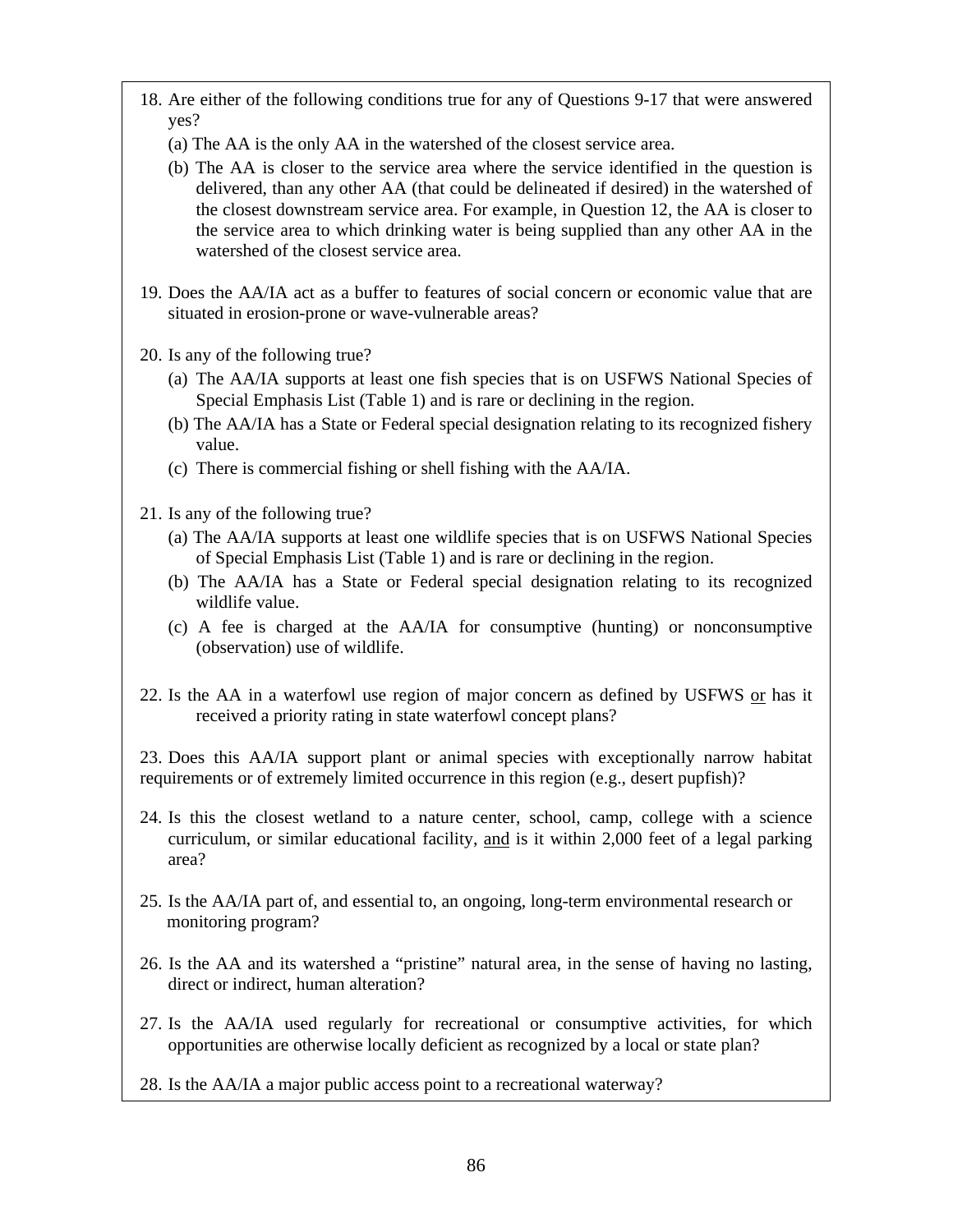29. Is the AA located in an urban area?

- 30. Is the AA located in a state that is losing wetlands at a rate greater than, or equal to, the national annual average of 0.4 percent/year?
- 31. Is the AA's wetland acreage (expressed as a percent of the acreage of wetlands in the watershed of the closest service area) greater than the annual percentage loss rate of wetlands for the state?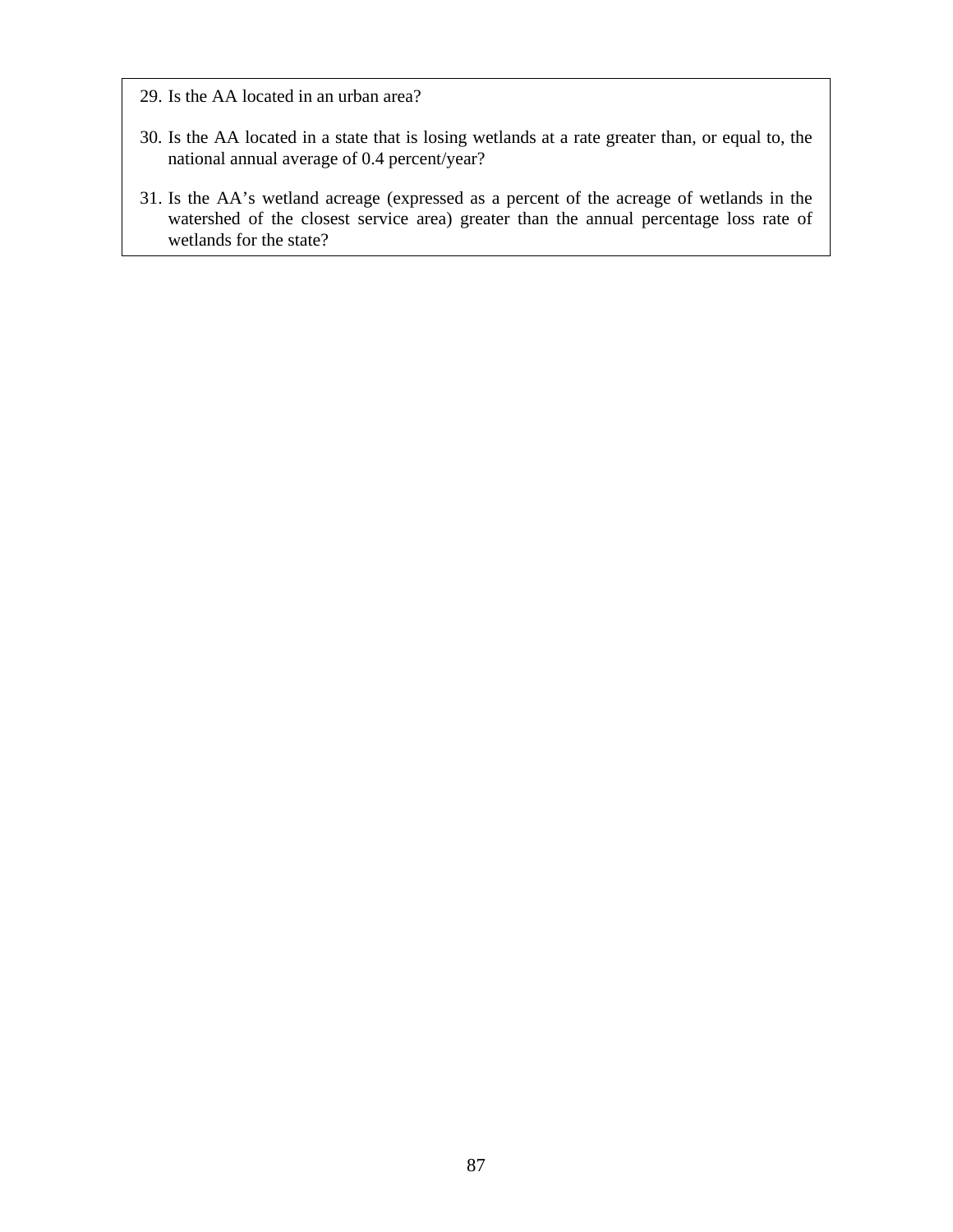## **APPENDIX C: PRESUMPTIONS BASED UPON OVERALL HGM CLASSES**

Wetlands/related resources are highly complex and various sections within a single wetland have different characteristics. Nevertheless, some generalizations and presumptions about wetland and related waters/floodplain and riparian ecosystems are possible with regard to functions/values, ownership and natural hazards, based on the HGM overall classes. (Note, for the purposes of simplicity, estuarine/coastal are grouped together in the following discussion. Coastal has been added because there are substantial tidal wetlands in shallow water environments along the open Gulf Coast).

#### **Common Denominators**

**Regulatory jurisdiction under federal, state, local wetland statutes, regulations, and ordinances.** Major riverine, lake fringe, and coastal/estuarine fringe wetlands and related waters are subject to federal (Section 404, Section 10) regulations and to state or local wetland regulations in many states. Many larger slope, depressional, and flat wetlands connected by channels to navigable waters are also subject to federal Section 404 regulatory jurisdiction, although individual regulatory permits are not required for some due to nationwide permits. However, most smaller slope, depressional, and flat wetlands not connected to navigable waters are not subject to state or local regulations due to size limitations on regulated wetlands, limitations on the types of regulated wetlands, or because they are not included on wetland maps (mapping is required for exercise of regulatory jurisdiction in many state and local regulatory efforts).

**Ownership; public rights.** The beds of lake fringe, estuarine fringe, and coastal fringe wetlands and related waters are often partially owned by the state (beds of public water bodies below the high water mark). They are also subject to "public trust" and "navigable servitude." The beds of riverine wetlands are privately owned but they are subject to public trust and navigable servitude. The beds of slope, depressional, and flats are usually privately owned and not generally subject to federal navigable servitude or state public trust.

**Landowner recognition that areas are wetlands; delineation of wetland boundaries.**  Landowners more easily recognize coastal fringe, estuarine fringe, lake fringe, and riverine wetlands as "wetlands" due to their proximity to other waters and more stable water levels. Delineation of boundaries for these wetlands is generally easier than for depressional, slope, and flats in many instances because of more stable water levels, existing wetland maps, visible adjacent water bodies, salinity gradients (estuarine, coastal), and other factors. It is often more difficult to delineate slope, depressional, and flats boundaries which may be wet only a portion of the time.

**Other applicable regulations.** A broad range of state, local, and federal regulations typically apply to wetlands and related areas adjacent to rivers, lakes, coasts, and estuaries. These include coastal zone management regulations, shoreland and shoreland zoning programs, floodplain regulations, scenic and wild river regulations, public water programs, and various critical area programs. Fewer regulations other than the Section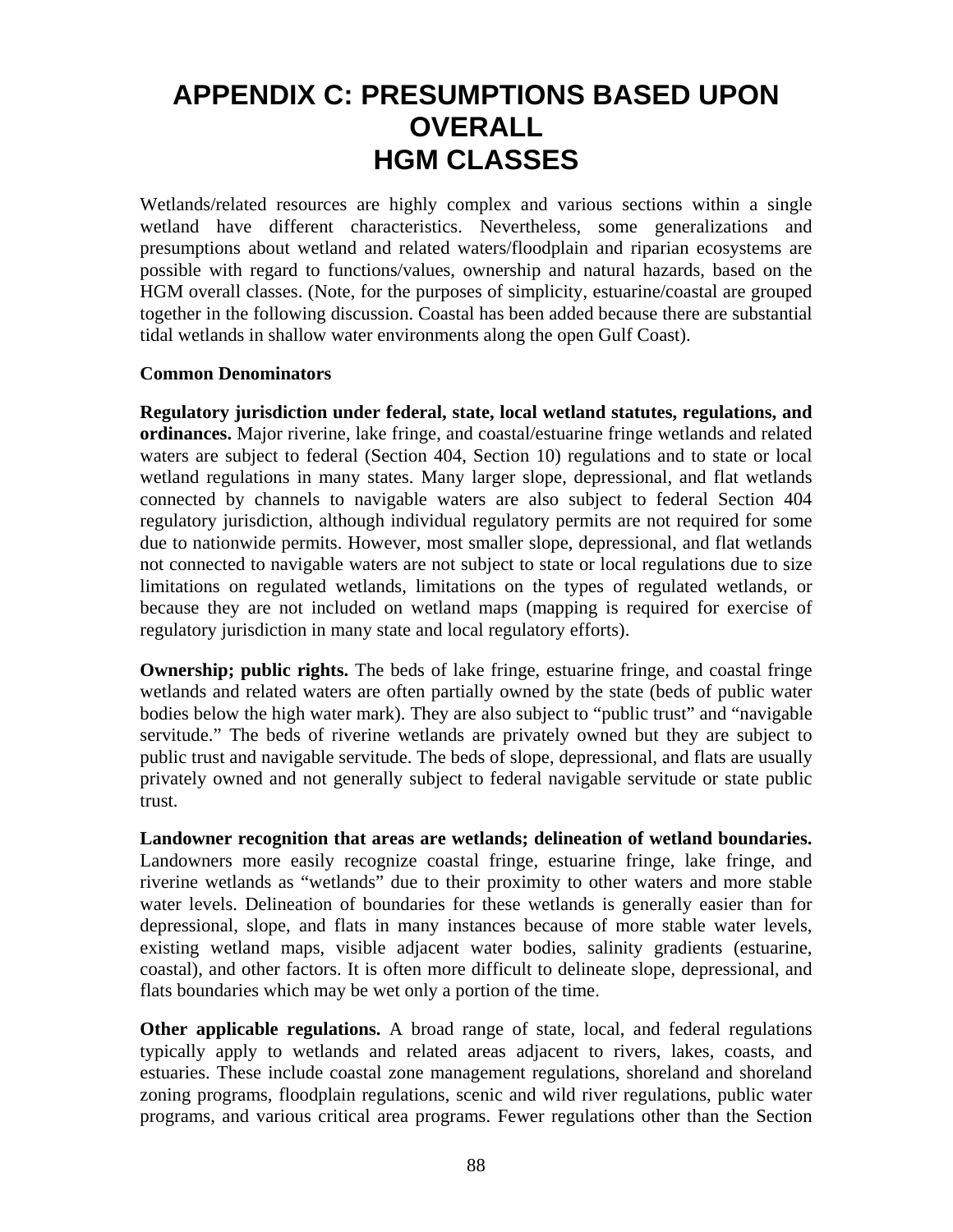404 program and local zoning apply to slope, depressional, and flat wetlands, particularly those smaller in size.

**Natural hazards, impact of activities on other lands.** Riverine, lake fringe, and coastal/estuarine fringe wetlands and related lands are often characterized by natural hazards, such as flooding and erosion. Development in riverine wetlands will often increase flood heights on other lands. Slope, depressional, and flats are also subject to some flood hazards, but hazards are usually less serious.

**Fishing and water recreation functions/values.** Riverine, lake fringe, and coastal and estuarine fringe wetlands and related floodplain/riparian areas are often characterized by fishing and water recreation functions/values because they contain or are adjacent to open water where fish live and feed. They are also likely to have value in protecting adjacent waters from upland pollution by intercepting pollutants and sediment before they reach adjacent waters and value in removing pollutants from adjacent waters that may pulse into and out of such wetlands (tides, floods, fluctuations in water levels). Slope, depressional, and flats usually do not have fishing and major water recreation functions/values, such as boating and canoeing. They may have important pollution buffering and habitat functions/values.

**Susceptibility to watershed alterations.** Lake fringe, river fringe, and coastal/estuarine fringe wetlands and related water/floodplain/riparian ecosystems are less susceptible to changes in water regime due to development in the immediate watershed since water levels in these wetlands depend, in large measure, on water levels in the adjacent water bodies. And, water levels in adjacent water bodies often depend on the much broader water regimes (e.g., ocean levels, river watersheds). In contrast, water levels in many slope, depressional, and flat wetlands rely, to a considerable extent, on runoff from the immediate watershed or upon local ground water levels.

**Data availability.** Much more data is typically available to help evaluate coastal fringe, estuarine fringe, lake fringe, and river fringe wetlands and related areas than slope, depressional, and flat wetlands. Data include National Wetland Inventory Maps, state and local wetland maps, FEMA flood maps, surface water elevation and flood elevation records, fish surveys, recreational use surveys, bird surveys, etc.

**Availability of regulatory agency technical assistance personnel.** Federal, state, and local regulatory personnel are usually located in towns and cities. Towns and cities are (in general) located on the coasts, estuaries and on larger lakes and streams. This means there are many more wetland regulators near coastal fringe, estuarine fringe, lake fringe, and riverine wetlands waters and related resources. Much fewer regulatory personnel are located in rural areas where many freshwater slope, depressional, and slope wetlands are located.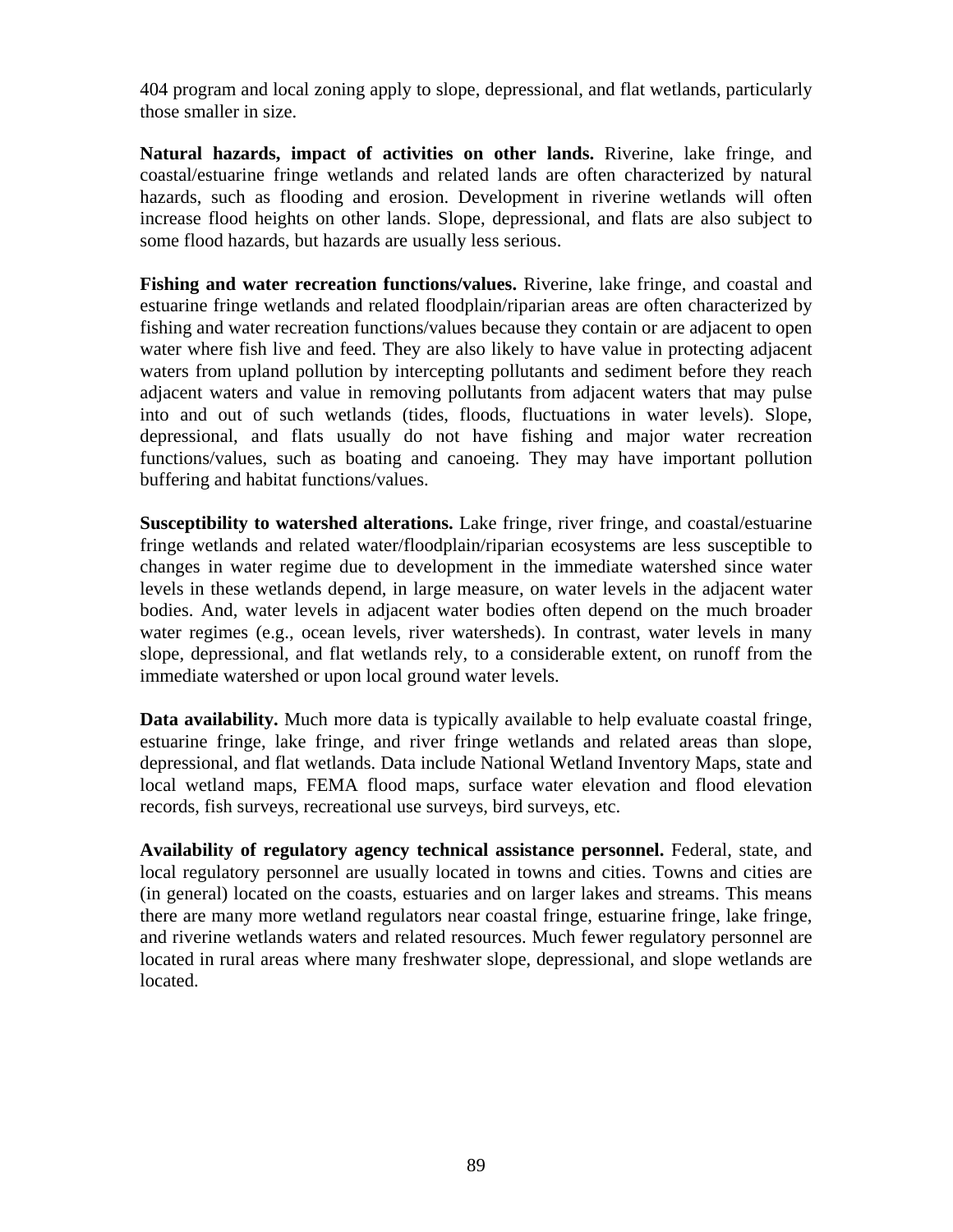## *Characteristics By Wetland Type (Note, this does not strictly follow the HGM classes)*

#### **River Fringe Wetlands**

**Settings:** Wetlands located in rivers, creeks, and stream beds, on river banks, or floodplains along many of the 3.2 million miles of rivers, creeks, and streams. Riverine wetlands are particularly extensive along large, low gradient rivers, but also occur as broken thin bands in and along many smaller perennial creeks, streams, and drainage ditches. They are characterized by unidirectional, flowing water.

**Wetland Regulatory Jurisdiction:** Most riverine wetlands are regulated by the Section 404 program, although individual permits may not be required in headwater areas. Most larger riverine wetlands are also regulated at state levels by freshwater wetland programs, floodplain, scenic and wild river, shoreland zoning, public water, or other programs. Most riverine floodplain wetlands along major rivers are also regulated by local governments in accordance with floodplain regulatory, shoreland, wetland, or other programs.

**Ownership:** Some river beds (and wetlands in such beds) are publicly owned to the high water mark. Others are privately held, depending on state law. Regardless of ownership, many wetlands along navigable rivers are subject to navigable servitude and state public trust.

**Hazards:** Virtually all riverine wetlands are subject to flood hazards by the 100-year flood and many lie within defined floodways. Some riverine wetlands adjacent to large rivers are subject to wave action. Many riverine wetlands along high gradient streams are also subject to erosion during large flood events. Activities in floodways may be subject to particularly deep and high velocity flows. Fills or other structures may block flood flows, causing increased heights on adjacent and upstream lands and increased downstream velocities.

**Other Applicable Regulations:** Local and state floodplain, local wetland, state dam, public water statutes, scenic, and wild river statutes.

#### **Common Functions/Values:**

- Flood conveyance
- Flood storage
- Wave buffer and retardation
- Erosion control
- Pollution prevention and treatment
- Water recreation
- Fishery (larger rivers and streams)
- Waterfowl (larger rivers and streams)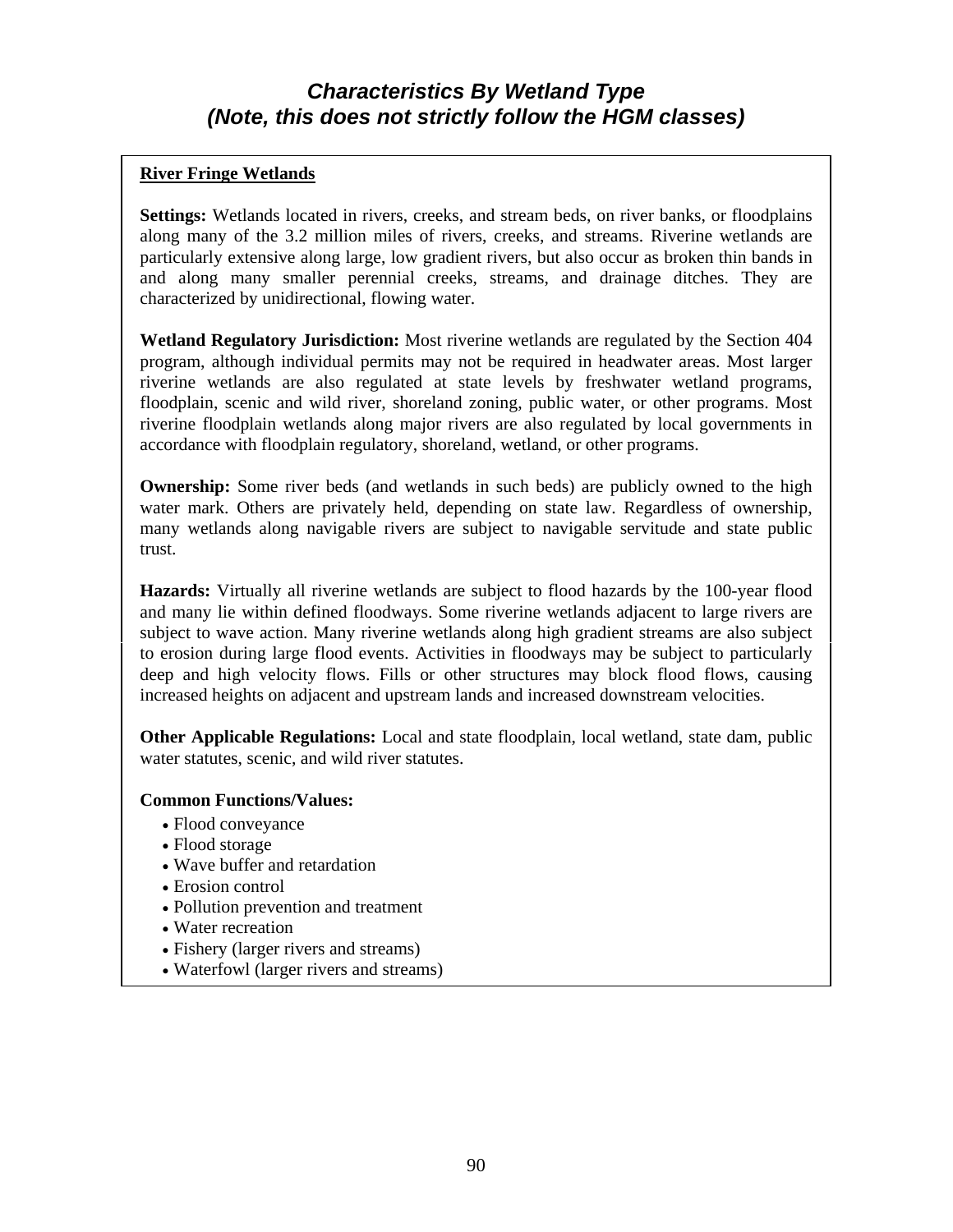**Delineation:** Riverine wetlands are identified and delineated since they are located along or in rivers and streams, and many have relatively sharp landward boundaries. However, it is difficult to identify the landward boundary of large, low gradient floodplain wetlands, particularly forested wetlands.

**Some Special Characteristics Relevant to Assessment:** Determination of boundaries, determination of public/private ownership, and identification of functions and values may be complicated by several factors that need to be considered, depending on the circumstance:

- Natural water regimes have often been altered. Water levels are controlled by dams in many wetlands on major rivers and channelization has taken place on many others.
- Sediment regimes have also often been changed, affecting erosion and depositional processes.
- Wetlands along smaller creeks are particularly susceptible to watershed changes that affect flow rates and water quality.
- Many riverine wetlands have been partially isolated from adjacent waters by levees.
- Many riverine wetlands are subject to severe flooding with resulting temporary removal of vegetation and deposition of sediments or erosion.

**Restoration Potential:** Often high for riverine marshes and shrub wetlands due to relatively predictable adjacent water sources; more difficult for forested floodplain wetlands due to problems predicting and duplicating sensitive water regimes.

#### **Data Availability:**

- NWI maps exist for most wetlands along major rivers in the lower 48 states.
- Many state wetland maps exist for wetlands along major rivers.
- FEMA flood maps exist for major rivers and streams.
- Stream gauging records are available for many larger rivers and streams.
- Water quality information is available for many larger rivers and streams.

#### **Lake Fringe Wetlands**

**Settings:** Great Lakes, smaller inland lakes, reservoirs, and ponds. Most lake fringe wetlands common in the northern tier of glaciated states (e.g., Wisconsin, Minnesota, Michigan, New York), but reservoir fringe wetlands occur elsewhere as well. These wetlands are characterized by multidirectional flows.

**Wetland Regulatory Jurisdiction:** Wetlands along all major lakes and reservoirs are subject to Section 404 regulation. Virtually all larger lakes and reservoirs are also regulated by states in accordance with water quality statutes, public water statutes, and shoreland zoning statutes. Many privately owned lake fringe wetlands are regulated by local governments.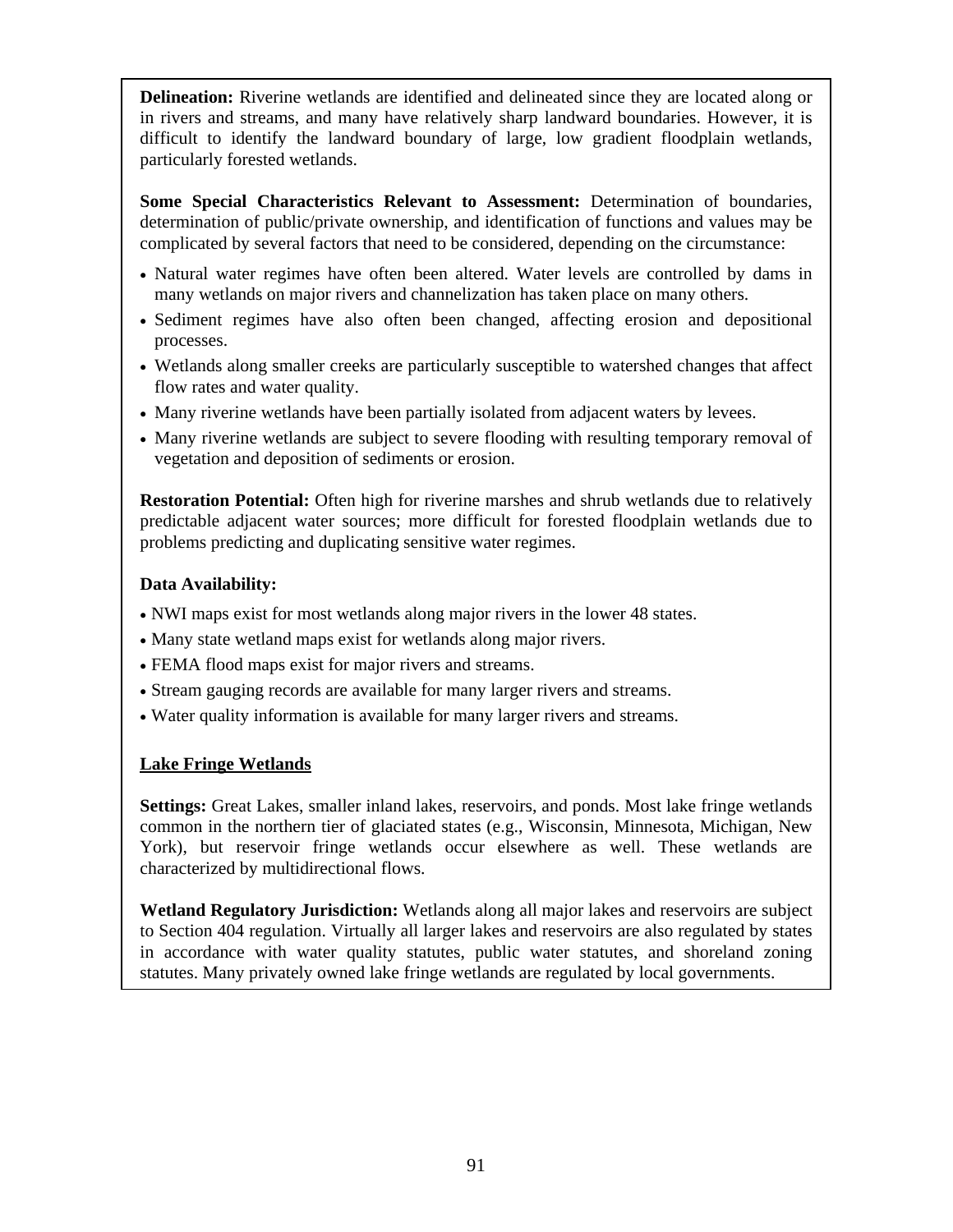**Ownership:** Most large lake beds and some lake fringe wetlands beds (up to the high water mark) are publicly owned. Most others are subject to public trust and/or navigable servitude.

**Delineation:** Lake fringe wetlands are often easy to delineate due to relatively stable water levels, proximity to visible waters, availability of existing wetland maps, and readily identifiable soil types.

**Hazards:** Flood hazards are common for lake fringe wetlands along larger lakes, including long-term flooding for groundwater fed lakes and closed basin lakes (e.g., the Great Salt Lake, Lake Elsinor). Lake fringe wetlands may also be subject to wave action and erosion along larger lakes and subject to ice threats in the northern states.

**Other Applicable Regulations:** Lake fringe wetlands are typically regulated by a variety of local and state floodplain, and state dam, public water, and shoreline zoning statutes and in some instances by local wetland, coastal zone, and other regulations.

#### **Common Functions/Values:**

- Fisheries
- Water recreation
- Pollution prevention and treatment
- Water supply protection
- Erosion control
- Bird habitat
- Waterfowl habitat
- Mammal and amphibian habitat

#### **Some Special Characteristics Relevant to Assessment:**

- Many lakes have been dammed, controlling water levels, but also reducing lake fringe wetland diversity and long-term sustainability.
- Tight water quality standards have been developed for many lakes because of their use for water-based recreation and water supply.

**Restoration Potential:** High restoration potential for partially drained lake fringe wetlands. Lake elevations are often known with fair accuracy for larger lakes. This helps establish restoration elevation requirements. Examples of other lake fringe wetlands may also be used to help guide elevation determinations. Seed stock will also be brought in by water from other wetlands along the lakeshore.

#### **Data Availability:**

- NWI maps, state and local wetland maps are available for larger lakes in many states.
- Relatively precise lake elevation data is typically available for larger lakes, particularly those with water control structures.
- Good FEMA flood maps are available for Great Lakes, some other larger lakes, and midsize and smaller lakes with flood problems.

#### **Estuarine and Coastal Fringe Wetlands**

**Settings:** Estuarine and coastal fringe wetlands are located on deltas, behind barrier islands,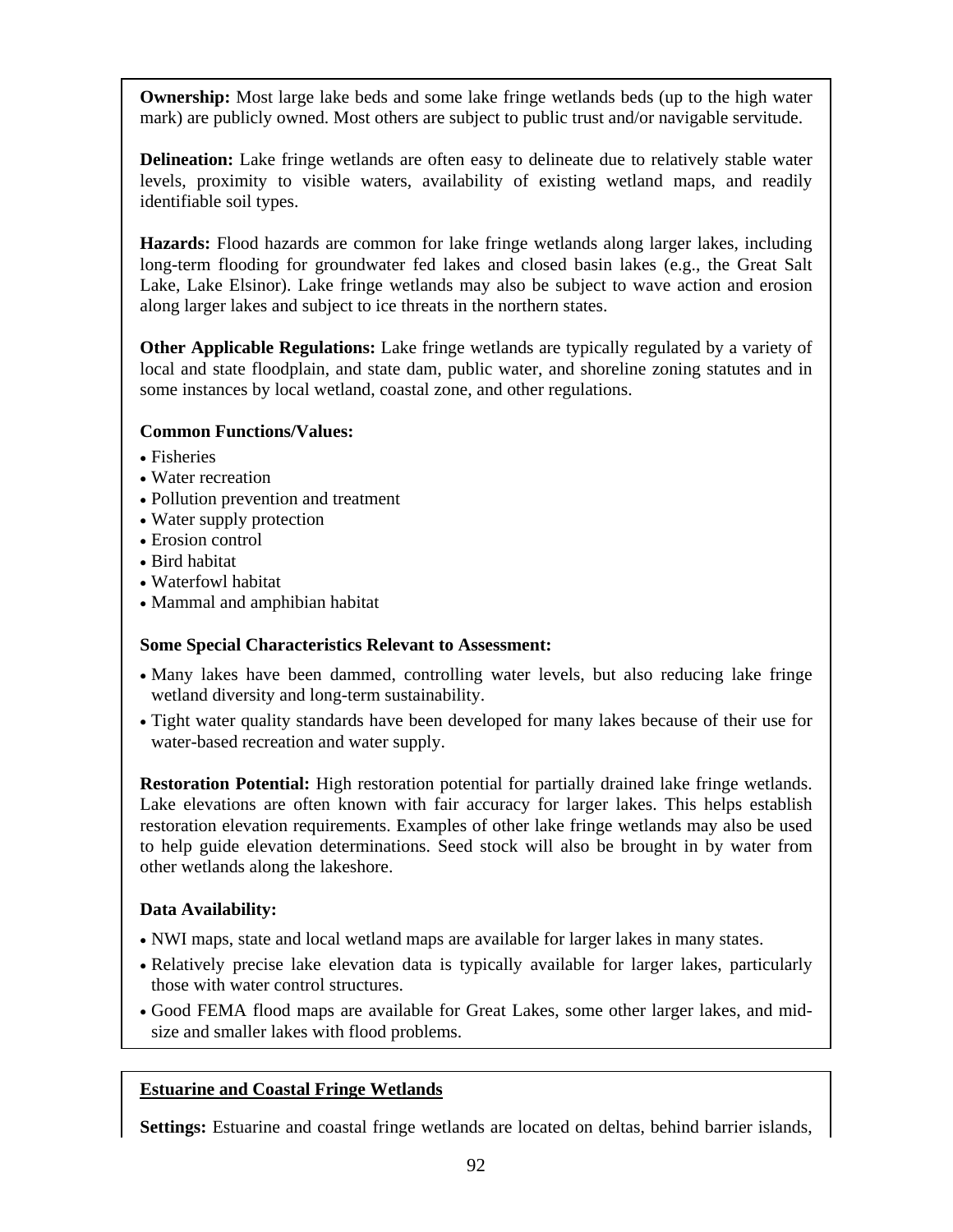along shores and estuarine rivers, and at low energy open coastal environments (e.g., Gulf Coast).

**Wetland Regulatory Jurisdiction:** All estuarine and coastal fringe wetlands are subject to the Section 404 program. Virtually all of these wetlands are also regulated by states in accordance with wetland, coastal zone management, water quality statutes, public water statutes, and shoreland zoning statutes. Some of the privately owned wetlands are regulated by local governments.

**Ownership:** The beds of most coastal and estuarine lake beds are publicly owned. Even those privately owned are subject to state public trust and federal navigable servitude.

**Delineation:** It is usually quite easy to identify and delineate estuarine and coastal fringe wetlands due to the availability of existing wetland maps, proximity to coastal or estuarine waters, limited plant species due to salinity, and readily observed fluctuations of the tides. However, there can be problems, particularly for altered wetlands and for larger tidal/freshwater wetlands at the inland boundary.

**Hazards:** Most estuarine and coastal wetlands are subject to deep flooding and, in some instances, significant wave action and erosion during hurricanes or storms. Inundation to depths of 10-15 feet are common during a 100-year hurricane or storm.

**Other Applicable Regulations:** Local and state floodplain, local wetland, state public water statutes, and coastal zone management statutes and plans broadly apply.

#### **Common Functions/Values:**

- Fisheries and shellfish
- Water-based recreation
- Pollution prevention and treatment
- Wave retardation and erosion control
- Shorebird habitat
- Waterfowl habitat

#### **Some Special Characteristics Relevant to Assessment:**

- Tidally controlled at least to the high tide line
- Periodically flushed by hurricanes and coastal storms

#### **Restoration Potential:**

High restoration potential for partially drained and diked coastal and estuarine wetlands if tidal action is restored. Tides provide a constant and reliable water supply. Tidal elevations are often known with fair accuracy. Seed stock may be brought in by tides.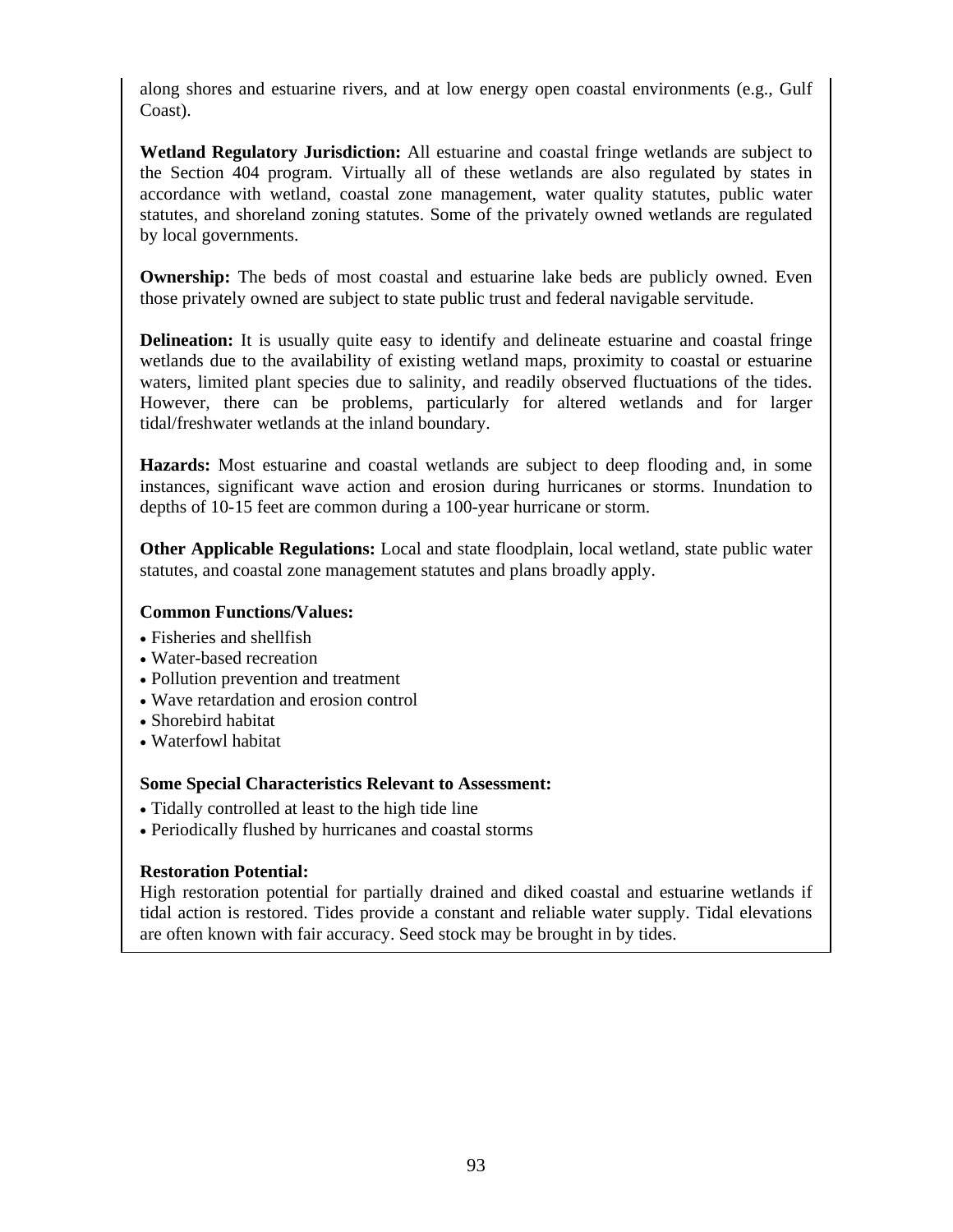#### **Data Availability:**

- Good NWI maps, state and local wetland maps in virtually all states
- Recent aerial photography for many areas
- Tide data and coastal flood data available in many locations
- Good FEMA flood maps available for many coastal locations

#### **Slope Wetlands**

**Settings:** Wide range of settings but mainly on the sides or at the bottoms of hills and mountains; also in some river fringe, lake fringe, and coastal/estuarine fringe settings. Ground water and surface water are the principle sources of water.

**Wetland Regulatory Jurisdiction:** Some slope wetlands are subject to the individual permits in accordance with the Section 404 program. Few smaller slope wetlands are regulated by states and local governments, but they may be regulated by local governments pursuant to broader zoning.

**Ownership:** Unlike wetlands adjacent to navigable waters, the beds of most slope wetlands are privately owned, except where they are on public lands. Public trust and navigable servitude do not generally apply.

**Delineation:** Fluctuations in water levels by season complicate delineation. Wetland soils may be poorly developed.

**Hazards:** Moderate to low although high ground water and ground water discharge may cause some flooding and some slope wetlands may be subject to high velocity surface runoff from adjacent hills or mountains during major storms.

**Other Applicable Regulations:** Usually few other than local, general zoning.

#### **Some Functions/Values:**

- Habitat for mammals, reptiles, amphibians, and endangered species
- Pollution prevention
- Erosion control
- Bird habitat

#### **Some Special Characteristics Relevant to Assessment:**

- Dependent on ground water discharge and, to a lesser extent, surface runoff.
- Large numbers throughout landscape in humid and temperate climates particularly in mountain states.
- Many isolated from other waters during normal hydrologic conditions.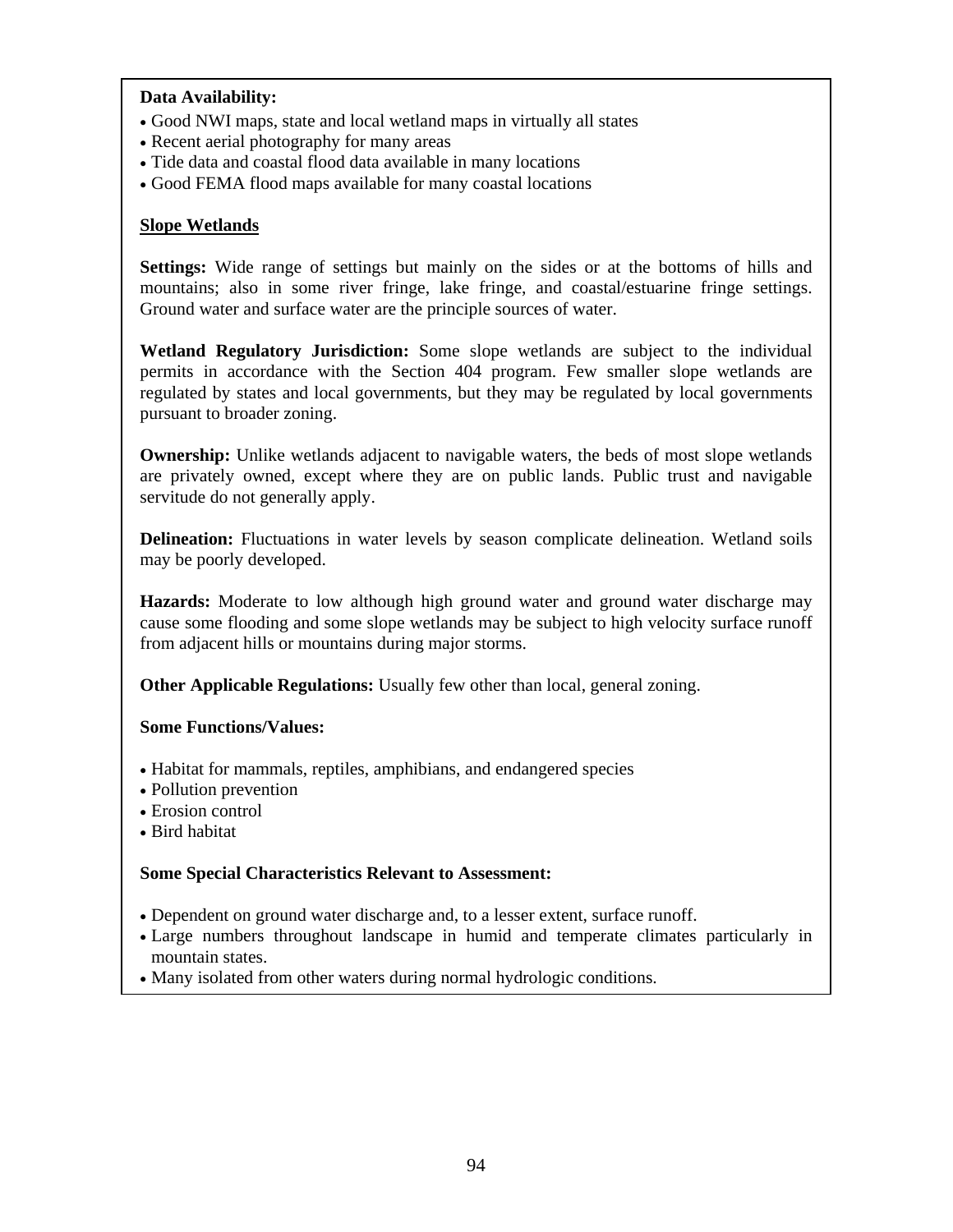**Restoration Potential:** Varied. Relatively high for partially drained (as opposed to filled) slope wetlands, where the ground and surface water regimes are in tact. However, restoration potential is poor where wetlands are filled or water regimes have been altered.

#### **Data Availability:**

- Poorly identified on wetland maps because maps do not show smaller wetlands and are difficult to spot on air photos.
- Flood maps are almost never available for such wetlands.
- Surface water elevations and hydrologic records are almost never available for such wetlands.

#### **Organic and Mineral Flats**

**Settings:** Wide range of settings with moderate to abundant rainfall and low topographic gradients. Include wetlands in old glacial lake beds, coastal plain wetlands, and bogs.

**Wetland Regulatory Jurisdiction:** Some, but not all, flats are subject to the individual permits pursuant to the Section 404 program. Some larger "flat" wetlands are regulated by states and local governments in accordance with wetland statutes or broader zoning.

**Ownership:** Most are privately owned except where they are part of large blocks of public lands. Some bogs may be "lakes" and their beds publicly owned.

**Delineation:** Relatively easy for some (e.g., bogs) with stable water levels and easily observed characteristics. Moderate to difficult for others due to low topographic gradients and fluctuating water levels.

**Hazards:** Usually low flood hazards, although high ground water levels and ground water discharge or runoff may cause some flooding. Many mineral flats without outlets are subject to long-term fluctuations water levels.

**Other Applicable Regulations:** Usually few, local zoning.

#### **Common Functions/Values:**

- Habitat for mammals, reptiles, amphibians, endangered species
- Pollution prevention
- Flood storage
- In general, not flood conveyance areas, not fisheries habitat, not pollution control, limited water recreation value

#### **Some Special Characteristics Relevant to Assessment:**

- Many isolated during normal hydrologic conditions, not during times of floods.
- Many altered, partially drained, and partially filled.
- Most are sinks and particularly susceptible to sedimentation, pollution.
- Highly dependent upon runoff from the immediate watersheds.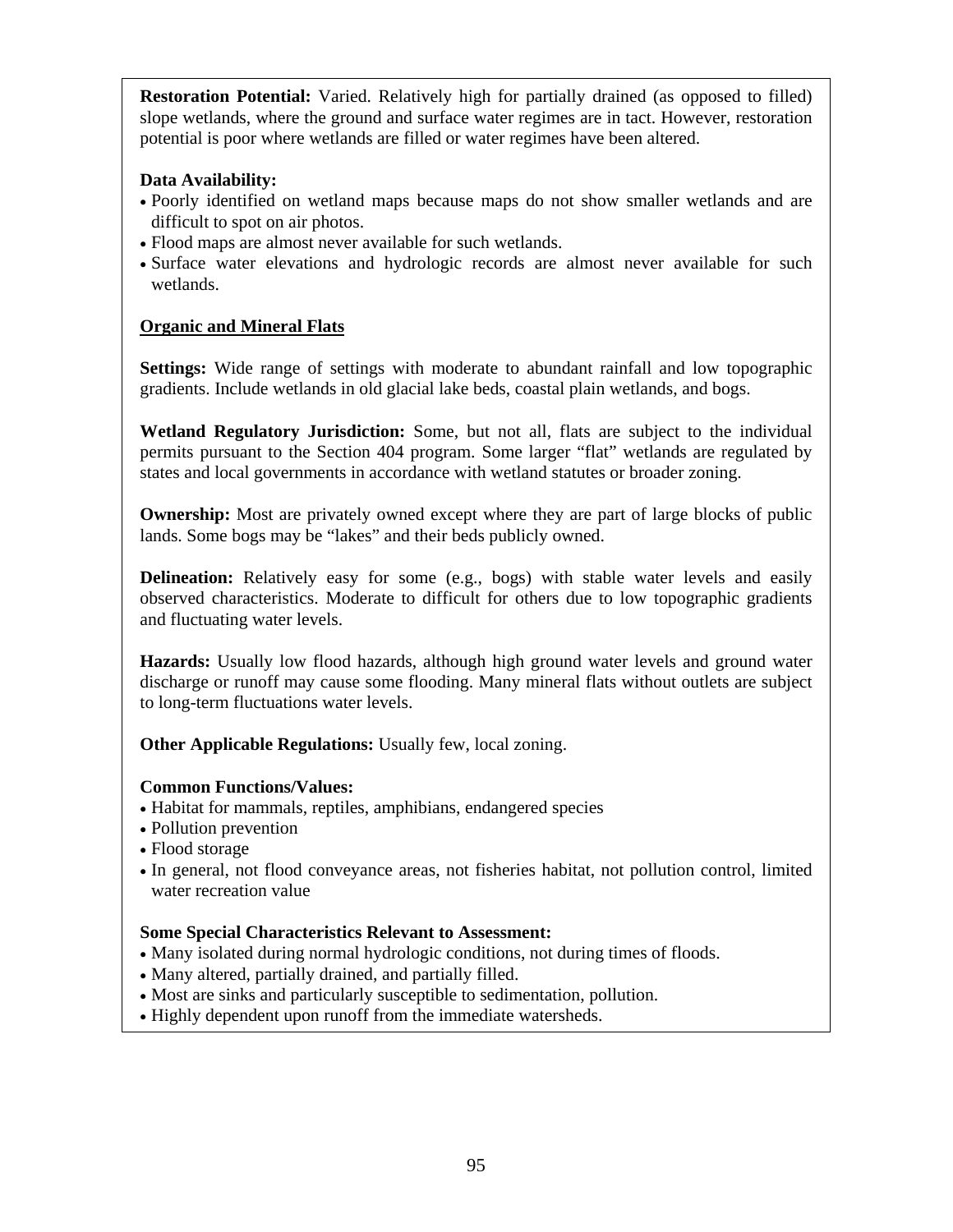**Restoration Potential:** Varied. Relatively high for only partially drained (as opposed to filled) wetlands with stable water regimes. However, restoration potential is poor where wetlands are filled or subject to high sedimentation or pollution rates.

#### **Data Availability:**

- Poorly identified on wetland maps because maps do not show smaller wetlands and are difficult to spot on air photos.
- Flood maps almost never available for such wetlands.
- Surface water elevations and records are almost never available for such wetlands.

#### **Depressional Wetlands**

**Settings:** Wide range of settings but mainly in the northern tier of glaciated states (kettleholes, potholes) where there are millions of depressions in glacial till and moraines created by melting ice blocks during retreat of the glaciers. Some depressional wetlands have also been created by solution (karst), by wind action (Sand Hills of Nebraska), by erosion and deposition (oxbows, vernal pools), and by human activities (e.g., gravel pits, excavation). Some depressional wetlands depend almost entirely on surface water (e.g., vernal pools), others depend on ground water (e.g., potholes), and many depend on a combination of ground and surface waters (e.g., potholes).

**Wetland Regulatory Jurisdiction:** Some depressional wetlands with links to public waters are subject to the individual Section 404 permits. Some depressional wetlands are regulated by states and local governments pursuant to wetland statutes, public water statutes, or broader zoning statutes.

**Ownership:** Most beds are privately owned except where they occur on public land. Depressional wetlands are not, in general, subject to state public trust or navigable servitude.

**Delineation:** Ouite easy for wetlands with relatively stable water levels and steep shoreland gradients (many potholes); difficult for vernal pools, potholes, and others with widely fluctuating water levels over a period of years and fluctuations in vegetation. Many are not shown on wetland maps due to small size (hard to see on a small-scale air photo).

**Hazards:** Flood hazards are moderate to low, although long-term fluctuations in high ground water levels can cause significant flooding (e.g., western Minnesota).

**Other Applicable Regulations:** Often few other than general zoning.

#### **Some Functions/Values:**

- Habitat for mammals, reptiles, amphibians, fish
- Pollution prevention
- Erosion control
- Bird habitat
- Flood storage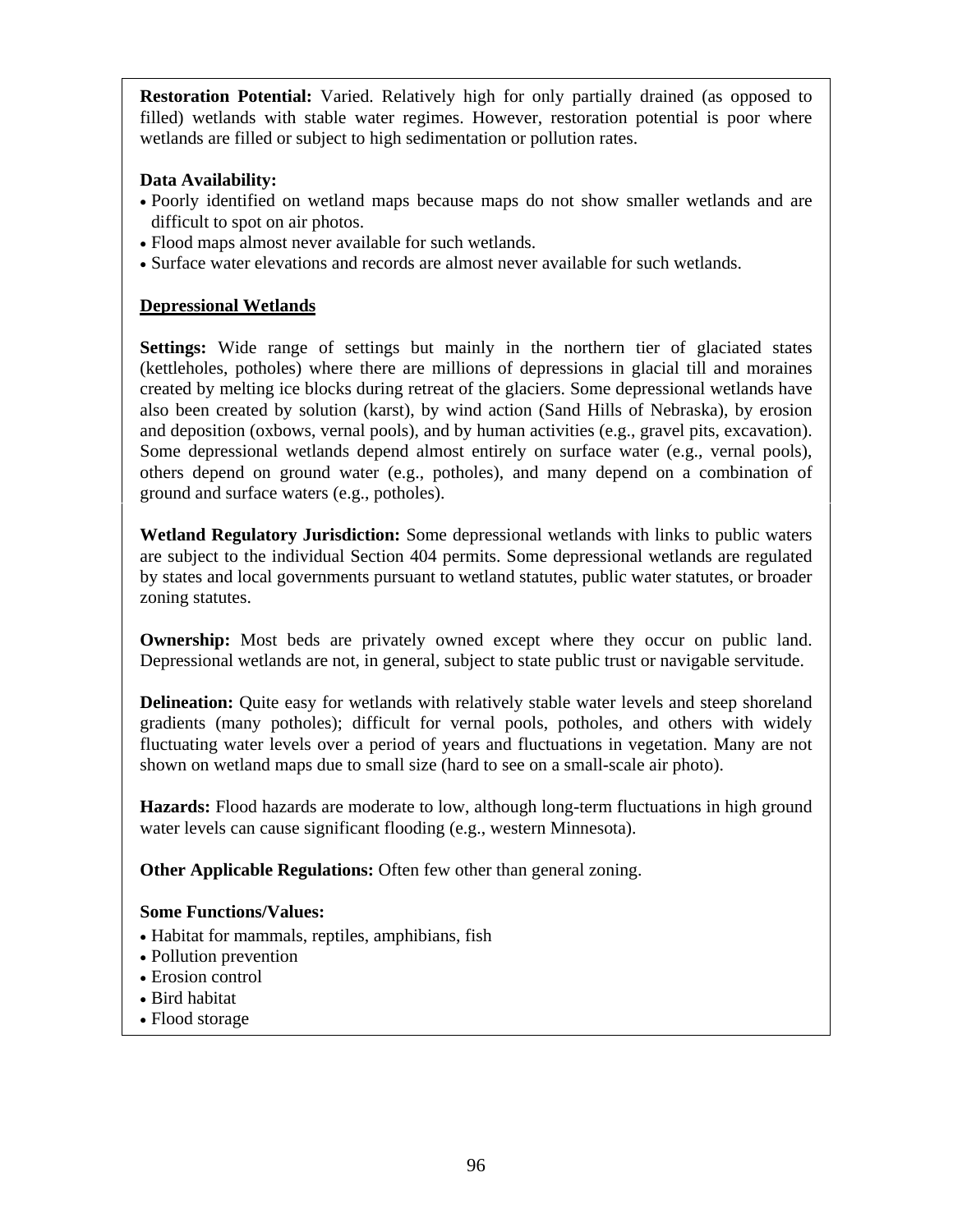#### **Some Special Characteristics Relevant to Assessment:**

- Dependent on ground water discharge and surface runoff.
- Large numbers throughout the landscape in some states.
- Many isolated or partially isolated from other rivers, steams during normal hydrologic conditions.
- Many highly susceptible to watershed changes and resulting changes in runoff, sediment regimes, and water quality.

**Restoration Potential:** Variable. Relatively high for only partially drained depressional wetlands (e.g., partial drainage for agricultural purposes); poor for wetlands filled by sediment, pollutants, or other materials because there is no or limited flushing action or long detention times.

#### **Data Availability:**

- Poorly identified on wetland maps because maps do not show smaller wetlands. Such wetlands are also difficult to spot on air photos due to small size.
- Flood maps are rarely available for such wetlands.
- Surface water elevations and records are rarely available for such wetlands.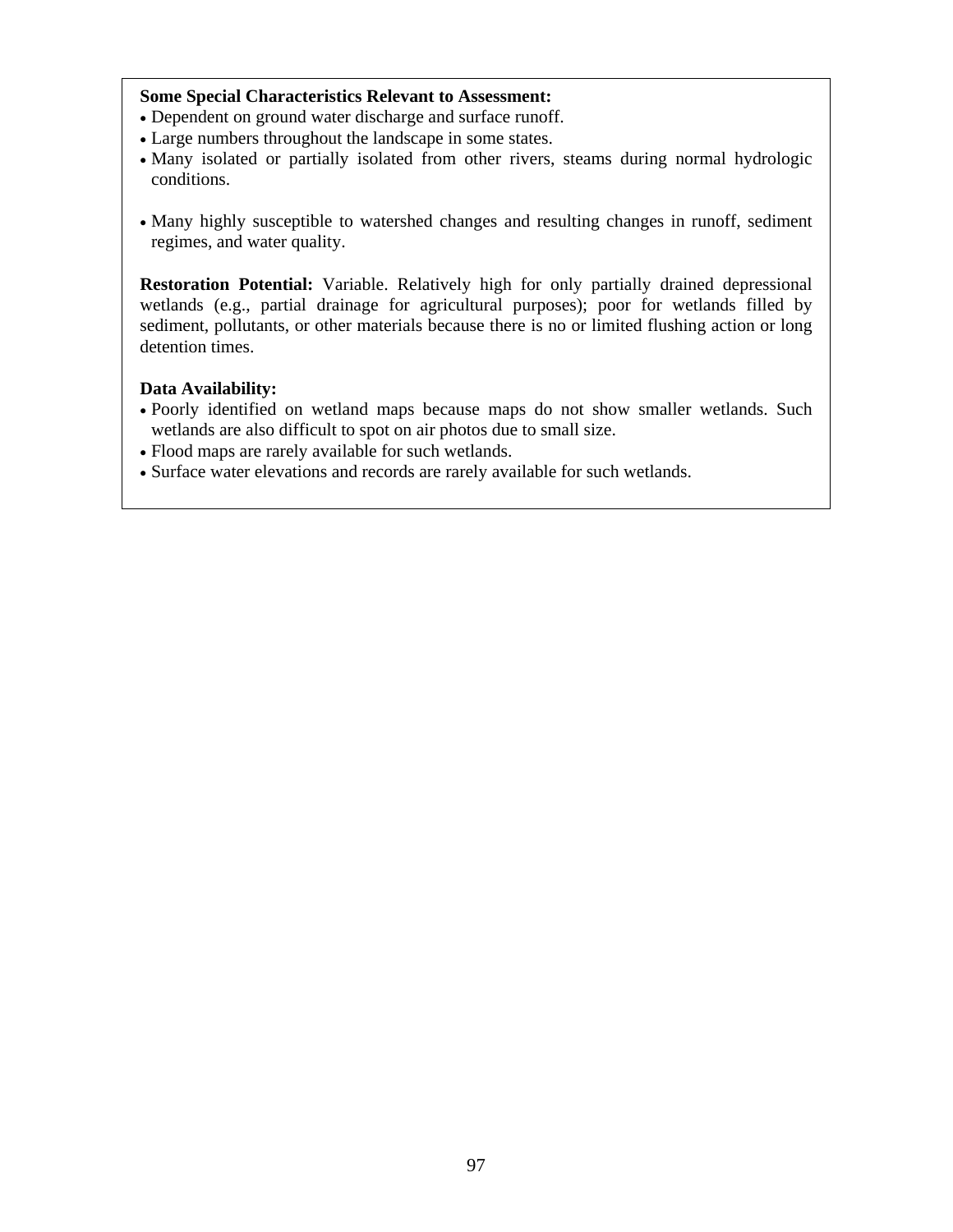## **APPENDIX D: CHARACTERISTICS OF WETLANDS AND THEIR ABILITY TO PRODUCE GOODS AND SERVICES (FUNCTIONS/VALUES)**

The following appendix note provides an overview of some of the natural resource and broader wetland characteristics that determine the ability of wetlands to produce goods and services of value to society (termed functions/values in this report). The list of functions/values is derived from various wetland, riparian, and floodplain regulatory statutes, regulations, ordinances, and publications. Habitat functions/values have been subdivided into a number of categories (with resulting overlap), consistent with the typical areas of expertise and input from various resource agencies, academics, and interest groups.

### *Ecologically or Hydrologically-Based Functions/Values*

#### *Function/value: Provide flood storage by storing and slowly releasing flood waters.*

**Function/value:** Reduce downstream flood heights, velocities and damages; protect health and safety, prevent nuisance, and reduce the economic impacts of flooding and flood damages.

**General discussion:** Flood storage has been recognized as a wetland and floodplain/riparian area function/value for many years, although there are only a small number of papers and reports dealing specifically with flood storage. Storage has proven difficult to evaluate on a case-by-case basis because the flood storage capability of a floodplain or wetland depends not only upon the size, configuration, and outlet of the floodplain or wetland, but also on the surrounding topography and overall stream characteristics. Flood storage also depends on antecedent conditions, such as water levels. Further, the importance of a given amount of flood storage on downstream water levels depends on the synchronization and desynchronization of flood flows from multiple sources that reach a particular area at a particular point in time. Flood storage is, to some extent, susceptible to quantitative evaluation if adequate time and money are available for detailed topographic mapping and flood flow analysis (e.g., HEC models).

#### **Features determining function/value:**

- Existing and reasonably anticipated overall flood/flow regime
- Size (magnitude) of flood
- Nature of floodplain/wetland topographic depression (includes not only floodplain or wetland but surrounding "lip"
- Size of floodplain and surrounding depression
- Outlet size, depth
- Vegetation type and density
- Present or reasonably anticipated flood damage prone to activities at downstream locations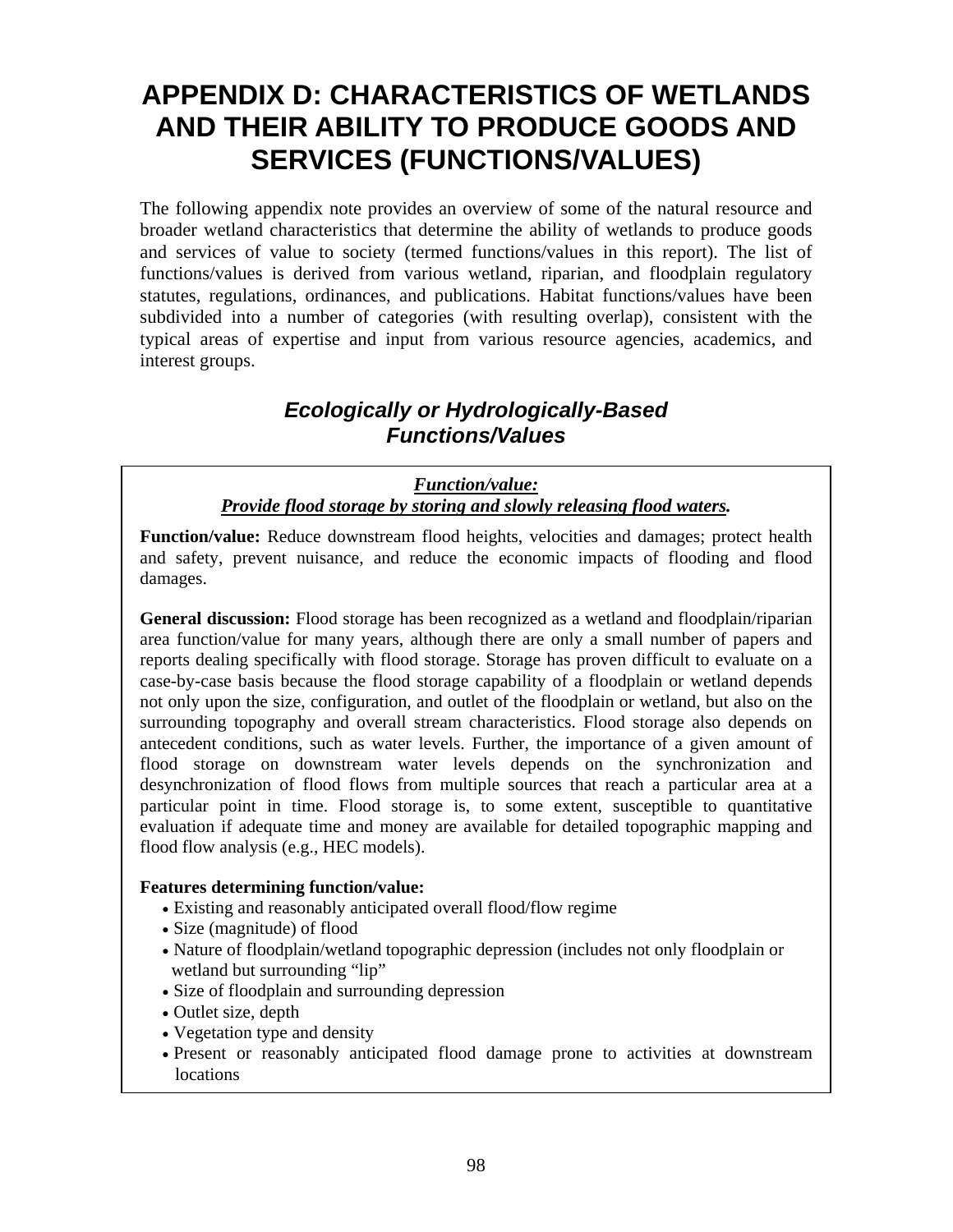**Wetland types:** Primarily riverine; some other types.

**Difficulty in evaluation:** Quantitative evaluation with HEC or other hydrologic models is possible, but time consuming and expensive.

**Sources of useful information:** NWI maps (vegetation), stream gauge records, other water level records, topographic maps, FEMA, and other flood maps.

#### **Red and yellow flagging (some features to look for):**

- FEMA or other flood maps showing deep inundation for floodplain/wetland.
- Physical evidence of deep flooding during floods, fluctuating water levels.
- Much of the watershed is developed, much impermeable surfaces.
- Floodplains/wetlands are rare or relatively rare in a watershed.
- Significant topography in a watershed with resulting steep hydrograph.
- Large floodplain in deep topographic depression with restricted floodplain outlet.
- Upstream from existing or anticipated substantial, low-lying development now suffering flood losses or susceptible to losses.

**Sources of expertise:** Local floodplain management agency, state floodplain management agency, Corps of Engineers, FEMA, USGS, NRCS, or U.S. Bureau of Reclamation.

#### **Measures to reduce project impacts on function:**

- Protect topographic configuration of floodplain/wetland and surrounding depression from filling, grading.
- Protect outlets of wetland.
- Prevent channelization, ditching.

**On-site restoration/creation/enhancement potential:** Often technically possible to restore storage through contouring fills, revegetation, excavation, restoring, or raising elevation of depressional outlet.

**Off-site restoration/creation and mitigation bank potential:** It is technically possible to provide flood storage benefits for the same downstream individuals and properties if off-site mitigation is provided on the same river or stream, but a shift to another stream or watershed will shift benefits and burdens.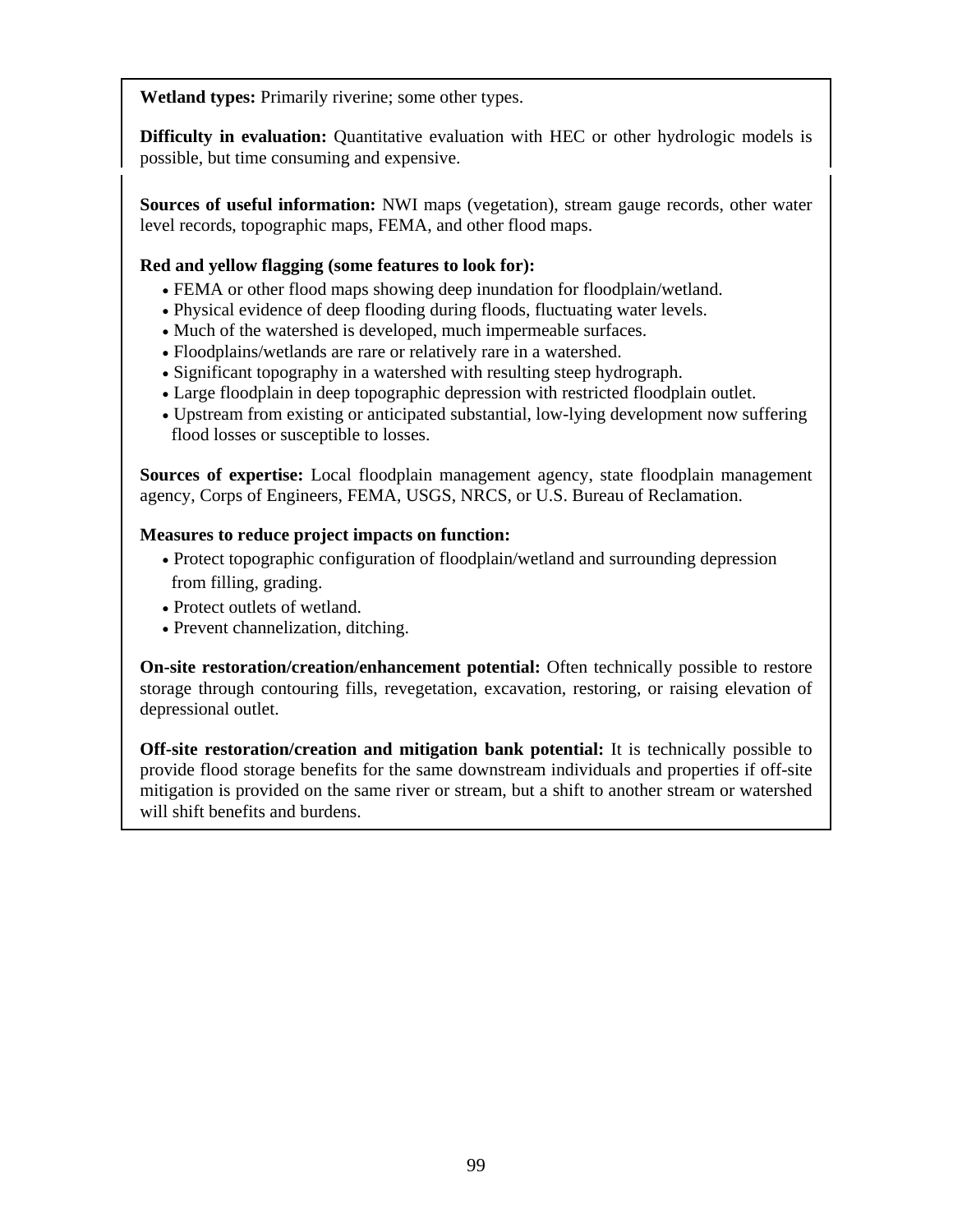### *Function/value: Convey flood waters*

**Function/value:** Reduce flood heights and velocities at upstream, adjacent, and downstream points; protect health and safety; prevent nuisances; reduce economic damages and losses.

**General discussion:** Flood conveyance is a function broadly considered in floodplain management for more than 30 years. It is a function that is also subject to quantitative evaluation through "backwater models," such as HEC. The calculation of flood conveyance requires the calculation of a flood discharge (Q) for a specific frequency of flood and the determination of the valley profile and stream valley cross section. Backwater computations can then be carried out to calculate increases in flood heights that would occur if a wetland or portion of a wetland was filled.

Assessment of this function may be particularly important in addressing "taking" issues because it is one of the few functions subject to clear nuisance implications and quantitative evaluation. Little attention has been paid to flood conveyance by the wetland community for several reasons:

- Only river, stream, and creek wetlands provide this function.
- Flood conveyance is provided not only by wetlands but by stream channels, banks, and floodplain areas more generally (but this is also true for flood storage).
- Flood conveyance appears conceptually contradictory with flood storage (although it is not).

#### **Features determining function/value:**

- Hydrologic regime (the quantity of flood waters for particular sizes or frequencies of floods which can be expected to flow through a valley cross section including, but not limited to, wetland areas).
- Location of wetland and floodplain/riparian area in relationship to stream channel.
- Configuration of the wetland relative to the flow regime.
- Topography of not only a wetland but floodplain and stream bed or bank.
- Vegetation (in general, more vegetation results in less conveyance capacity).
- Soils (erodibility).

**Wetland types:** Riverine.

**Difficulty in evaluation:** Quantitative evaluation with HEC or other hydrologic models is possible but time consuming and expensive.

**Sources of useful information:** Topographic maps (stream gradient, topography), air photos (vegetation), FEMA and other federal and state agency flood and floodway maps, NWI maps (vegetation, location), and stream gauging records.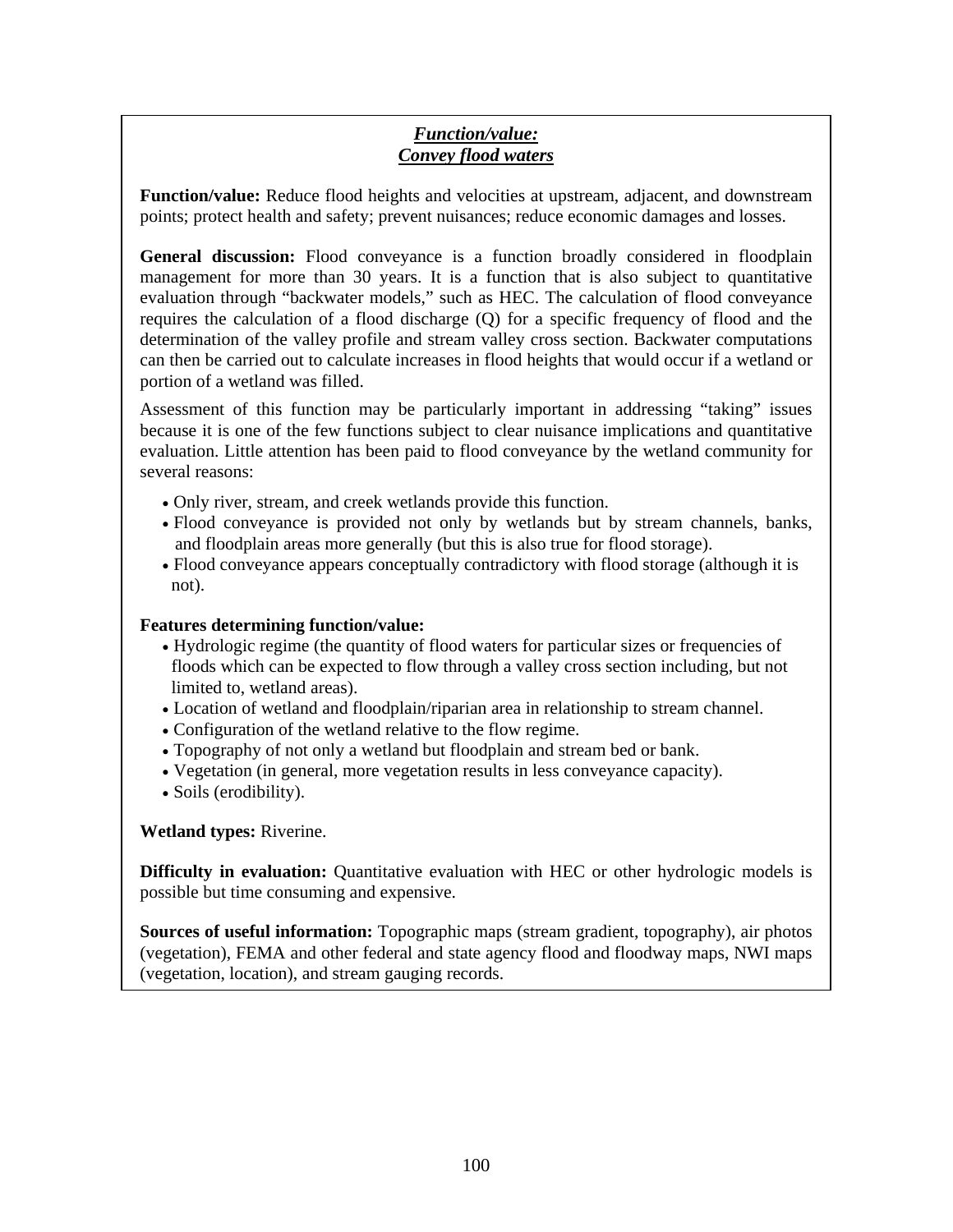# **Red flagging and yellow flagging (some features to look for):**

- Floodplain/wetland is in a FEMA, Corps of Engineers, USGS, NRCS, state or local mapped floodway.
- Wetland/floodplain in or adjacent to a river or stream with history of deep, high velocity inundation.
- Wetland/floodplain in or adjacent to a river or stream with documented, flashy hydrologic characteristics (stream gauging, flood maps, other flood data).
- Wetland/floodplain in or adjacent to a river or stream in an urban or urbanizing area with an impermeable surface and substantial drainage area.
- Wetland/floodplain in or adjacent to a river or stream in an area of steep topography.
- Wetland/floodplain with large stones and gravel (indicates high velocity flows).
- Narrow valley cross-section with floodplain/wetland occupying much of the cross section.
- Substantial, low-lying development now suffering flood losses or susceptible to losses or anticipated development in nearby upstream, adjacent, or downstream areas.

**Sources of expertise/data:** Local floodplain management agency; state floodplain management agency; Corps of Engineers, USGS, FEMA, NRCS, U.S. Bureau of Reclamation, Tennessee Valley Authority, and other agencies.

### **Measures to reduce project impacts on function:**

- Locate all fills as far from the center of a river or stream as possible.
- Contour any fills, other alterations to compensate for loss of hydraulic conveyance.

**On-site restoration/creation/enhancement potential:** Hydraulic conveyance capacity can often be restored on-site through grading, excavation, etc.

**Off-site restoration/creation or mitigation bank potential:** Any effort to recreate or restore hydraulic conveyance on other streams or at other locations on a stream will allow increased flood damages to upstream, adjacent, and downstream properties at the original site although improvement may occur at other locations.

| <i><b>Function/value:</b></i> |
|-------------------------------|
|-------------------------------|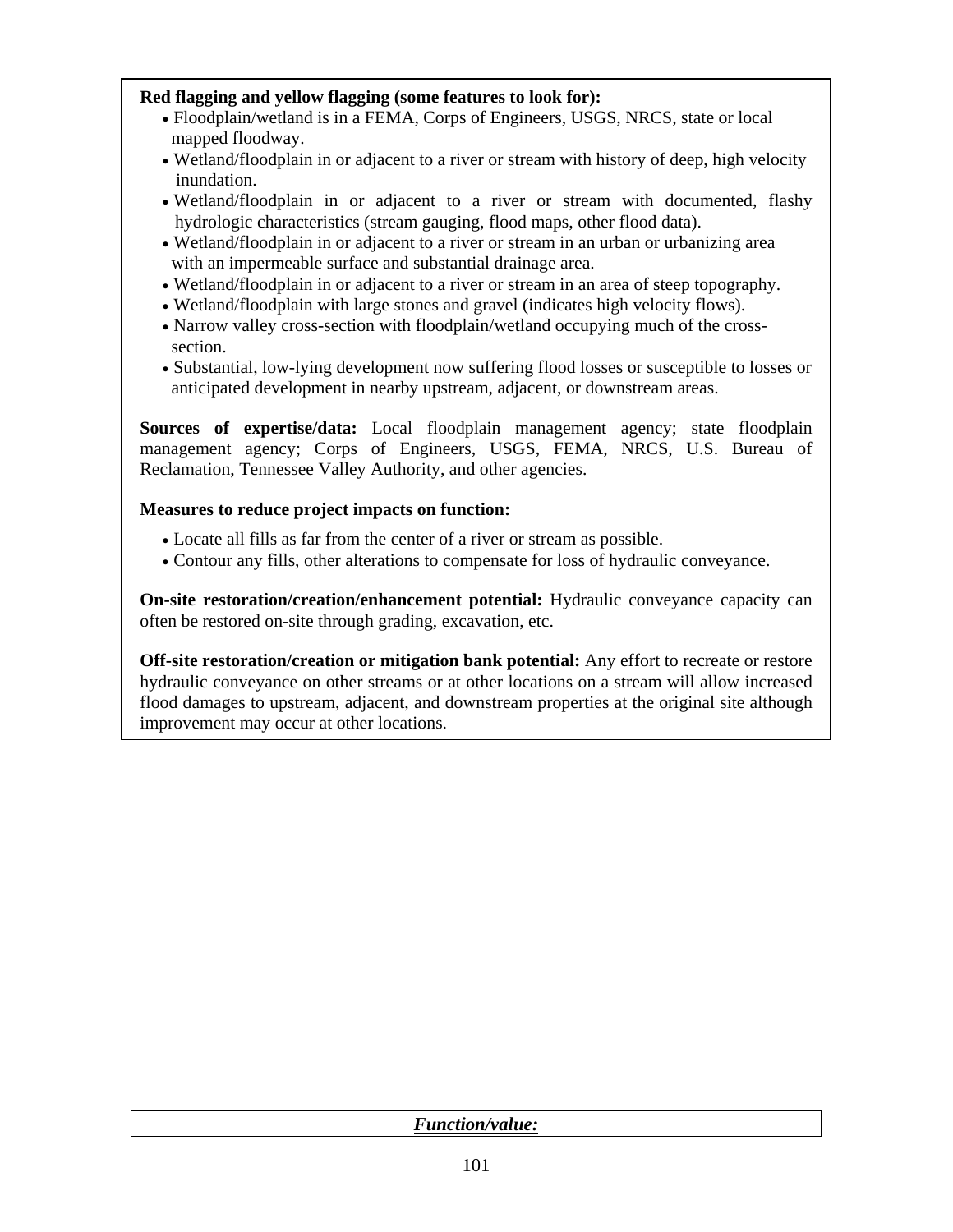# *Induce waves to break before reaching shore, reducing the force of waves and retarding flows.*

**Function/value:** Reduce wave and erosion damage to back-lying properties, reduce economic losses.

**General discussion:** Waves may add 3-15 feet or more to standing water flood elevations along some major rivers, streams, lakes and estuaries, and in coastal areas. Waves have large kinetic energy and often damage and/or destroy houses, roads, and other structures. They can also erode foundations and pilings (resulting in building collapse), roads, lawns, parking lots, agricultural fields, etc.

High velocity waves are generated where there is a combination of (1) high winds (particularly common in hurricanes and "northeasters" along the coast), (2) wide "fetch" (width of open water), and (3) at least moderate water depths.

Vegetated floodplains/wetlands can help reduce wave and erosion damage by (1) causing waves to break at offshore locations, and (2) binding and holding the soil.

The Federal Emergency Management Agency has identified high velocity wave zones on some coastal flood hazard maps and requires protection of mangroves in local coastal floodplain regulations where mangroves reduce flood damages.

## **Features determining function/value:**

- Whether a wetland/floodplain is directly adjacent to a major water body.
- Width and depth of adjacent water body including bottom topography.
- Wind and flood history and characteristics for an area.
- Vegetation type, density, and height.
- Location of floodplain/wetland or portion of floodplain/wetland in relationship to an adjacent water body and damage prone back lying areas.
- Size of wetland.
- Existing or potential back lying areas subject to wave/erosion damage.

**Wetland types:** Coastal, estuarine fringe, some lake and river fringe (Mississippi River) floodplains and wetlands.

### **Difficulty in evaluation:** Moderate.

**Sources of useful existing information:** FEMA flood maps, flood records, topographic maps, water resource maps, bathymetric maps, air photos (water body characteristics, wetland characteristics).

# **Red and yellow flagging (some features to look for):**

- Wetland/floodplain adjacent to a water body with high wind and flood history, large fetch, and at least moderate near-shore depths.
- Wetland/floodplain with thick wetland vegetation (e.g., mangroves, other trees).
- Existing or potential back lying development or other activities subject to flood/erosion damage, past flood and wave damage (e.g., disaster payments).

**Sources of expertise:** FEMA, Corps of Engineers, USGS, NRCS, local floodplain management agency; state floodplain management agency, and Soil and Water Conservation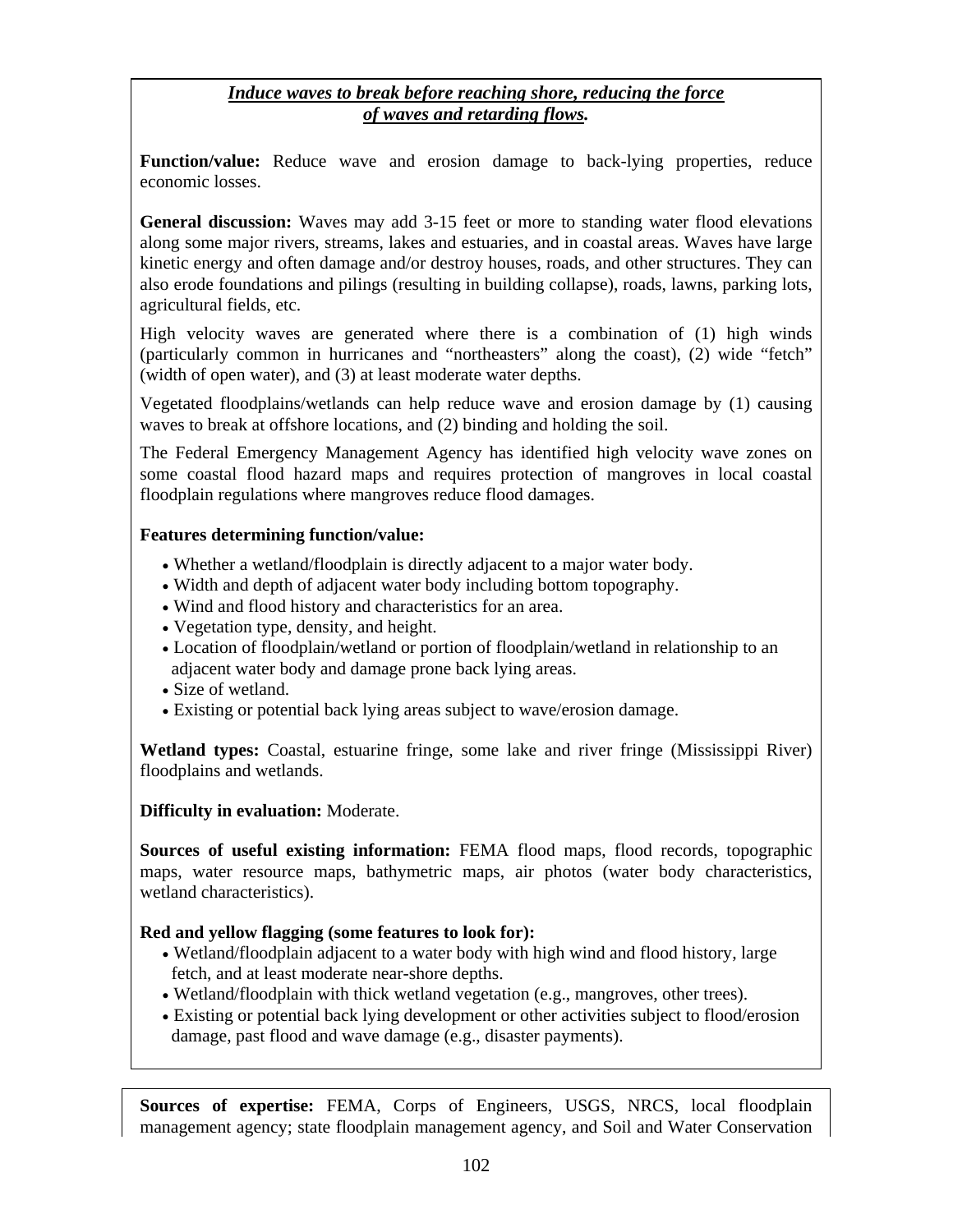District.

# **Measures to reduce project impacts on function:**

- Replant vegetation where disturbed.
- Install compensatory wave reduction and erosion control measures.

**On-site restoration/creation/enhancement potential:** Replanting of trees and other vegetation can, over time, help restore wave retardation and erosion potential.

**Off-site restoration/creation or mitigation bank potential:** It is not usually possible to protect the same back lying properties and individuals by a restoration/creation or mitigation bank some distance from an original site.

# *Function/value: Reduce erosion by slowing velocity of water and binding and retaining soil*

**Function/value:** Reduce erosion property losses, ecological damage, and sedimentation of lakes, streams, reservoirs, estuaries, and other wetlands**.** 

**General discussion:** Vegetated floodplains and wetlands may reduce erosion in a broad range of contexts by slowing the velocity of waters and binding the soil. Wetlands located in and adjacent to streams with high velocity waters may be particularly important.

### **Features determining function/value:**

- Overall hydrologic regime including velocity of water at a site (particularly important).
- Type of wetland.
- Location within the wetland/floodplain.
- Vegetation types, densities, and condition.

**Wetland types:** Primarily river and river fringe (river bed, stream bank, floodplain), but also some lake fringe, coastal and estuarine fringe, and slope wetlands. Often one portion of a wetland is more important than another in reducing erosion.

### **Difficulty in evaluating:** Moderate.

**Sources of information:** Topographic maps, FEMA and other floodplain and floodway maps, soil maps, and air photos.

### **Red and yellow flagging (some features to look for):**

- Large gravel, boulders in wetland (indicates high velocity flows).
- Wetlands in or adjacent to high velocity stream.
- Wetlands in wave action zones along lakes, rivers, estuaries, and coasts.
- Slope wetlands downstream from high gradient topography (high velocities from runoff are likely).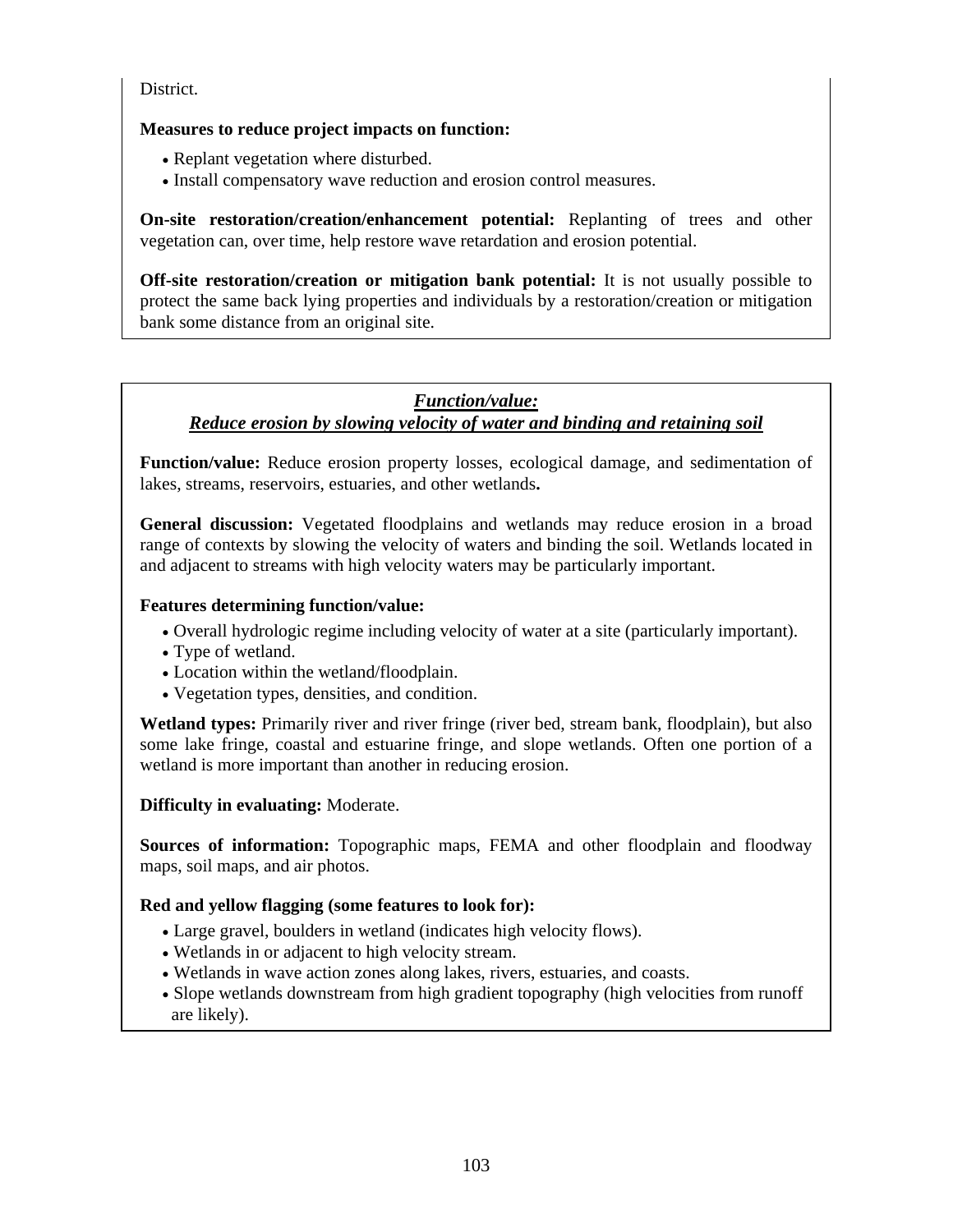**Sources of expertise:** NRCS, USGS, Corps of Engineers, resource agencies, floodplain management agencies, soil and conservation groups and organizations (e.g., Soil Conservation Districts), and academics.

# **Measures to reduce project impacts on function:**

- Replant erosion-prone areas.
- Use rip rap, other erosion control measures.
- Contour fills and other alterations to reduce water velocities.

**On-site restoration/creation/enhancement potential:** Replanting of trees and other vegetation or natural revegetation can, over time, help restore erosion prevention capacity.

**Off-site restoration/creation or mitigation bank potential:** It is not ordinarily possible to protect the same back lying properties and individuals by a restoration/creation or mitigation bank some distance from an original site although erosion control may be provided for other sites.

# *Function/value: Provide natural crops and timber*

**Function/value:** Produce natural crops of commercial value and recreational value, such as cranberries, blueberries, salt marsh hay, timber, and wild rice.

### **Features determining function/value:**

- Water salinity (almost all natural crops are in freshwater wetlands).
- Water quality.
- Water depths and velocities, hydroperiod.
- Soil.
- Size of floodplain/wetland.
- Vegetation type, density, and condition.

**Wetland types:** Many types, but primarily seasonally flooded freshwater wetlands.

**Difficulty in evaluating:** Moderate. There are many types of natural crops and wetland forest species with differing requirements.

**Sources of information:** NWI maps (vegetation, overall hydrologic regime), soil surveys, air photos, and topographic maps.

### **Red and yellow flagging (some features to look for):**

• Visible evidence of cranberry, blueberry, wild rice salt marsh hay, forestry, or other natural crops.

**Sources of expertise:** NRCS, U.S. Forest Service, Cooperative Extension staff), groups and organizations representing various agricultural groups, environmental not-for-profits, and academics.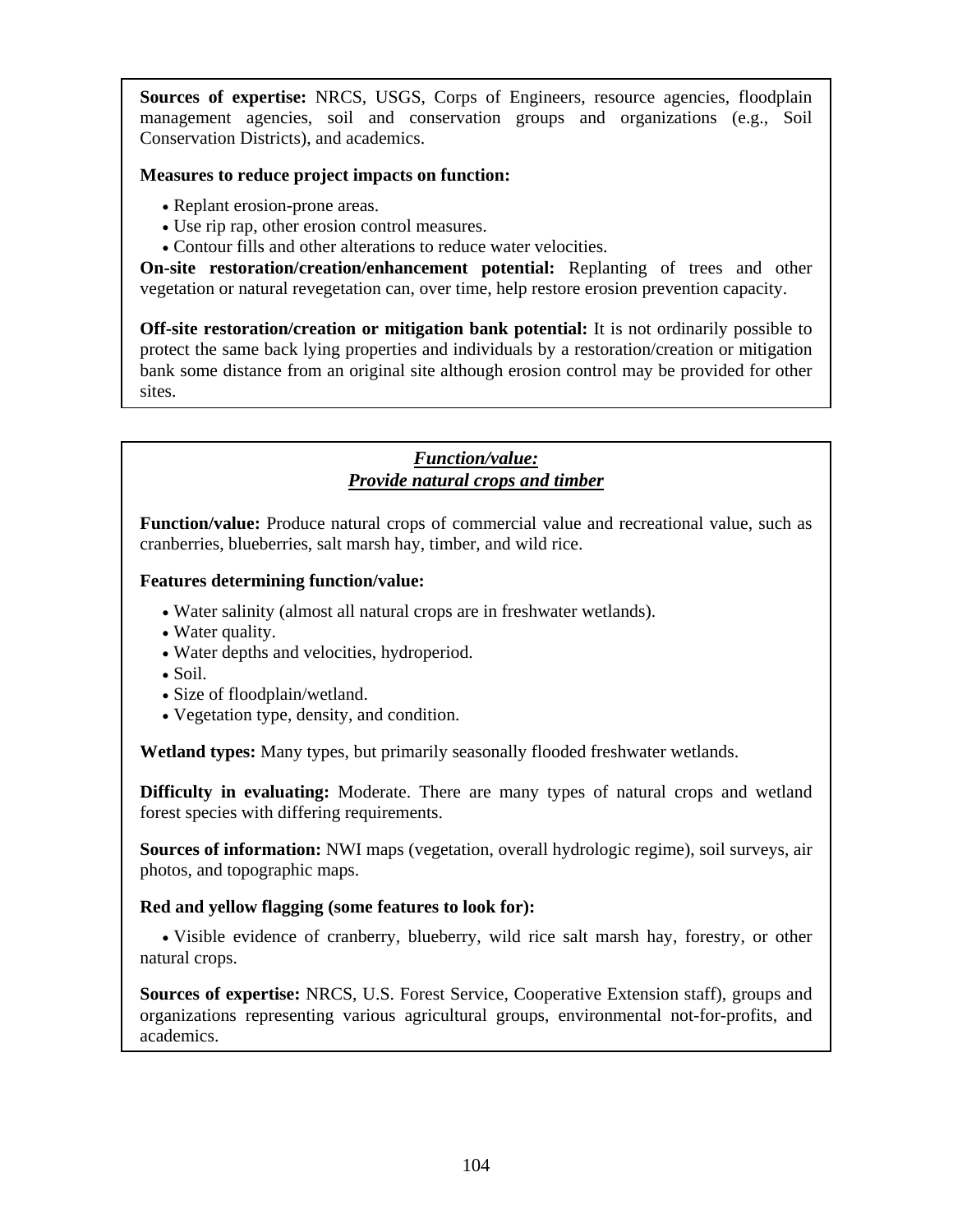#### **Measures to reduce project impacts on functions:**

- Maintain the natural hydrologic regime as much as possible.
- Require replanting of disturbed areas.

**On-site restoration/creation potential:** Moderate if sites are available.

**Off-site restoration/creation or mitigation bank potential:** Possible, but different properties and individuals will benefit.

# *Function/value: Prevent and treat pollution*

**Function/value:** Prevent and treat pollution in lakes, streams, estuaries, coastal water, ground waters, etc.

**General discussion:** Many wetlands serve two related functions:

- Prevent pollution from entering water bodies. Wetlands and vegetated floodplains intercept and trap debris, toxics, nutrients, and other pollutants that would otherwise reach water bodies from upland sources by slowing the velocity of water, causing sedimentation, and providing an opportunity for chemical transformations in wetland soils and water.
- Treat (remove) pollution in water bodies. Wetlands (and some frequently flooded floodplain areas) in water bodies or inundated by fluctuating water levels from such adjacent water bodies (tides, floods) may also, in some instances, remove pollutants which have already reached water bodies. For example, riverine wetlands may slow river velocities, causing precipitation of sediments and attached pollutants. Lake fringe wetlands may buffer lakes from upland sediment and pollution and may also, to some extent, remove pollutants in lakes.

### **Features determining function/value:**

- Overall flow regimes, including detention times, quantity of water, and hydroperiod.
- Sediment regime.
- Type of vegetation, density, and condition.
- Soils.
- Location of wetland in relationship to other water bodies.
- Connectivity of wetlands to other water bodies.
- Existing or reasonably anticipated pollution sources that may be intercepted by wetland.

**Wetland types:** All types may help prevent pollution for upland sources reaching water bodies if they lay between the pollution sources and the water bodies. Lake fringe, estuarine and coastal fringe, and riverine wetlands may remove pollutants from water bodies.

**Sources of information:** NWI maps (water regimes, vegetation), topographic maps (water flows), soils maps, air photos (vegetation, flow regimes, land uses), and land use plans (future development).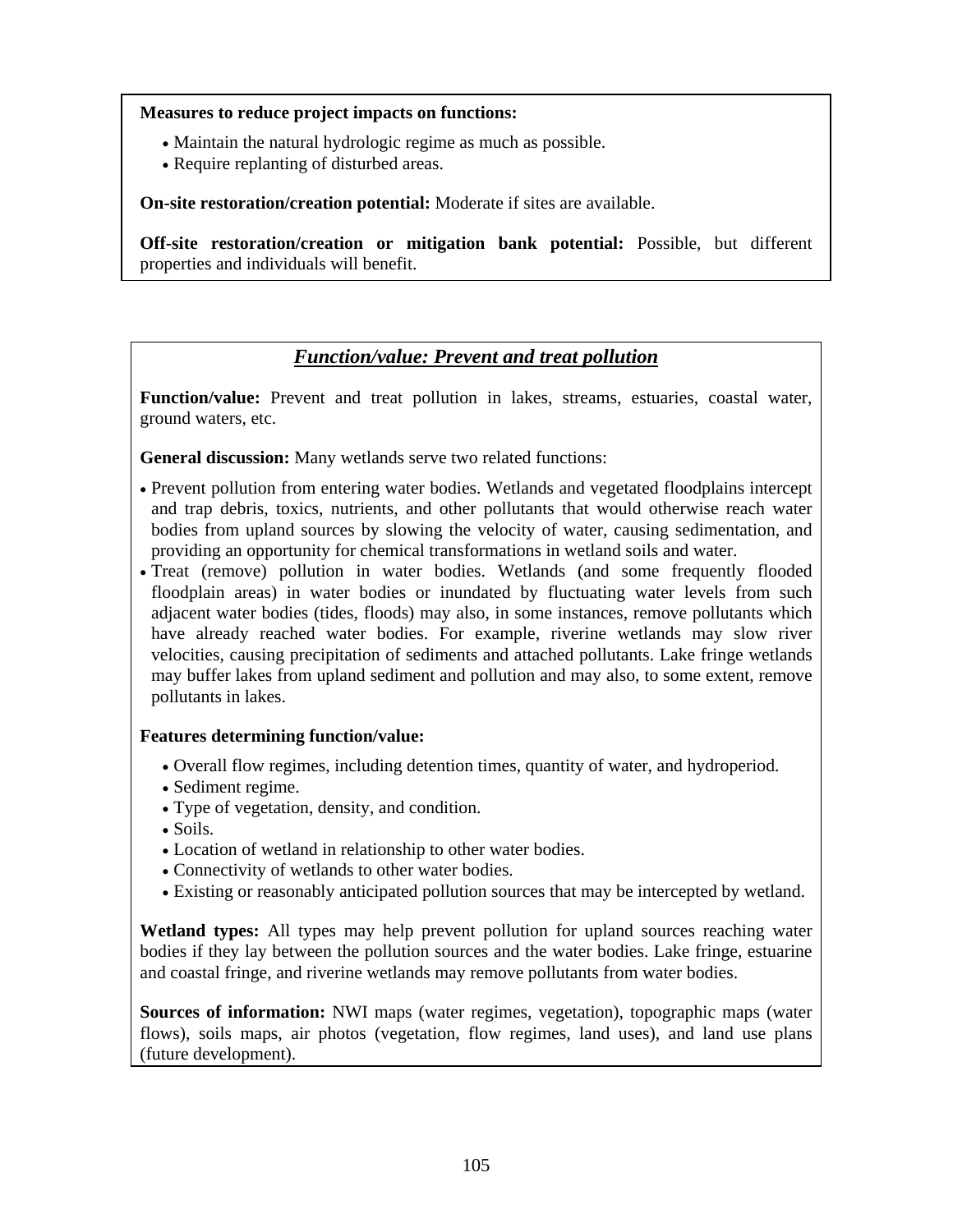### **Red and yellow flagging (some features to look for):**

- Slope, flats, river fringe, lake fringe, coastal fringe, estuarine fringe, and other wetlands that lay between an existing or potential pollution source (e.g., nutrients, sediment, toxics) and a water body used for water supply, swimming, and other purposes.
- River fringe, lake fringe, coastal fringe, or estuarine fringe wetland adjacent to a water body with high levels of nutrients, sediment, etc. and fluctuating water levels.
- Sediment deposition visible in a wetland area.
- Wetland with dense vegetation located in an area (agricultural, urban, other) with high pollution potential.

**Sources of expertise:** NRCS, EPA, Corps of Engineers, USGS, state pollution control agencies, other regulatory and resource agencies, environmental not-for-profits, land trusts, and academics.

## **Measures to reduce project impacts on function:**

- Do not allow drainage, channelization or other measures that decrease water detention time in a wetland.
- Require replanting of vegetation where natural revegetation may not occur.
- Require upland vegetated buffers where wetland buffers may be disturbed.

**On-site restoration/creation/enhancement potential:** Some measures may be undertaken to compensate for loss of pollution buffering or treatment potential, such as replanting of vegetation, installation of detention and sedimentation ponds, and construction of upland vegetated buffers.

**Off-site restoration/creation or mitigation bank potential:** Wetlands created at another site will usually not protect the same water body and the same individuals and properties. However, it may be possible to create wetlands off-site in some instances to provide pollution buffers for the same water body (e.g., restoration or creation of a wetland at another location between agricultural land and a lake) or to help treat water in the same water body (e.g., creation of a wetland in the same stream but in a different section).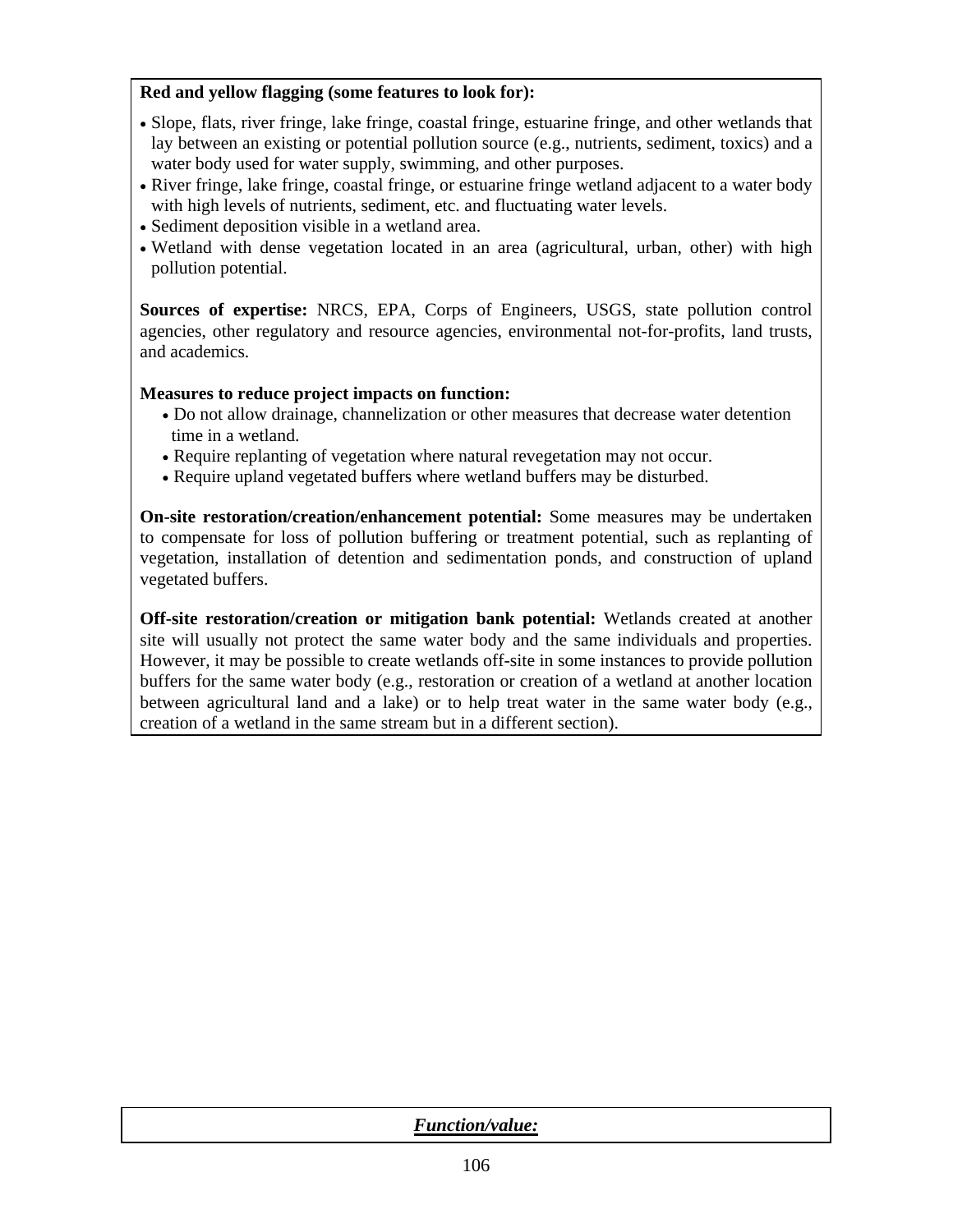# *Provide habitat for fish and shellfish*

(Note, this overlaps with other types of habitat).

**Function/value:** Sport and commercial fisheries, food, recreation, cultural value, and food chain support.

**General discussion:** The importance of coastal and estuarine wetlands to fish and shellfish are two of the most broadly recognized coastal and estuarine wetland functions/values. The importance of freshwater wetlands to northern pike spawning and other fish is also wellknown.

### **Features determining function/value:**

• Fish/shellfish capacity of adjacent waters (depth, salinity, water quality, velocity temperature, substrate).

- Depth of water.
- Salinity.
- Velocity.
- Water temperature.
- Connectivity between wetland and adjacent waters.
- Substrate, soil.
- Water quality (including sediment loading).
- Size of wetland/floodplain area.

**Wetland types:** Primarily wetlands adjacent to lakes, streams, estuaries, or the ocean where there is open water.

**Difficulty in evaluating:** Moderate. Location in wetland may be important as well as the type of wetland.

**Sources of information:** NWI maps (size, water regime, salinity, vegetation type), soils maps, topographic maps, fisheries studies, and instream flow studies.

### **Red and yellow flagging (some features to look for):**

- Wetland/floodplain is adjacent to and connected to a water body with fish/shellfish.
- Adequate depth and size for fish with good water quality.
- Observed fish or shellfish.
- Observed spawning areas.

**Sources of expertise:** U.S. Fish and Wildlife Service, National Marine Fisheries Service, and other organizations and groups representing commercial and private fisherman, shell fishermen, resource agencies, and academics.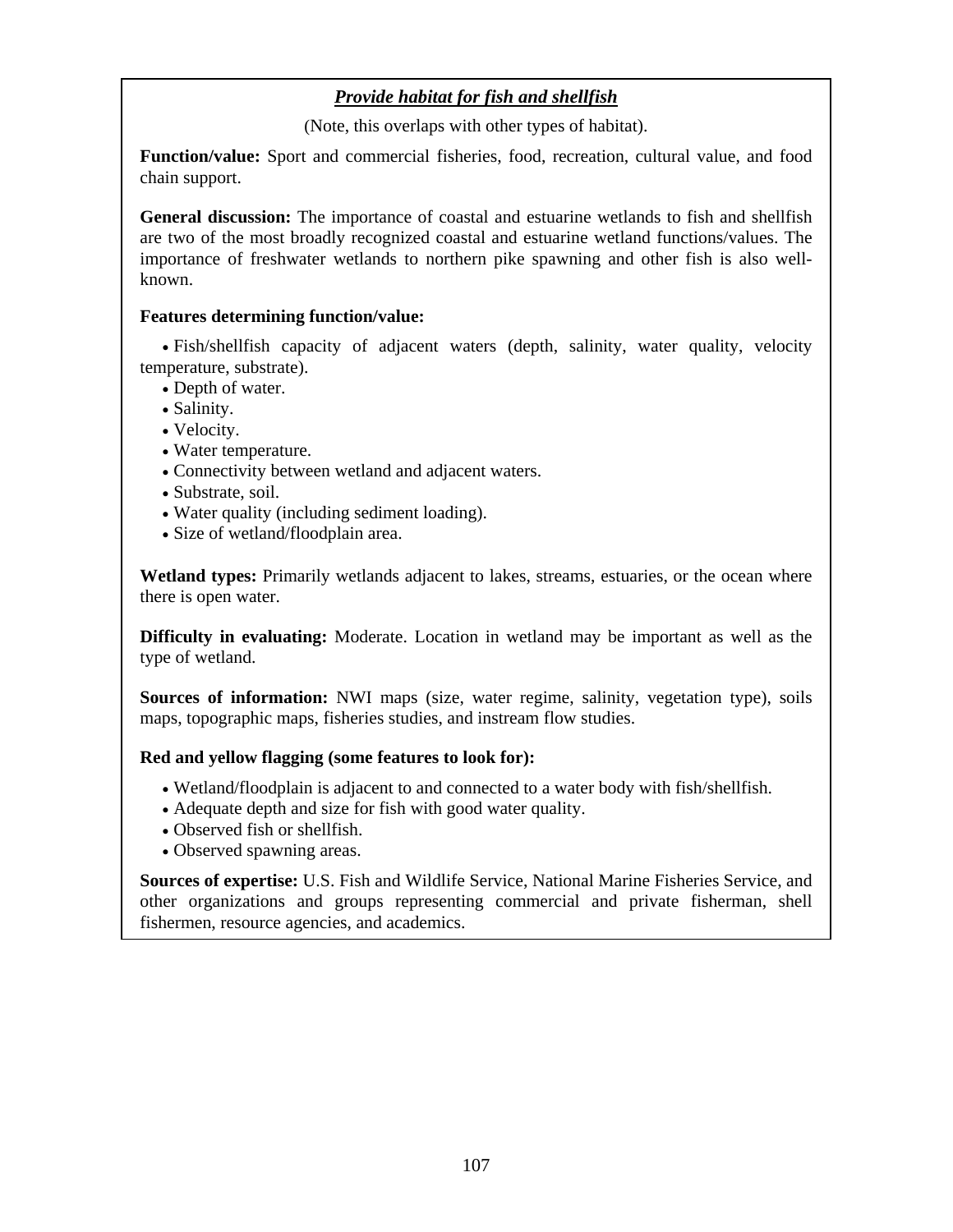#### **Measures to reduce project impacts on function:**

• Insure that connection between wetland and adjacent waters is maintained (essential to passage of fish).

- Insure that adequate depths are maintained in wetland and adjacent water body.
- Require revegetation of fills to reduce erosion and sedimentation.

• Minimize tree cutting and vegetation removal adjacent to wetland and water body where water temperatures are critical.

**On-site restoration/creation/enhancement potential:** On-site excavation of fill and break of dikes may be used to restore or create wetland spawning areas. Restoration or creation of riffle and pools in rivers is also possible.

**Off-site restoration/creation or mitigation bank potential:** Off-site restoration, creation or use of a mitigation bank on another water body will not compensate for destruction of fish or shellfish in the original water body. Different individuals and properties will benefit and suffer burdens. However, this problem can be reduced somewhat through restoration or creation or use of a mitigation bank on the same water body.

# *Function/value:*

# *Provide habitat for amphibian, reptile, mammal, and insect species*

(Note, this overlaps with other types of habitat).

**Function/value:** Provide ecological, heritage, recreation, aesthetic, and cultural values.

**General discussion:** Wetlands and floodplains provide critical habitat for a broad array of amphibian, reptile, mammal, and insect species. However, functions/values depend not only on wetlands, but also relationship to uplands, other wetlands, and deepwater habitat because most amphibians, mammals, and reptiles spend only a portion of their time in wetlands.

### **Features determining function/value:**

- Water depth, velocity.
- Water level fluctuations.
- Water quality.
- Salinity.
- Sediment regimes.
- Vegetation types, density.
- Size of wetland/floodplain.
- Edge ratio of wetland/floodplain.
- Relationship of wetland to other wetlands, floodplains, water bodies, and upland habitat, availability of corridors and passageways between wetland and other habitat.
- Presence or absence of buffers.

**Wetland types:** All types of wetlands may be valuable (depending on the circumstances) for reptiles, birds, amphibians, and insects.

**Difficulty in evaluating:** Difficult due to the extremely large number of habitat ranges and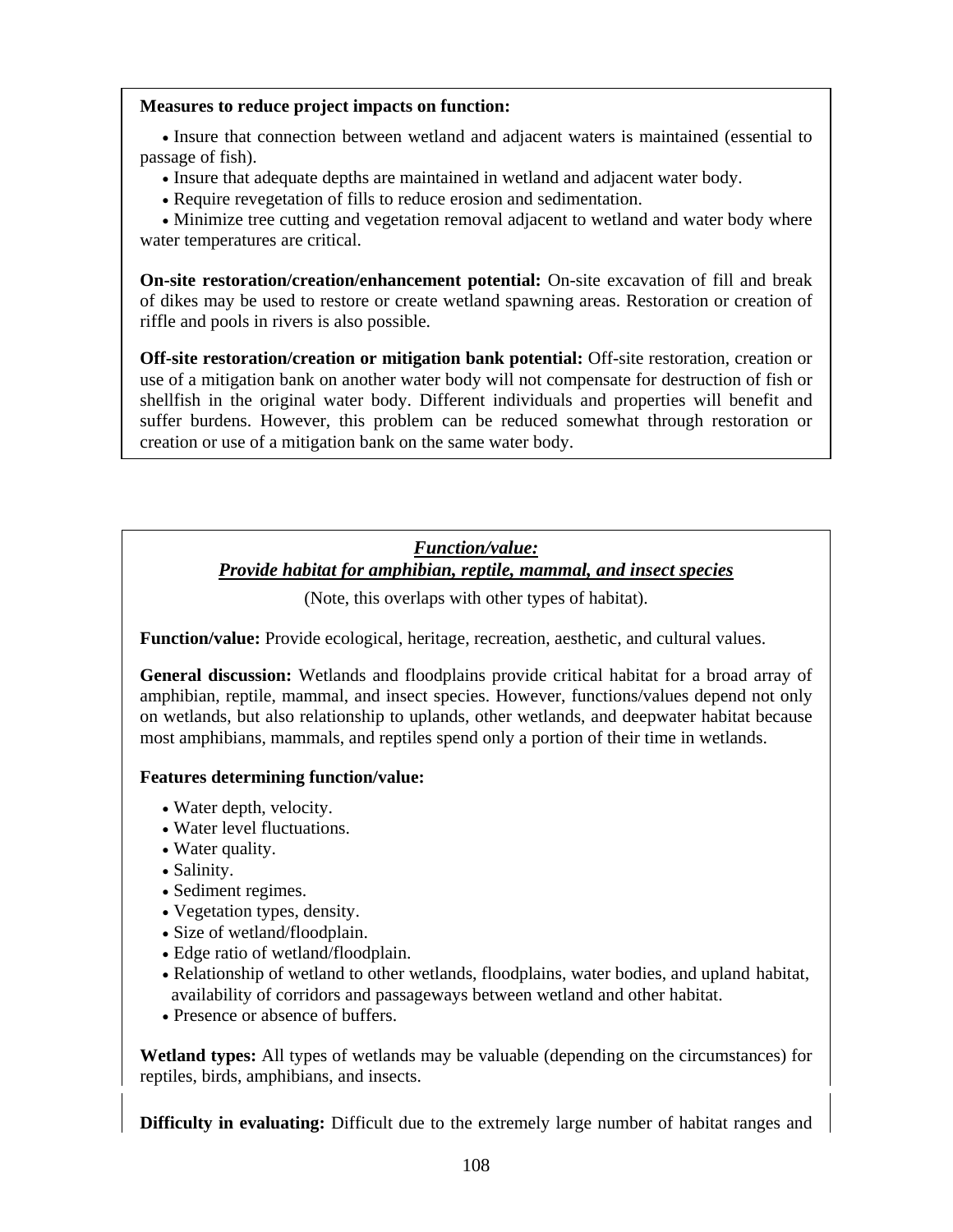niches for different amphibian, mammals, reptiles, and insects. Different sections of a wetland are often more important for particular species.

**Sources of information:** NWI maps (vegetation, size, overall water regime, substrate), soils maps, topographic maps, various mammal, reptile, amphibian, and insect surveys.

# **Red and yellow flagging (some features to look for):**

- Directly observed amphibians, reptiles, mammals, insects or observed signs (e.g., tracks, scat, egg cases or pupa shells).
- Wetlands/floodplains are rare in locality or region; wetland type is rare.
- Wetlands/floodplains adjacent to parks, refuges, or other public lands.
- Wetlands/floodplains adjacent to large undeveloped private tracks.
- Wetland/floodplains with significant open water or adjacent to a lake, river, or stream with open water (otter, beaver).
- Undisturbed wetlands/floodplains.

**Sources of expertise:** Academics, resource agencies, and environmental not-for-profit organizations.

**Measures to reduce project impacts on function:** Varied, depending on the situation and type of wildlife.

- Maintain wetland/floodplain to wetland/water connections; maintain wetland/ floodplain to upland wildlife corridors and access to wetland/floodplain by wildlife.
- Require erosion control and sediment control measures such as detention areas and grass strips to reduce sediment and pollutant contributions to wetland.
- Require fencing.

**On-site restoration/creation/enhancement potential:** Onsite restoration potential is varied, depending on the wetland type and species. Often on-site restoration potential is poor in a urbanizing contexts for species that require not only wetland, but also undisturbed adjacent upland habitat and adequate connecting pathways.

**Off-site restoration/creation or mitigation bank potential:** Varied. Off-site restoration/creation or mitigation bank potential may be better than on-site where the original wetland is in the midst of a large subdivision, road project, etc. However, different individuals and properties will often benefit and suffer burdens where offsite compensation is used.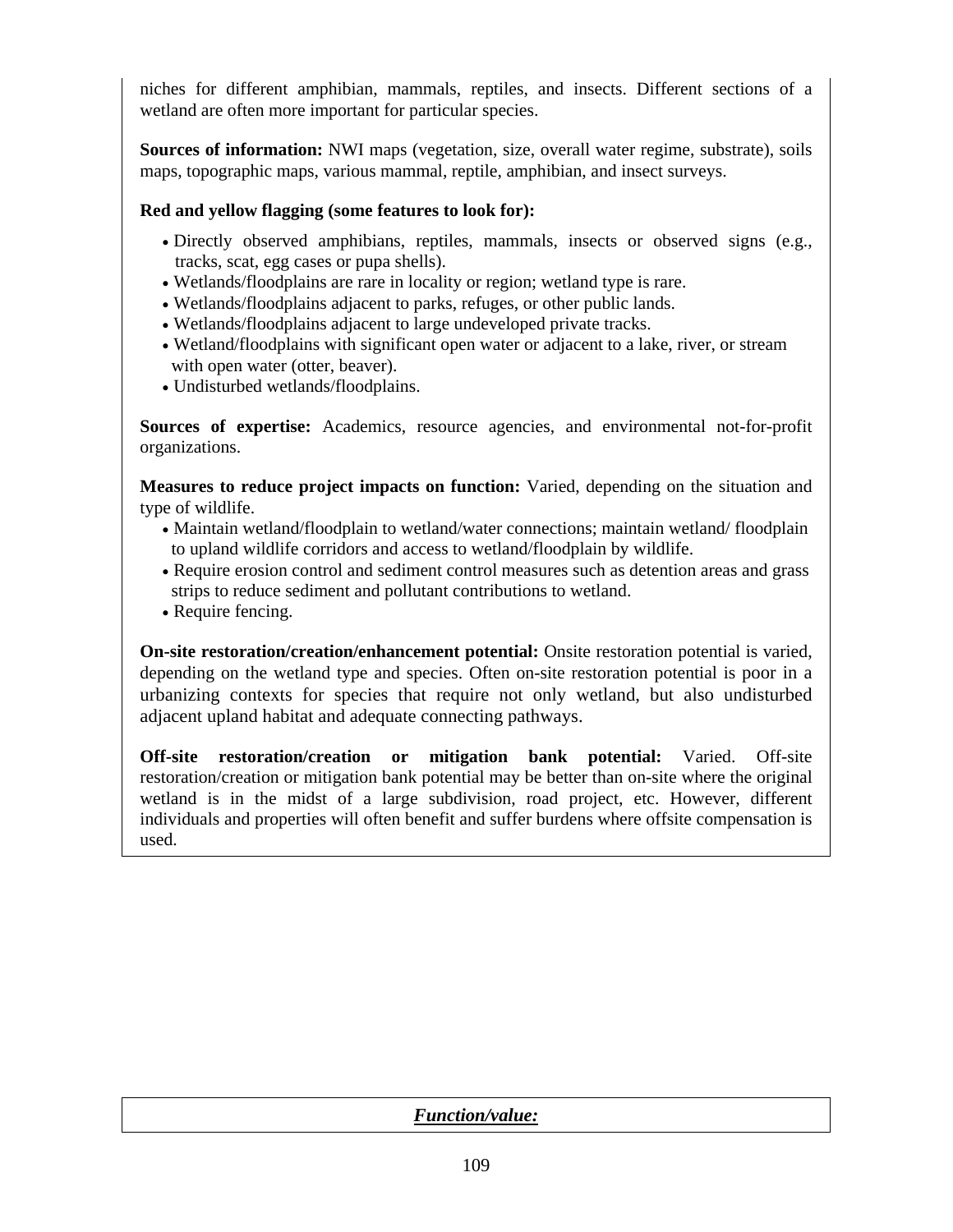# *Provide habitat for waterfowl species*

(Note, this overlaps with other types of habitat).

**Function/value:** Provide food, recreation, aesthetic, economic and cultural value.

General discussion: Waterfowl nesting, resting, and feeding were some of the first, widely recognized functions of wetlands. Adjacent floodplains may also be important nesting and feeding areas. The prairie pothole wetlands and wetlands in various flyways are particularly important. Because waterfowl fly from wetland to wetland they can use many types of isolated wetlands not useful for other forms of wildlife that depend on the ground pathways.

## **Features determining function/value:**

- Salinity, water quality.
- Presence of open water in wetland or floodplain or adjacent open water in a lake, river, stream, estuary, or ocean.
- Types, densities, and condition of wetland and floodplain vegetation.
- Size of wetland and floodplain.
- Water quality.
- Food chain support, availability of nearby sources of food (e.g., corn fields).
- Buffers.
- Presence or absence of predators, numbers.

**Wetland types:** Principally depressional, lake fringe, river fringe, ocean and estuarine fringe, but other wetlands and floodplains may be important.

### **Difficulty in evaluating:** Moderate.

**Sources of existing information:** NWI maps (water regime, vegetation, size, substrate, relationship to other waters), soil maps, topographic maps, land cover maps, waterfowl inventories, and special maps.

### **Red and yellow flagging (some features to look for):**

- Wetland or floodplain with significant open water or adjacent to a lake, river, or stream with open water.
- Waterfowl directly observed.
- Wetland in flyway.
- Wetlands and floodplains adjacent to parks, refuges, and other public lands.

**Sources of expertise:** FWS, NMFS, NRCS, state wildlife agencies, groups representing waterfowl hunters, duck clubs, resource agencies, environmental not-for-profits, and academics.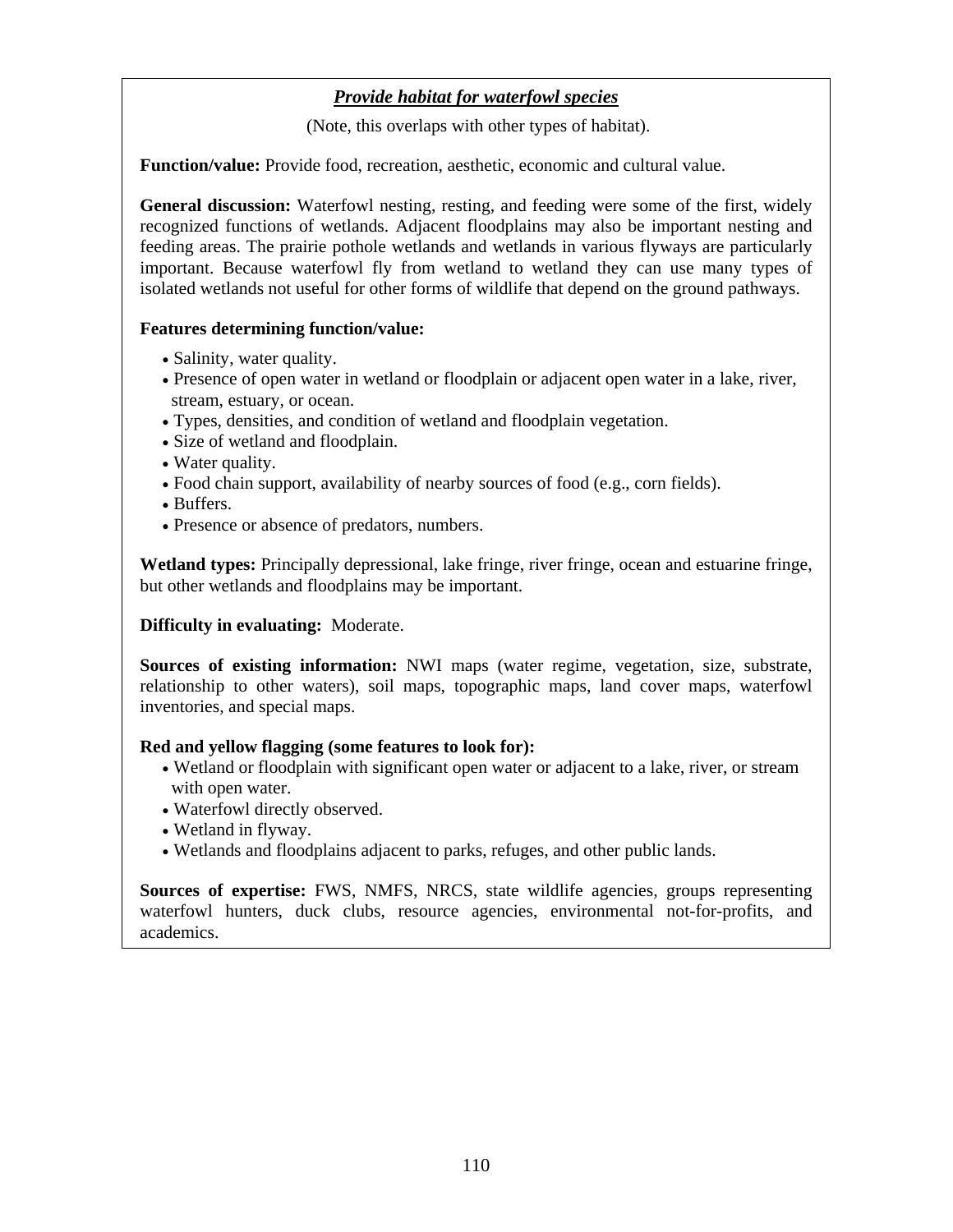### **Measures to reduce project impacts on function:**

- Make use of wetlands/floodplains for agriculture only during periods when not used by waterfowl.
- Install nesting boxes.
- Fence wetlands and floodplains.
- Protect wetlands and floodplains from pesticides, nutrients, and sediment through the use
	- of buffer strips.
	- Provide buffers and nearby upland food sources.

**On-site restoration/creation/enhancement potential:** Often quite good if adequate land and funds are available to excavate areas, use dredging, dynamite, or other measures to create open water, control exotic plant species, etc.

**Off-site restoration/creation or mitigation bank potential:** Often quite good since ducks can fly from one site to another. However, different individuals and properties will benefit and suffer burdens.

# *Function/value: Provide habitat for various song birds and other birds*

(Note, this overlaps with waterfowl and other types of habitat).

**Function/value:** Ecotourism, recreation, education, and research.

**General discussion:** Bird watching has become a widespread activity in the last 20 years with bird watchers often now outnumbering hunters. Bird watching is sometimes important in local economies. A great deal of bird watching takes place in wetlands, floodplains, and riparian areas due to the large numbers of waterfowl, other birds, and upland species that feed in wetland areas.

**Features determining function/value:** A broad range of features affect the bird-habitat potential of wetlands since birds occupy a wide range of niches:

- Size.
- Open water.
- Water quality.
- Vegetation types, conditions, and densities.
- Other wildlife.
- Public access.
- Rareness of wetlands in the region.
- Rareness of wetland type in region.
- Adjacent upland and deepwater habitat.
- Adjacency of wetland to trails, roads, parks, refuges, and sanctuaries.

**Wetland types:** Many types of wetlands.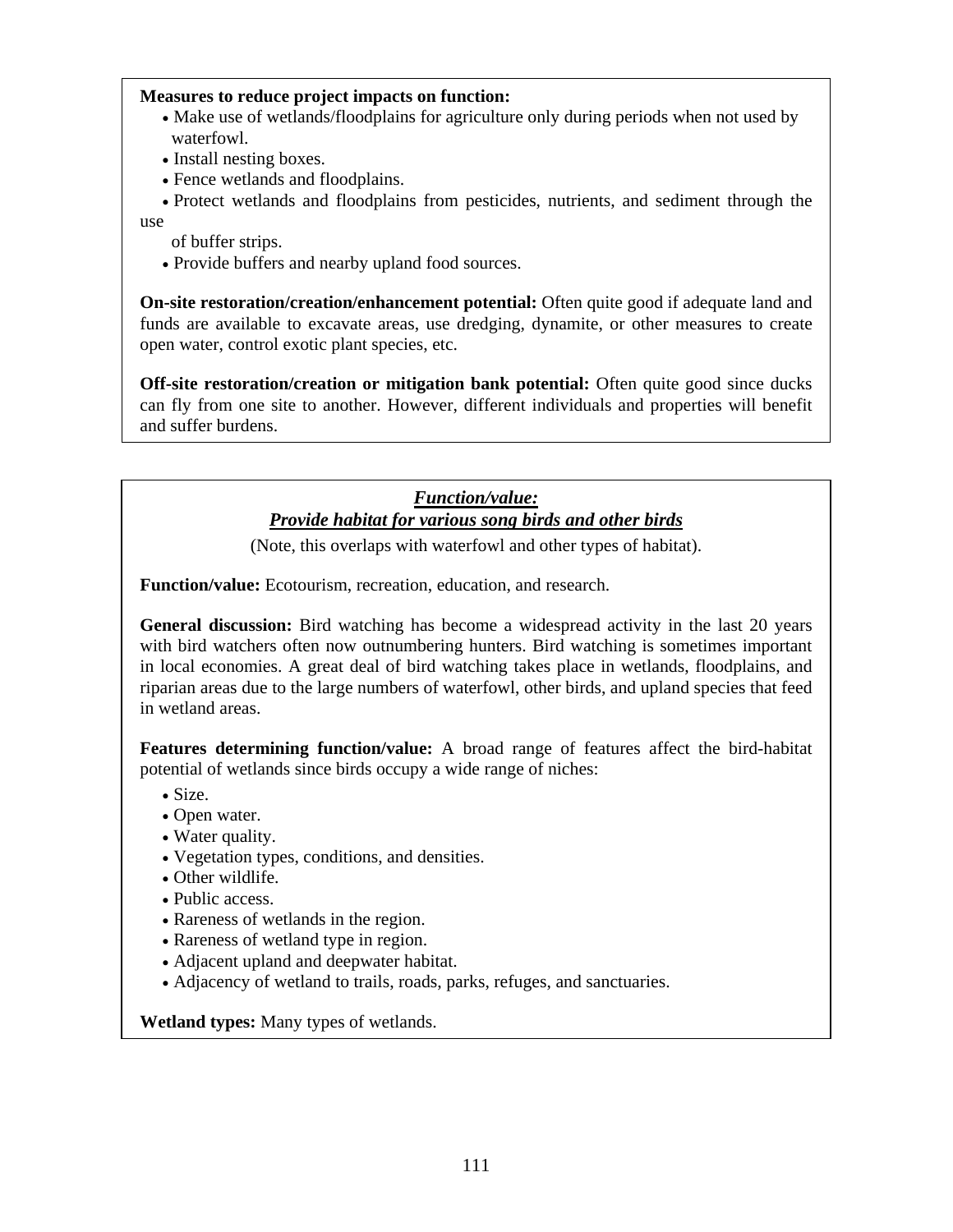**Difficulty in evaluating:** Difficult to evaluate based on air photos and one-time visits since birds are too small to be seen on air photos and birds often use wetlands only a portion of a time.

**Sources of information:** NWI maps (wetland types, vegetation, substrate, proximity to other waters, overall water regime), air photos (vegetation), local birding clubs, and field observations.

# **Red flagging (some features to look for):**

- Rareness of wetlands/floodplains in the region.
- Rareness of wetland/floodplain type in the region.
- Good upland and deepwater habitat.
- Adjacency of wetland/floodplain to trails, roads, parks, refuges, and sanctuaries.
- Public access.
- Wetland/floodplain is well known in a region for bird watching.
- Wetland/floodplain is relatively undisturbed.
- Wetland/floodplain has open water (water birds).

**Sources of expertise:** FWS, schools, universities, bird watching groups, environmental notfor-profits, land trusts, resource agencies, and museums.

# **Measures to reduce project impacts on function:**

- Require revegetation.
- Require upland screening of fills and structures to protect aesthetic values.
- Install nesting areas.
- Maintain connectivity between open waters and wetland for canoe access.

**On-site restoration/creation/enhancement potential:** Variable. It is difficult to create the conditions needed for very specific bird species or guilds.

**Off-site restoration/creation or mitigation bank potential:** See on-site.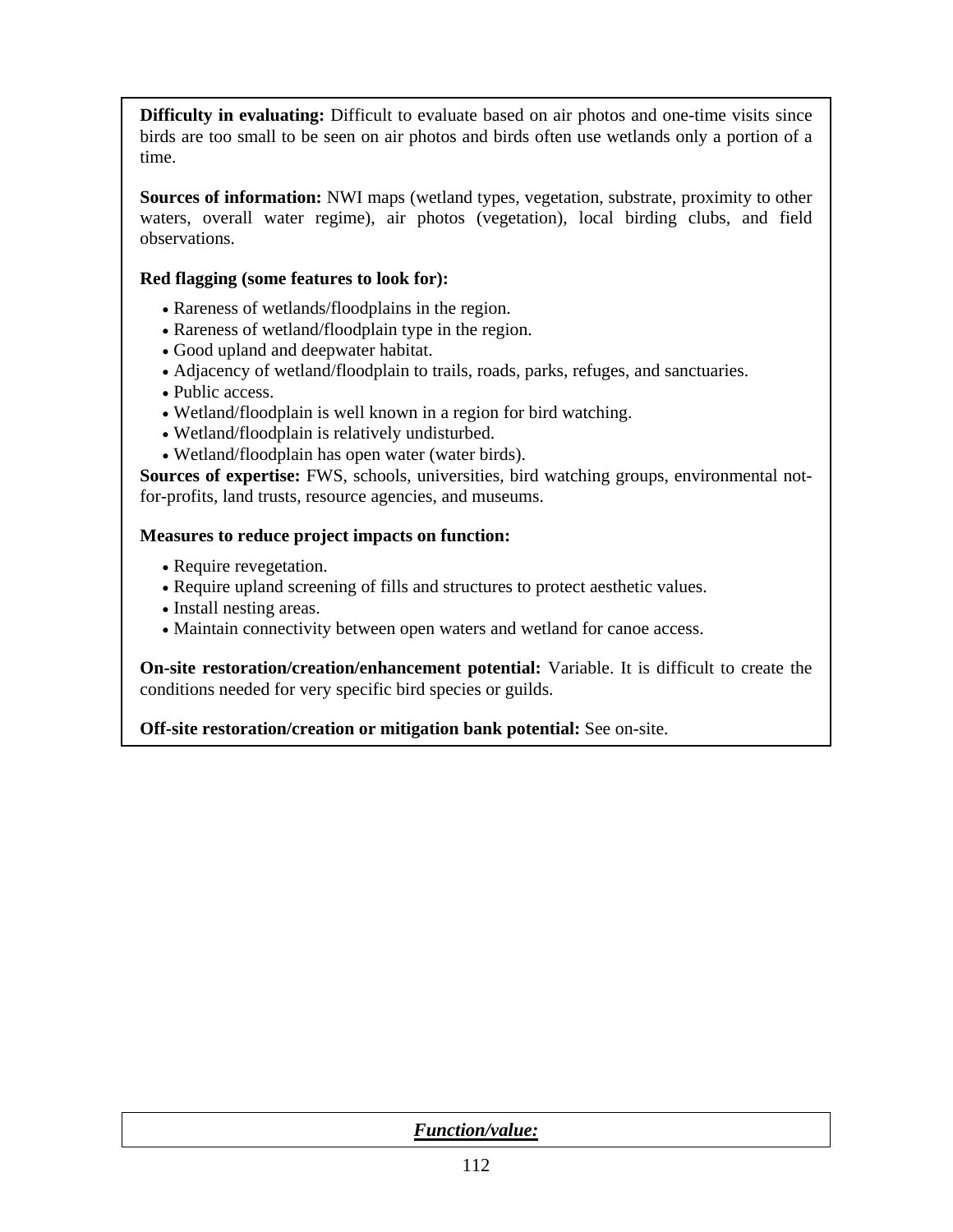# *Provide habitat for endangered or threatened species of plants and animals*

(Note, this overlaps with other habitat categories but has been described separately because of the great interest in endangered or threatened species and the variety of programs directed toward them).

**Function/value:** Heritage value, protect gene pools, ecotourism, bird-watching, research, education.

**General discussion:** Many endangered or threatened plant or animal species depend on wetlands. Some spend their entire lives in wetlands, but most use wetlands only some of the time. Therefore, upland and deep water habitat and the connections between wetlands and these other habitats are very important. Connections are also important to provide refuge during droughts and periods of fluctuating water levels. Because of the sensitivity of many of these species and their narrow ecological niches, it is particularly important to protect not only wetlands, but also water regime.

**Features determining function/value:** A large number of features are relevant to the ability of wetlands to provide habitat for endangered and threatened species since the requirement of individual species vary greatly.

- Scarcity of wetlands in area.
- Scarcity of wetland type in area.
- Adjacent upland and aquatic habitat; connections with broader habitat.
- Soils.
- Substrate.
- Size.
- Vegetation.
- Water depth, velocity, and quantity.
- Salinity.
- Water temperature.
- Buffers (if any).

**Wetland types:** All types may be important. Many endangered plant and animal species are located in rare wetland types such as bogs, vernal pools, and saline ponds.

**Difficulty in evaluating:** Difficult due to the number of habitat ranges and niches of different endangered species and because endangered and threatened species are usually difficult to locate and observe.

**Sources of information:** NWI maps (overall vegetation, water regime, substrate, connections with other wetlands), air photos (vegetation), lists of sites in federal inventories, state inventories, nature conservancies, and other inventories for endangered, rare, or threatened species.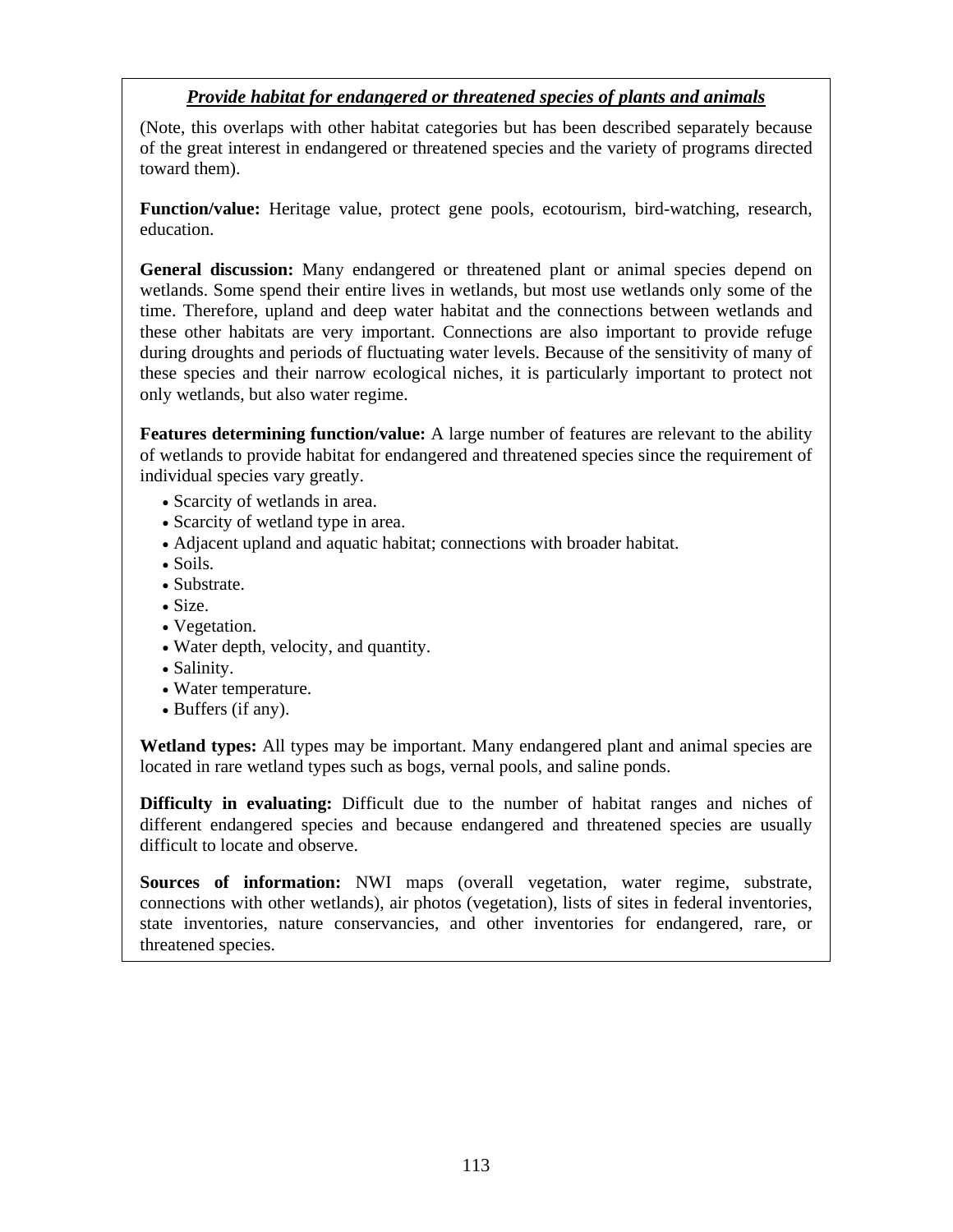Red and yellow flagging (some features to look for):

- Wetlands/floodplains for wetland/floodplain type is rare in a locality, region, or state.
- Wetland/floodplain is a type and in a general location known to serve as habitat for endangered species.
- Sitings of endangered or threatened species in similar wetlands.

**Sources of expertise:** FWS and other resource agencies, environmental nongovernmental organizations, academics.

#### **Measures to reduce project impacts on function:**

- Use buffers, detention basins, or other measures to protect water quality and reduce intrusions in remaining areas.
- Fence.
- Control exotic species; provide other active management.

**On-site restoration/creation/enhancement potential:** The potential for onsite restoration of wetland habitat for endangered species is often low to moderate given the very narrow habitat requirements of most endangered species.

**Off-site restoration/creation or mitigation bank potential:** Offsite restoration potential is often very low, given the very narrow hydrologic and habitat requirements of most endangered species including, in many instances, the need for adjacent upland and/or aquatic habitat.

# *Function/value: Recharge ground water*

**Function/value:** Maintain and enhance quantity and quality of ground water supplies for domestic, commercial, industrial, agricultural, wildlife protection and other purposes; maintain base flow of rivers and streams.

**General discussion:** In general, wetlands and floodplains are not recharge areas. Some depressional, lake fringe, and river fringe wetlands and other seasonally flooded wetlands and floodplains may be recharge areas at least a portion of a year or may serve as both recharge and discharge areas.

### **Features determining function/value:**

- Ground water levels in comparison with wetland/floodplain water levels.
- Yearly fluctuations in ground water levels compared with yearly fluctuations in wetland/floodplain water levels.
- Whether the bottom of a wetland is sealed by organics, silt, etc.
- Overall porosity and permeability of wetland soils.
- Amount of impermeable surfaces in the watershed.
- Proximity of wetland to water supply wells.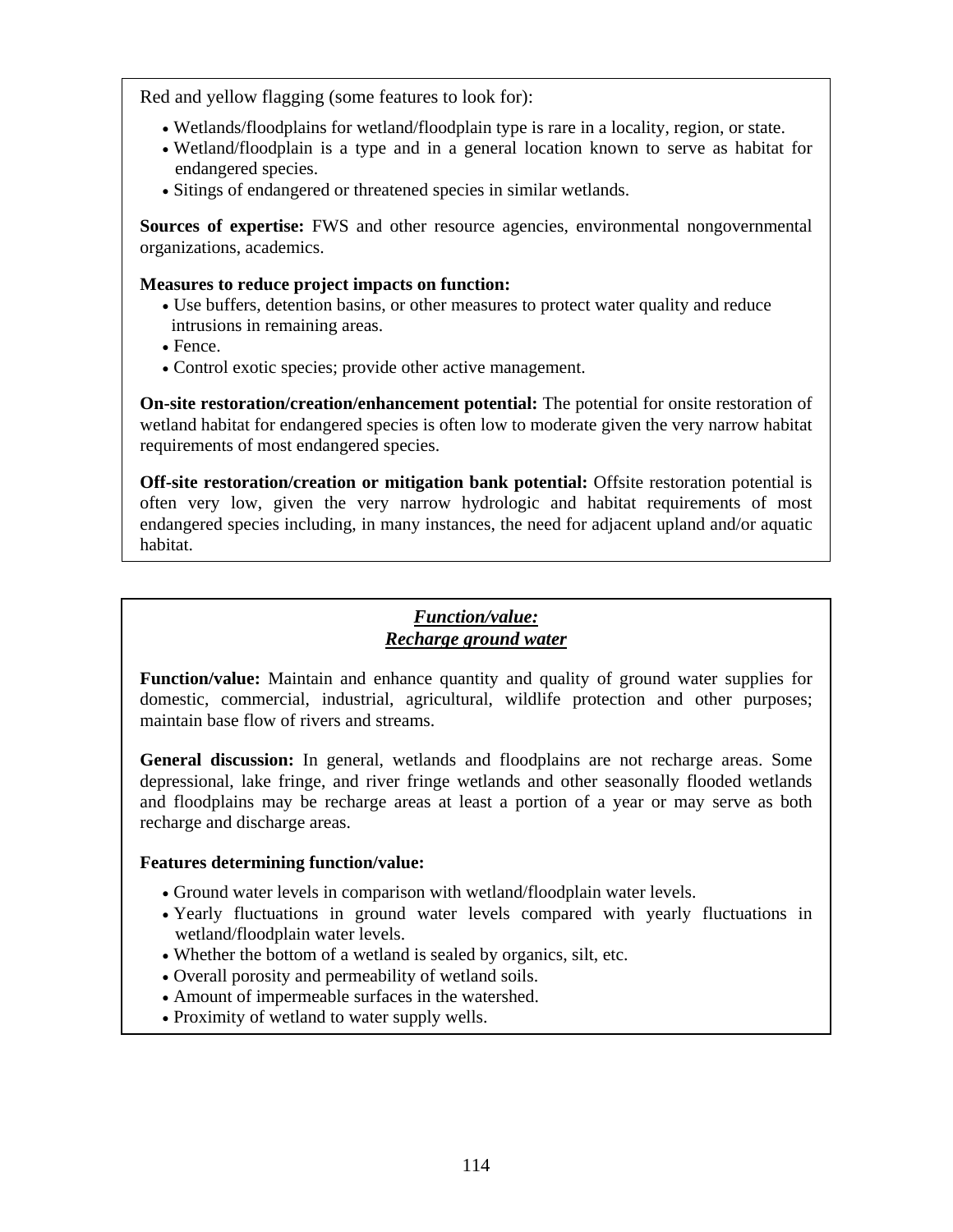**Wetland/floodplain types:** Most wetlands/floodplains are discharge areas (slope, riverine, lake fringe, coastal and estuarine fringe, depressional). However, some depressional and flats act simultaneously as recharge areas (discharge on side, recharge on other) or act as recharge areas a portion of the year when wetland elevations exceed ground water elevations due to precipitation or surface runoff. For example, many prairie potholes, flats, and riparian wetlands may be recharge areas during the spring or after a heavy spring, summer, or fall.

**Difficulty in evaluating:** Very difficult, time-consuming, and expensive to conduct detailed studies. May require long-term studies with the use of piezometers.

**Sources of information:** Topographic maps; water level records for wetlands or adjacent lakes, stream, ground water levels for well logs or piezometers.

## **Red and yellow flagging (some features to look for):**

- Wetland has inlet and no outlet.
- Seasonal fluctuations in wetland/floodplain water levels (particularly long-term fluctuations).
- Sand or gravel substrate.
- Nearby water supply wells.

**Sources of expertise:** USGS, NRCS, state water supply agencies, geologic agencies, other resource agencies, and academics.

### **Measures to reduce project impacts on function:**

Maintain natural fluctuations in wetland water levels, and make sure wetland water levels continue to exceed adjacent ground water levels at least some of the year.

**On-site restoration/creation/enhancement potential:** It is technically possible to create both wetland recharge areas, although it has often proven difficult to maintain natural infiltration capacity in wetlands because the bottoms of wetlands and other detention areas tend to quickly seal with organics and sediment.

**Off-site restoration/creation or mitigation bank potential:** (See on-site above.) It is theoretically possible to locate recharge wetlands at some distance from the original wetland/floodplain and provide recharge to of a regional aquifer. However, often shifting recharge to another site will involve loss of benefits to nearby landowners or ecosystems.

*Function/value:*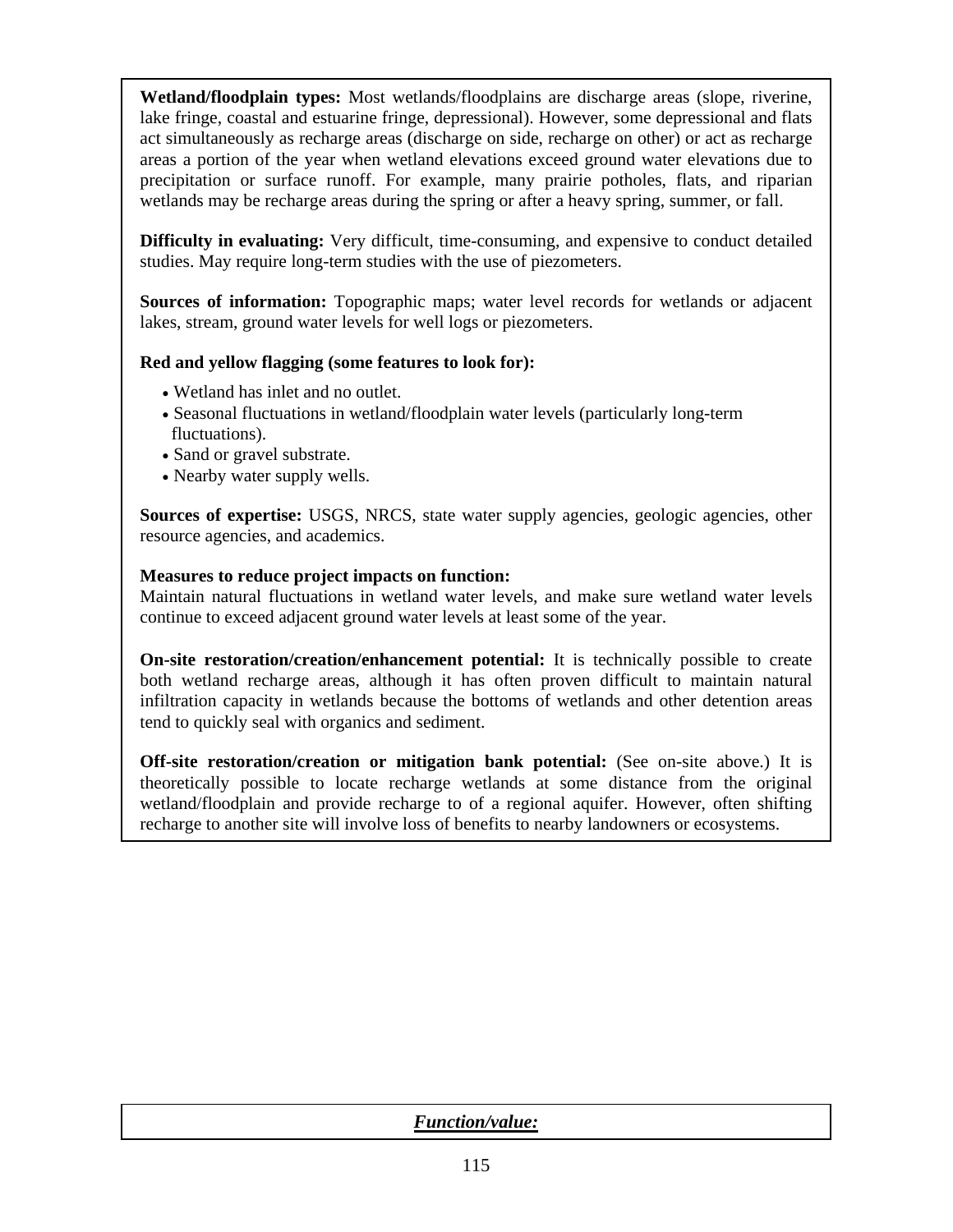# *Discharge ground water*

**Function/value:** Prevent damaging increases in ground water levels (e.g., flooding of basements); maintain wetland and adjacent water levels and flow regimes

**General discussion:** Many depressional, slope, lake, estuarine, and river fringe wetlands are ground water discharge areas much of the year. If a wetland is filled, reducing ground water discharge, ground water levels in the surrounding landscape may rise, flooding basements rendering septic tanks, soil absorption systems inoperative, and causing other problems.

## **Features determining function/value:**

- Wetland surface water elevation versus groundwater elevation in nearby upland areas (piezometric surface).
- Wetland outlet level.
- Permeability and porosity of wetland soils.

**Wetland types:** Slope, depressional, organic and mineral flats, other wetlands.

**Difficulty in evaluating:** Discharge may be directly observed in some instances (e.g., springs in wetland/floodplain); otherwise difficult.

**Sources of information:** NWI maps (overall water regime, wetland type), topographic maps, well logs, and USGS maps.

## **Red and yellow flagging (some features to look for):**

- Visible springs.
- Wetland water temperature during fall and winter in northern climates is higher than expected (suggests ground water input).

**Sources of expertise:** USGS, state geologic and water resource agencies, consultants, academics.

### **Measures to reduce project impacts on function:**

- Minimize dams and structures that would increase water levels in a wetland, decreasing discharge.
- Reduce or prevent fills.

**On-site restoration/creation potential:** Ground water discharge can sometimes be restored at a site by recreating wetlands or digging wells, channels, pits, and open water areas.

**Off-site restoration/creation or mitigation bank potential:** Ground water discharge for a regional aquifer may be restored or created at another site, but problems of high ground water will continue at the original site.

| <b>Function/value:</b>      |
|-----------------------------|
|                             |
| <b>Modify micro-climate</b> |
|                             |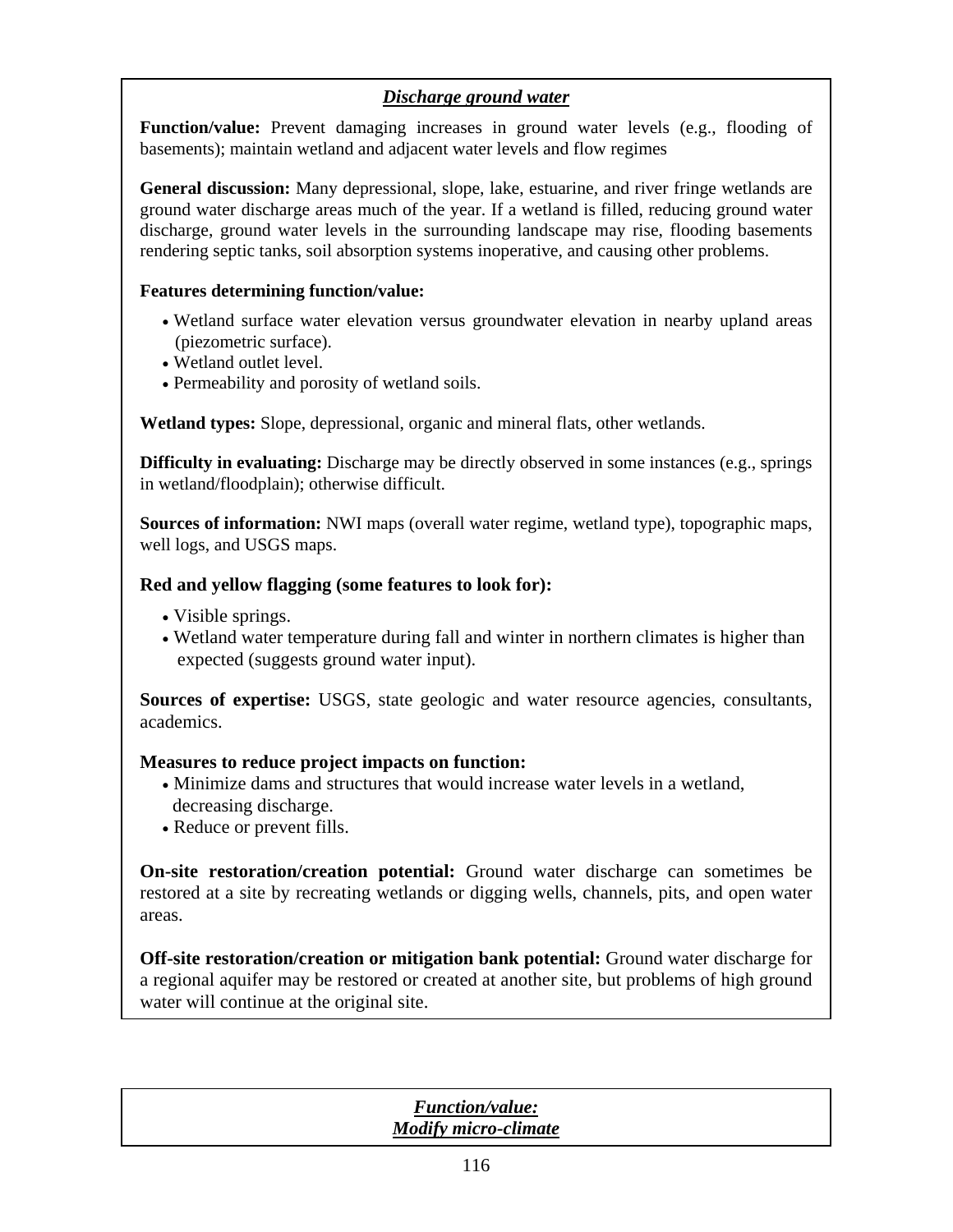**Function/value:** Reduce temperatures in nearby areas by cooling air (or preventing temperature rises), increasingly circulation due to differential pressure gradients.

**General discussion:** Wetlands and floodplains along with other open spaces moderate temperatures and affect circulation patterns and humidity, particularly in urban areas.

### **Features determining function/value:**

- Size
- Vegetation type and amount
- Presence or absence of open water
- Location

**Wetland types:** All types of wetlands/floodplains and open space.

**Difficulty in evaluating:** Difficult.

**Sources of information:** NWI maps (wetland size, location, type, vegetation, open water, other wetlands and waters), detailed climatological data, and topographic maps.

### **Red and yellow flagging (some features to look for):**

- Location adjacent to an urban area
- Size
- Other features

**Sources of expertise:** Academics, resource agencies.

### **Measures to reduce project impacts on function:**

- Replant.
- Maintain alternative open spaces.

**On-site restoration/creation/enhancement potential:** Onsite restoration is possible if open space vegetation areas can be restored or created.

**Off-site restoration/creation or mitigation bank potential:** Also moderate to good but benefits will be shifted to a new location.

## **ENVIRONMENTALLY BASED FUNCTIONS/VALUES (Humans more significantly enter the picture--accessibility, and other factors).**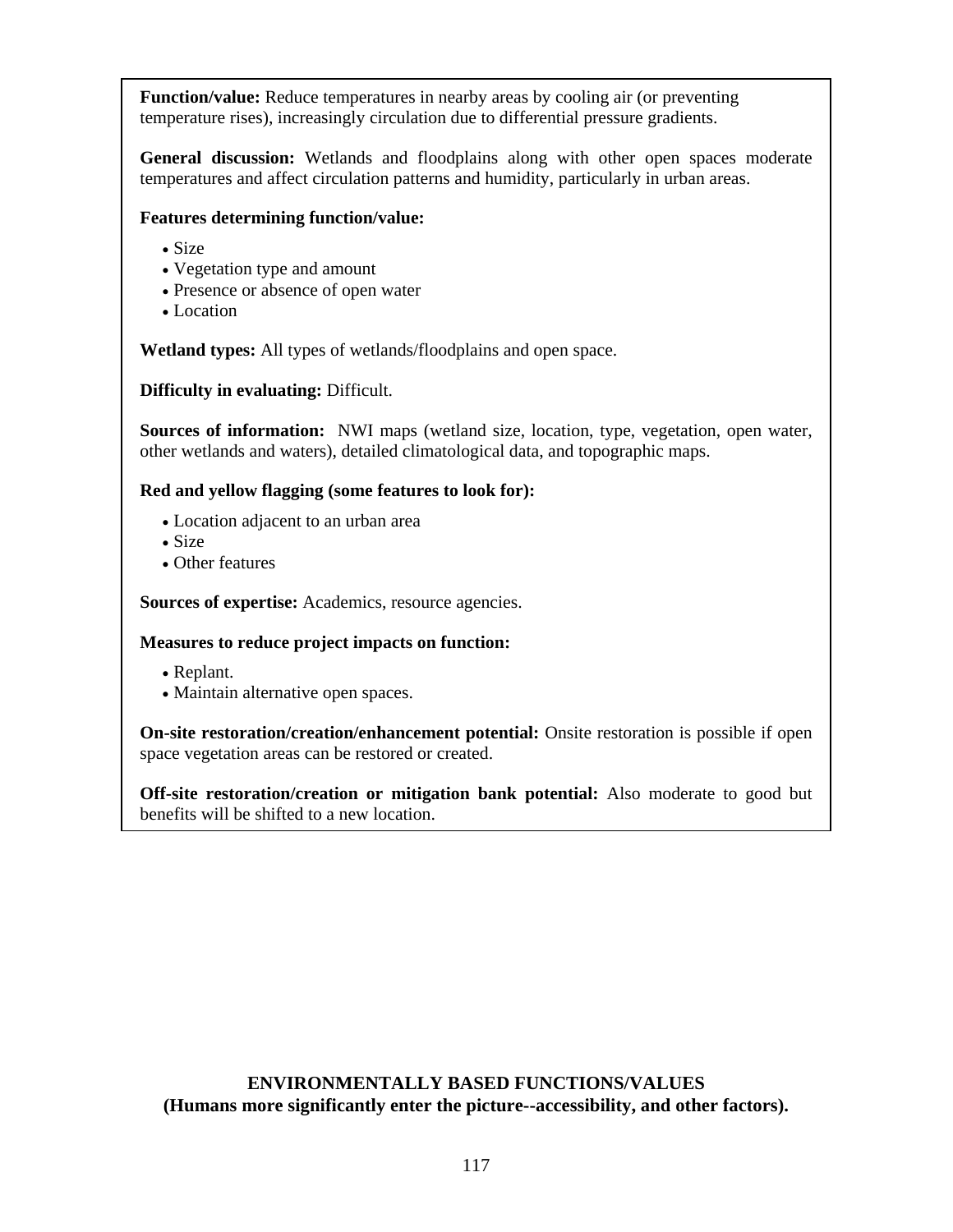# *Function/value: Provide recreation and ecotourism opportunities and experiences*

**Function/value:** Health, economic value, fisheries, ecotourism, and tourism.

**General discussion:** Water and nonwater-based recreation are among the most important uses of wetlands and related water and floodplain resources to society and include both water-based recreation such as fishing, canoeing, boating (in some instances) and land-based recreation, such as bird watching, nature watching, jogging along trails, etc.

**Features determining function/value:** An extremely broad range of physical processes are important to recreation, including:

- Size
- Type
- Vegetation
- Bird species (bird watching)
- Animal species including endangered species (wildlife watching)
- Fish species (fishing)
- Waterfowl species (hunting)
- Rarity of wetlands in a state or region
- Rarity of wetland type in a locality, state
- Open water (boating, canoeing)
- Public access
- Adjacency to other waters
- Adjacency to roads, bike paths, etc.
- Adjacency to parks, refuges, and sanctuaries

**Wetland types:** Many types have recreational and ecotourism potential. However, wetlands adjacent to lake, river, and estuarine/coastal waters are more important for water-based recreation.

**Difficulty in evaluating:** Difficult to evaluate because there are many types of recreation and because functions/values are not based on ecological considerations alone. For example, accessibility and location are relevant.

**Sources of information:** State and local recreation plans and surveys; NWI maps and other wetlands maps; public land ownership maps.

### **Red and yellow flagging (some features to look for):**

- Observed use of wetlands by canoeists, birders, and other recreation users.
- Adjacency to other waters.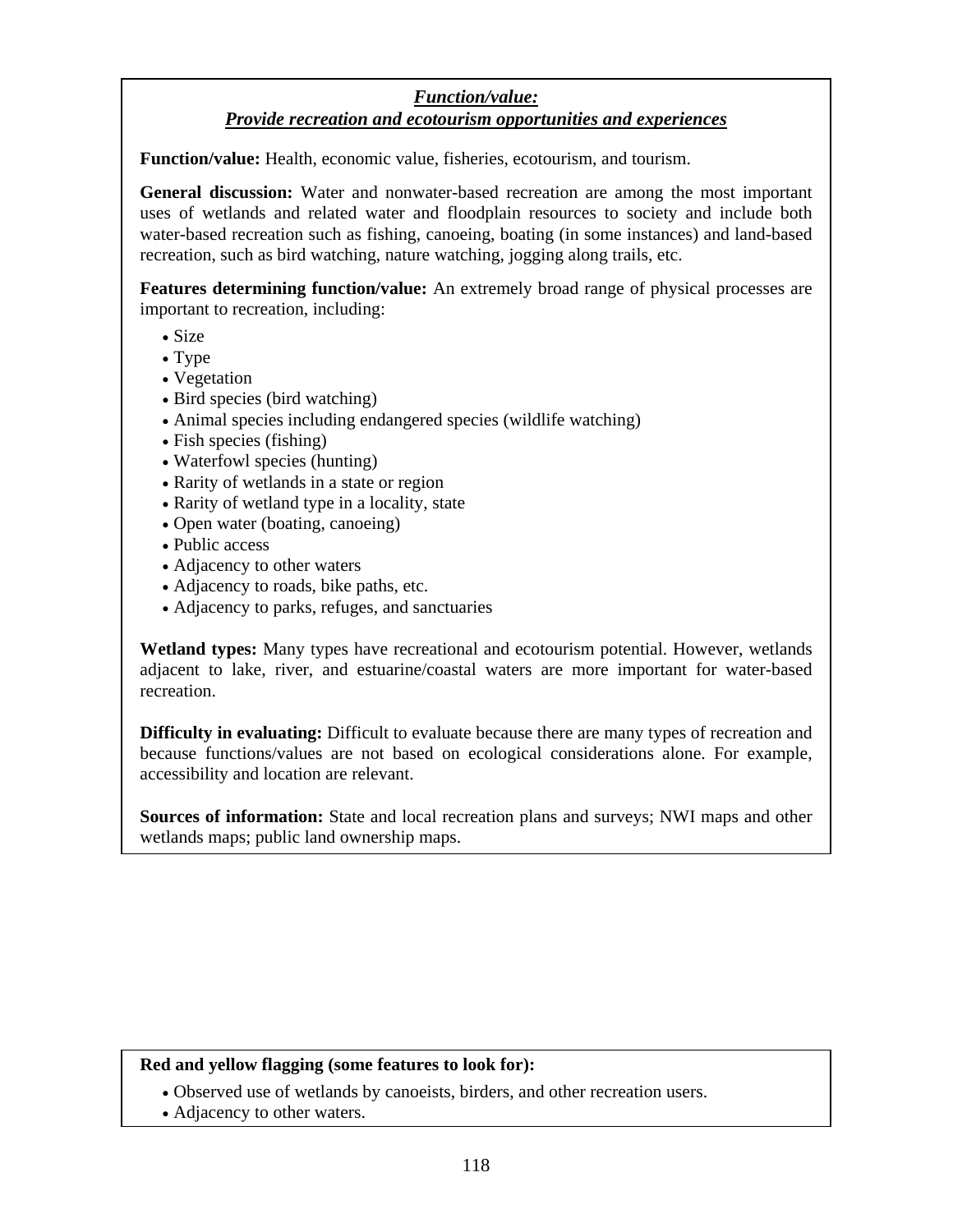- Public access through roads, trails, boat launching sites, and public waters.
- Proximity to urban centers.
- Large size.
- High water quality (swimming, boating, wildlife).
- Rarity of wetlands in state region.
- Rarity of wetland type in locality, state.
- Open water (relevant to canoeing).
- Bird species important for bird watching.
- Animal species including endangered species important for wildlife watching.
- Fish species important for fishing.
- Waterfowl (hunting).

**Sources of expertise:** FWS, NPS, state park and recreation agencies at all levels of government, environmental not-for-profits, and land trusts.

### **Measures to reduce project impacts on function:**

- Maintain connectivity between open waters and wetlands for boat access.
- Require revegetation.
- Require upland screening of fills, structures to protect aesthetic values.

**Restoration/creation/enhancement potential:** Variable, depending on the types of recreation.

**Off-site restoration/creation or mitigation bank potential:** Off-site potential is variable in part because of the many different types of recreation. However, in general, different individuals or populations will benefit even if overall recreational capabilities are restored.

# *Function/values:*

# *Provide historical, archaeological, heritage, aesthetic opportunities and experiences*

**Function/value:** Heritage, cultural, educational, research, tourism, and aesthetic.

**General discussion:** Some wetlands and floodplains have important historical or archaeological value. Examples include the confluence of the Mississippi River where Lewis and Clark began their westward journeys, the Concord Marshes, and the Everglades. Many others have heritage and cultural value for biodiversity, rare and endangered species, and open space.

# **Features determining function/value:**

An extremely broad range of ecological processes are relevant. However, value does not derive from ecological processes alone. Relevant features include:

- Archaeological sites in or adjacent to a wetland/floodplain.
- Historical use of wetland (battles, etc.).
- Aesthetic features of wetland/floodplain including vegetation, open water, and edge ratio.
- Size of wetland.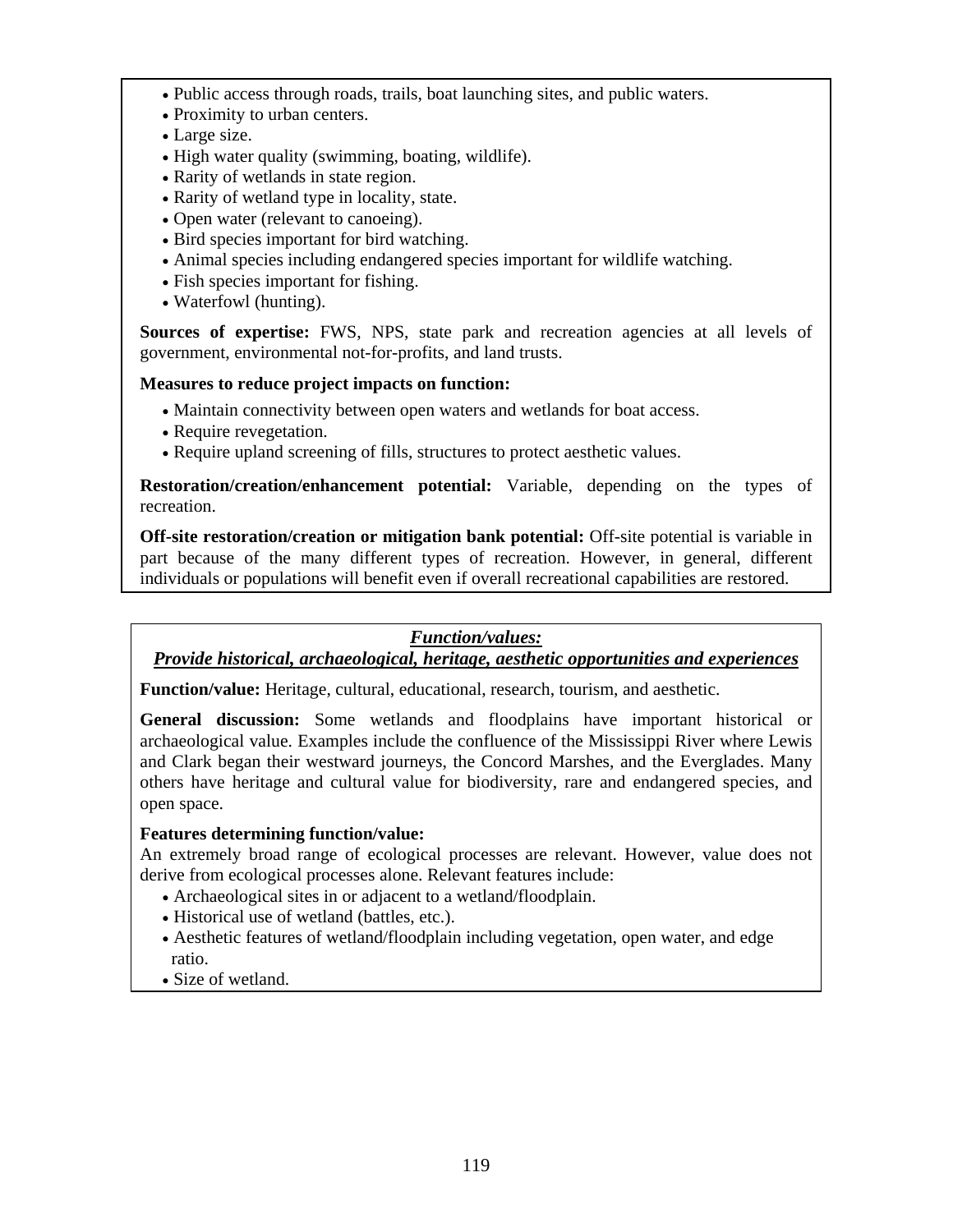- Wildlife.
- Diversity of plants/animals.
- Public access.
- Adjacency to parks, historical monuments, sanctuaries, and preserves.

**Wetland types:** All types (not dependent on natural resource considerations alone).

## **Difficulty in evaluating:** Moderate.

**Sources of information:** Lists of archaeological sites, historical sites, heritage sites, and park maps.

## **Red and yellow flagging (some features to look for):**

- Shell mounds.
- Historical markers.
- Adjacency to historic, archaeological, park, and other areas.
- Rarity of wetlands, wetland type.
- Biodiversity.
- Endangered and threatened species.

**Sources of expertise:** NPS, state Heritage Programs, schools, universities, environmental not-for-profits, land trusts, resource agencies, and museums.

## **Measures to reduce project impacts on function:**

Varied, depending upon functions/values and impacts.

**On-site restoration/creation/enhancement potential:** It is generally impossible to create a historic or archaeological site. Aesthetic sites may be recreated or restored.

**Off-site restoration/creation or mitigation bank potential:** See onsite.

## *Function/value: Provide education and interpretation opportunities*

**Function/value:** Educate students at all levels; provide public education.

**General discussion:** Many types of education and nature interpretation are carried out in wetlands and floodplains at K-12 levels and adult education levels. These range from observation of frogs and birds to sophisticated restoration projects by university students. Many boardwalks and interpretative centers have been constructed in wetlands.

**Features determining function/value:** An extremely broad range of physical processes give rise to various characteristics important to education. Some include:

- Vegetation type and wildlife including diversity of wildlife.
- Presence of endangered, threatened, or rare plants or animals.
- Degree of alteration or disturbance.
- Rarity of wetland/floodplain type.
- Rarity of wetlands/floodplains in the locality, region.
- Proximity to schools, urban centers.
- Public access, ease of access.
- Boardwalks, trails.

### **Wetland types:** All types.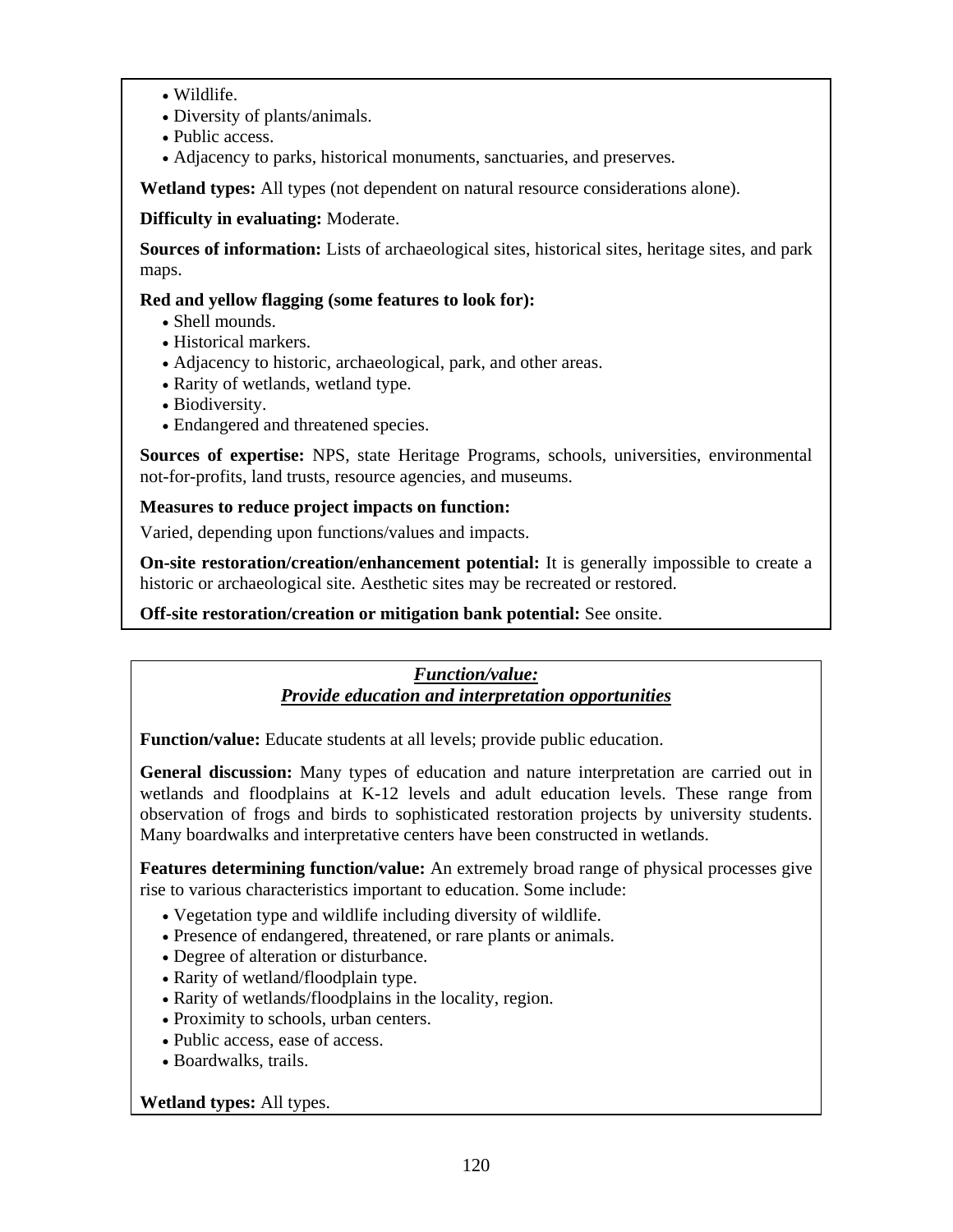**Difficulty in evaluating:** Difficult to evaluate potential education and interpretation potential since education and interpretation needs are diverse and depend on opportunity and social significance as well as natural resource characteristics.

**Sources of information:** NWI maps (size, vegetation, water regime), maps of public lands, lists of interpretative trails and centers, rare and endangered species maps.

# **Red and yellow flagging (some features to look for):**

- Boardwalks, interpretative facilities in or near a wetland/floodplain.
- Experiments going on in a wetland.
- Wetland is habitat for rare or endangered species.
- Wetland is in or adjacent to parks, refuges, or marine sanctuaries.
- Public trails near wetland/floodplain or wetland/floodplain readily accessible to the public by canoe.
- Schools and colleges nearby.
- Rare wetland type in locality, state, or region.
- Wetlands rare in locality, state, or region.
- Wetland unaltered, in natural condition.

**Sources of expertise:** Schools, universities, environmental not-for-profits, land trusts, resource agencies, and museums.

# **Measures to reduce project impacts on function:**

Varied, depending on education, interpretation needs and interests.

**On-site restoration/creation/enhancement potential:** Often quite poor because most teachers and other educators want unaltered wetlands for educational purposes and sites become less interesting if disturbed. There are successful examples of wetland restoration sites being used for education and interpretation (e.g., Tifft Farms, Buffalo, Hackensack Meadowlands, South Platte).

**Off-site restoration/creation or mitigation bank potential:** See on-site above.

| <b>Function/value:</b> |
|------------------------|
|                        |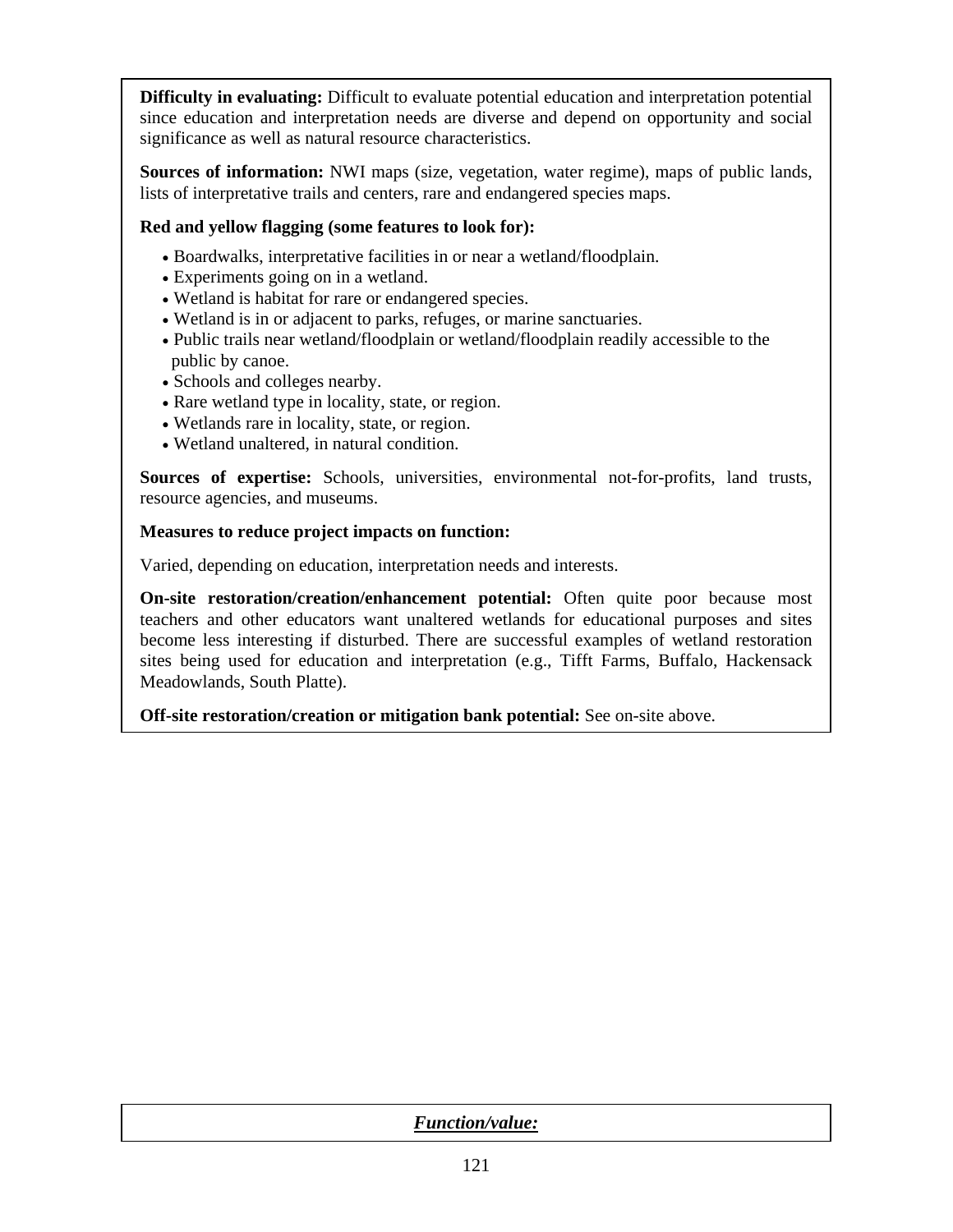# *Provide scientific research opportunities*

**Function/value:** Advance scientific knowledge, improve understanding of natural systems.

**General discussion:** Schools, universities, resource agencies, and nonprofit organizations carry out a large amount of scientific research in wetlands and floodplains.

**Features determining function/value:** A broad range of physical processes may be important to research (which is highly varied):

- Vegetation types and wildlife including biodiversity.
- Presence of endangered, threatened, or rare plants or animals.
- Degree of alteration, condition.
- Rarity of wetland/floodplain type.
- Rarity of wetlands/floodplains in the locality, region.
- Degree of disturbance.
- Proximity to schools, urban centers.
- Proximity to public lands such as parks, refuges, and sanctuaries.
- Public access, ease of access.
- Boardwalks, trails.
- Previous research studies (establishing baseline conditions).

**Wetland types:** All types.

**Difficulty in evaluating:** Moderate to difficult due to many potential types of research.

**Sources of information:** NWI maps, maps of endangered or threatened species, maps or lists of natural areas, soils maps, or maps showing locations of schools.

#### **Red and yellow flagging (some features to look for):**

- Visible evidence of ongoing experiments.
- Wetland is in or adjacent to parks, refuges, or marine sanctuaries.
- Public trails near a wetland or wetland readily accessible to the public by canoe.
- Schools or colleges nearby.
- Wetlands/floodplains are rare in a locality, state, or region.
- Wetland/floodplain type is rare in a locality, state, or region.

**Sources of expertise:** Resource agencies, schools, universities, environmental not-forprofits, land trusts, and museums.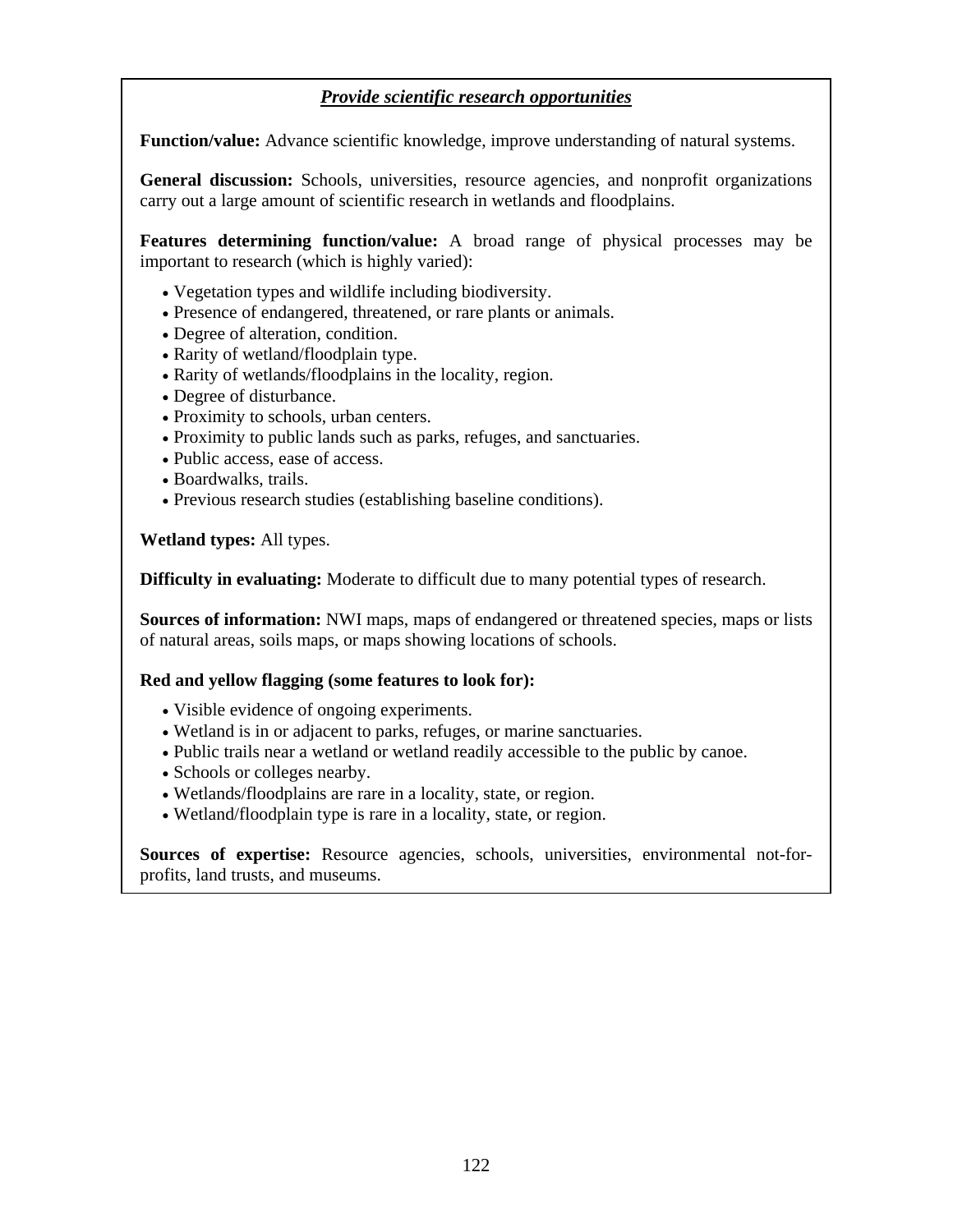# **Measures to reduce project impacts on function:**

Varied by type of wetland and research type.

**On-site restoration/creation/enhancement potential:** Often quite poor after alteration occurs because most researchers want to work with undisturbed or relatively undisturbed wetlands. There are exceptions, such as the Des Plaines River restoration site.

**Off-site restoration/creation or mitigation bank potential:** Not great (see onsite) since most researchers seek undisturbed or relatively undisturbed wetlands. However, there are exceptions.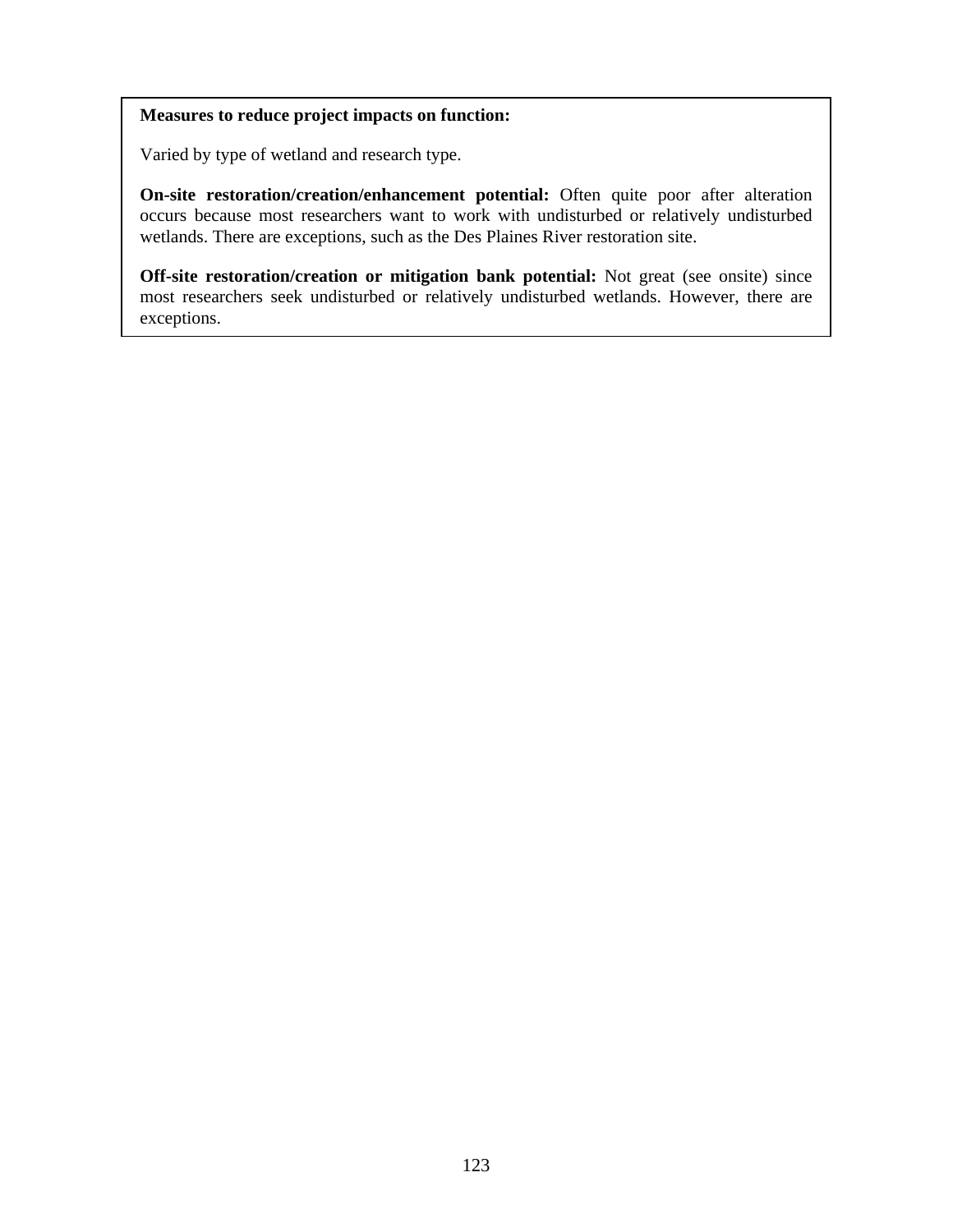# **APPENDIX E: SELECTED READINGS**

(Please note, not all references are cited in the text of the report.).

Abbruzzese, B., S.G. Leibowitz, and R. Sumner. 1990. *Application of the Synoptic Approach to Wetland Designation: A Case Study Approach.* EPA/600/3-90/072. U.S. EPA Environmental Research Lab; Corvallis, OR.

Action Research, Inc. 1982. *Vermont Wetlands: Owner Attitude Survey*. Vermont Agency of Environmental Conservation; Montpelier, VT.

Adamus, P.R. 1996. *Bioindicators for Assessing Ecological Integrity of Prairie Wetlands*. EPA/600/R-96/082; U.S. Environmental Protection Agency, National Health and Environmental Effects Research Laboratory, Western Ecology Division; Corvallis, OR.

Adamus, P.R. 1987. *Wetland Evaluation Technique for Bottomland Hardwood Functions (draft).* Office of Wetlands Protection, U.S. Environmental Protection Agency; Washington, D.C.

Adamus, P.R., and K. Brandt. 1990. *Impacts on Quality of Inland Wetlands of the United States: A Survey of Indicators, Techniques, and Applications of Community-level Biomonitoring Data*. EPA/600/3-90. Office of Research and Development, U.S. Environmental Protection Agency; Washington, D.C.

Adamus, P.R., E.J. Clairain, R.D. Smith, and R.E. Young. 1987. *Wetland Evaluation Technique (WET), Vol. II: Methodology*. Operation Draft Technical Report Y-87. U.S. Army Corps of Engineers Waterways Experiment Station; Vicksburg, MS.

Adamus, Paul, and Dana Field. 2001. *Guidebook for Hydrogeomorphic (HGM)-based Assessment of Oregon Wetland and Riparian Sites; I. Willamette Valley Ecoregion Riverine Impounding and Slope/Flat Subclasses; Volume IA: Assessment Methods*. Oregon Division of State Lands; Salem, OR.

Adamus, P.R., L.T. Stockwell, E.J. Clairain, Jr., M.E. Morrow, L.P. Rozas, and R.D. Smith. 1991. *Wetland Evaluation Technique (WET), Vol. I: Literature Review and Evaluation Rationale*. Wetlands Research Program Technical Report WRP-DE-2. U.S. Army Corps of Engineers, Waterways Experiment Station; Vicksburg, MS.

Amacher, G.S., R.J. Brazee, J.W. Bulkley, and R.A. Moll. 1989. *Application of Wetland Valuation Techniques: Examples from Great Lakes Coastal Wetlands*. School of Natural Resources, University of Michigan; Ann Arbor, MI.

Amacher, G.S., R.J. Brazee, J.W. Bulkley, and R.W. Moll. 1988. *An Interdisciplinary Approach to Valuation of Michigan Coastal Wetlands*. School of Natural Resources, University of Michigan; Ann Arbor, MI.

Ammann, A.P., R.W. Franzen, and J.L. Johnson. 1986. *Method for the Evaluation of Inland Wetlands in Connecticut*. DEP Bulletin No. 9. Connecticut Department of Environmental Protection, Natural Resources Center; Hartford, CT.

Ammann, A.P., and A.L. Stone. 1991. *Method for the Comparative Evaluation of Non-tidal*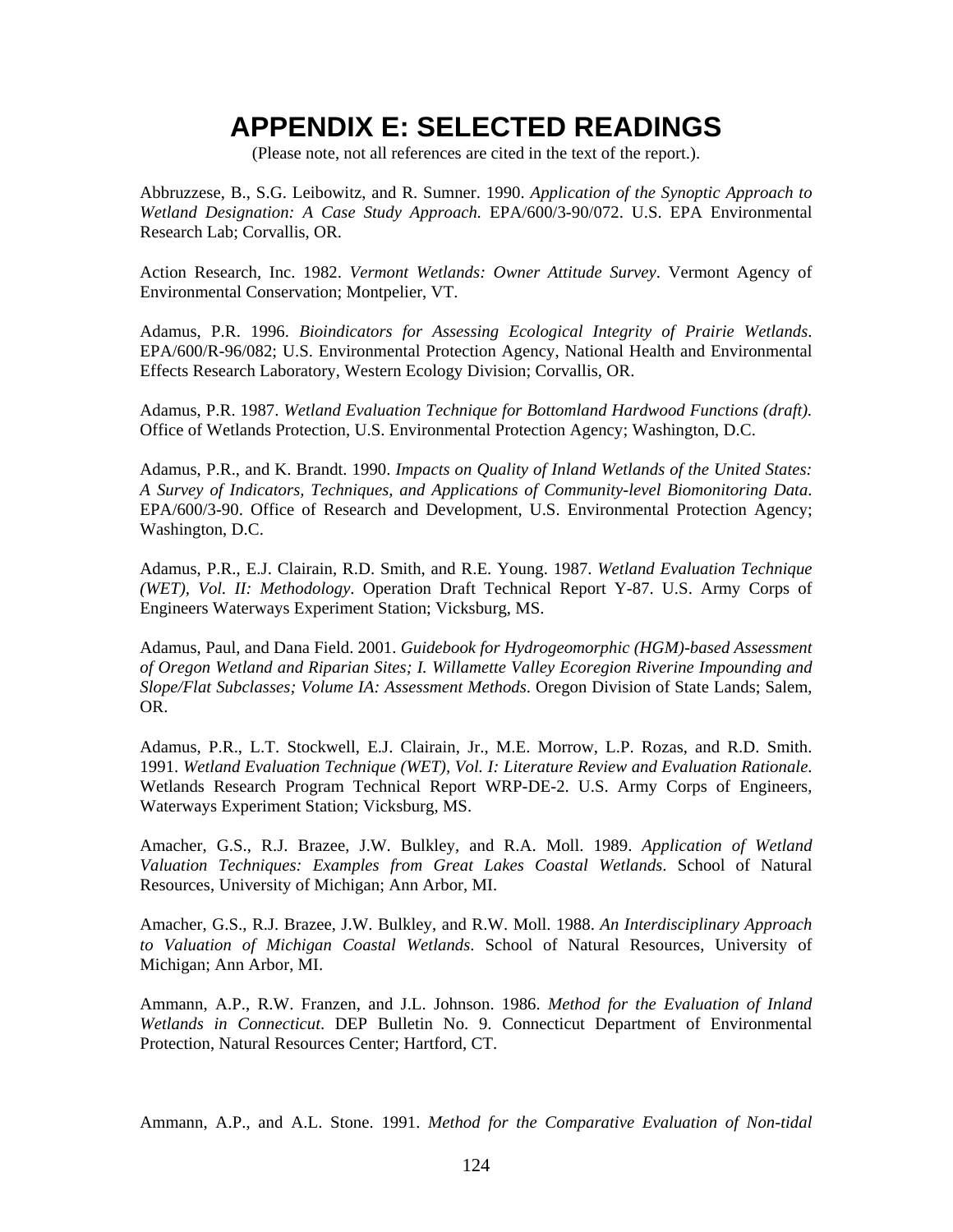*Wetlands in New Hampshire*. NHDES-WRD-1991-3. New Hampshire Department of Environmental Services; Concord, NH.

*An Approach to Developing Methods to Assess the Performance of Washington's Wetlands (Draft).* 1996. Publication #96-110; Washington Department of Ecology; Olympia, WA.

Association of State Wetland Managers, Inc. 1993. *State Perspectives on Wetland Classification (Categorization) for Regulatory Purposes*. Proceedings from a workshop held in Washington, D.C., March 25, 1992. Berne, NY.

Association of State Wetland Managers, Inc. 1988. *Wetland Hydrology*. Proceedings of a national wetland symposium held in Chicago, Illinois, September 16-18, 1987. Berne, NY.

Association of State Wetland Managers, Inc. 1987. *National Wetlands Assessment Symposium*. Proceedings of a national wetland symposium held in Portland, Oregon, June 17-19, 1985. Berne, NY.

Association of State Wetland Managers, Inc. 1997. *Wetland Assessment: A Regulatory Assessment Method (RA) (draft)*. Information Gathering and Analysis to Meet Regulatory Decision-Making Needs. Berne, NY.

Association of State Wetland Managers, Inc. 1997. *The Future of Wetland Assessment: Applying Science throught Hydrogeomorphic Assessment Approach and Other Approaches.* Abstracts from conference held in Parole, Maryland, March 10-13, 1997.

Atcheson, John, E.T. Conrad, S. Fournier, W. Bailey, and M. Hughes, Jr. 1979. *Analysis of Selected Functional Characteristics of Wetlands: Final Report*. SGS Engineers; Reston, VA.

Bartoldus, C. 1999. *A Comprehensive Review of Wetland Assessment Procedures: A Guide for Wetland Practitioners.* Environmental Concern, Inc. St. Michaels, MD.

Bartoldus, C., E.W. Garbish, and M. Kraus. 1994. *Wetland Replacement Evaluation Procedure*. Environmental Concern, Inc., St. Michaels, MD.

Bartoldus, Candy C., E.W. Garbish, and M.L. Kraus. 1994. *Evaluation for Planned Wetlands (EPW)*. Environmental Concern, Inc.; St. Michaels, MD.

*Basic Guide to Wisconsin's Wetlands and Their Boundaries*. 1995. PUBL-WZ-029-94. Wisconsin Coastal Management Program; Madison, WI.

Bishel-Machung, Laurie, R.P. Brooks, S.S. Yates, and K.L. Hoover. 1996. "Soil Properties of Reference Wetlands and Wetland Creation Projects in Pennsylvania." *Wetlands*. Vol. 16, No. 4; The Society of Wetland Scientists; pp. 532-541.

Bond, W.K., K.W. Cox, T. Heberlein, E.W. Manning, D.R. Witty, and D.A. Young. 1992. *Wetland Evaluation Guide*. North American Wetlands Conservation Council (Canada). Ottawa; Ontario, Canada.

Bonner, Vernon R., and Richard J. Hayes. 1995. *Water Surface Profiles Using HEC-2*. Proceedings from a workshop held November 14-17, 1995 in Oneida, WI. Hydrologic Engineering Center, U.S. Army Corps of Engineers; Davis, CA.

Bovee, K.D., and R. Milhous. 1978. *Hydraulic Simulation in Instream Flow Studies: Theory and Techniques*. Cooperative Instream Flow Service Group. Fort Collins, Colorado. Paper No. 5.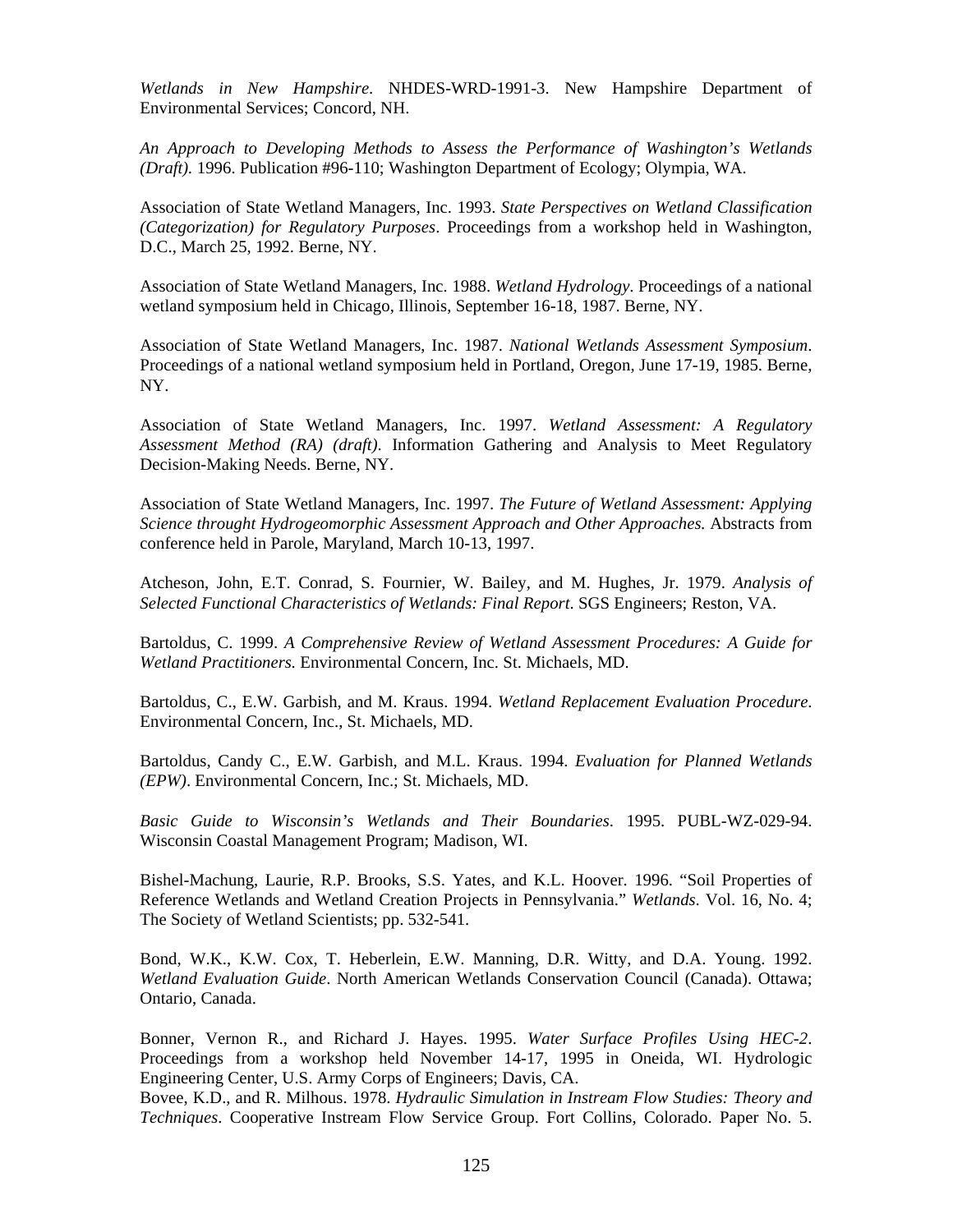FWS/OBS-78/33.

Braddock, T., and L.R. Huppman. 1995. *Wetlands: An Introduction to Ecology, The Law and Permitting*. Government Institutes; Rockville, MD.

Brinson, M. 1996. "Assessing Wetland Functions Using HGM." *National Wetlands Newsletter*. January-February issue; Environmental Law Institute; Washington, D.C.; pp. 10-16.

Brinson, M. 1995. "The HGM Approach Explained." *National Wetlands Newsletter*. November-December issue; Environmental Law Institute; Washington, D.C.; pp. 7-13.

Brinson, Mark M., F.R. Hauer, L.C. Lee, W. L. Nutter, R.D. Reinhardt, R.D. Smith, and D. Whigham. 1995. *A Guidebook for Application of Hydrogeomorphic Assessments to Riverine Wetlands*. Technical Report WRP-DE-11. U.S. Army Corps of Engineers, Waterways Experiment Station; Vicksburg, MS.

Brown, C.R., F.O. Stayner, C.L. Page, and C.A. Aulback-Smith. 1993. *Toward No Net Loss, A Methodology for Identifying Potential Wetland Mitigation Sites Using a Geographic Information System*. South Carolina Water Resources Commission Report No. 178, USEPA Report No. EPA904-R-94-001.

*Building a Scientific Basis to Ensure the Vitality and Productivity of U.S. Ecosystems*. 1995. National Science and Technology Council, Committee on Environment and Natural Resources, Ecosystem Working Group; Washington, DC.

Cable, T.T., V. Brack, Jr., and V.R. Holmes. 1989. *Simplified Method for Wetland Assessment*. Environmental Management 13, pp. 207-213.

Cairns, Jr., J., and Paul V. McCormick. 1991. "The Use of Community and Ecosystem-Level End Points in Environmental Hazard Assessment: A Scientific and Regulatory Evaluation." *Environmental Auditor*. Vol. 2: No. 4; Springer-Veriag; New York, NY; pp. 239-248.

Cairns, Jr., J., Paul V. McCormick, and B.R. Niederlehner. 1993. "A Proposed Framework for Developing Indicators of Ecosystem Health." *Hydrobiologia*; No. 263; Kluwer Academic Publishers, Belgium; pp.1-14.

Cairns, Jr., J., and B.R. Niederlehner. 1992. "Predicting Ecosystem Risk: Genesis and Future Needs." *Advances in Modern Environmental Toxicology*. Ed. M.A. Mehlman. Princeton Scientific Publishing Co; Princeton, NJ.

Chow, V.T. 1959. *Open Channel Hydraulics*. McGraw-Hill Book Company; New York, NY.

Chow, V.T. *Handbook of Applied Hydrology*. McGraw-Hill Book Company; New York, NY.

Clallam County Department of Community Development. August 1995. *Assessment of Wetland Functions and Wetland Management Guidance for the Lower Dungeness River Area and Sequim Bay Watersheds*.

Clark, J.R., and J. Benforado. 1981. *Workshop Report on Bottomland Hardwood Wetlands*. National Wetlands Technical Council; Washington, D.C.

*Classification, Inventory, and Analysis of Fish and Wildlife Habitat*. FWS/OBS-78/76. Proceedings from a national symposium held January 24-27, 1977 in Phoenix, AZ. Office of Biological Services, Fish and Wildlife Service, U.S. Department of the Interior; Washington, DC.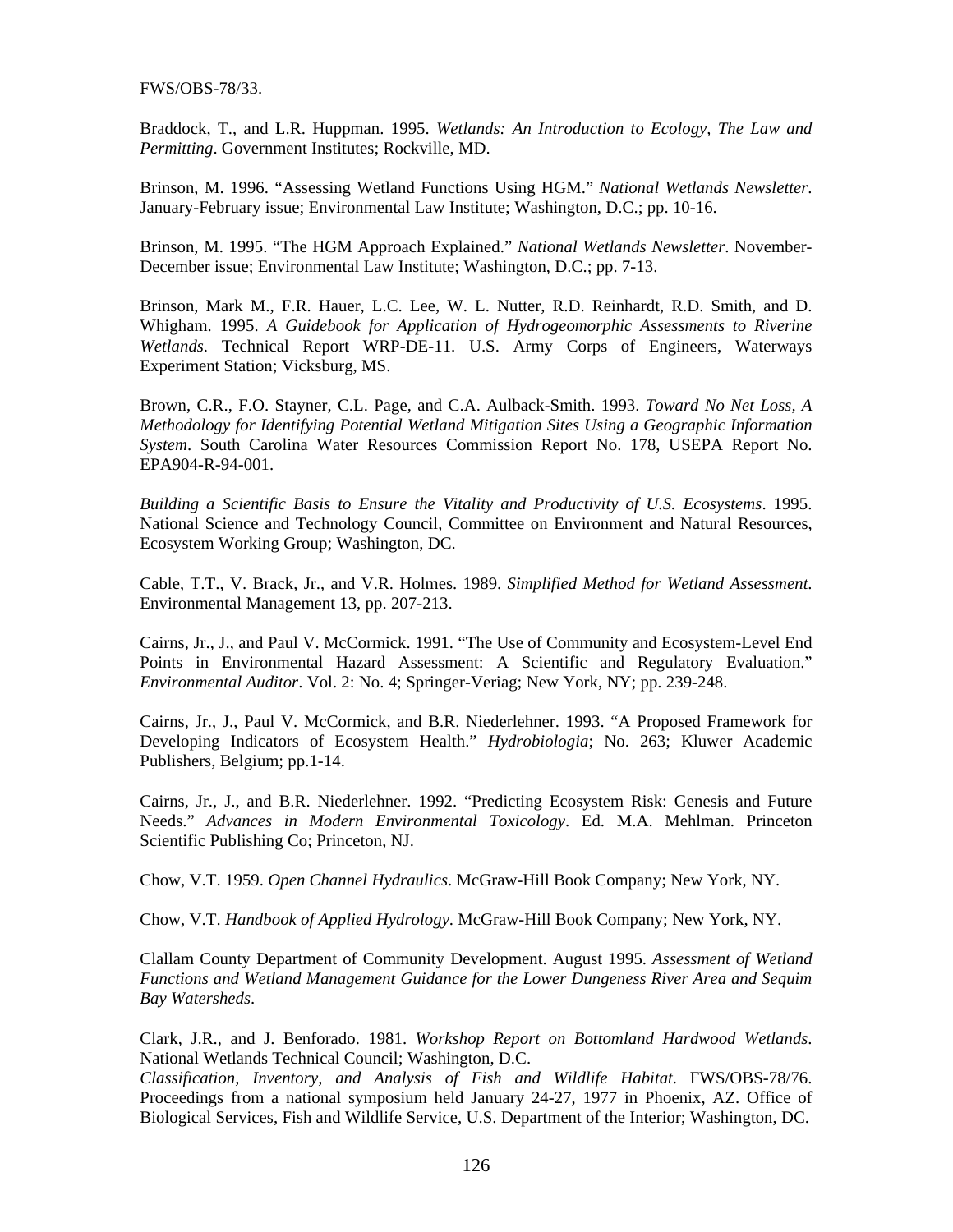*Data Needs and Data Gathering for Areas of Critical Environmental Concern: Part 1–Summary Report*. 1975. IES Report 53. Center for Geographic Analysis, Institute for Environmental Studies, University of Wisconsin; Madison, WI.

Davis, W.S., and T.P. Simon (eds.). 1995. *Biological Assessment and Criteria: Tools for Water Resource Planning and Decision Making*. Lewis Publishers; Boca Raton, FL.

Eco-Analysts, Inc. 1986. *The Cumulative Impacts of Development in Southern Maine: Wetlands-Their Locations, Functions, and Value*. Maine State Planning Office.

The Environmental Institute. 1986. *Alaska: Regional Wetland Functions*. Proceedings from a workshop held in Anchorage, Alaska, May 28-29, 1986. University of Massachusetts. Pub. No.  $90 - 1$ .

The Environmental Institute. 1986. *Great Basin/Desert and Montana Regional Wetland Functions*. Proceedings from a workshop held in Logan, Utah on February 27-28, 1986. University of Massachusetts. Pub. No. 90-4.

Euler, D.L. et al. 1983. *An Evaluation System for Wetlands of Ontario South of the Precambrian Shield*. Ontario Ministry of Natural Resources and Canadian Wildlife Service; Ontario, Canada.

Euler, D.L. et al. 1985. *An Evaluation System for Wetlands of Ontario South of the Precambrian Shield*, *Second Edition*. Ontario Ministry of Natural Resources and Canadian Wildlife Service; Ontario, Canada.

*Evaluation of Wisconsin's Wetland Water Quality Standards*. 1995. Wisconsin Department of Natural Resources, Bureau of Water Regulation and Zoning; Madison, WI.

Ferng, Yue-Lang. 1988. *Wetland Functional Evaluation and Management for Onondaga County, New York*. ESF-IEPP Publication No. 88-2. Ph.D. thesis. SUNY College of Environmental Science and Forestry; Syracuse, NY.

*Flood Insurance Study: Guidelines and Specifications for Study Contractors*. 1995. FEMA 37. Federal Emergency Management Agency; Washington, DC.

*Floodway Determination Using Computer Program HEC-2*. 1988. Hydrologic Engineering Center, U.S. Army Corps of Engineers; Davis, CA.

Foote-Smith, C. 1991 *Addressing Cumulative Impacts to Wetlands through Watershed-Based Risk Assessment and Planning: A Necessary Component of an Effective No Net Loss of Wetlands Strategy for Massachusetts*. M.A. thesis; Urban and Environmental Policy; Tufts University.

Ford, Jesse, and Barbara L. Bedford. 1987. "The Hydrology of Alaskan Wetlands, USA: A Review." *Arctic and Alpine Research*. Vol. 19: No. 3; pp. 209-229.

Golet, F.C. 1972. *Classification and Evaluation of Freshwater Wetlands as Wildlife Habitat in the Glaciated Northeast*. Ph.D. dissertation. University of Massachusetts; Amherst, MA. Gopal, B., A. Hillbricht-Ilkowska, and R.G. Wetzel, eds. 1993. *Wetlands and Ecotones: Studies on Land-Water Interactions*. National Institute of Ecology and International Scientific Publications; New Delhi, India.

Gosselink, J.G., E.P. Odum, and R.M. Pope. 1974. *The Value of the Tidal Marsh*. Publication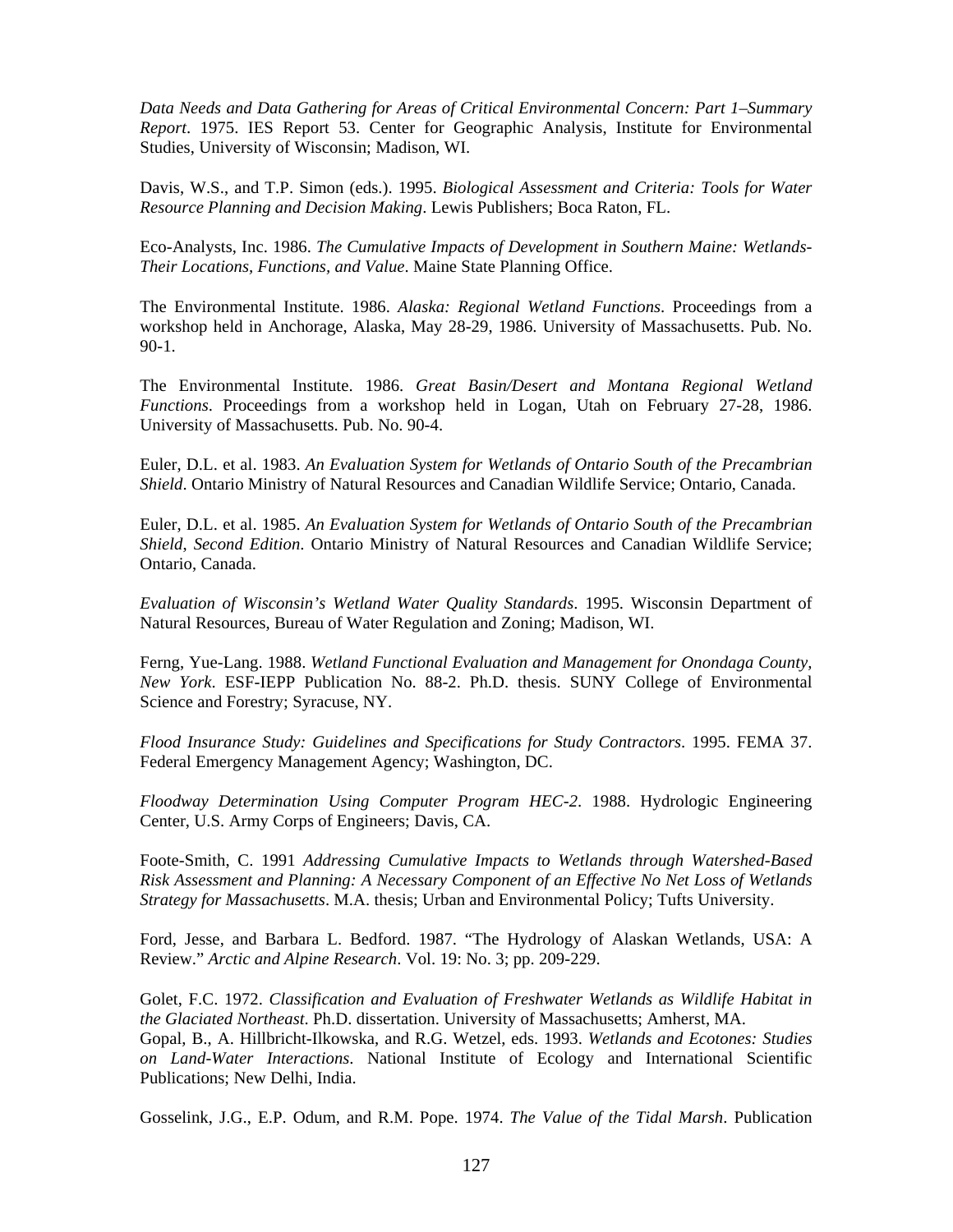#LSU-SG-74-03. Center for Wetland Resources, Louisiana State University; Baton Rouge, LA..

Granger, Teri. 1989. *A Guide to Conducting Wetlands Inventories*. Publication #89-60. Washington State Department of Ecology; Olympia, WA.

*Great Basin/Desert and Montane Regional Wetlands Function*. Proceedings of a workshop held at Logan, Utah, February 27-28, 1986. National Wetlands Technical Council.

Greeson, P.E., J.R. Clark, and J.E. Clark, eds. 1979. *Wetland Functions and Values: The State of Our Understanding*. American Water Resources Association; Minneapolis, MN.

*Guidance for Rating the Values of Wetlands in North Carolina*. 1995. North Carolina Department of Environment, Health, and Natural Resources, Division of Environmental Management, Water Quality Section; Raleigh, NC.

Hollands, Garrett G., and D.W. Magee. 1995. *A Hydrogeomorphic Procedure for Assessing the Functional Capacity of Wetlands*. Normandeau Associates: Bedford, NH.

Hollands, G.G., and D.W. Magee. 1985. "A Method for Assessing the Functions of Wetlands." pp. 108-118; J. Kusler and P. Riexinger, eds., *Proceedings of the National Wetland Assessment Symposium* held in Portland, Maine, June 17-19, 1985; Association of State Wetland Managers; Berne, NY.

Hruby, Thomas. 1998. "The HGM Dialogue: What is Science and What is Belief?" *Society of Wetland Scientists Bulletin*. Vol. 15, No. 2; Lawrence, KS; pp. 7-8.

Hruby, T., T. Granger, and E. Teachout. 1999. *Methods for Assessing Wetland Functions. Vol. I: Riverine and Depressional Wetlands in the Lowlands of Western Washington. Part 2: Procedures for Collecting Data*. Washington State Department of Ecology Publication No. 99-116; Olympia, WA.

Hruby, T., T. Granger, K. Brunner, S. Cooke, K. Dublonica, R. Gersib, L. Reinelt, K. Richter, D. Sheldon, A. Wald, and F. Weinmann. July 1998 Draft. *Methods for Assessing Wetland Functions. Vol. I: Riverine and Depressional Wetlands in the Lowlands of Western Washington*. Washington State Department of Ecology Publication #98-106; Olympia, WA.

*Indiana Wetlands Conservation Plan*. 1996. Indiana Department of Natural Resources; Indianapolis, IN.

*Indiana Wetlands Conservation Plan: Outreach Workshop Presentation Guide.* 1999. Indiana Department of Natural Resources; Indianapolis, IN.

Indiana Wetlands Conservation Plan Project*.*1998. *Reviewing Methods for Wetland Functional Assessment*. Proceedings from a workshop held February 24-25, 1998 at Fort Harrison State Park; Indiana Department of Natural Resources; Indianapolis, IN.

Johnson, Carol A., N.E. Detenbeck, and G. J. Niemi. 1990. "The Cumulative Effect of Wetlands on Stream Quality and Quantity: A Landscape Approach." *Biogeochemistry*. No.10; Kluwer Academic Publishers, The Netherlands; pp.105-141.

Kusler, J.A., and T. Opheim. 1996. *Our National Wetland Heritage: A Protection Guide, Second Edition*. Environmental Law Institute; Washington, D.C.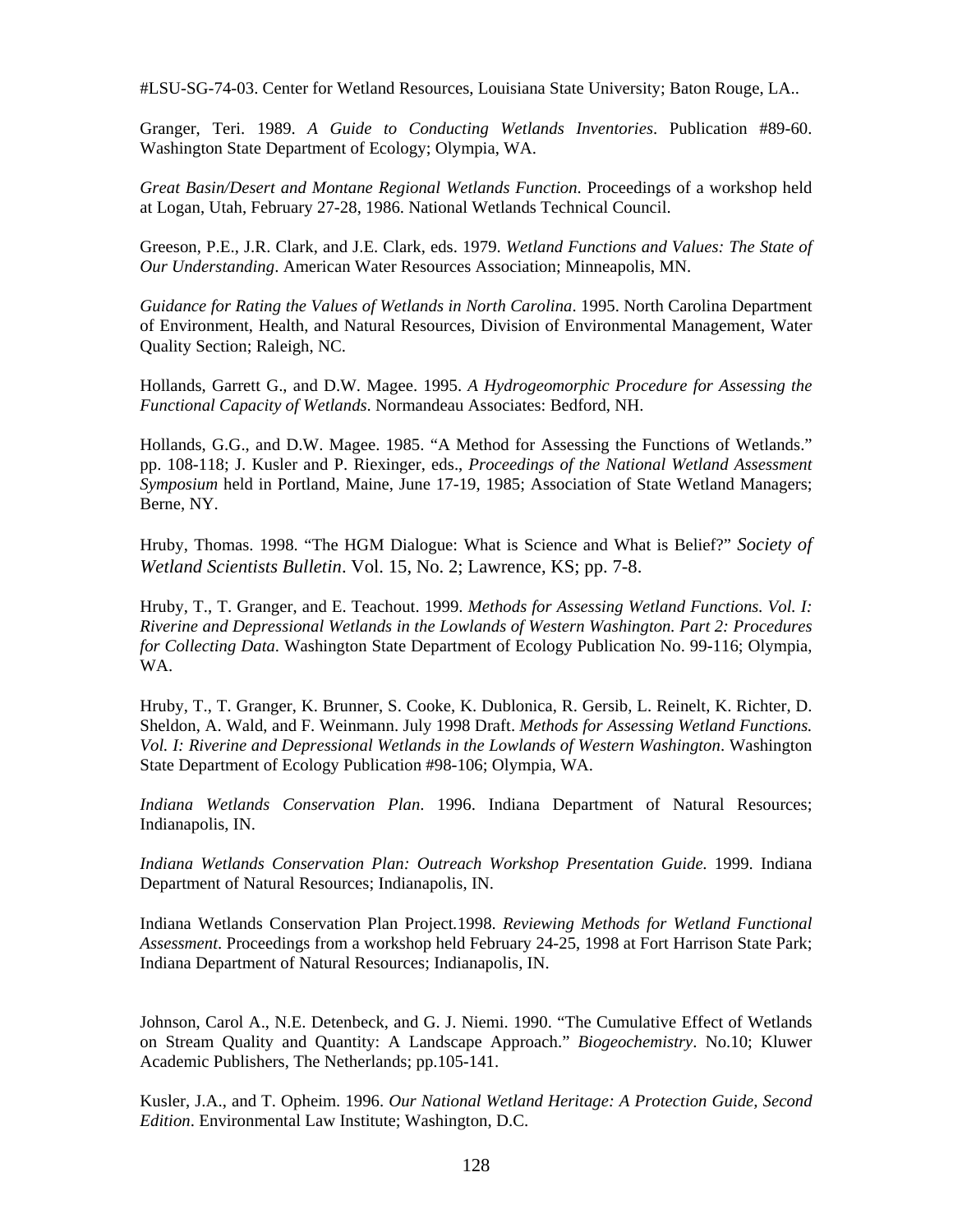Kusler, J.A., and M.E. Kentula, eds. 1990. *Wetland Creation and Restoration: The Status of the Science*. Island Press; Washington, D.C.

Kusler, Jon, and William Niering. 1998. "Wetland Assessment: Have We Lost Our Way?" *National Wetlands Newsletter*. Vol. 20, No. 2; Environmental Law Institute: Washington, DC.

Kusler, J.A., D. Willard, and C. Hull, eds. 1996. *Wetlands and Watershed Management: Science Applications and Public Policy*. Collection of papers from a national symposium held in Tampa, Florida, April 23-26, 1995, and several workshops held throughout 1993-1995; Berne, NY.

Larson, J.S., ed. 1973. *A Guide to Important Characteristics and Values of Fresh Water Wetlands In the Northeast*. Publication #31. Water Resources Research Center. University of Massachusetts; Amherst, MA.

Larson, J.S., ed. 1976. *Models for Assessment of Freshwater Wetlands*. Publication #32, Water Resources Research Center, University of Massachusetts; Amherst, MA.

Larson, J.S., ed. Reprint 1981. *A Guide to Important Characteristics and Values of Fresh Water Wetlands in the Northeast: Models for Assessment of Freshwater Wetlands*. Publication #31.Water Resources Research Center, University of Massachusetts; Amherst, MA.

Leibowitz, S.G., B. Abbruzzese, P.R. Adamus, L.E. Hughes, and J.T. Irish. 1992. *A Synoptic Approach to Cumulative Impact Assessment: A Proposed Methodology*. EPA/600/R-92/167. U.S. Environmental Protection Agency; Corvallis, OR.

Leibowitz, Scott G., E.M. Preston, L.Y. Arnaut, N.E. Detenbeck, C.A. Hagley, M.E. Kentula, R.K. Olson, W.D. Sanville, and R.R. Sumner. 1992. *Wetlands Research Plan FY92-96: An Integrated Risk-Based Approach*. EPA/600/R-92-060. U.S. Environmental Protection Agency; Corvallis, OR.

Leopold, L.B. 1994. *A View of the River*. Harvard University Press; Cambridge, MA.

Lonard, R I., E.J. Clairain, Jr., R.T. Huffman, J.W. Hardy, L.D. Brown, P.E. Ballard, and J.W. Watts. 1981. *Analysis of Methodologies Used for the Assessment of Wetlands Values*. U.S. Water Resources Council; Washington, D.C.

Louisiana State University Agricultural Center. 1995. *Wetlands Functions and Values in Louisiana*. Louisiana Cooperative Extension Service; Pub. 2519; p11.

Lyon, J.G., and J. McCarthy. 1995. *Wetland and Environmental Applications of GIS*. Lewis Publishers; Boca Raton, FL.

Magee, Dennis W., and Garrett G. Hollands. 1998. *A Rapid Procedure for Assessing Wetland Functional Capacity Based on Hydrogeomorphic (HGM) Classification*. Association of State Wetland Managers, Inc.; Berne, NY.

*Minnesota Routine Assessment Method for Evaluating Wetland Functions (MnRAM), Ver. 2.0*. 1995. Minnesota Board of Water and Soil Resources; St. Paul, MN.

*Minnesota Routine Assessment Method for Evaluating Wetland Functions (MnRAM), Ver. 1.0*. 1996. Minnesota Board of Water and Soil Resources; St. Paul, MN.

Miller, Jr., Raymond E., and Boyd E. Gunsalus. 1996. *Wetland Rapid Assessment Procedure*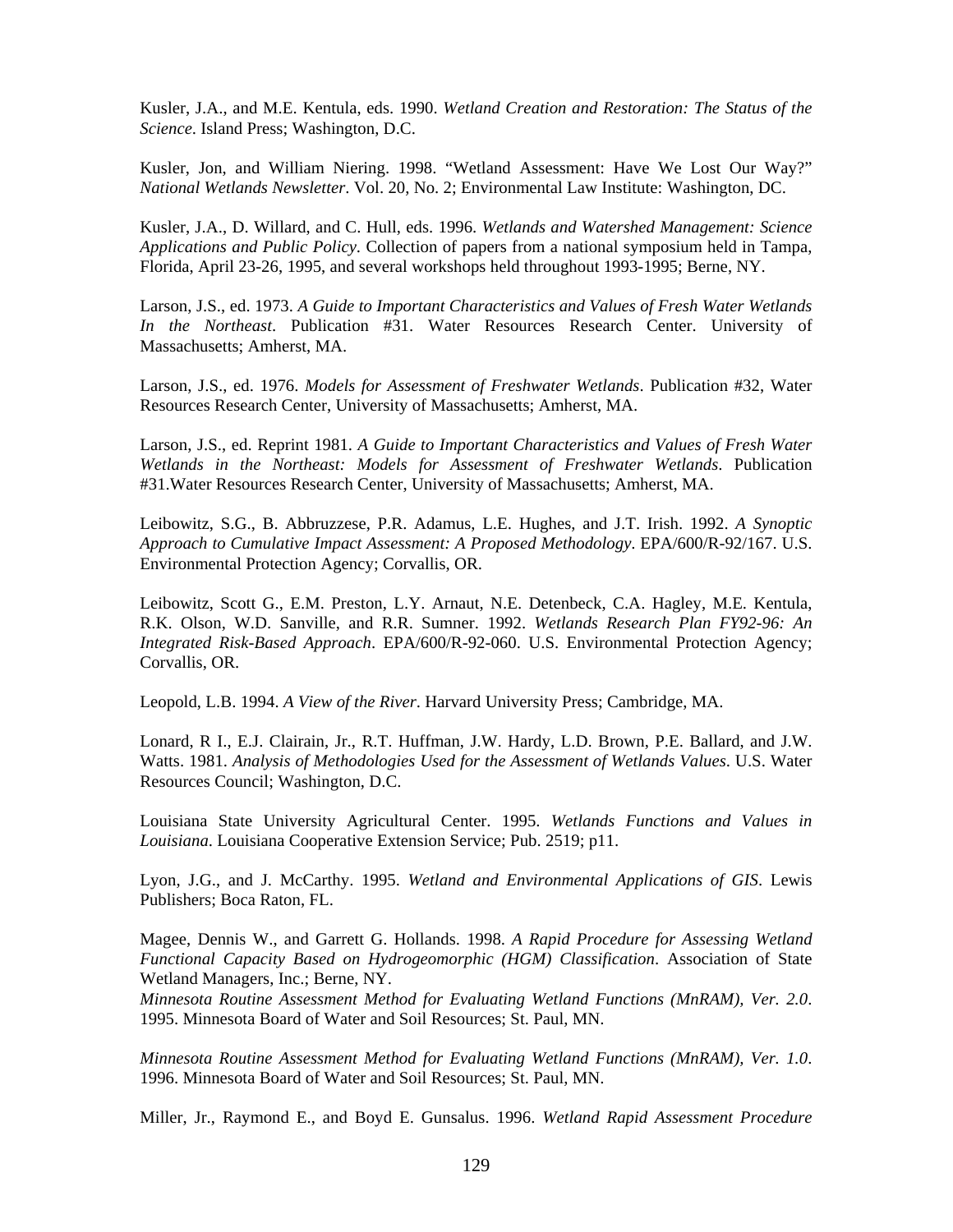*(draft).* South Florida Water Management District, Natural Resource Management Division; West Palm Beach, FL.

Mitsch, W.J., and J.G. Gosselink. 1993. *Wetlands: Second Edition*. Von Nostrand Reinhold; New York, NY.

National Academy Press. 1995. *Wetlands: Characteristics and Boundaries*. Washington, D.C.

*National Environmental Monitoring and Research Workshop (proceedings).*1996. Smithsonian Institution workshop held Sept. 25-27, 1996 in Washington, DC.

*National Institute for the Environment: Need, Rationale, and Structure (proposal).*1993. Committee for the National Institute for the Environment; Washington, DC.

*A National R&D Strategy for Toxic Substances and Hazardous and Solid Waste*. 1995. Toxic Substances and Hazardous and Solid Waste Subcommittee, Committee on Environment and Natural Resources, National Science and Technology Council; Washington, DC.

National Research Council. 1992. *Restoration of Aquatic Ecosystems*. National Academy Press; Washington, D.C.

National Wetlands Technical Council. 1985. *Northern Prairie Regional Wetland Functions*. Proceedings of a workshop held November 11-12, 1985 in Jamestown, North Dakota,.

Nelson, R.W., G.B. Shea, and W.J. Logan. 1982. *Ecological Assessment and Reduction of Impacts from Inland Dredge and Fill Operations*. FWS/OBS-82/19. U.S. Fish and Wildlife Service; Kearneysville, WV.

Nelson, R.W., G.B. Shea, W.J. Logan, and E.C. Weller. 1982. *The Nature and Mitigation of Wetland Ecological Impacts from Construction and Development (draft).* Oceans and Environmental Program, Office of Technology Assessment; Washington, D.C.

New York State Department of Environmental Conservation. 1980. *Freshwater Wetlands Maps and Classification Regulations*. 6NYCRR, Part 664; Albany, NY.

*Northern Prairie Regional Wetland Functions*. 1985. Proceedings of a workshop held at Jamestown, North Dakota; November 11-12, 1985; National Wetlands Technical Council.

Ogawa, H., and J.W. Male. 1983. *The Flood Mitigation Potential of Inland Wetlands*. Water Resources Research Center, University of Massachusetts; Amherst, MA. Pub. No 138. Ontario Ministry of Natural Resources. 1993. *Guidelines for Natural Channel Systems*.

Ontario Ministry of Natural Resources. 1984. *An Evaluation System for Wetlands of Ontario South of the Precambrian Shield, Second Edition*. Wildlife Branch Outdoor Recreation Group, and Canadian Wildlife Service, Ontario Region.

Osherenko, Gail, S.J. Kaplan, and D. Bradley. 1982. *Vermont Wetlands: Laws and Voluntary Techniques for Conservation.* Vermont Agency of Environmental Conservation; Montpelier, VT.

Pacific Estuarine Research Laboratory. 1990. *A Manual for Assessing Restored and Natural Coastal Wetlands: With Examples From Southern California*. California Sea Grant Report No. T-CSGCP-021; La Jolla, CA.

*Planning Considerations for Statewide Inventories of Critical Environmental Areas: A Reference*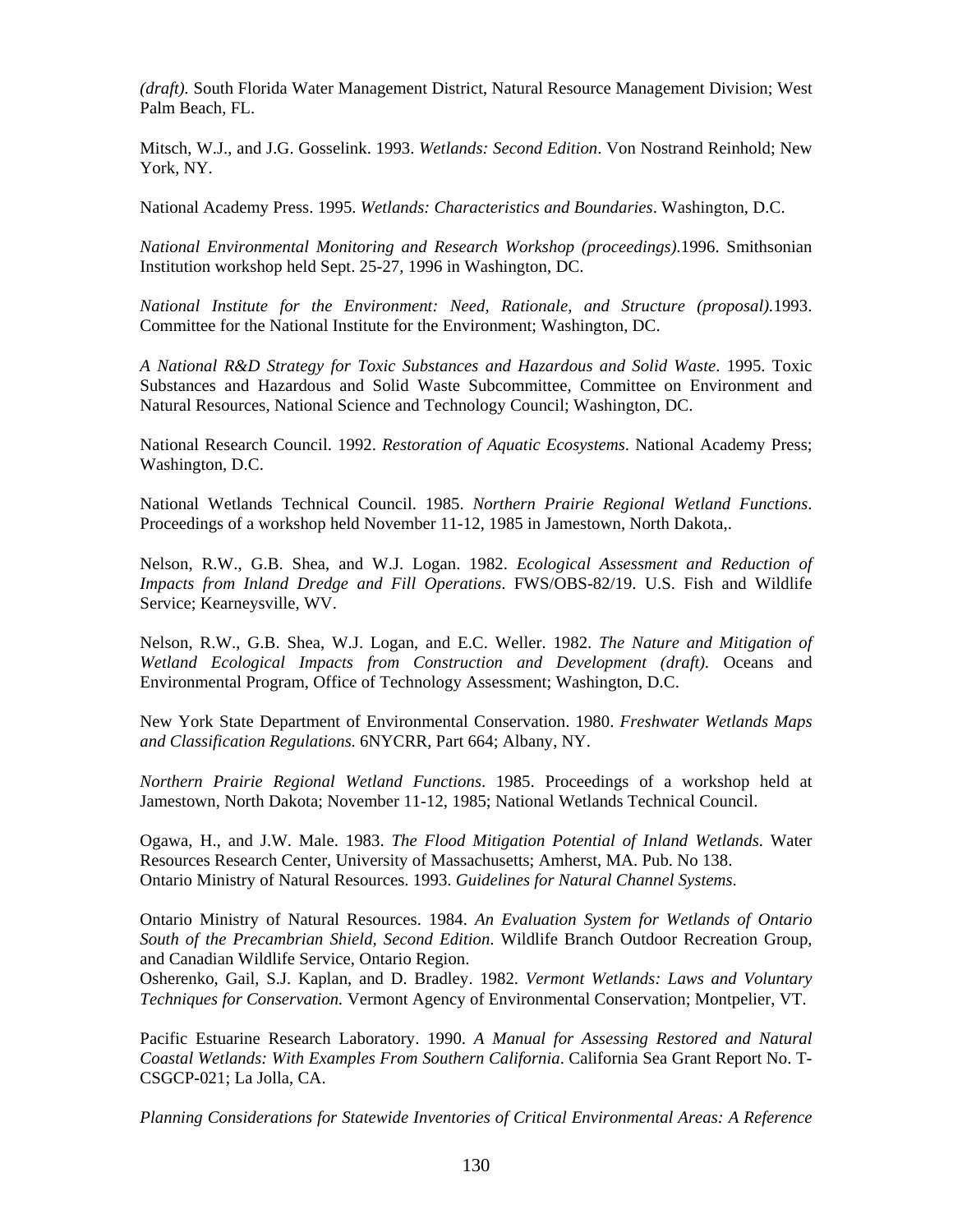*Guide*. 1974. Report 3. Center for Natural Areas, Office of International and Environmental Programs, Smithsonian Institution; Washington, DC.

*Program Guide to Federally Funded Environment and Natural Resources R&D*. 1996. National Science and Technology Council, National Oceanic and Atmospheric Administration; Washington, DC.

*Program Guide to Federally Funded Environment and Natural Resources R&D*. 1997. National Science and Technology Council, National Oceanic and Atmospheric Administration; Washington, DC.

*Preparing for the Future Through Science and Technology: An Agenda for Environmental and Natural Resource Research*. 1995. Committee on Environment and Natural Resources, National Science and Technology Council, National Oceanic and Atmospheric Administration; Washington, DC.

Rosgen, D. 1996. *Applied River Morphology*. Wildland Hydrology; Pagosa Springs, CO. Roth, E.M., R.D. Olsen, P.L. Snow, and R.R. Sumner. 1993. *Oregon Freshwater Wetland Assessment Methodology*. Ed. by S.G McCannell. Oregon Division of State Lands; Salem, OR.

*Science and Technology - Shaping the Twenty-First Century: A Report to the Congress*. 1997. Executive Office of the President, Office of Science and Technology Policy; Washington, DC.

Shabman, Leonard A., and Michael A. Bertelsen. 1978. *The Development Value of Natural Coastal Wetlands: A Framework for Analysis of Residential Values*. Virginia Polytechnic Institute and State University; Blacksburg, VA.

Shiyam, C.A. and R.C. Smardon. 1990. *Methodology and Literature Review as Part of Wetland Evaluation Technique (WET)*. IEPP Report #90-4. SUNY College of Environmental Science and Forestry; Syracuse, NY.

Smardon, R.C., J. Smith, J.E. Palmer, and S. Winters. 1986. *Assessing Human-Use Values of Wetlands With the City/Borough of Juneau, Alaska*. Human Ecology Conference, October 18-19; Bar Harbor, ME.

Smith, D., A. Ammann, C. Bartoldus, and M. Brinson. 1995. *An Approach for Assessing Wetland Functions Using Hydrogeomorphic Classification, Reference Wetlands, and Functional Indices.* Technical Report WRP-DE-9. U.S. Army Corps of Engineers, Waterways Experiment Station, Wetlands Research Program; Vicksburg, MS.

Smith, R.A., R.B. Alexander, and K.J. Lanfear. 1992. *Stream Water Quality in the Conterminous United States-Status and Trends of Selected Indicators During the 1980s*. U.S. Geological Survey Water-Supply Paper 2400; Reston, VA; pp. 111-140.

Stalnaker, Chris, B.L. Lamb, J. Henriksen, K. Bovee, and J. Bartholow. 1995. *The Instream Flow Incremental Methodology: A Primer for IFIM*. Biological Report 29; U.S. Department of the Interior, National Biological Service; Washington, DC.

*Statewide Wetlands Strategies: A Guide to Protecting and Managing the Resource*. 1992. World Wildlife Fund; Island Press: Washington, DC.

Stauffer, Aura L., and Robert P. Brooks. March 1997. "Plant and Soil Responses to Salvaged Marsh Surface and Organic Matter Amendments at a Created Wetland in Central Pennsylvania."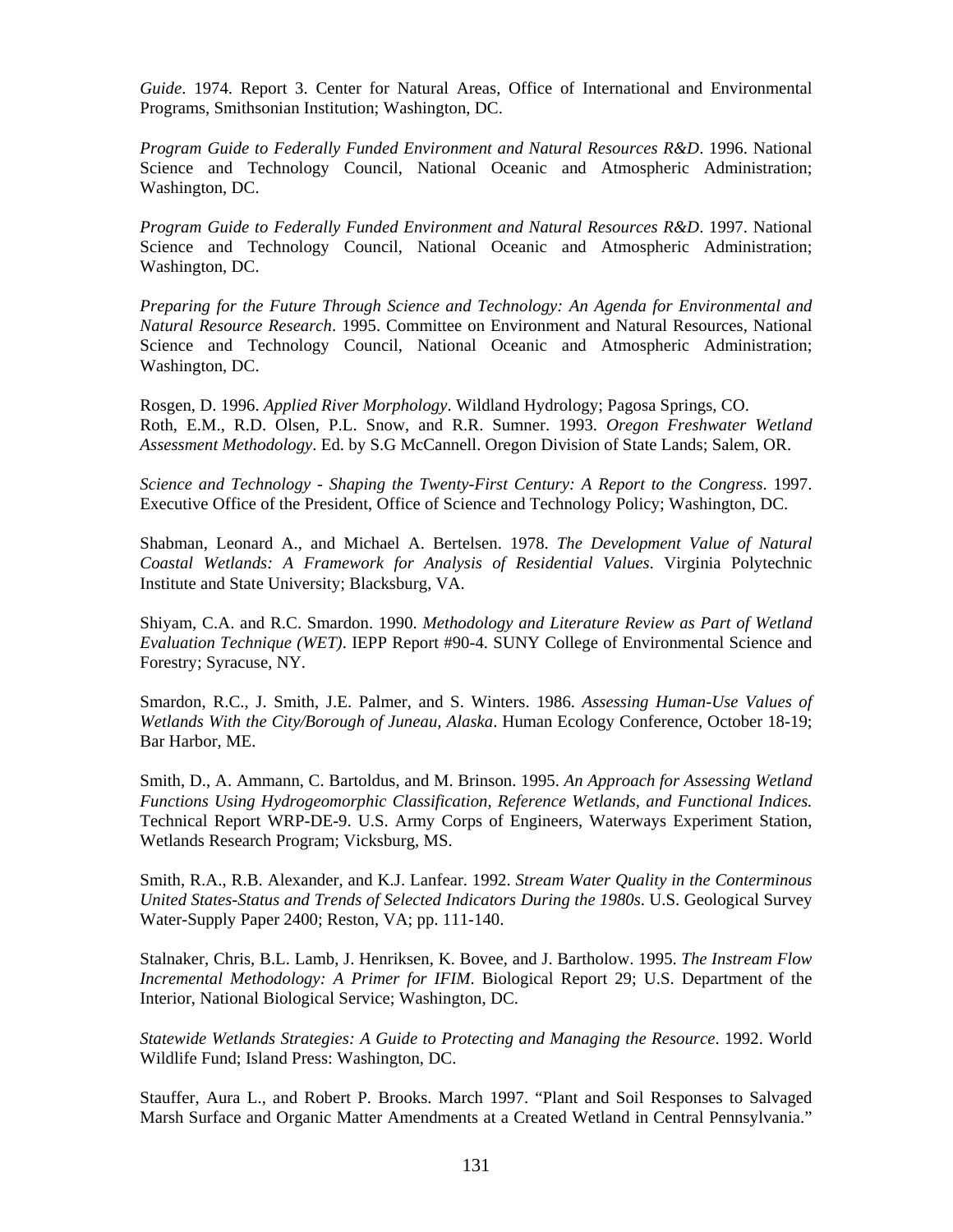*Wetlands*. Vol.17, No. 1; Society of Wetland Scientists; pp. 90-105.

*Technical Summary Document for the Advance Identification of Possible Future Disposal Sites and Areas Generally Unsuitable for Disposal of Dredged or Fill Material in Wetlands Adjacent to Southwest Biscayne Bay, Dada County, Florida*. 1994. EPA 904/R-94/007. DERM Technical Report 94-2. U.S. Environmental Protection Agency, Region IV; Atlanta, GA.

Tiner, Ralph W. 1999. *Wetland Indicators: A Guide to Wetland Identification, Delineation, Classification, and Mapping*. Lewis Publishers: Boca Raton, FL.

Tiner, Ralph W., G.S. Smith, and M.P. Young. 1997. *Pilot Wetland Characterization Study for the Presumpscot Watershed: Wetlands of New Gloucester*. U.S. Fish and Wildlife Service, Northeast Region, National Wetlands Inventory Program; Hadley, MA.

U.S. Army Corps of Engineers. 1995. *The Highway Methodology Workbook Supplement:, Wetland Functions and Values, A Descriptive Approach.* NEDEP-360-1-30a; New England Division.

U.S. Army Corps of Engineers. 1992. *Computing Water Surface Profiles With HEC-2 on a Personal Computer*. Hydrologic Engineering Center; Training Document #26.

U.S. Army Corps of Engineers. 1988. *The Minnesota Wetland Evaluation Methodology for the North Central United States*. Minnesota Wetland Evaluation Methodology Task Force and U.S. Army Corps of Engineers, St. Paul District.

U.S. Army Corps of Engineers. 1988. *Floodway Determination Using Computer Program HEC-2*. Hydrologic Engineering Center.

U.S. Department of the Interior. 1995. *Process for Assessing Proper Functioning Condition*, Bureau of Land Management, Riparian Area Management, Service Center; Denver, CO.

U.S. Environmental Protection Agency. 1986. *BIOS: Biological Data Management System Field Survey Component*. STORET User Assistance; Washington, DC.

U.S. Environmental Protection Agency, Region IV. 1993. *High Risk Geographic Areas Targeted for Wetlands Advance Identification*. EPA 904-R-94-005. Wetlands Planning Unit; Atlanta, GA.

U.S. Environmental Protection Agency, Region 2. 1993. *Wetlands: Regulation Guidebook for New York State*. EPA-902-R-93-004. Marine and Wetlands Protection Branch: New York, NY.

U.S. Fish and Wildlife Service. 1989. *National Wetlands Priority Conservation Plan*. U.S. Department of the Interior; Washington, D.C.

U.S. Fish and Wildlife Service. 1980. *Habitat Evaluation Procedures (HEP) Manual (102ESM)*, U.S. Fish and Wildlife Service; Washington, D.C.

U.S. Fish and Wildlife Service. 1977. *Classification, Inventory and Analysis of Fish and Wildlife Habitat*. FSW/OBS-78/76. Proceedings of a national symposium held in Phoenix, Arizona, January 24-27, 1977. Office of Biological Service; Washington, D.C.

*Vermont Wetlands: Identifying Values and Determining Boundaries*. 1982. Vermont Agency of Environmental Conservation; Montpelier, VT.